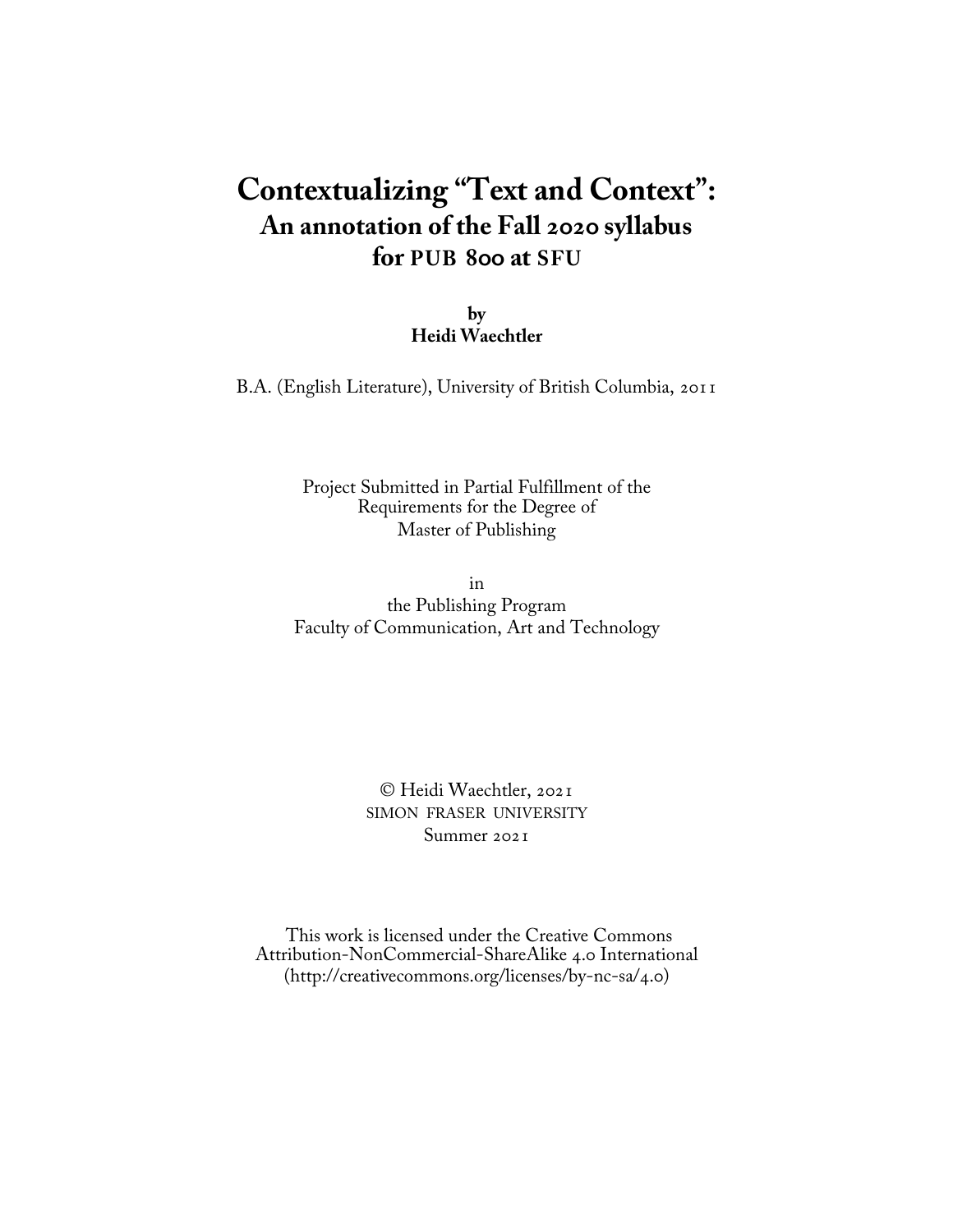# <span id="page-1-0"></span>**Declaration of committee**

| Name:      | Heidi Waechtler                                                                                   |
|------------|---------------------------------------------------------------------------------------------------|
| Degree:    | Master of Publishing                                                                              |
| Title:     | Contextualizing "Text and Context": An annotation<br>of the Fall 2020 syllabus for PUB 800 at SFU |
| Committee: | <b>John Maxwell</b><br>Supervisor<br>Associate Professor, Publishing                              |
|            | Hannah McGregor<br>Committee Member<br>Assistant Professor, Publishing                            |
|            | <b>Jennifer Gauthier</b><br>Committee Member<br>Associate Publisher, Greystone Books              |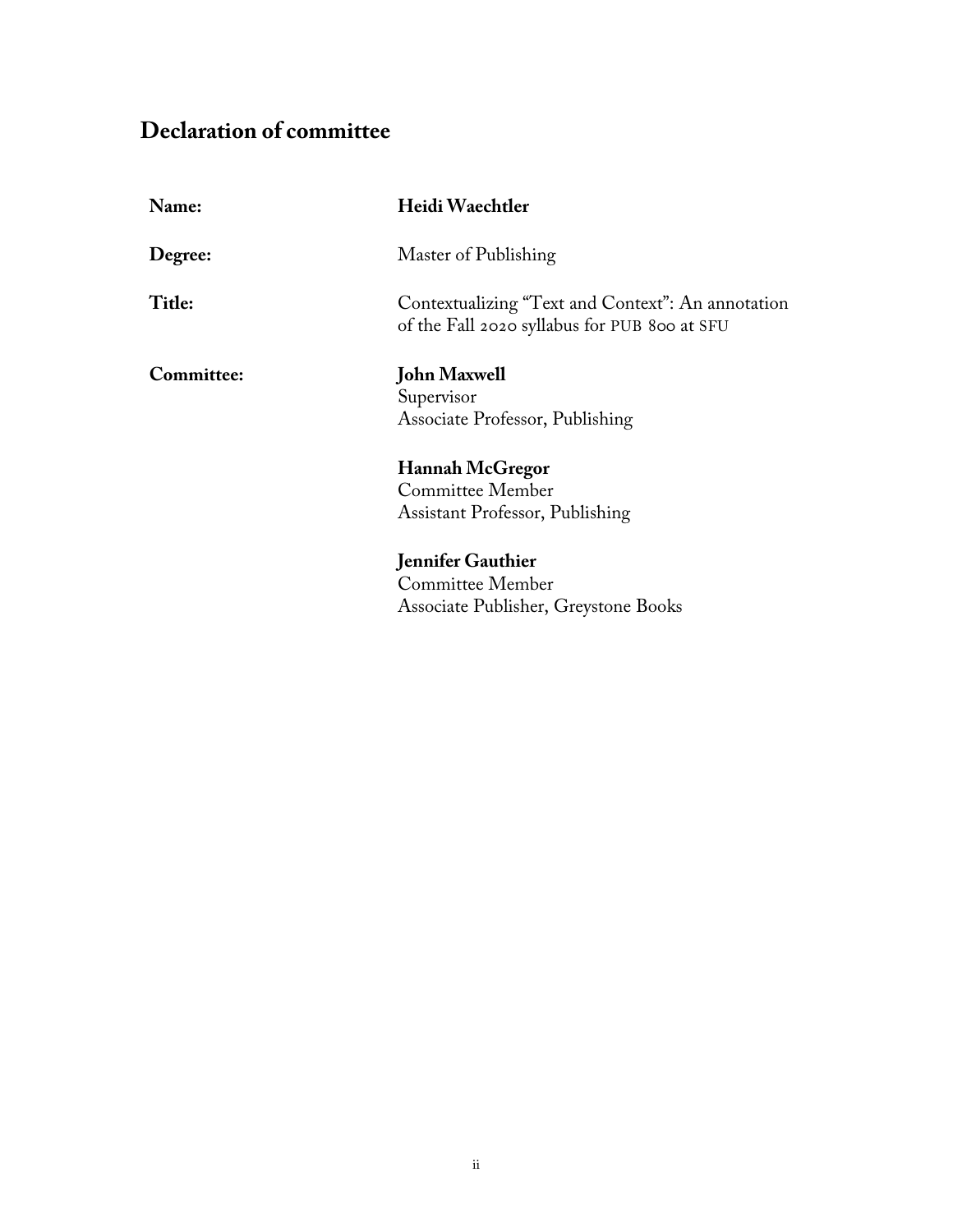### <span id="page-2-0"></span>**Abstract**

This report documents my experience of teaching PUB 800 – Text and Context: Publishing in Contemporary Culture at SFU Publishing in the Fall 2020 semester, which was both my first time teaching this course and the first time it had been delivered remotely, owing to the COVID-19 pandemic. It details the work of designing a publishing theory seminar as a non-academic, industry professional, and examines how a course that originated as a primer in Canadian publishing policy has evolved into a seminar course that more broadly interrogates the structure, state, and culture of contemporary publishing. The report reflects on the challenges of structuring the course to adequately cover the necessary material in twelve weeks, and on the limitations of using Canadian book publishing as the course's primary case study. It also looks at the adaptations made to the course structure and delivery in light of the pandemic.

**Keywords:** publishing education; Canadian book publishing industry; Canadian cultural policy; SFU Publishing Program; course design; COVID-19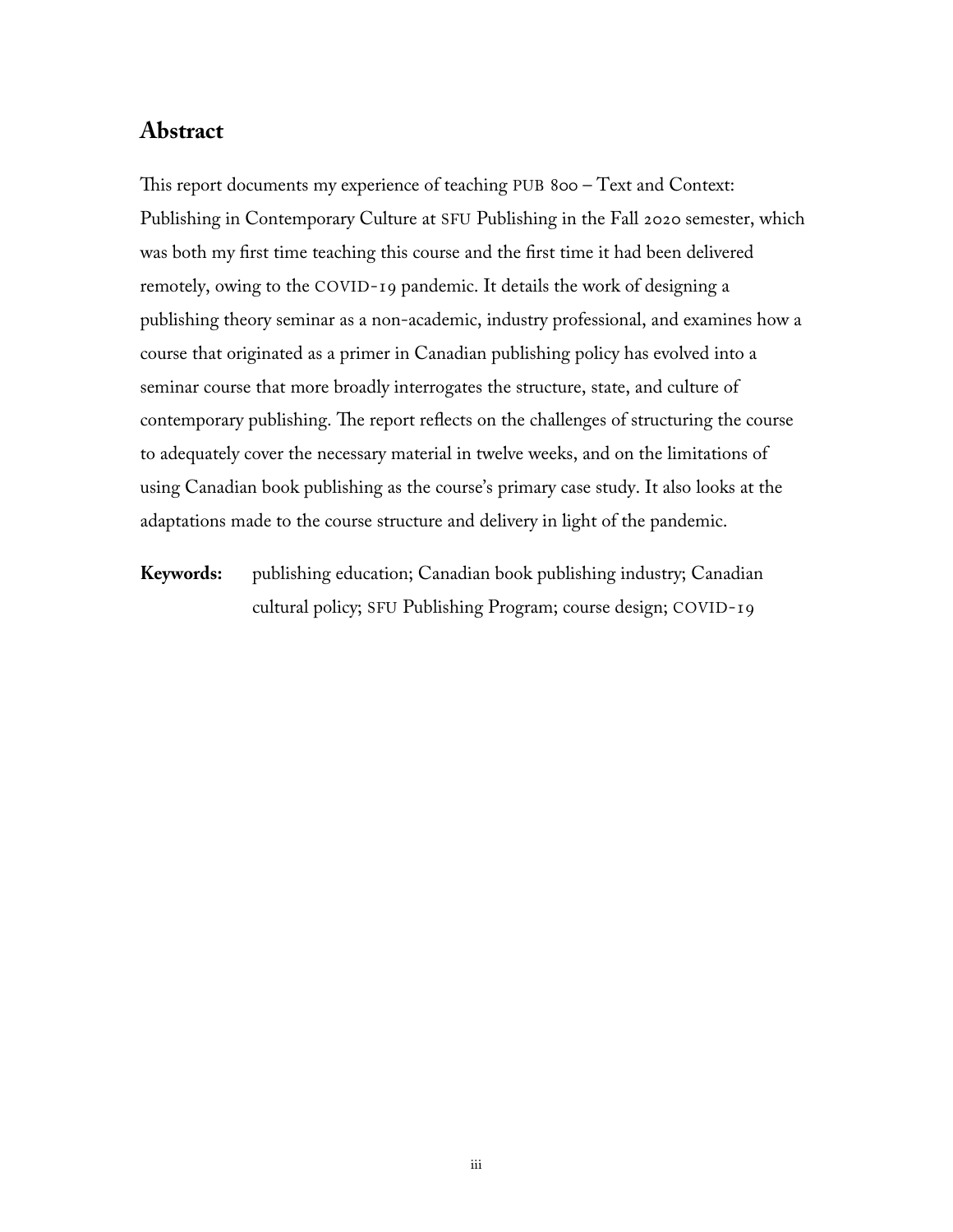# <span id="page-3-0"></span>**Acknowledgments**

I'd like to thank the following people for their contributions to the course and to this report:

- Dr. John W. Maxwell, for offering mentorship and for trusting me to steward the course.
- Dr. Hannah McGregor, for her sage advice to a first-time instructor, and her insightful comments on this report.
- Jennifer Gauthier, for her grounded feedback as my industry supervisor.
- Dr. Juan Pablo Alperin, for his guidance on the use of Hypothes.is.
- Jo-Anne Ray, for guiding me through the administrative details with good humour.
- The rest of the SFU Publishing faculty for their collegiality.
- Our guest speakers Julie Fairweather, Sarah Mayes, Alana Wilcox, Doug Hildebrand, and Alina Cerminara — for sharing their insights and experiences with the cohort, and for enlightening me as well.
- The 2020 MPub cohort for their thoughtful engagement and their patience while I found my footing. It was a privilege to learn alongside them.

I was grateful for the support of my colleagues at the Association of Book Publishers of BC as I took on teaching during a tumultuous time for the BC book publishing industry.

I also thank my friends, family, and my husband, Colin, for their encouragement. After a few false starts, I'm finally completing this report *ten years* after I entered the MPub program, and it wouldn't have happened without them.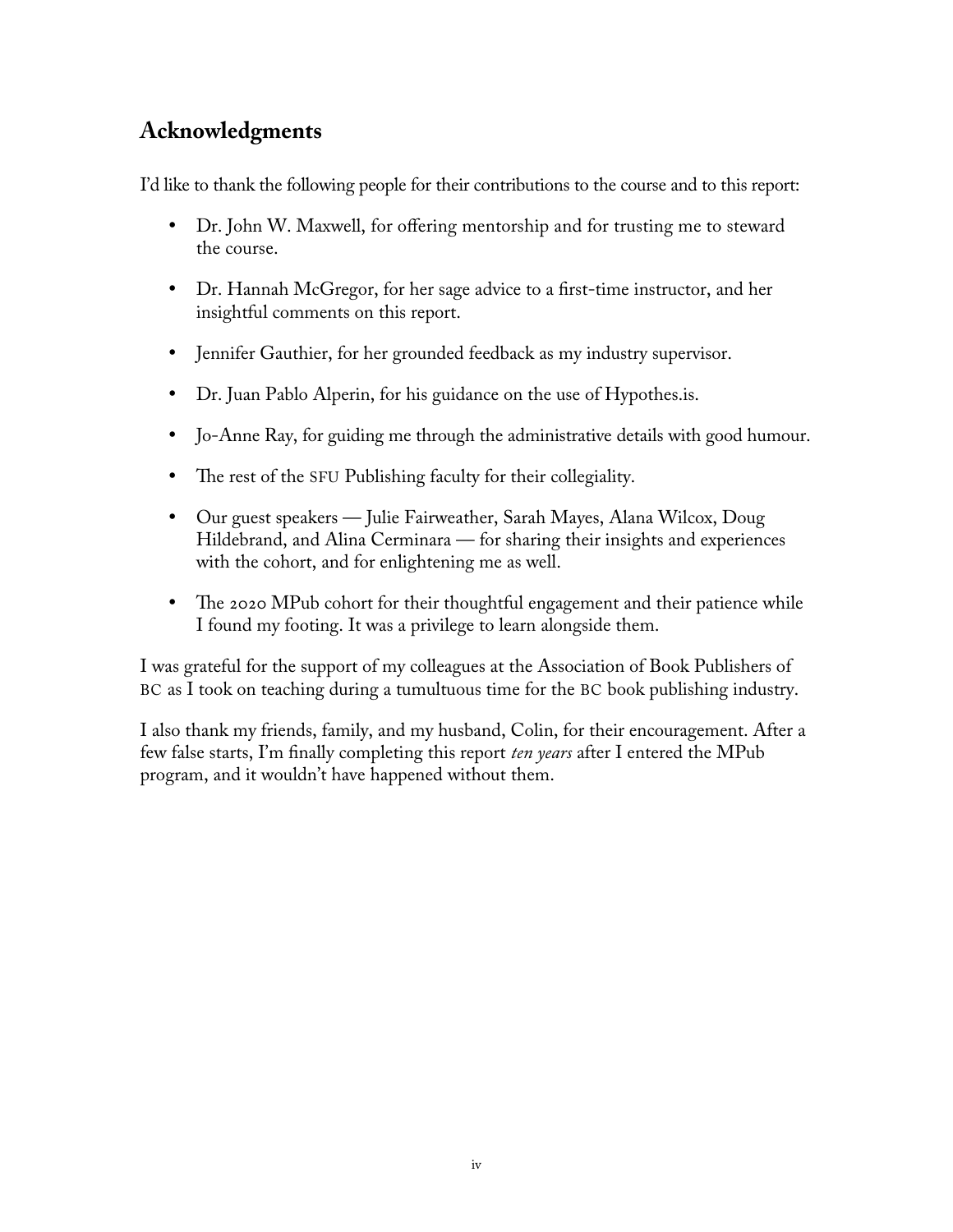# <span id="page-4-0"></span>Table of contents

| I.I.                                                                                     |  |
|------------------------------------------------------------------------------------------|--|
| I.2.                                                                                     |  |
| 1.3.                                                                                     |  |
| 1.4.                                                                                     |  |
|                                                                                          |  |
|                                                                                          |  |
| 2.I.                                                                                     |  |
| 2.2.                                                                                     |  |
| 2.3.                                                                                     |  |
| 2.4.                                                                                     |  |
| Week 5: How Canadian cultural policy shaped the publishing industry (Oct. 19) 25<br>2.5. |  |
| 2.6.                                                                                     |  |
| 2.7.                                                                                     |  |
| 2.8.                                                                                     |  |
| 2.9.                                                                                     |  |
|                                                                                          |  |
|                                                                                          |  |
|                                                                                          |  |
|                                                                                          |  |
|                                                                                          |  |
| 3.1.                                                                                     |  |
|                                                                                          |  |
| References                                                                               |  |
|                                                                                          |  |
|                                                                                          |  |
|                                                                                          |  |
|                                                                                          |  |
|                                                                                          |  |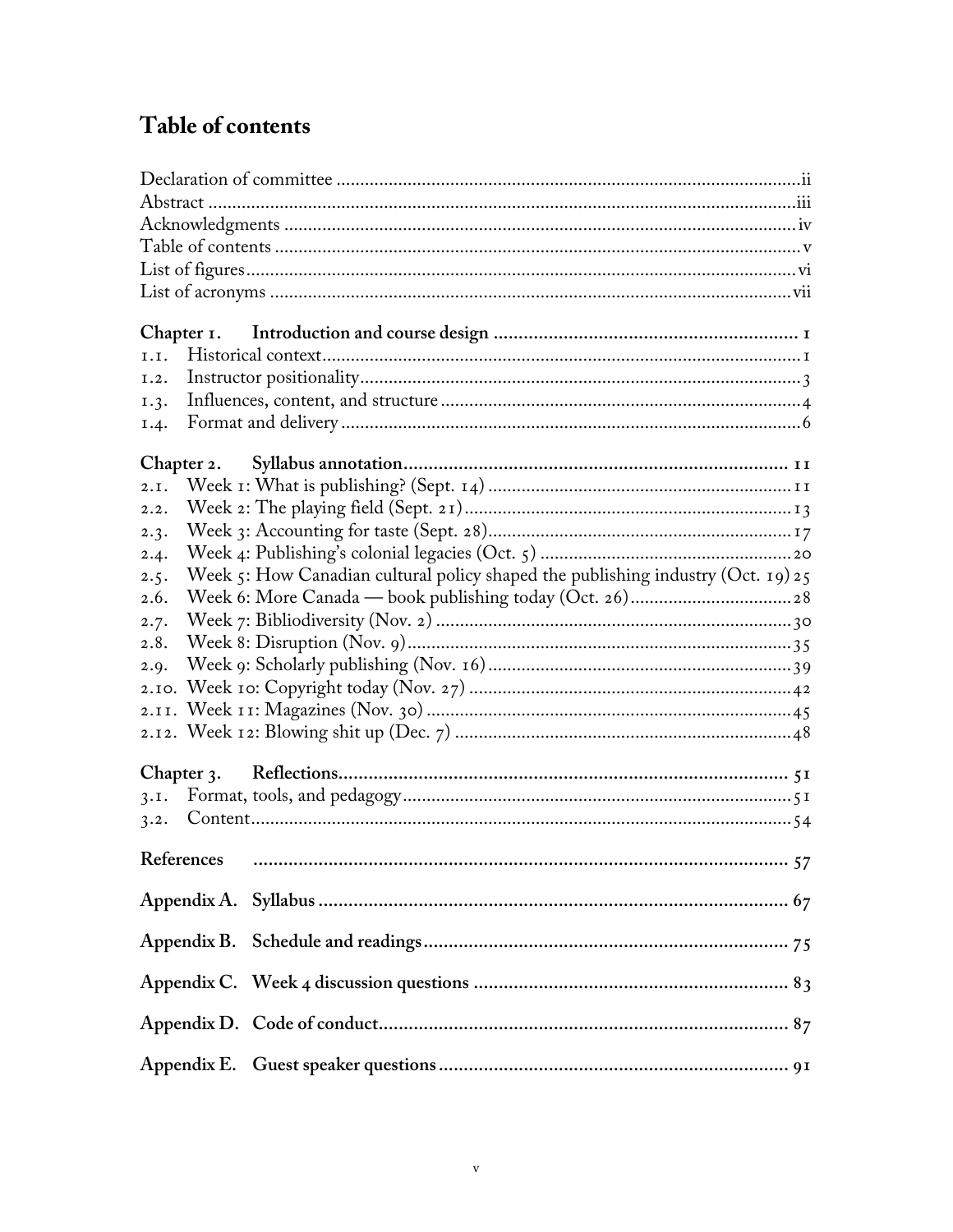# <span id="page-5-0"></span>**List of figures**

Figure 1. Bourdieu, Pierre. 1983. "Diagram of the Artistic Field," from "The Field of Cultural Production, or: The Economic World Reversed."..................16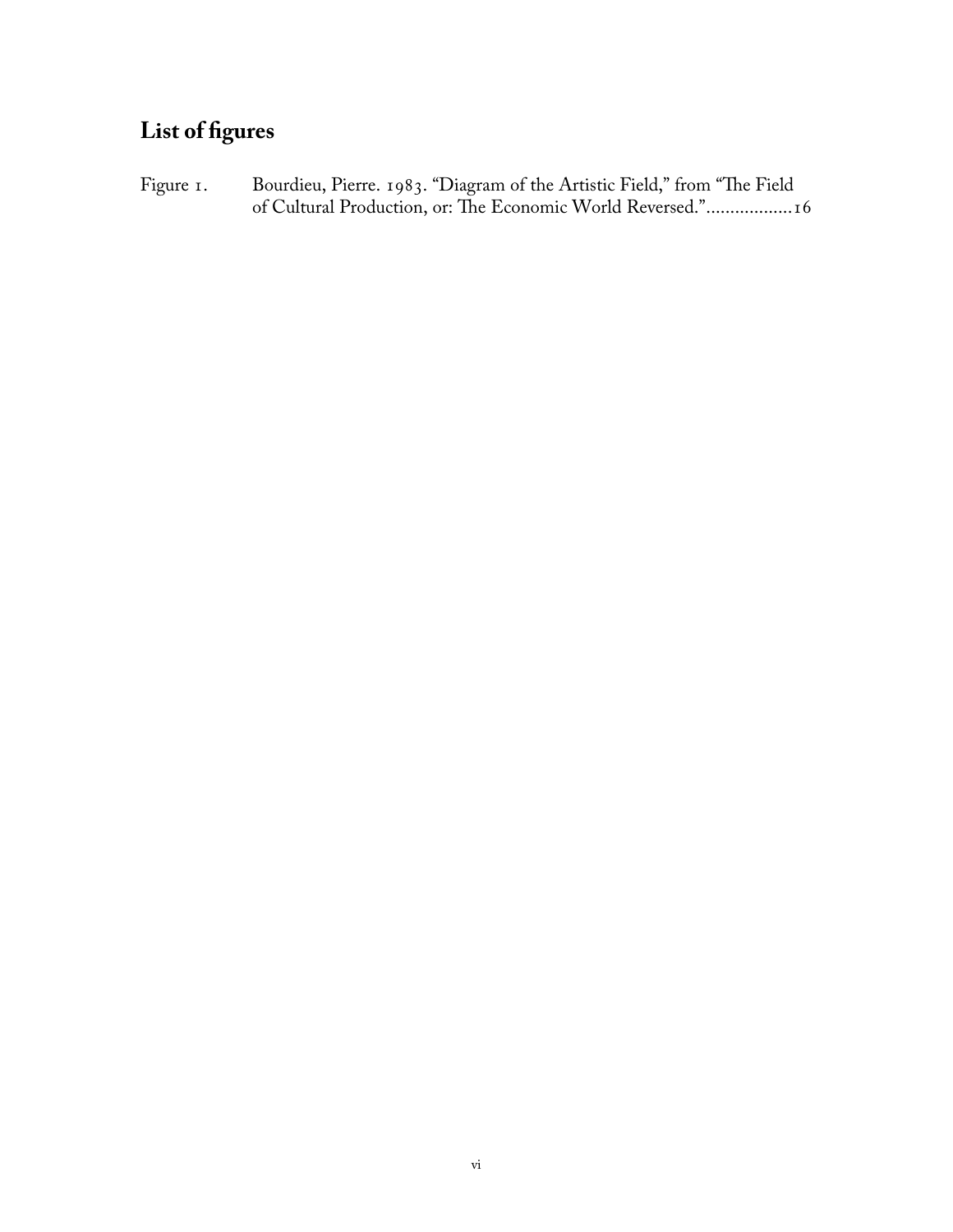# <span id="page-6-0"></span>**List of acronyms**

| ABPBC        | Association of Book Publishers of BC              |
|--------------|---------------------------------------------------|
| <b>ACP</b>   | Association of Canadian Publishers                |
| <b>ACUP</b>  | <b>Association of Canadian University Presses</b> |
| API          | <b>Application Programming Interface</b>          |
| ASPP         | Awards to Scholarly Publications Program          |
| <b>BIPOC</b> | Black, Indigenous, and People of Colour           |
| CBC          | Canadian Broadcasting Corporation                 |
| <b>CUSMA</b> | Canada-United States-Mexico Agreement             |
| LMS          | Learning Management System                        |
| MPub         | Master of Publishing                              |
| <b>NEL</b>   | National Emergency Library                        |
| <b>OA</b>    | Open Access                                       |
| OER          | <b>Open Educational Resources</b>                 |
| SFU          | <b>Simon Fraser University</b>                    |
| TK           | <b>Traditional Knowledge</b>                      |
| <b>UTP</b>   | University of Toronto Press                       |
| <b>UBC</b>   | University of British Columbia                    |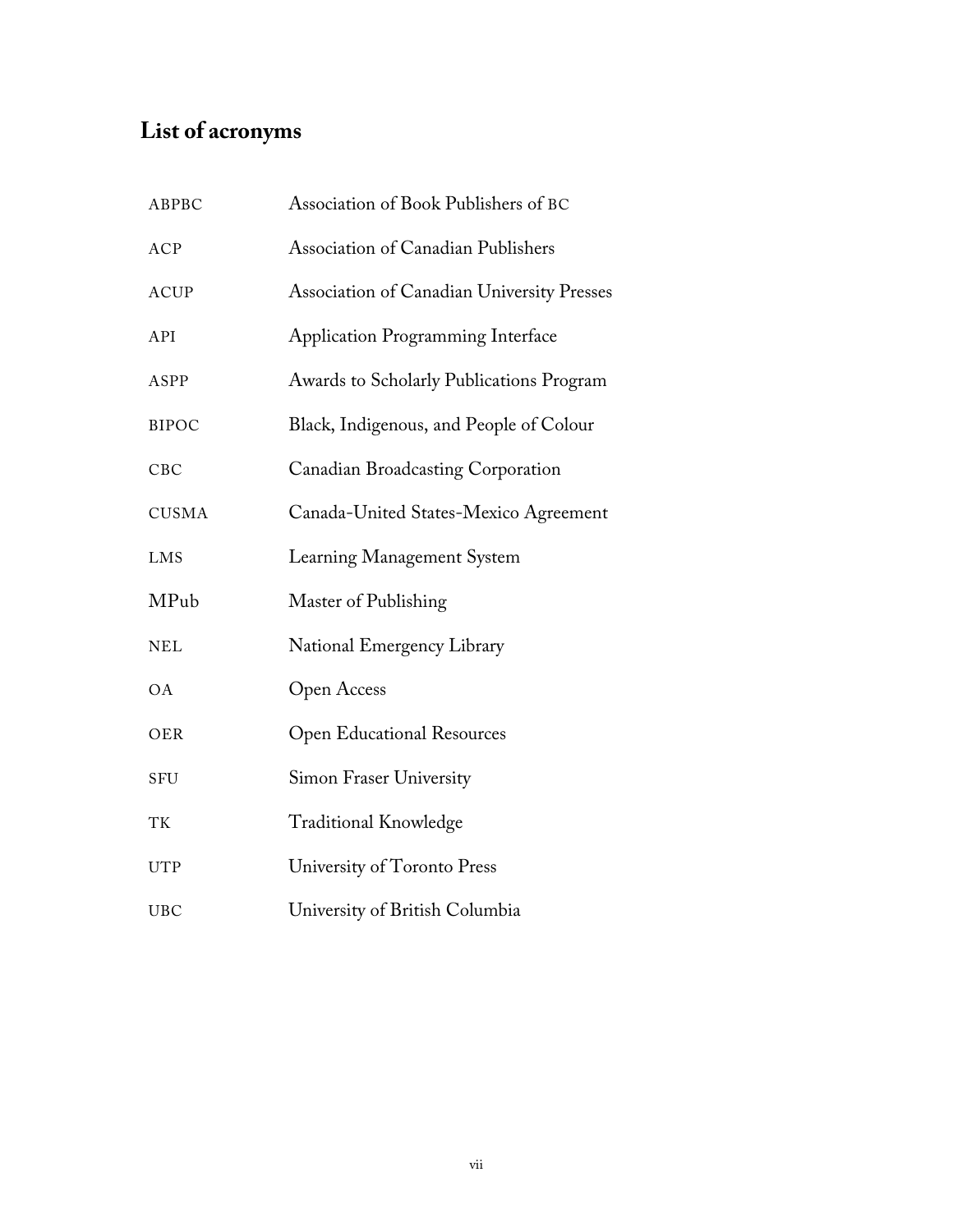## <span id="page-7-0"></span> **Chapter 1. Introduction and course design**

This report is an account of teaching PUB 800 – Text and Context: Publishing in Contemporary Culture remotely through Simon Fraser University's (SFU) Vancouver campus while working in the Canadian book industry, and how my professional experiences informed the content of the course.

Dr. John W. Maxwell, SFU Publishing Program director, approached me in February 2020 about teaching PUB 800, a core curricular offering in SFU's Master of Publishing (MPub) program, while he would be on leave in the 2020–21 academic year. The COVID-19 pandemic took hold as I was developing the course, requiring significant adaptations to the course format and delivery, which are detailed in this paper.

While this was likely the only time I will teach this course, this document aims to guide future PUB 800 instructors and to offer insights for future departmental reviews of the program curriculum.

### **1.1. Historical context**

SFU's MPub program, which graduated its first cohort in 1995, is designed as a hybrid of the British graduate degree and American professional development models of publishing education.[1](#page-7-1) It seeks to develop industry leaders through hands-on practical training within an academic environment.<sup>[2](#page-7-2)</sup>

PUB 800 originated as one of three academic core courses intended to complement the professional and applied knowledge components of the program. A proposal on the establishment of the MPub program, made to the SFU Senate Graduate Studies Committee and the Senate Committee on Academic Planning in 1994, included the following objective for PUB 800 – Text and Context:

<span id="page-7-1"></span><sup>1</sup> John W. Maxwell. 2014. "Publishing Education in the 21st Century and the Role of the University." *The Journal of Electronic Publishing* 17 (2). <https://doi.org/10.3998/3336451.0017.205>

<span id="page-7-2"></span> $^2$  Publishing @ SFU. 2019. "Master of Publishing." https://publishing.sfu.ca/master-of-publishing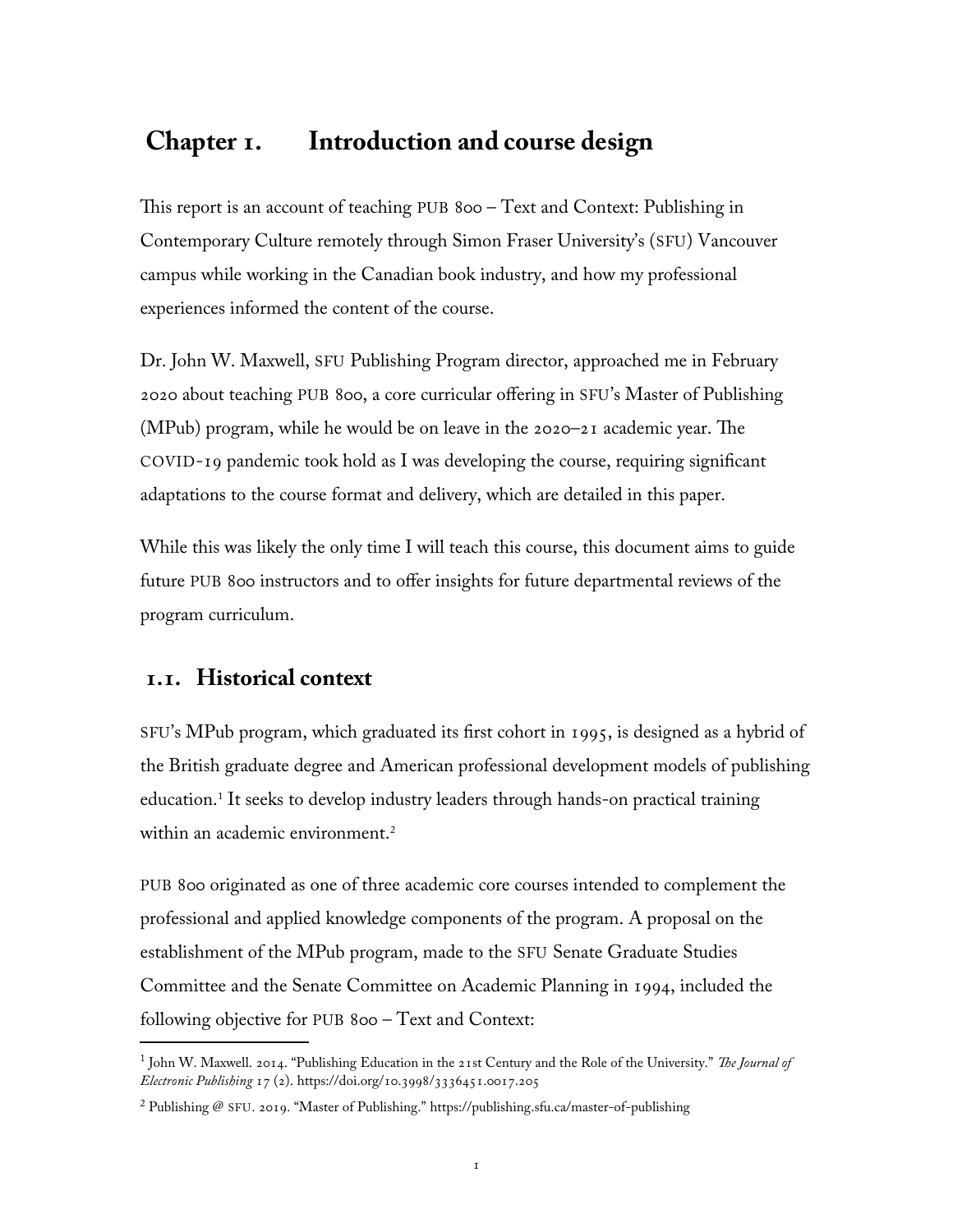This course considers the role of publishers and publishing as cultural mediators. It considers the nature of the choices publishers make and their importance and embeddedness in society.[3](#page-8-0)

In 2011, I took PUB 800 with Dr. Rowland Lorimer, who was the program's founding director and a faculty member until his retirement in 2015. At that time, the course spanned two semesters and included lecture and seminar components. The fall semester syllabus described the content as follows:

An examination of the contemporary state and operation, and developing trends in the Canadian publishing industry. Emphasis is placed on book publishing, cultural and business dynamics, government policy. Some attention is also given to magazine publishing and scholarly journal publishing.<sup>[4](#page-8-1)</sup>

Maxwell took over from Lorimer as program director in 2014, and has been teaching

PUB 800 since then. Under Maxwell's tenure, the course was described as follows

(emphasis mine):

An examination of the contemporary state and developing trends in the Canadian publishing industry. Emphasis is placed on book publishing, business dynamics, government policy, *and international trade*. Attention is also given to magazine and *multimedia publishing and comparisons with other countries are drawn.*

Under Maxwell's direction, the course became solely a seminar, with no lecture

component, and students were explicitly charged with directing their own learning:

As a seminar, PUB 800 operates as a community of inquiry in which, through reading, writing, and discussing, we will together build a collective understanding of publishing and its key issues.

…

[T]he fundamental mode here is informed discussion: we read things together and argue about the implications. More specifically, the class is driven by student-led discussion. Each of you will be responsible for leading the discussion on the topic and/or readings for a session...<sup>[5](#page-8-2)</sup>

<span id="page-8-0"></span><sup>3</sup> Rowland Lorimer. 1994. "Prospectus: Master of Publishing Submission." <https://docushare.sfu.ca/dsweb/Get/Rendition-426480/index.htm>

<span id="page-8-1"></span><sup>4</sup> Ibid. 2011. SFU, PUB 800 syllabus, Fall 2011.

<span id="page-8-2"></span><sup>5</sup> John W. Maxwell. 2017. SFU, PUB 800 syllabus, Spring 2017.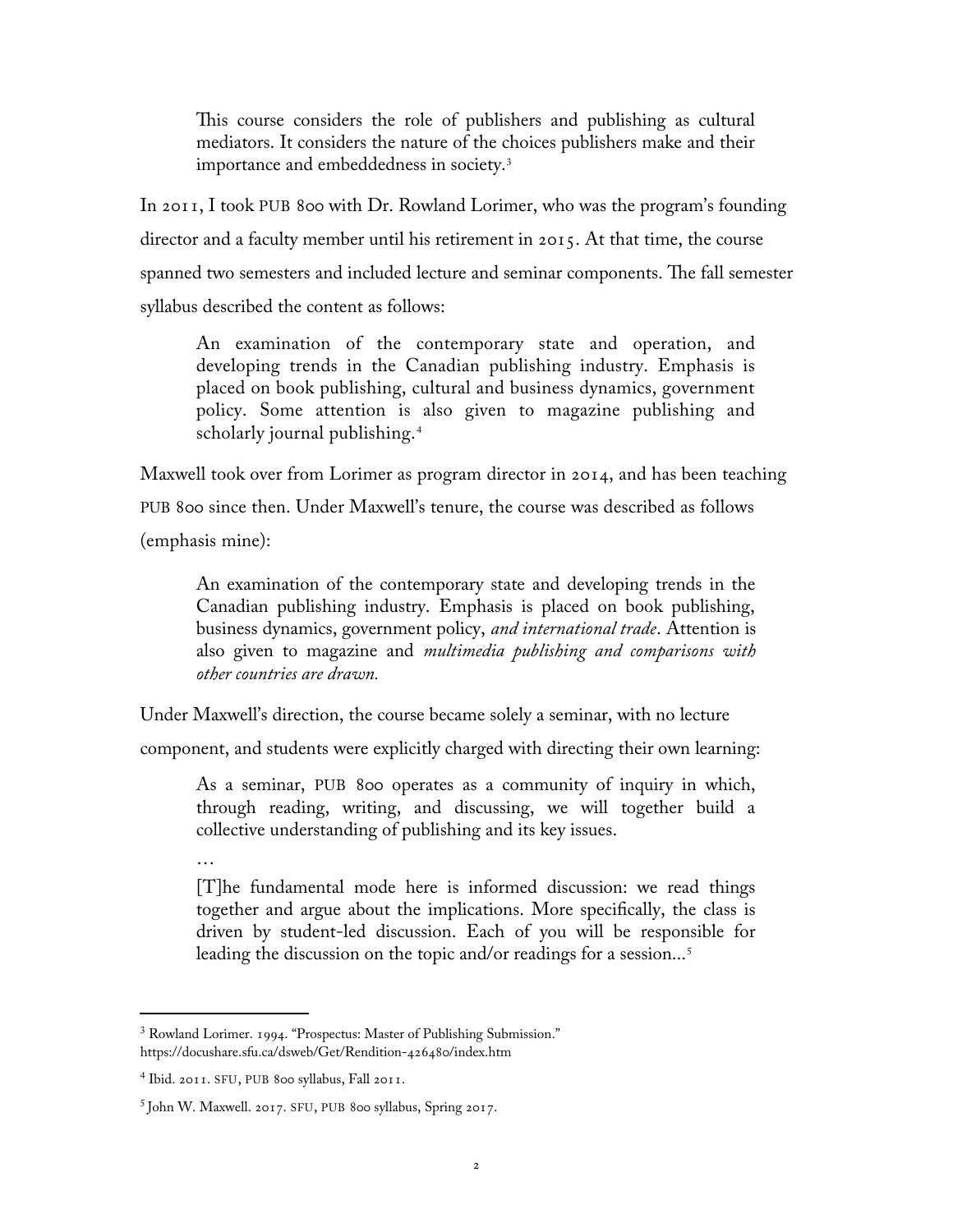<span id="page-9-0"></span>This co-created learning model echoes the stated operating principles of the program:

*Students are co-investigators*; we learn, and contribute, by making; that we work collaboratively and openly; research is as much the business of the students as the professors. [6](#page-9-1)

I found this approach useful to bear in mind as I considered my own relationship to the material and role as course instructor.

### **1.2. Instructor positionality**

I completed the coursework and internship components of the SFU MPub program as part of the 2011 cohort. My internship took place in the editorial department of McClelland & Stewart in Toronto in Summer 2012, shortly after the imprint had been purchased in full by Random House Canada and its parent company, Bertelsmann, which afforded me insights into how multinational publishing operates. After completing the internship, I moved into a staff role at Coach House Books, a small literary press and printing company also based in Toronto, where I worked for four years. I returned to Vancouver in 2016 to assume the role of executive director of the Association of Book Publishers of BC (ABPBC), where I currently work.

When discussing with Maxwell what my teaching PUB 800 — as a working publishing professional, rather than as an academic — might look like, I was encouraged to draw on my own experiences and knowledge of current industry issues. After having conversations with other SFU publishing faculty about their own course content, I planned for a version of the course that would ground some of the more theoretical elements of the course in case studies and industry analysis. The course would allow us to abstract and conceptualize, but also to zoom in on what was happening in the trenches of the industry. It would provide space to observe and comment on the complex dynamics between policy and practice, and between structure and culture.

To further ground the discussion, I planned to bring in guest speakers to augment my own knowledge of the subjects and offer first-hand experience, and to encourage the

<span id="page-9-1"></span><sup>6</sup> Maxwell, "Publishing Education."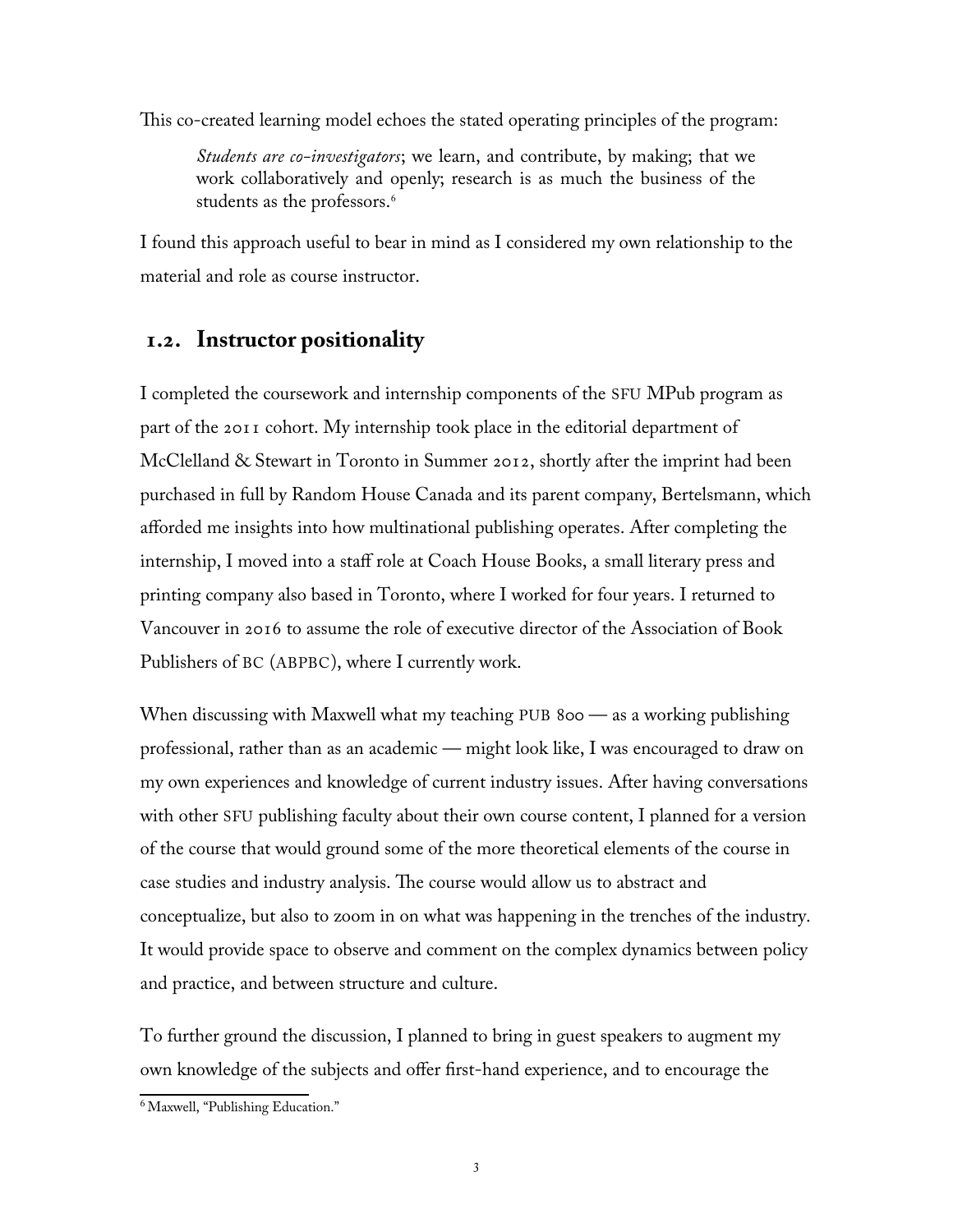<span id="page-10-0"></span>students to bring their own lived experiences to the discussions, including their knowledge of publishing in other countries. I sought to extend Maxwell's student-led approach and conversational dynamic, describing PUB 800 in my syllabus as a "collective inquiry into the structure, state, and culture of contemporary publishing, focusing on the Canadian book publishing industry as a case study."

### **1.3. Influences, content, and structure**

When I took PUB 800 in 2011, the primary text for the course was Lorimer's own manuscript in progress, *Ultra Libris: Policy, Technology, and the Creative Economy of Book Publishing in Canada*, which was published by ECW Press in 2012. Successive versions of the course — including this one — supplemented chapters of *Ultra Libri*s with scholarly articles and industry commentary.

My initial syllabus planning involved reviewing the previous syllabi for the course, the 2017 iteration of which Maxwell co-taught with Dr. Hannah McGregor. I also reviewed the syllabi for the following courses:

- **PUB 371 – The Structure of the Book Publishing Industry in Canada**, an undergraduate course at SFU, previously taught by McGregor, with similar objectives as PUB 800.
- **PUB 480 A History of Publication Design**, an undergraduate course at SFU, currently taught by Dr. Amanda Lastoria.
- **PUB 600 Topics in Publishing Management**, a graduate course at SFU covering marketing and management, currently taught by Leanne Johnson.
- **ENGL 287 – Histories and Theories of Publishing**, an independent study course on feminist, antiracist, and decolonial approaches to publishing studies offered at Illinois State University, and taught by Dr. Ela Przybylo in Fall 2019.[7](#page-10-1)
- **LIS 591 Publishing**, a library and information studies course offered at the University of Alberta, and taught by Dr. Alvin M. Schrader in Winter 2007.<sup>[8](#page-10-2)</sup>

<span id="page-10-1"></span><sup>7</sup> Ela Przybylo. 2019. Illinois State University, ENGL 253 syllabus, Fall 2019. <https://przybyloela.files.wordpress.com/2019/08/engl253-syllabus.pdf>

<span id="page-10-2"></span><sup>8</sup> Alvin M. Schrader. 2007. University of Alberta, LIS 591 syllabus, Winter 2007. https://sites.ualberta.ca/~aschrade/lis591/591\_outline.htm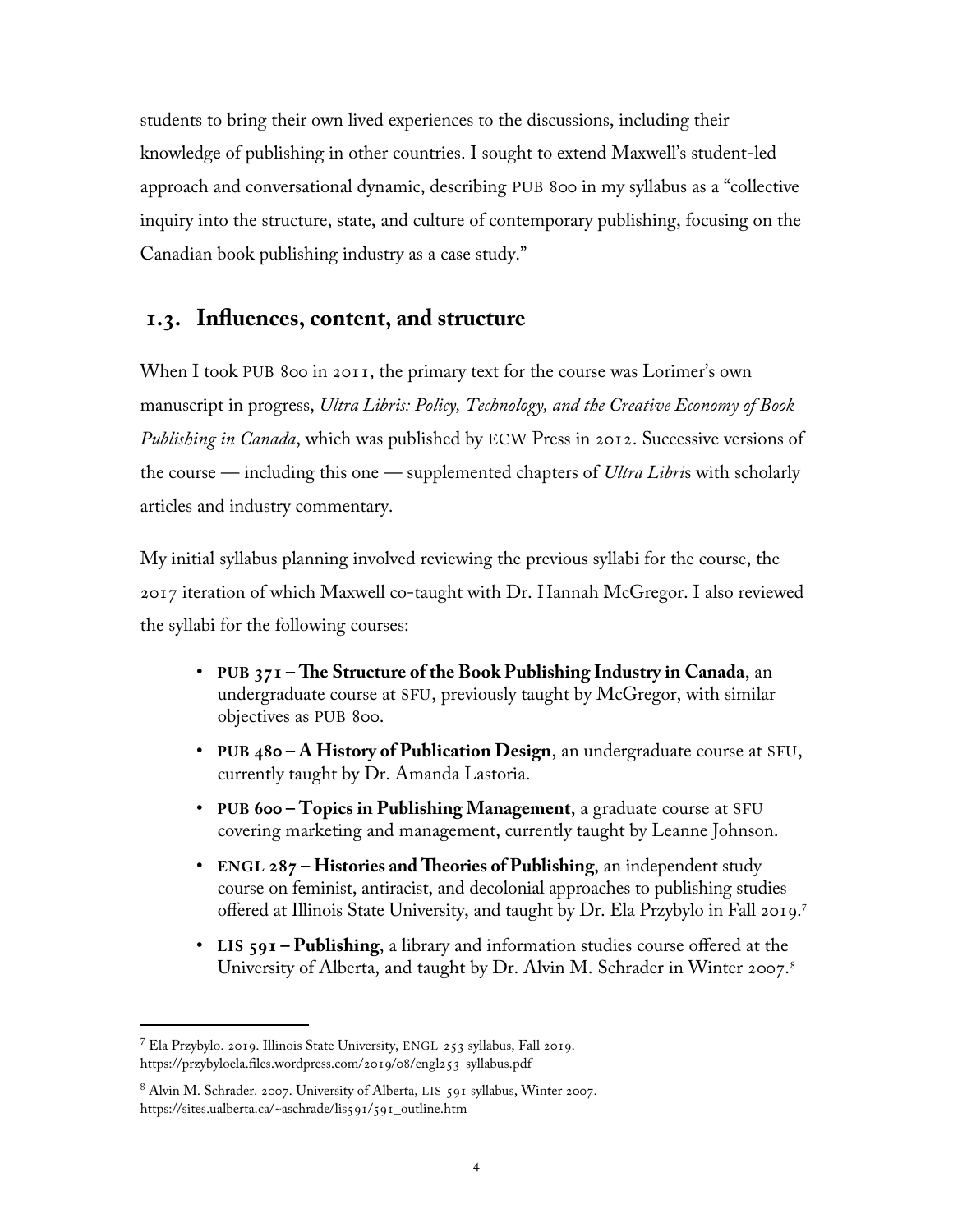The parameters of PUB 800 are wide-ranging, and I was concerned about overlapping the content of the other academic courses (PUB 801 and 802). Maxwell rightly pointed out that this could only be a positive intersection — a sentiment that I found to be embedded in the program's operating principles:

*Boundaries are porous*; that we should not just seek a discrete niche, but that we should spill over disciplinary and technical boundaries. Publishing is by nature and history a *polymath* profession.[9](#page-11-0)

I turned my focus to identifying the overarching themes and key ideas that the class discussions and readings would query:

- Supply and value-added chains
- Cultural policy and nationalism
- Scale: independent vs. multinational, human labour
- Capital: economic, cultural, social, symbolic, etc.
- The role of the publisher in society
- Diversity, equity, and inclusion (and a lack thereof) in publishing
- Copyright and intellectual property protection
- Taste/curation and prize culture
- Disruptive technologies, processes, and entities
- Scholarly and periodical publishing (and how these are distinct from trade book publishing)
- Publishing futures

This list was informed by both my own research interests and the previous iterations of the course. Underpinning all these topics, in my mind, were two questions:

- What does it mean to publish—and looking ahead, what could it mean?
- How is the industry configured now, and where are the opportunities for change?

I encountered several challenges in organizing the themes and readings. Recognizing that PUB 800 is one of the first touchpoints for a cohort whose members would be bringing

<span id="page-11-0"></span><sup>&</sup>lt;sup>9</sup> Maxwell, "Publishing Education."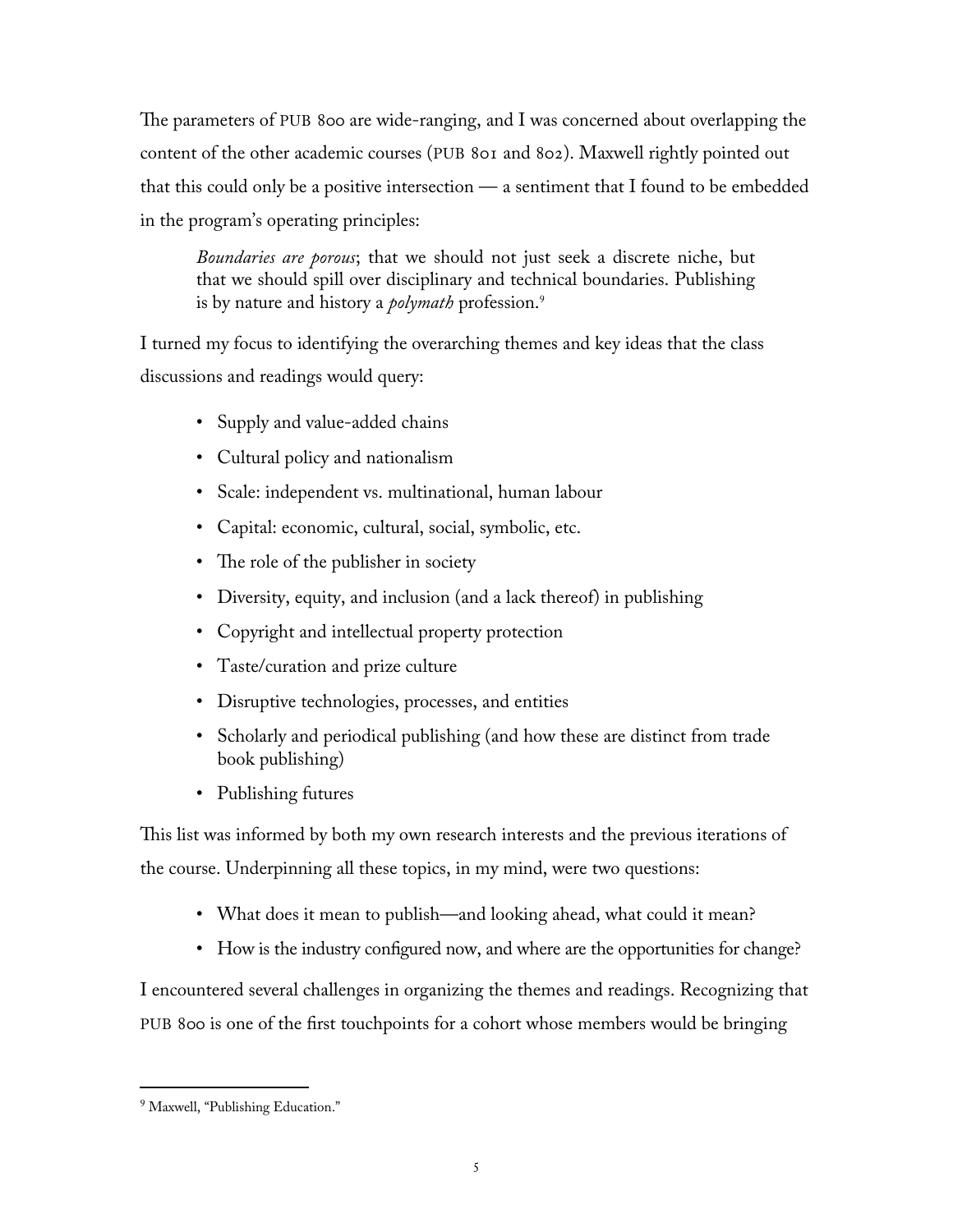<span id="page-12-0"></span>different levels of industry exposure and familiarity, I knew it would be crucial to provide a broad jumping-off point without presuming prior knowledge.

But with only twelve weeks in the course, we would also need to dive into the specifics quickly and avoid retracing the same ground from week to week. At the same time, I didn't want to suggest that any of the above-noted topics was, in actuality, discrete. For example: how could the colonial legacies of publishing realistically be treated as a standalone topic, as though disconnected from the other parts of publishing culture?

Reflecting on the "community of inquiry" espoused in Maxwell's PUB 800 syllabus, I resolved to structure the course as a progressive layering of perspectives, and to encourage the students to carry their discussions through the term as they saw fit. While this is certainly a pedagogical strategy employed in many courses, it was also part of an important realization for me as a first-time instructor: that my role was to facilitate and guide, not to circumscribe the discussion points for each week.

### **1.4. Format and delivery**

Owing to the pandemic it soon became clear that the course would be conducted remotely. Since the usual three hours of in-class discussion would not be feasible in a Zoom videoconferencing setting, I would need to restructure how the course would be delivered. I elected to undertake training on course design for distance learning, best pedagogical practices, and technology tips, which included the following webinars:

- "Facilitating Learning Online: Zoom," presented by BCcampus (June 26, 2020)<sup>[10](#page-12-1)</sup>
- "Copyright in the Virtual Classroom," presented by SFU (July 8, 2020)<sup>[11](#page-12-2)</sup>
- "How to Teach with Zoom," presented by SFU (July 27, 2020)<sup>[12](#page-12-3)</sup>

<span id="page-12-1"></span><sup>10</sup> https://bccampus.ca/event/fun-flo-friday-2/?instance\_id=3025

<span id="page-12-2"></span><sup>11</sup> https://www.lib.sfu.ca/help/academic-integrity/copyright/instructors/35508

<span id="page-12-3"></span><sup>12</sup> [https://www.sfu.ca/sfu-community/events.html/#!view/event/event\\_id/13328](https://www.sfu.ca/sfu-community/events.html/#!view/event/event_id/13328)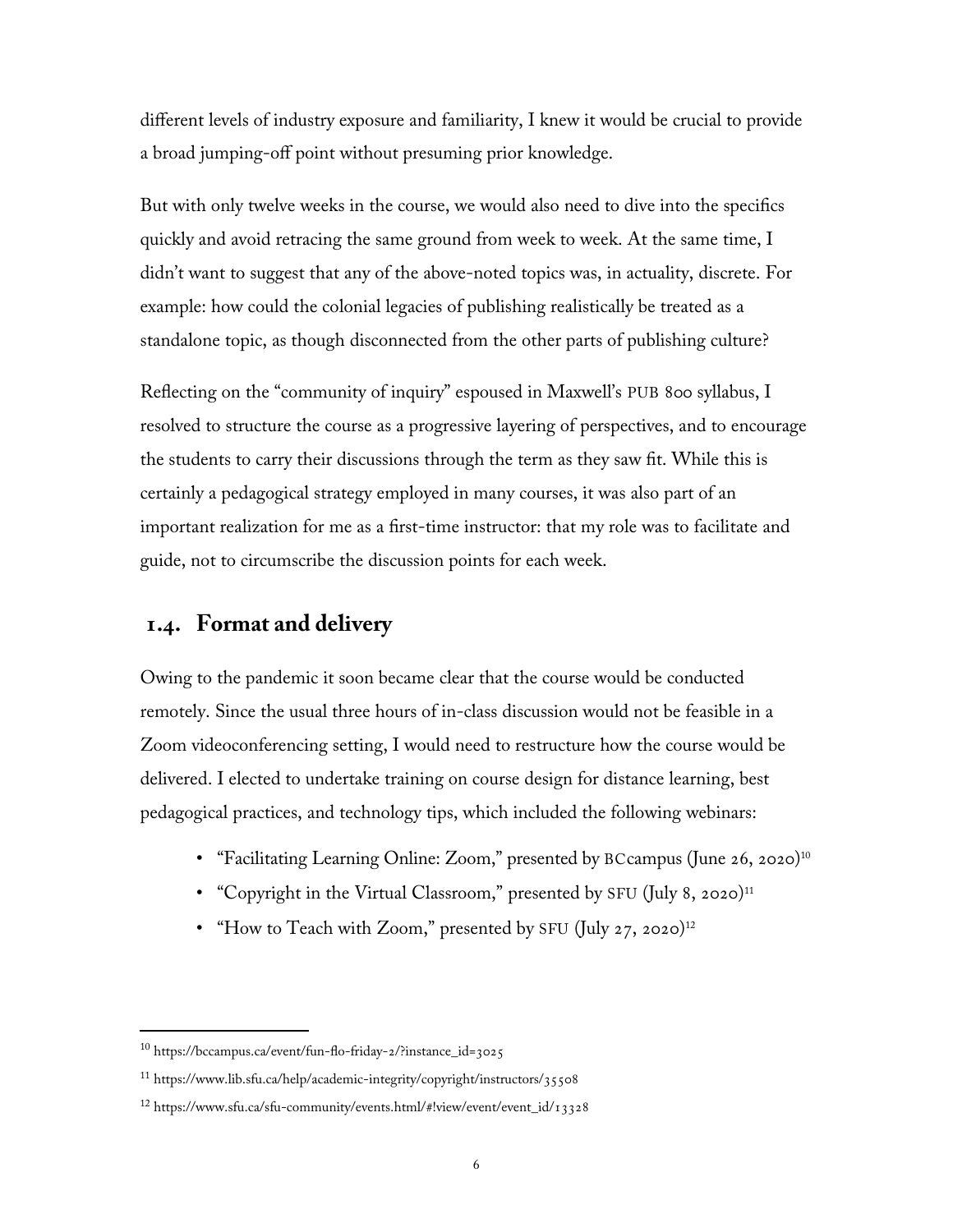- "Adapting to COVID-19: In It Together Building Community and Enacting Care in Online Environments," presented by BCcampus (July 27, 2020)[13](#page-13-0)
- "Introduction to Canvas," presented by SFU (August 17, 2020)<sup>[14](#page-13-1)</sup>
- "Virtual Lectures in Blackboard Collaborate Ultra," presented by SFU (August 20, 2020)[15](#page-13-2)
- "OK Zoomer: Going Beyond the Basics," presented by Doug Shaw, Ph.D (September 4, 2020)<sup>[16](#page-13-3)</sup>

SFU had indicated to faculty that asynchronous learning was preferable for Fall 2020. But even without that directive, there were numerous reasons to recommend it for this course. High among them was that four of the MPub students were international students in different time zones, so synchronous classes could only be scheduled for a small window of the day.

Maxwell and I initially discussed a fully asynchronous format for the class, with only an introductory synchronous session at the start of the term to provide structure; the seminar presentations could be recorded, and the rest of the discussion could take place online. But upon reflecting on my own experiences with the course and the cohort-based program, I felt that a fully asynchronous discussion would make it difficult to establish focal points for PUB 800's discussions and to develop social cohesion among the group. I was concerned about perfunctory student engagement with the PUB 800 material when there were deadline-driven group assignments to complete in other courses. I was also concerned that recorded guest speaker presentations would decrease the networking value of the experience for the students — something they collectively expressed concern about in general with the remote learning environment in the Zoom welcome meeting held in August 2020 — and mediate any follow-up discussion in an unsatisfying way.

<span id="page-13-0"></span><sup>13</sup> https://bccampus.ca/event/adapting-to-covid-19-in-it-together-building-community-and-enacting-care-in-on-lineenvironments

<span id="page-13-1"></span><sup>14</sup> [https://www.sfu.ca/sfu-community/events.html/#!view/event/event\\_id/13481](https://www.sfu.ca/sfu-community/events.html/#!view/event/event_id/13481)

<span id="page-13-2"></span><sup>15</sup> [https://www.sfu.ca/sfu-community/events.html/#!view/event/event\\_id/13470](https://www.sfu.ca/sfu-community/events.html/#!view/event/event_id/13470)

<span id="page-13-3"></span><sup>16</sup> http://dougshaw.com/okzoomer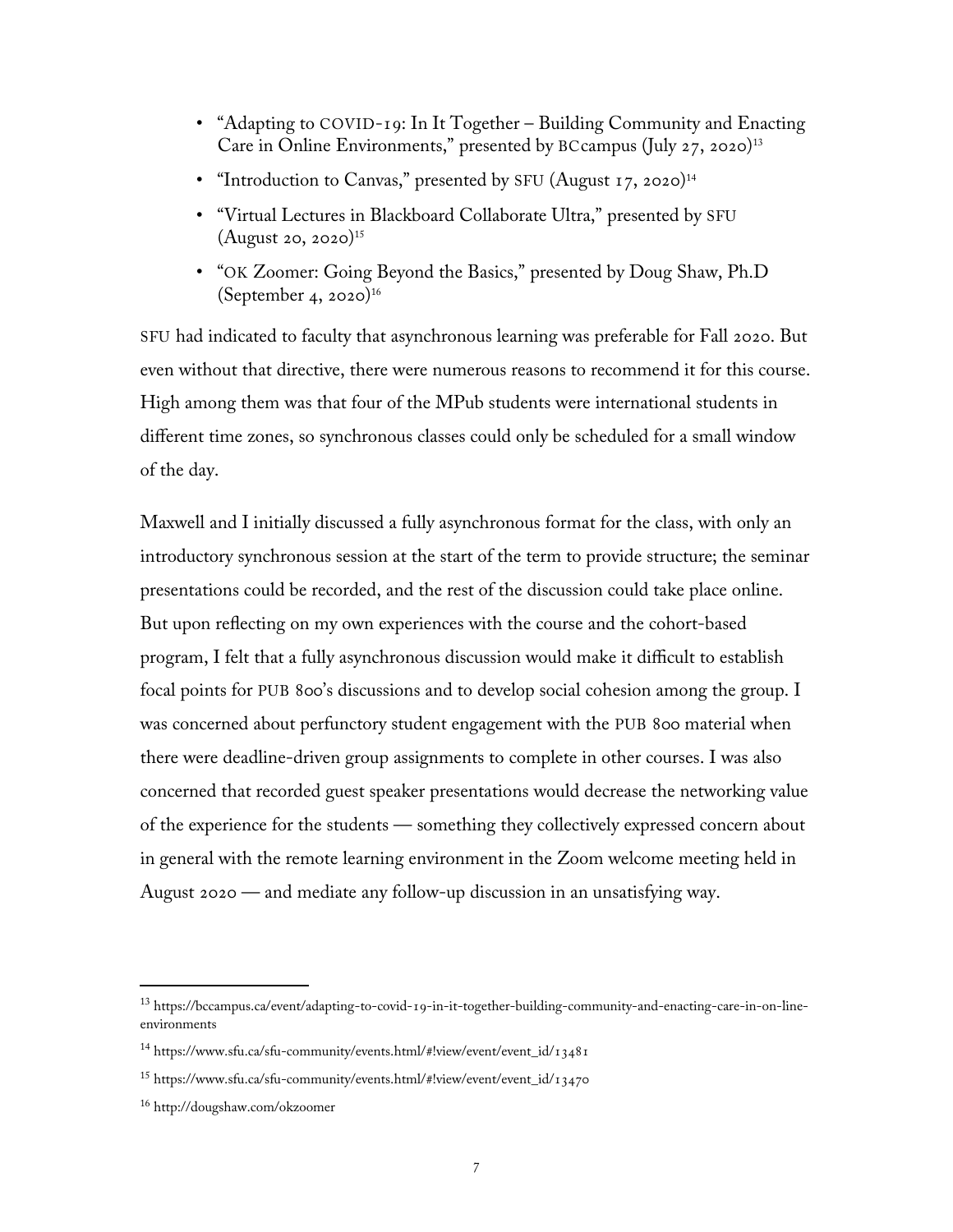I elected to run a 60- to 90-minute weekly synchronous Zoom session<sup>[17](#page-14-0)</sup> so that student and guest speaker presentations could take place in real time. Guest speaker visits became synchronous conversations, which reduced the need for the guest to prepare a presentation. (See Appendix E for the questions I used to guide the conversations with each guest speaker.) I allocated time in the synchronous class for reviewing points in the online or in-class discussions that merited additional follow-up. Sessions would be recorded in case of student technical issues or time-zone conflicts. I would introduce each week's readings with a written summary of the key themes, and the students would be instructed to mark up the readings using Hypothes.is, an online annotation tool, to facilitate their critical reading and social learning.

Hypothes.is had been previously used with success in PUB 800 and other MPub courses to augment the in-class discussion. Given its intuitive interface and versatility with online readings and PDFs, it made sense for a fully remote classroom. Partly following the principle of the "flipped classroom,"<sup>[18](#page-14-1)</sup> the students would annotate the readings ahead of class, and I would use these notes to determine which concepts needed clarification or additional discussion in the synchronous session. As their notations would be attributed and trackable toward their participation mark, students were incentivized to engage with one another on a weekly basis. While quantifying my expectations felt prescriptive, it was also necessary to support the students' time management:

I expect you will spend around 60 min. each week (this could be more or less depending on the length of that week's readings) engaging with the online discussion threads and annotating the texts, in addition to participating in discussion during the Monday seminar. While you are welcome to revisit these discussions after the synchronous session and add to them in future weeks, I will be evaluating your participation based on contributions made up until that week's synchronous session begins on Monday at 8:30 a.m. In other words: don't fall behind and expect that you'll catch up with the online discussion component at the end of the course.

<span id="page-14-0"></span><sup>&</sup>lt;sup>17</sup> In practice, some weeks the synchronous ran for up to two hours, depending on the planned seminar presentations and guest speakers.

<span id="page-14-1"></span><sup>18</sup> University of British Columbia. n.d. "Flexible Learning." [https://flexible.learning.ubc.ca/research-evidence/research](https://flexible.learning.ubc.ca/research-evidence/research-articles-2/flipped-classroom)[articles-2/flipped-classroom](https://flexible.learning.ubc.ca/research-evidence/research-articles-2/flipped-classroom)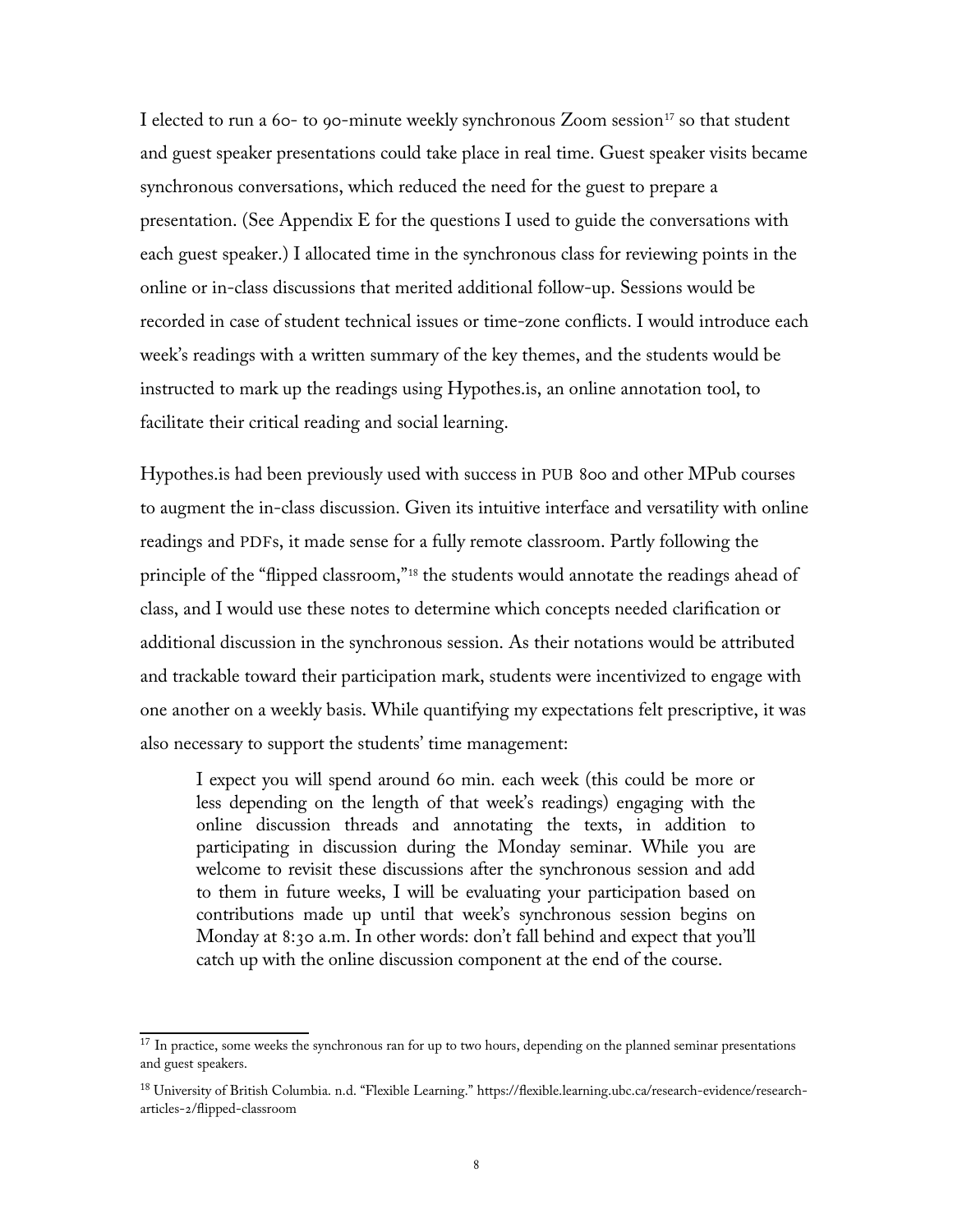Dr. Juan Pablo Alperin, an SFU Publishing faculty member and co-director of the ScholCommLab, has worked extensively with Hypothes.is,<sup>[19](#page-15-0)</sup> and is a proponent of social annotation for a classroom environment. Alperin provides direction for students on examples of effective participation using Hypothes.is, which I adapted for my syllabus as follows:

Good participation (both online and during the synchronous seminar) includes, but is not limited to:

- <sup>o</sup> inserting new ideas for discussion
- <sup>o</sup> responding to others' ideas
- <sup>o</sup> posing questions
- <sup>o</sup> highlighting interesting passages
- <sup>o</sup> explaining a tricky concept
- <sup>o</sup> offering an informed opinion
- <sup>o</sup> bringing in additional resources.

To be successful in this course, you should plan to participate vigorously and respectfully in both the synchronous and online discussion. However, I won't weigh one mode of contribution higher than the other in assigning your participation mark; I'll be looking at your overall engagement. You can refer to this rubric<sup>[20](#page-15-1)</sup> to give you a sense of how an instructor might quantitatively grade your online discussion—but note that in this course, I'll be evaluating your contributions qualitatively. I will provide informal, private feedback on your online discussion participation around Week 5.

Alperin also recorded two introductory videos on installing and using Hypothes.is, and met with the cohort to troubleshoot and answer additional questions.<sup>[21](#page-15-2)</sup>

Nearly all my PUB 800 readings were available online or as PDFs uploaded to the Canvas learning management system (LMS). In response to the pandemic, the SFU Library

<span id="page-15-0"></span><sup>&</sup>lt;sup>19</sup> Alice Fleerackers. 2019. "Comment, Reply, Repeat: Engaging Students with Social Annotation." ScholCommLab. https://www.scholcommlab.ca/2019/08/27/social-annotation

<span id="page-15-1"></span> $^{20}$  Sharon Koehn. 2019. "Rubric for Scoring Participation Using Hypothes.is to Annotate Online Articles." ScholCommLab. https://www.scholcommlab.ca/wp-content/uploads/2019/07/Hypothes.is-participation-rubric.pdf

<span id="page-15-2"></span><sup>21</sup> Juan Pablo Alperin. 2020. "Introducing Social Online Annotation." YouTube video, 14:59. https://youtu.be/U1 whmLNajQA and "How to use Hypothes.is for Social Online Annotations." YouTube video, 13:47. <https://youtu.be/QHElIa9asnw>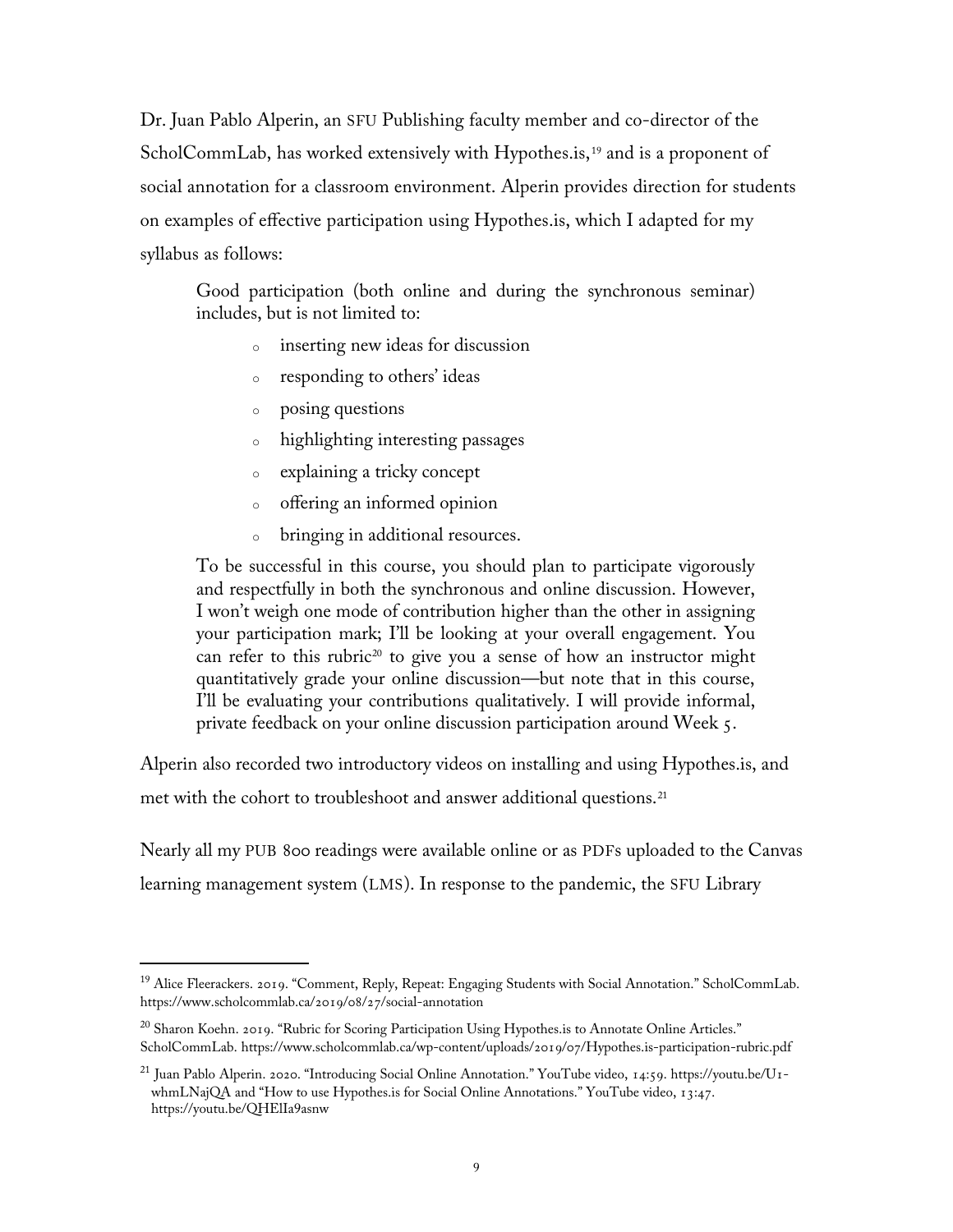provided a scanning service for articles only available in print, and for this course, they purchased an institutional license for *Ultra Libris.*

Assignments that had been part of previous iterations of PUB 800 — position papers and peer reviews — remained suitable for the remote version of the course. My only adaptations were to reduce the number of essays from three to two, and to use the peer-review function built into Canvas, rather than a Wordpress blog and comment format.<sup>[22](#page-16-0)</sup>

I'll comment on the outcomes of some of these decisions later in this report. In the next section, I elaborate on the syllabus itself.

<span id="page-16-0"></span><sup>&</sup>lt;sup>22</sup> Students were asked to post their essays as full-text posts on Canvas discussion board threads, rather than emailing them or uploading files to Canvas. In the past, students had published their seminar material and essays on a course page publicly available online, with the objective of encouraging students to write in public. While I support this in principle as a pedagogical practice, I have reservations about requiring students to post work that may contain nascent or under-informed viewpoints in a public space, where it can be readily viewed by potential employers. Instead, I asked the students to consider the peer review an opportunity for their work to be vetted and challenged before it was published more widely.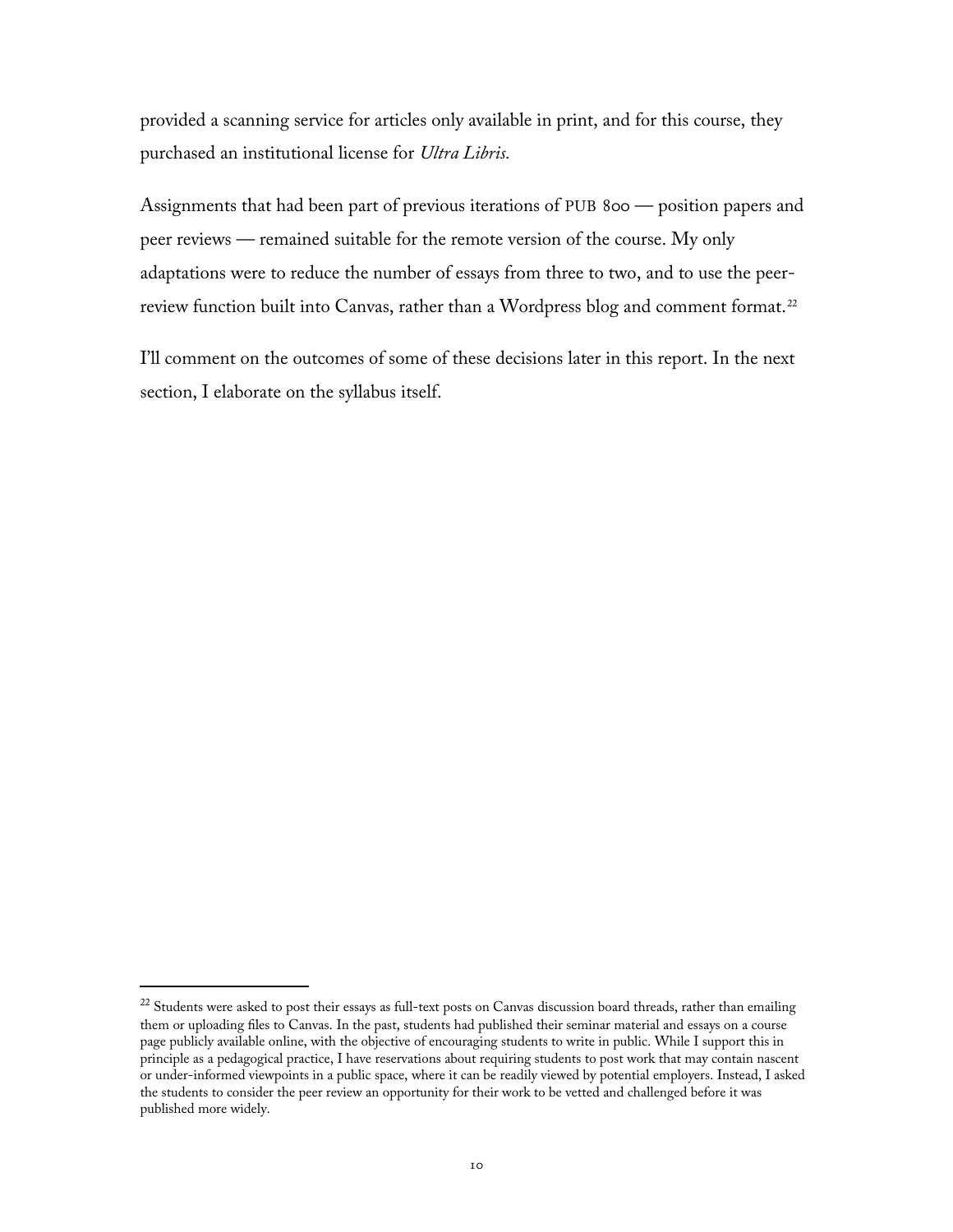# <span id="page-17-0"></span> **Chapter 2. Syllabus annotation**

I settled on the course readings after reviewing the previous syllabi for PUB 800, resources I had encountered through my work at the ABPBC, and my personal archive of publishing readings. Maxwell and I had several discussions about possible readings and guest speakers. In consideration of industry news developments throughout the term,<sup>[23](#page-17-1)</sup> I treated the syllabus as subject to change.

Each week's readings were presented on the syllabus in order of priority. When there were readings that covered similar ground and/or offered other useful illuminations of the week's themes, but that were not essential to the discussion I hoped to catalyze, I offered these as supplementary readings.

In this section, I will provide a rationale for each week's readings and commentary on their overall contributions to the course. As relevant, I'll offer reflections on the successes and shortcomings of the material or the course organization, as well as any observations on student engagement with the material.

## **2.1. Week 1: What is publishing? (Sept. 14)**

#### *Intros, orientation to course logistics*

The first class served as an exploration of the course objectives, an orientation to the format and mechanics (including Hypothes.is), and personal introductions, guided by the questions "What do you read?", "What should we read?", and "How do you read?" I commented in our discussion that studying publishing in 2020 during a pandemic offered a unique opportunity to examine how the industry is responding and transforming as a result.

I selected two introductory readings that propose helpful frameworks for what publishing is and what it could be, in tension with one another:

<span id="page-17-1"></span><sup>&</sup>lt;sup>23</sup> One example was the sale of Simon & Schuster to Bertelsmann, announced on November 25, 2020.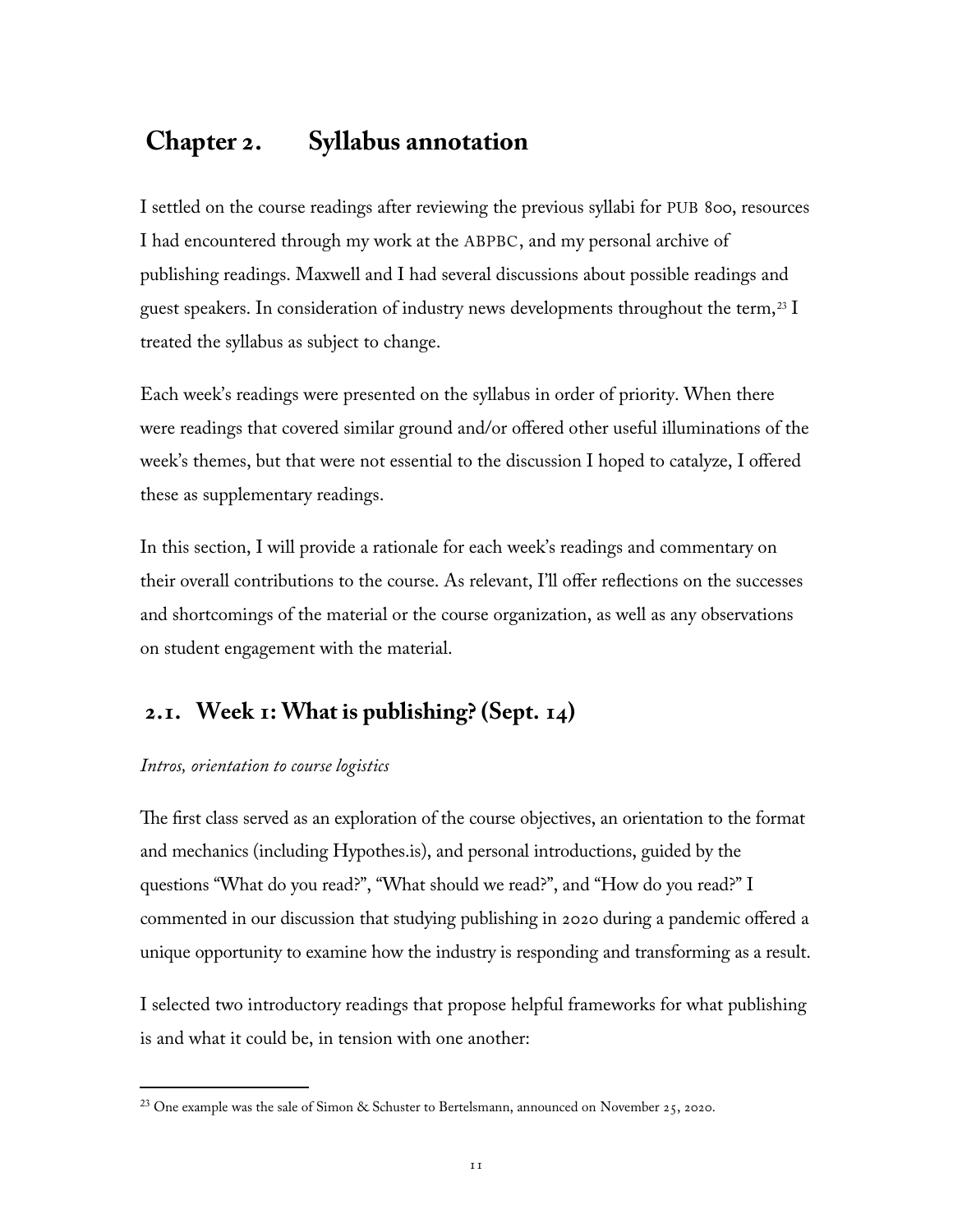Stadler, Matthew. 2010. "What is Publication?" Vimeo video, 7:58. <https://vimeo.com/14888791>

Nash, Richard. 2013. "The Business of Literature." *VQR Online.* https://www.vqronline.org/articles/what-business-literature

Matthew Stadler is an American author and the co-founder of Publication Studio, a print-on-demand storefront based in Portland, OR that prides itself on its small-scale, community-focused ethos. For Stadler, publication is a deliberate and political act; he doesn't articulate it as a commercial activity. It's an act of creating a public, not catering to a pre-existing market. It is also a social practice and performative act, a host that both beckons its audience and its public into being, and that is responsive to that public's needs and aware of its context.

Richard Nash is the former publisher of Soft Skull Press, a publishing strategist, and selfdescribed "serial entrepreneur."[24](#page-18-0) Nash argues that the book does not need to evolve: it's already the apotheosis of technology. Publishers for the most part don't drive innovation — the book as an economic and cultural currency does. Nash examines how technological innovation has resulted in abundance, even though the demand may not always match the supply, and this infrastructure is no guarantee of great literature — it only helps produce useful economies of scale.

Stadler views abundance as less of a problem. He welcomes the idea of many publics, and rejects "the myth of the mainstream," and the dichotomy the mainstream implies. But he also acknowledges that "indie" or "DIY" publishers benefit from positioning themselves as peripheral, which is a point that would come up again during the term.

Both Stadler and Nash speak to publishing as culture making rather than product making: Stadler discusses making a book a public space, and relationships and collectivity being essential, lest we remain "atomized consumers of the things we hold dearest to ourselves." Nash views collaboration and commercialization as the way forward.

<span id="page-18-0"></span><sup>24</sup> Richard Nash. 2020. "About/Contact." <https://rnash.com/about>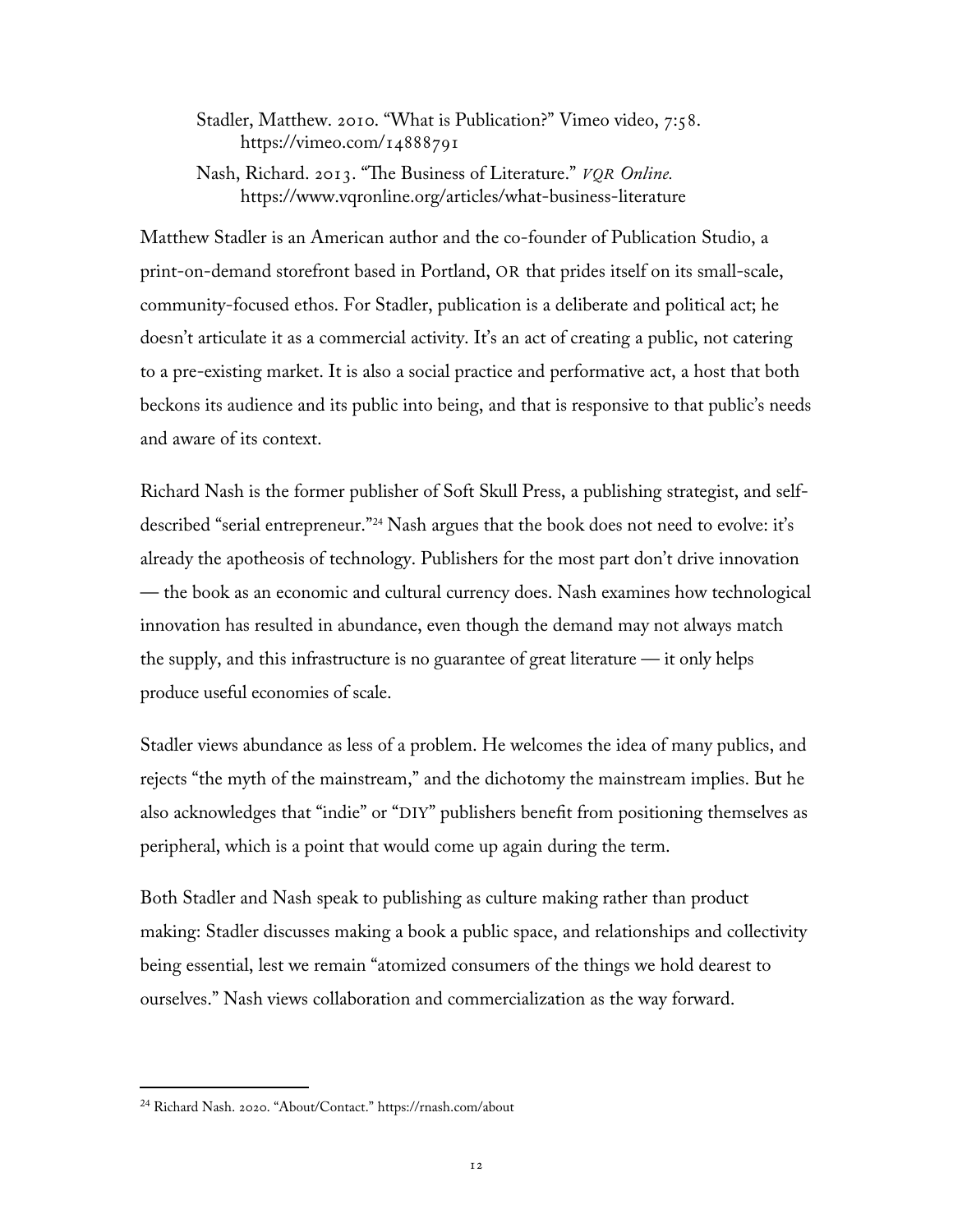<span id="page-19-0"></span>I posed the following questions during our synchronous discussion:

- Is the business of literature that Nash describes different from Stadler's idea of publication? Is literature the same thing as publishing?[25](#page-19-1)
- What's the difference between a "public" and a "market"?
- Do you agree with Nash's point about publishers needing to undervalue their work in order to persuade readers to risk "wasting" their time? How can publishers communicate the value of books most efficiently and effectively?

These pieces were successful for "onboarding" to the course material and generating initial discussion. But in retrospect, since the Nash piece lends itself well to Hypothes.is annotation, I wish that I had oriented students to that tool before assigning it. I considered having them revisit this reading for the final class (entitled "Blowing shit up," in reference to the final line of the Nash article); ultimately, I decided to reference it again in our final synchronous discussion.

## **2.2. Week 2: The playing field (Sept. 21)**

#### *Supply and value chains, theories of cultural production, circulation, and readership*

This week's readings were intended to be foundational, mapping the landscape of the publishing industry, its players, and their dynamics.

#### *Who are the actors in the supply chain?*

Turner-Riggs. 2018. "Overview of the Book Supply Chain in English Canada." http://adelf.qc.ca/content/uploads/2018/05/ADELF-BookSupplyChainEngCanada-March2018-FINAL.pdf

This report, a brief for a French-language book distributor on distribution in English Canada, offers a useful schematic of the supply chain, an explanation of each participant's role, a general market overview, and a backgrounder on English Canada's integration in the North American supply chain.

<span id="page-19-1"></span> $^{25}$  This question intentionally references Coffee House Press' slogan, "Literature is not the same thing as publishing," expanded on in a 2014 essay by former publisher Chris Fischbach that I couldn't shoehorn into my syllabus, but that lives there in spirit:<https://www.vqronline.org/essays-articles/2014/05/literature-not-same-thing-publishing>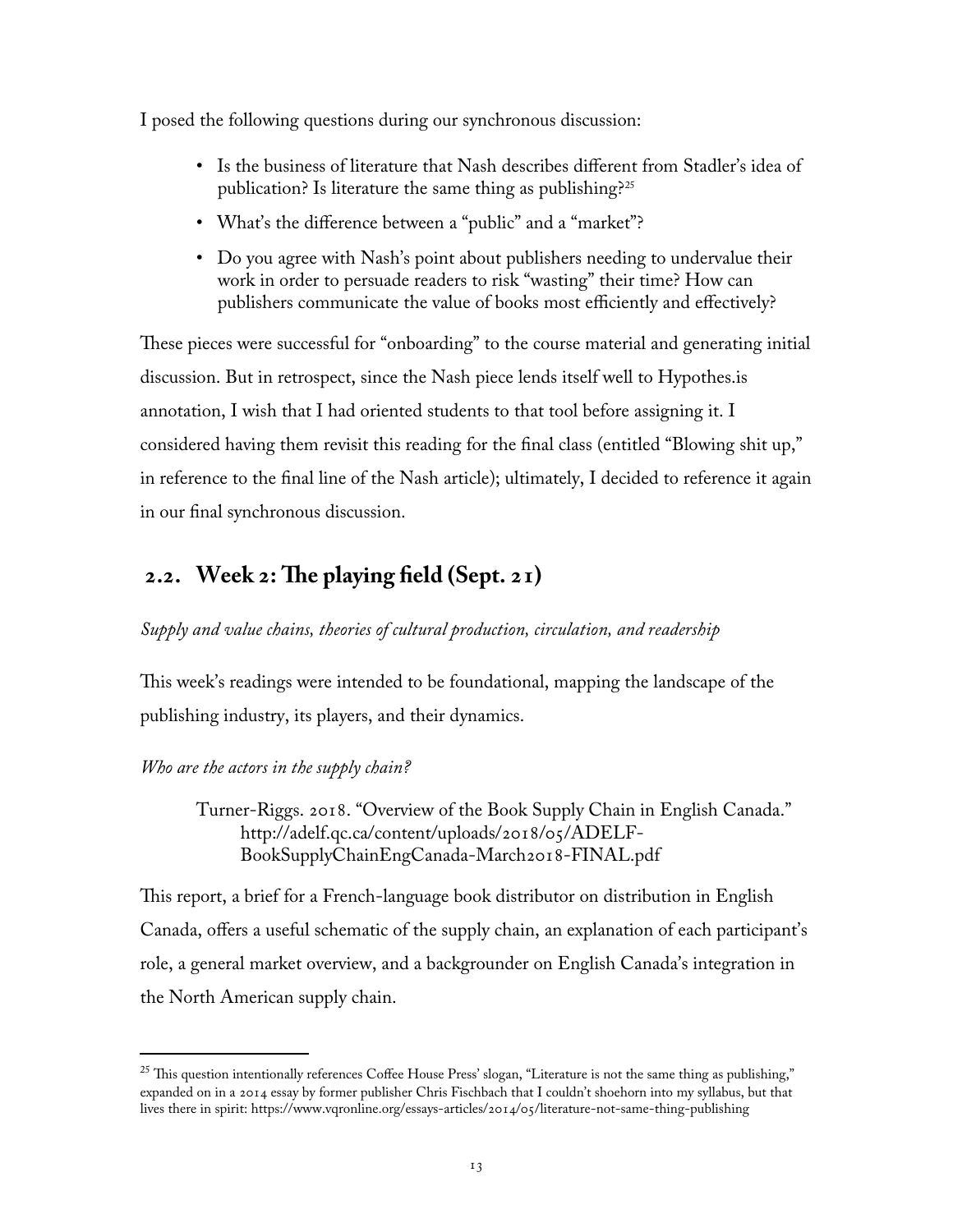#### *What does the market look like?*

BookNet Canada. 2018. "The Canadian Book Buyer." https://www.booknetcanada.ca/canadian-book-buyer

This is the most recent update of the study of the average Canadian book buyer, published by BookNet Canada, the book supply chain agency for English-language Canada. It provides "demographics, purchasing behaviour, format preferences, and subjects purchased by Canadian book buyers, including year-over-year changes between 2016 and 2018." This piece was selected to cover a link in the market not well considered in other readings: the reader.

#### *How do publishers act as cultural gatekeepers, and as part of a value-added chain?*

Thompson, John B. 2010. "Introduction." In *Merchants of Culture: The Publishing Business in the Twenty-First Century*, 1–25. Cambridge: Polity.

John B. Thompson is a British sociologist who has written widely on communication theory and media. Although it was ten years old at the time it was assigned, and focuses solely on the U.S. and U.K. markets, I felt it provided an accessible introduction to the universal concepts of capital, value chain, and the "plurality of fields," and succinctly sets up the cultural and economic stakes of publishing.

*How does cultural policy underpin all of this? And why do we need editors who are "both policy wonks and shit-disturbers"?*

Wershler, Darren. 2016. "The Ethically Incomplete Editor." In *Editing as Cultural Practice in Canada*, edited by Dean Irvine and Smaro Kamboureli, 225–238. Waterloo, ON: Wilfrid Laurier University Press.

This essay, from academic and publisher Darren Wershler, offers a trenchant analysis of the influence of cultural policy on all aspects of Canadian publishing. It is an outlier in this week's assigned readings, dense with critical theory, and tightly focused on small press publishing. I went back and forth on whether to include this one; McGregor regularly assigns it as a foundational reading in her courses, while Maxwell had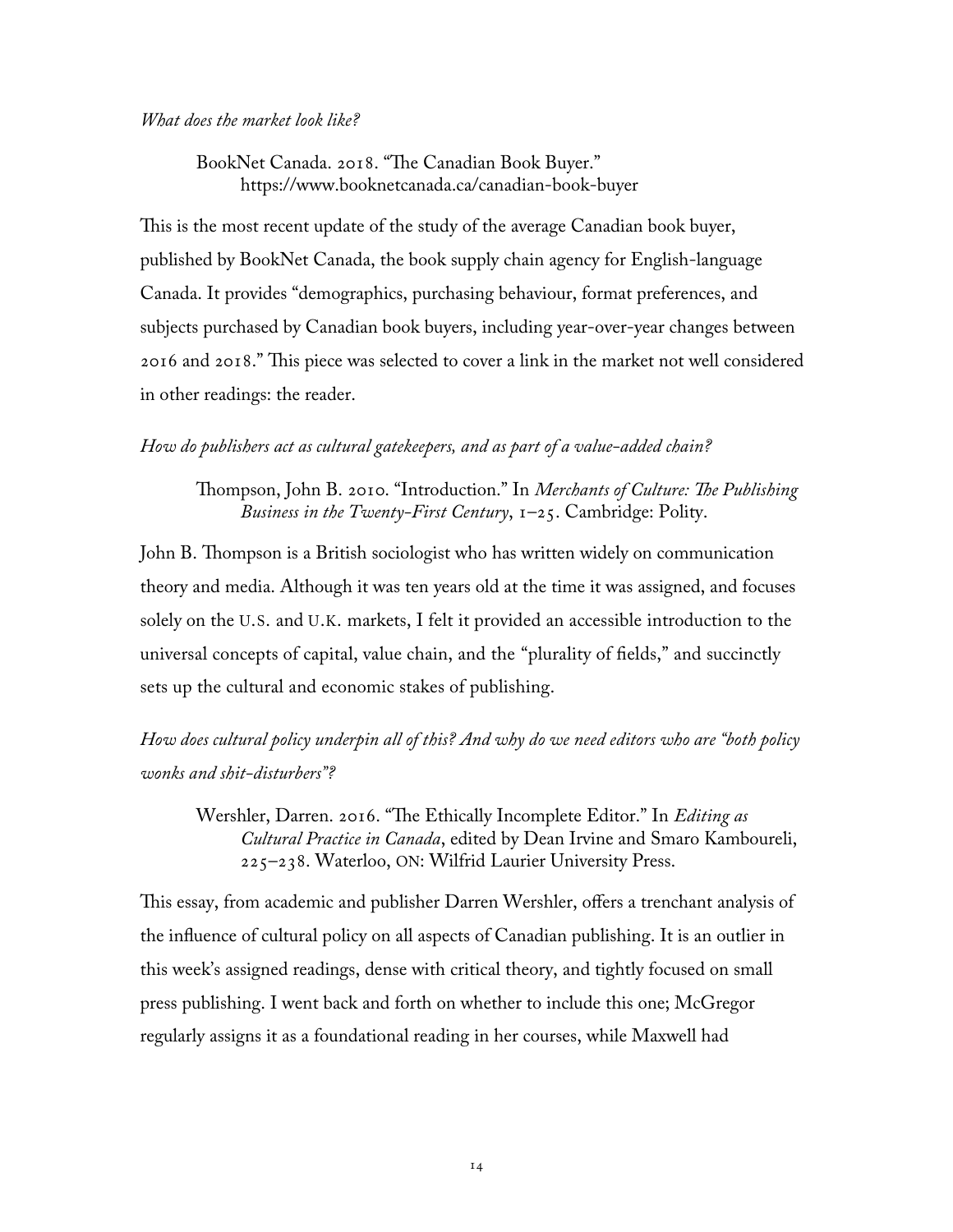mentioned to me that it hadn't played particularly well with his students.<sup>[26](#page-21-0)</sup> I ultimately decided to use it to introduce the topic of cultural policy early on, before we examined the shape of these policies in Week 5.

I like that this piece functions as a meta-commentary for PUB 800; just as Wershler argues that any study of Canadian literature is incomplete without examining the conditions of its production, I would argue that any student of Canadian publishing should understand the cultural policies that allow the Canadian-owned industry to remain a going concern.

This piece also operates as a polemic. Wershler states, "Referring to Canadian publishing as an 'industry' is a polite neoliberal fiction that ignores the fact that the whole system is held together by the duct tape of government grants in the name of the public good." He describes the ways that cultural policy organizes and overlays the relationships of individuals and institutions to the state, and here specifically Canada as a nation-state. He argues that publishers, and specifically editors, operate in a state of ethical incompleteness, part of a model of supplication to government and funding bodies that allow them to continue operating. This compromised position is the result of their dependence on cultural funding that upholds nationalist policies about what kind of books get published and who gets published.

I asked the students to bear this piece in mind throughout the term, as few of the other readings would make as explicit this connection between literary production and the current political will.

Several of the students commented that they found this article and/or sections of it to be challenging, dense, "guilty of conflation," "problematic," and "ultimately incoherent."<sup>[27](#page-21-1)</sup> It was, in retrospect, too much, too soon; however, I made a point of calling back to it as our discussion of policy development continued. I would include it again, but move it to a later week, when students have a better grounding in the dynamics of publishing in Canada.

<span id="page-21-0"></span><sup>26</sup> Discussion with Maxwell, July 2020.

<span id="page-21-1"></span><sup>&</sup>lt;sup>27</sup> Excerpted from student Hypothes.is annotations.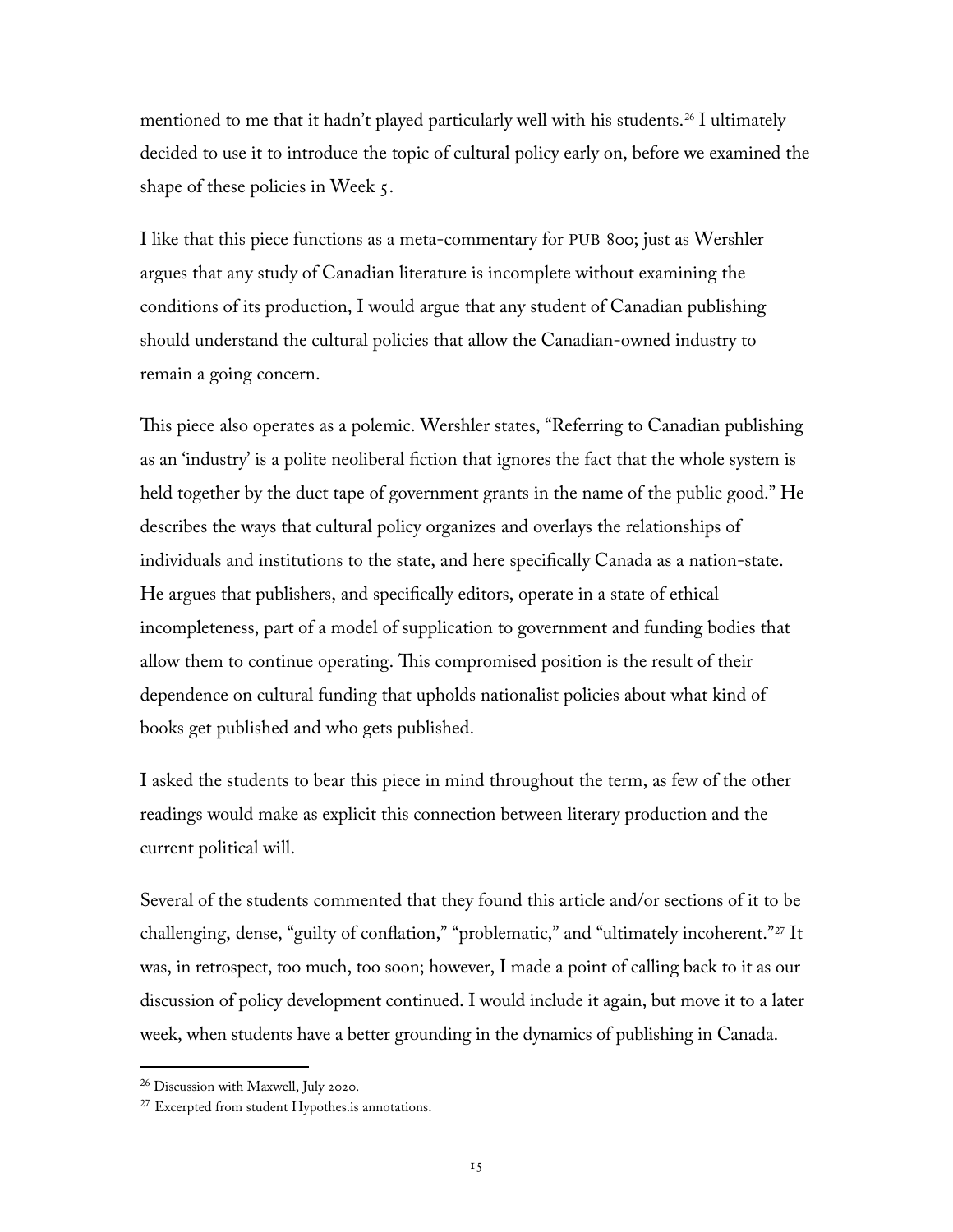*What commentary do Bourdieu's forms of capital and the field of cultural production offer to this discussion?*



#### **Figure 1. Bourdieu, Pierre. 1983. "Diagram of the Artistic Field," from "The Field of Cultural Production, or: The Economic World Reversed."**

This figure was a piece I included at Maxwell's recommendation, in order to elaborate on Thompson's discussion of Bourdieu and capital in all its forms. As Thompson points out, publishers and authors with less economic capital aren't doomed to perish, and they can grow and deploy their symbolic capital as a competitive advantage. This diagram was intended to help illustrate this dynamic. Following a suggestion from Maxwell, I asked the class to consider what was being referenced in the diagram, to explain where more contemporary references (e.g., Margaret Atwood, *Fifty Shades of Grey*, André Alexis before and after his novel *Fifteen Dogs* won the Giller Prize, Marvel movies) would be positioned, and to provide examples of media properties that had shifted their position over time. However, I learned that most of these cultural references were unfamiliar to the international students (who comprised a third of the class), which made me realize that any future references would need to be more thoroughly contextualized. While some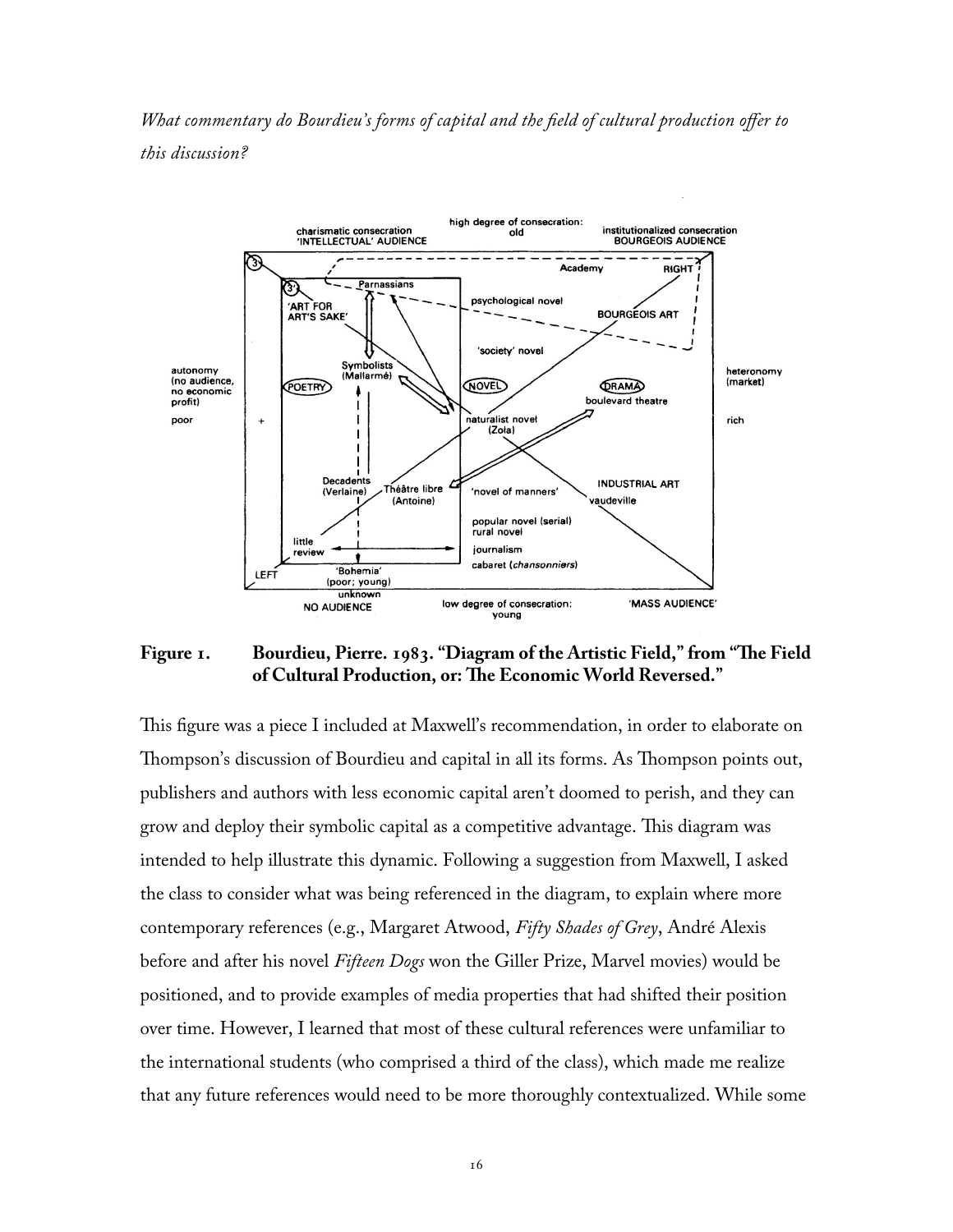<span id="page-23-0"></span>students were able to engage with the exercise, and the diagram resurfaced as a reference point later in the term, I don't feel I was successful in fully illustrating the exchanges of capital that Bourdieu theorized.

## **2.3. Week 3: Accounting for taste (Sept. 28)**

#### *Marketing, curation, taste, prize culture*

Week 3's readings built on Week 2's discussions of capital and gatekeeping to explore the idea of publishers as cultural tastemakers who shape and are shaped by curatorial paradigms, and how aesthetic judgments and cultural tastemaking play out in the world of literary prizes.

Bhaskar, Michael. 2019. "Curation in Publishing: Curatorial Paradigms, Filtering, and the Structure of Editorial Choice." In *The Oxford Handbook of Publishing*, edited by Angus Phillips and Michael Bhaskar, 227–243. Oxford: Oxford University Press.

Michael Bhaskar is a digital publisher and the author of *Curation: The Power of Selection in a World of Excess* (Little, Brown, 2016), which explores curation as a strategy in an era of information excess. In this essay, Bhaskar takes a systematic, almost scientific approach to the analysis of curatorial practices, looking at the internal and external influences that inform a publishing firm's curatorial approach. He also explores the question of where personal taste ends and business-minded decisions begin, and proposes that gut decisions are actually business decisions that editors internalize — an underexplored phenomenon in critical analyses of acquisition.

Medley, Mark. 2012. "A Publisher's Year: Moneyball." *The National Post*. https://nationalpost.com/afterword/a-publishers-year-moneyball/wcm/ 7e2789e1-27bc-49c6-b51b-50d6433cb38d

In this piece, Mark Medley, the books editor for *The National Post* at the time, sits in on an acquisitions meeting at House of Anansi, reporting on the company's strategic conversations on how to discover, develop, and retain authors. The Medley piece allows us to observe this convergence of gut reaction and business decision — where the rubber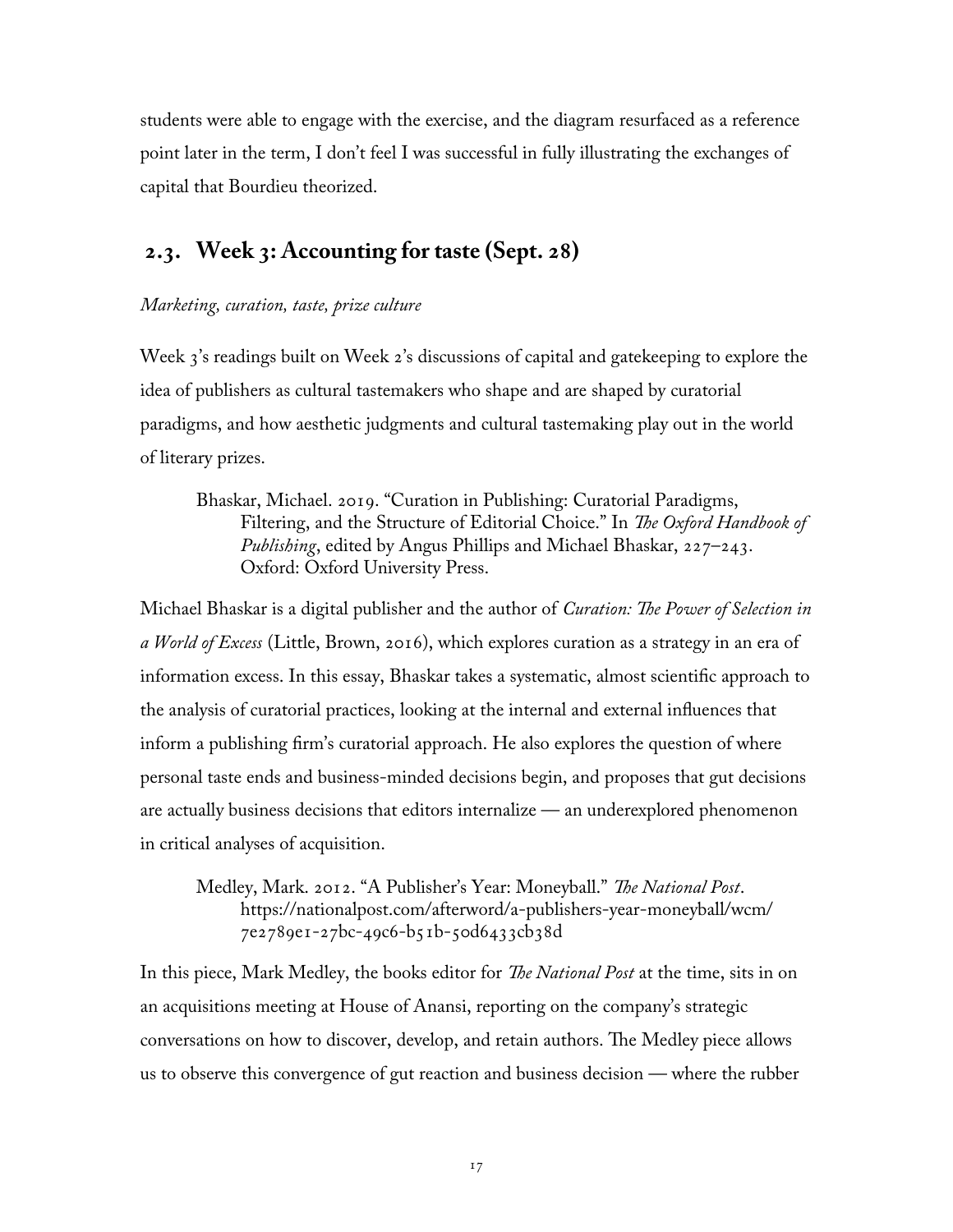hits the road — in a way that may be more immediately accessible for students than the Faber & Faber examples in the Bhaskar piece. (Medley's entire "Publisher's Year" series on Anansi is great ethnographic work — the sort of which hasn't been done in Canada since, to my knowledge.)

Roberts, Gillian. 2011. "Prizing Canadian Literature." In *Prizing Literature: The Celebration and Circulation of National Culture*, 16–52. Toronto: UTP.

Medley, Mark. 2017. "Everyone's a Winner." *The Globe and Mail*. https://www.theglobeandmail.com/arts/books-and-media/does-canlit-havetoo-much-of-a-good-thing-when-it-comes-to-literaryprizes/  $article36750279$ 

Literary prize culture and its impact on how books are discussed, produced, and circulated, has been a personal interest of mine since taking a seminar on the subject with Laura Moss at the University of British Columbia (UBC). Drawing on the discussions from that course and from Roberts's piece, I introduced (but did not assign) the work of James English, whose influential book *The Economy of Prestige: Prizes, Awards, and the Circulation of Cultural Value,* analyzes how cultural prizes function in a global economy. English's overarching argument is that literary prizes thrive on the threat of scandal, and in fact need controversy and "prize failures" to sustain themselves. Taste and cultural prestige are also part of the discourse around how authors and texts are marketed, consecrated, and consumed.

Gillian Roberts is an academic whose research focuses on the circulation of Canadian cultural texts. In these pieces, Roberts and Medley both examine literary prizes as contested sites of objectified symbolic capital. Medley argues in the *Globe* piece that Canadian publishers and authors rely on prizes as a marker of prestige that validates our place in the international literary market, while Roberts argues that cultural evaluation is always ideological, built on a system of policies and economy. Both readings examine prizes' role in marketing Canadian culture back to Canadian readers, developing our palate for "Canadianness" and what's "good" for us to read, and in the process, setting the parameters for Canadian identity. Roberts's discussion of the guest/host dynamic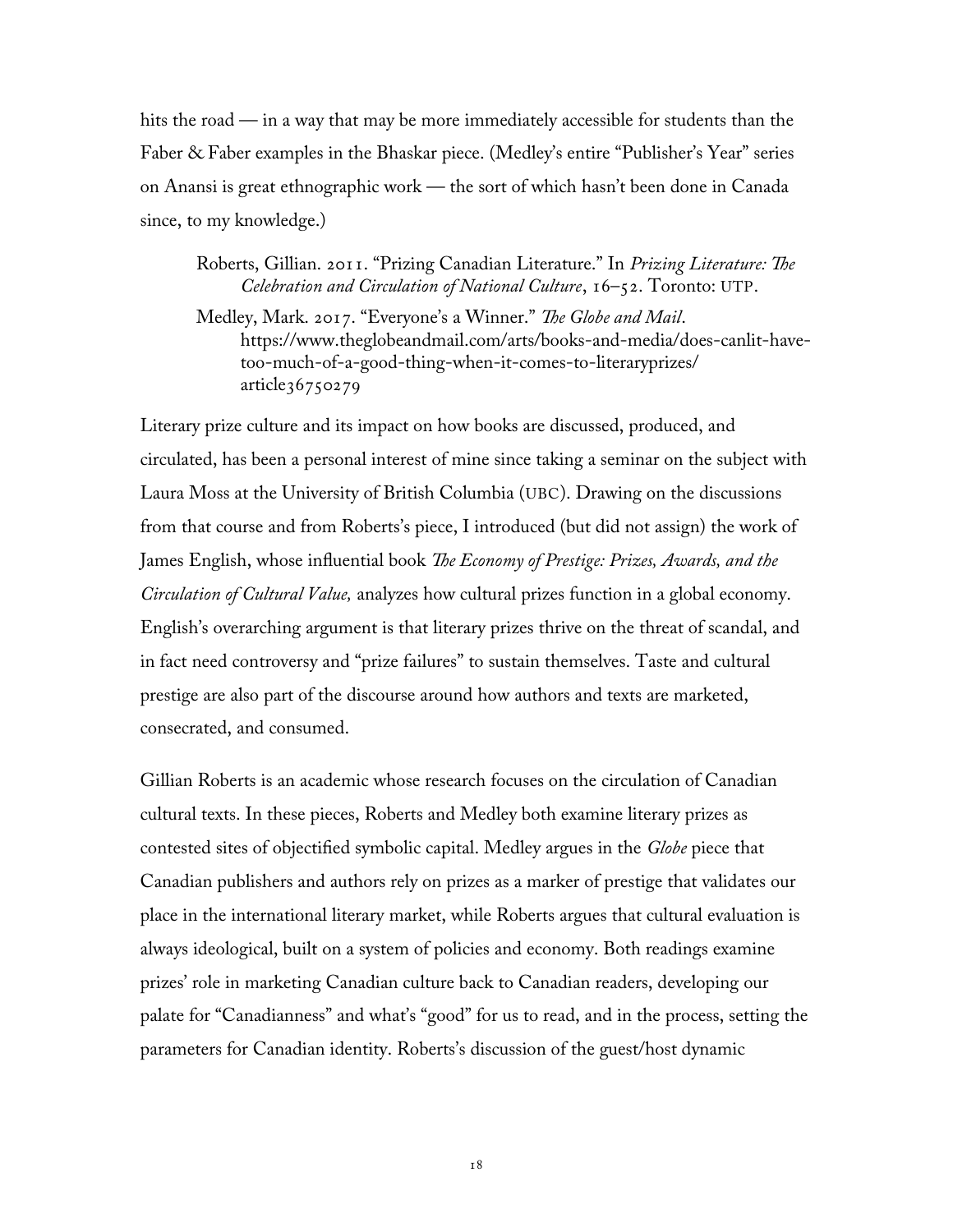perfectly illustrates how international prizes represent a site of anxiety about the worthiness and exportability of our national literature:<sup>[28](#page-25-0)</sup>

Canadians prefer their guest authorities to be firmly attached to national cultures that have long dominated our own, exemplifying A.J.M. Smith's definition of colonialism as "a spirit that gratefully accepts a place of subordination, that looks elsewhere for its standards of excellence."  $(52)$ 

I selected these articles to open up an examination of recent prize controversies, and they spurred a lively discussion of the efficacy of literary prizes and competitions like the Canadian Broadcasting Corporation's (CBC) Canada Reads as marketing and sales tools. Though we did not examine this phenomenon as a class, I provided a reference to the available BookNet Canada research on the impact of prizes on sales.[29](#page-25-1)

The student seminar presentation and class discussions rightly pointed out two shortcomings of these readings.

First, the readings analyzed marketing primarily from a prize perspective, failing to look at the role of comp titles, reviews, blurbs, and other forms of literary consecration in how titles are positioned and promoted. In reflection, I was still concerned about overlapping the content of the concurrent marketing course, but I recognize now that there is limited space for a critical analysis of marketing strategies within that framework. After the Fall 2020 semester had concluded, I came across an article by Laura B. McGrath, "Comping White,"<sup>[30](#page-25-2)</sup> which looks at how comparison ("comp") titles, used to assess acquisitions and communicate sales expectations and influence marketing strategies, are largely dominated by white authors. Were I to teach this course again, I would include this reading either in Week 3 as a bridge to the following week's discussion of diversity and inclusion, or in Week 4 proper.

<span id="page-25-0"></span><sup>&</sup>lt;sup>28</sup> At the time of this class, this cultural anxiety was playing out via the Canada Guest of Honour initiative at the Frankfurt Book Fair, which was postponed until 2021.

<span id="page-25-1"></span><sup>29</sup> BookNet Canada. n.d. "Canadian Literary Awards." https://www.booknetcanada.ca/literary-awards

<span id="page-25-2"></span><sup>30</sup> Laura B. McGrath. 2019. "Comping White." Los Angeles Review of Books. <https://lareviewofbooks.org/article/comping-white>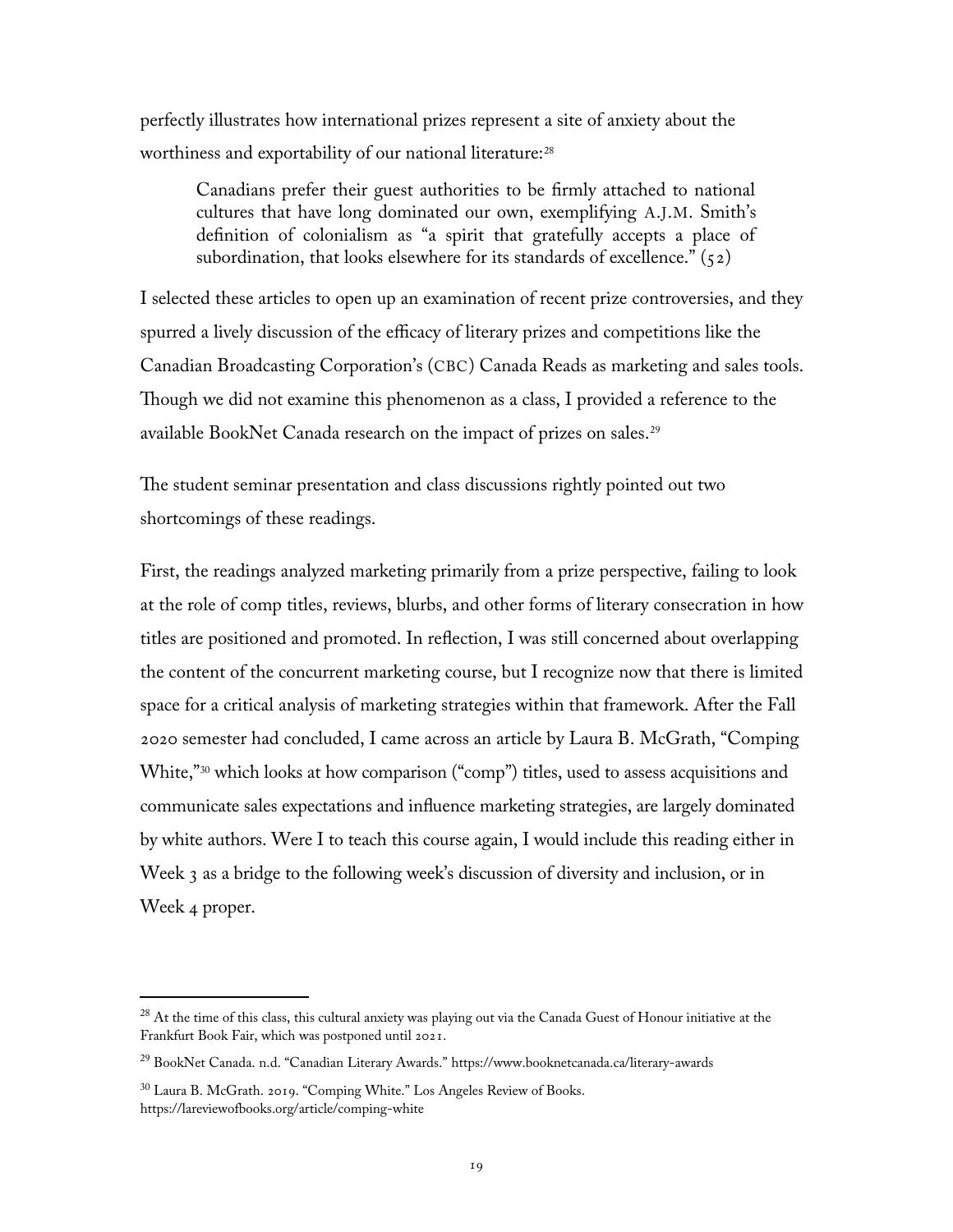<span id="page-26-0"></span>Second, the readings failed to take into satisfactory account the hegemonizing effects of settler-colonial culture on what is "prized." The age of the readings may provide a partial explanation, but as a class we agreed to take these issues up for further discussion in Week 4, which included an article on the controversy over an imagined "cultural appropriation prize."

#### *Supplementary reading*

- Smith, Michelle Denise. 2006. "Soup Cans and Love Slaves: National Politics and Cultural Authority in the Editing and Authorship of Canadian Pulp Magazines." *Book History* 9 (1): 261–89. https://doi.org/10.1353/bh.2006.0012
- Fuller, Danielle, and DeNel Rehberg Sedo. 2006. "A Reading Spectacle for the Nation: The CBC and Canada Reads." *Journal of Canadian Studies* 40 (1): 5– 36. https://doi.org/10.1353/jcs.2007.0004

For this week I also included supplementary readings that explore different aspects of curation and taste. Smith's piece looks at the class politics that surrounded the emergence of pulp magazines in Canada, and Sedo and Fuller's essay questions the notion that a single book, as selected by the Canada Reads competition, is worthy of all of Canada's attention.

## **2.4. Week 4: Publishing's colonial legacies (Oct. 5)**

*In search of (meaningful) diversity and inclusion in publishing*

My introduction to the Week 5 readings provided an accounting of my selections:

The unbearable whiteness of publishing and the industry's slow progress toward meaningful diversity have been widely noted, and are borne out by the Lee & Low study in the U.S. and the ACP's study in Canada. Diversity initiatives at the industry and company level, including open submission calls for work by writers who identify with marginalized communities, work with sensitivity readers, and mentorship programs for emerging publishers and authors, are important steps toward a more inclusive industry. And organizations such as BIPOC of Publishing in Canada, the Indigenous Editors Association, the Festival of Literary Diversity, and publishers, including Arsenal Pulp Press and its VS. Books imprint, Kegedonce Press, and the newly established Hush Harbour Press,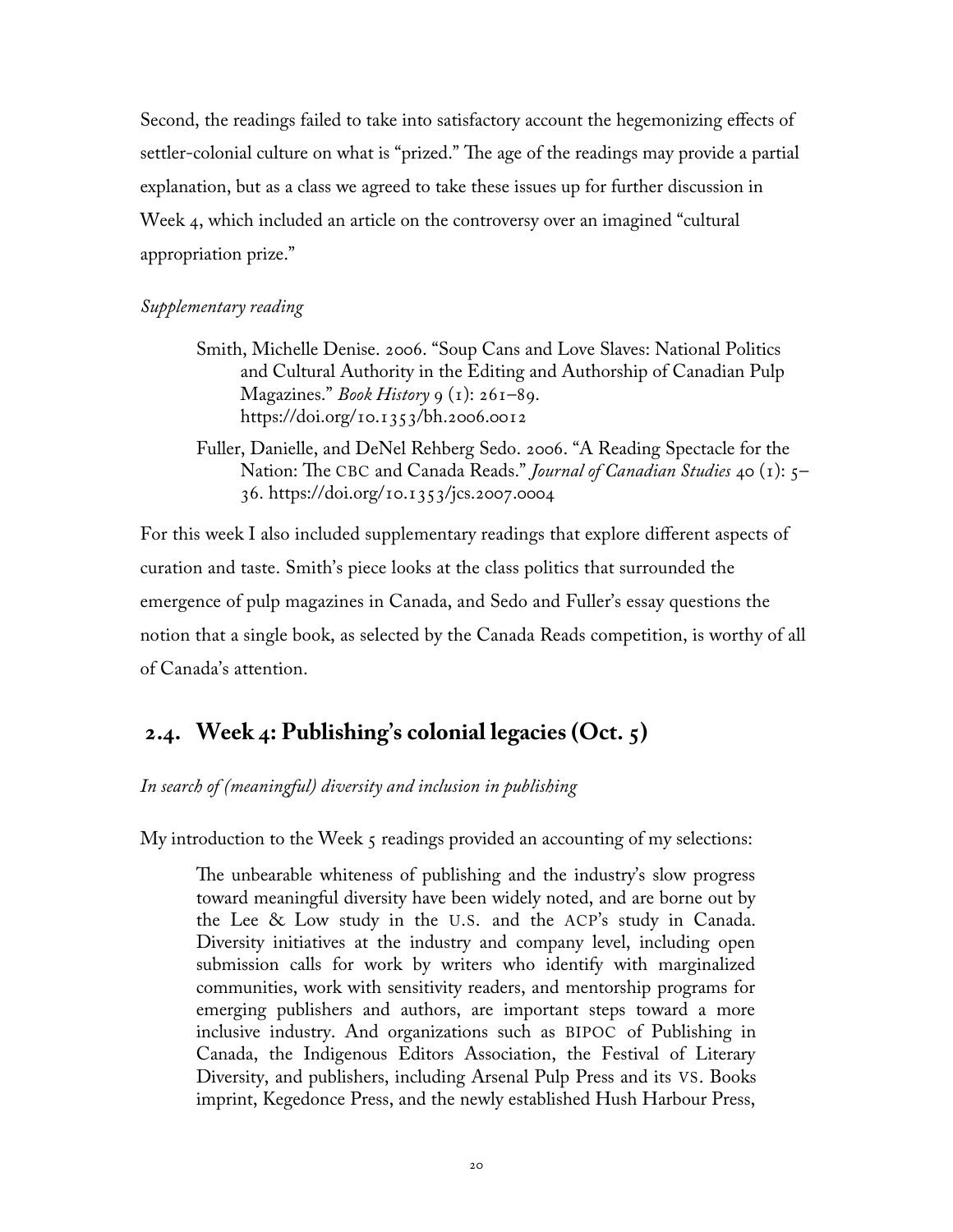are doing important work to create and hold space for a more inclusive industry—but it can't just be on them to do the work. What other changes need to happen so that BIPOC publishing staff are supported in their careers and not tokenized nor exploited for emotional labour, and so that all readers see themselves authentically represented in literature?

What's more, with cultural funding bodies prioritizing diversity, how can publishers engage in equity-driven acquisitions that build their publishing programs and audiences organically, and that don't merely serve as an addon to meet a funding requirement or as performative allyship?

In thinking through these questions, we'll consider how Canada's colonial past is intertwined with its publishing history, how these legacies continue to resonate in Canadian publishing (and elsewhere), and how the Black Lives Matter, #OwnVoices,<sup>[31](#page-27-0)</sup> and #PublishingPaidMe movements are driving the current industry discourses.<sup>[32](#page-27-1)</sup>

I assigned two pieces written by MPub faculty to introduce the historical roots of colonialism and settler colonialism in Canadian publishing:

Maxwell, John W. 2020. "Thinking about the Legacies of Colonialism in Publishing." Publishing @ SFU blog. https://publishing.sfu.ca/2020/07/thinking-about-the-legacies-ofcolonialism-in-publishing/2020

Lorimer, Rowland. 2012. "Chapter 2 | Prelude to Modernity: Some Historical Notes on Canadian Book Publishing and Cultural Development." In *Ultra Libris: Policy, Technology, and the Creative Economy of Book Publishing in Canada*, 55–75. Toronto: ECW Press.

I only added the Lorimer chapter to the assigned readings in the week before the class. At the time of setting the syllabus, it wasn't yet clear that we would have access to the full text of *Ultra Libris* through the library, but when that was confirmed, I asked that the students read this chapter to gain a fuller context for the nation-building project referenced in Maxwell's post. This assignment was particularly for the benefit of those students less familiar with Canadian history:

The Maxwell blog post is foundational for the week's themes, and he calls out a key point of Chapter 2 that Lorimer is mostly silent on: British imperialist ideals were imported to Canada and disseminated via books, and our own publishing culture evolved from this colonial dynamic. An

<span id="page-27-0"></span><sup>31</sup> In June 2021, the blog *Why We Need Diverse Books* published a piece explaining that they would no longer be using the term #OwnVoices because it lacks cultural specificity.

<span id="page-27-1"></span><sup>32</sup> A Canvas discussion post I published on Sept. 29, 2020.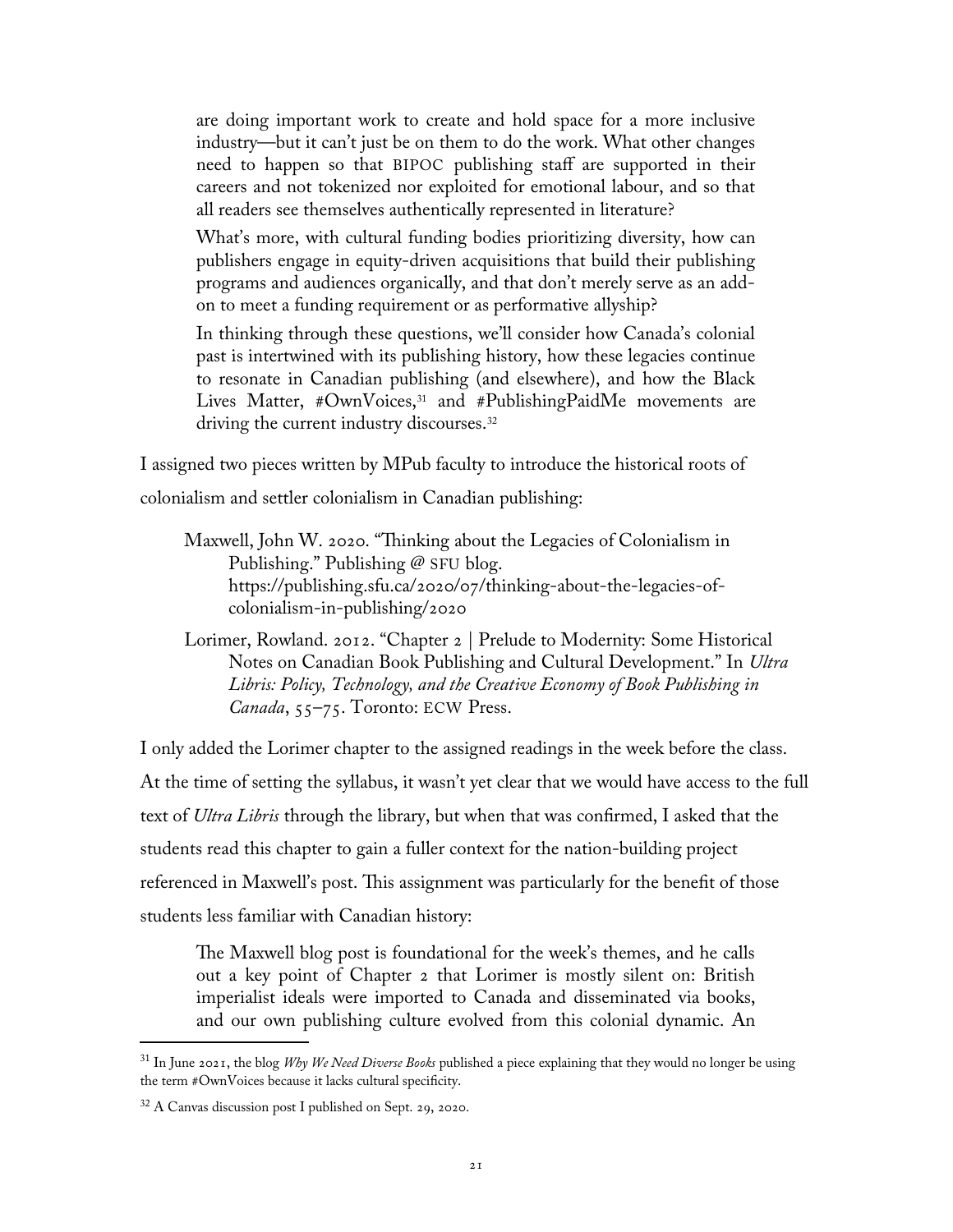early textbook publisher, Egerton Ryerson, in his role as chief superintendent of Ontario's schools, helped design and implement the residential school system, which is a shameful part of Canada's settlercolonial legacy.

It was challenging to keep this week's reading list succinct. Conversations around diversity and inclusion in Canadian publishing have come to the fore in recent years, with the #UBCAccountable letter, revelations about author Joseph Boyden's contested Indigenous identity, and the so-called "cultural appropriation prize" controversy covered by major media outlets. Public funding bodies, including the Canada Council for the Arts, now require grant applicants to discuss their commitments to equity-seeking groups, and a group of industry professionals, BIPOC of Publishing in Canada, use their platform to hold the industry accountable. My response to this was to assign as many readings on related topics as possible for the benefit of the students who did not have the background.

- Reder, Deanna, and Alix Shield. 2018. "'I Write This for All of You': Recovering the Unpublished RCMP 'Incident' in Maria Campbell's *Halfbreed* (1973)." *Canadian Literature* online. [https://canlit.ca/article/i-write-this-for-all-of](https://canlit.ca/article/i-write-this-for-all-of-you-recovering-the-unpublished-rcmp-incident-in-maria-campbells-halfbreed-1973)[you-recovering-the-unpublished-rcmp-incident-in-maria-campbells](https://canlit.ca/article/i-write-this-for-all-of-you-recovering-the-unpublished-rcmp-incident-in-maria-campbells-halfbreed-1973)[halfbreed-1973](https://canlit.ca/article/i-write-this-for-all-of-you-recovering-the-unpublished-rcmp-incident-in-maria-campbells-halfbreed-1973)
- Shield, Alix. n.d. "*Halfbreed* Publishing Timeline." <https://halfbreedpublishingtimeline.com/>
- Akiwenzie-Damm, Kateri. 2016. "'We Think Differently. We Have a Different Understanding': Editing Indigenous Texts as an Indigenous Editor." In *Editing as Cultural Practice in Canada*, edited by Dean Irvine and Smaro Kamboureli*,* 40–50. Waterloo, ON: Wilfrid Laurier University Press.
- Hagi, Sarah. 2017. "A Bunch of White Canadian Editors Really Love Cultural Appropriation." VICE. [https://www.vice.com/en/article/pg7q8m/a-bunch](https://www.vice.com/en/article/pg7q8m/a-bunch-of-white-canadian-editors-really-love-cultural-appropriation)[of-white-canadian-editors-really-love-cultural-appropriation](https://www.vice.com/en/article/pg7q8m/a-bunch-of-white-canadian-editors-really-love-cultural-appropriation)
- Shraya, Vivek. 2016. ""#PublishingSoWhite: 13 Ways to Diversify Your Press." All Lit Up. [https://alllitup.ca/Blog/2016/PublishingSoWhite-13-Ways-to-](https://alllitup.ca/Blog/2016/PublishingSoWhite-13-Ways-to-Diversify-Your-Press)[Diversify-Your-Press](https://alllitup.ca/Blog/2016/PublishingSoWhite-13-Ways-to-Diversify-Your-Press)
- de León, Concepción, Alexandra Alter, Elizabeth A. Harris, and Joumana Khatib. 2020. "A Conflicted Cultural Force: What It's Like to Be Black in Book Publishing." *The New York Times*. https://www.nytimes.com/2020/07/01/books/book-publishing-black.html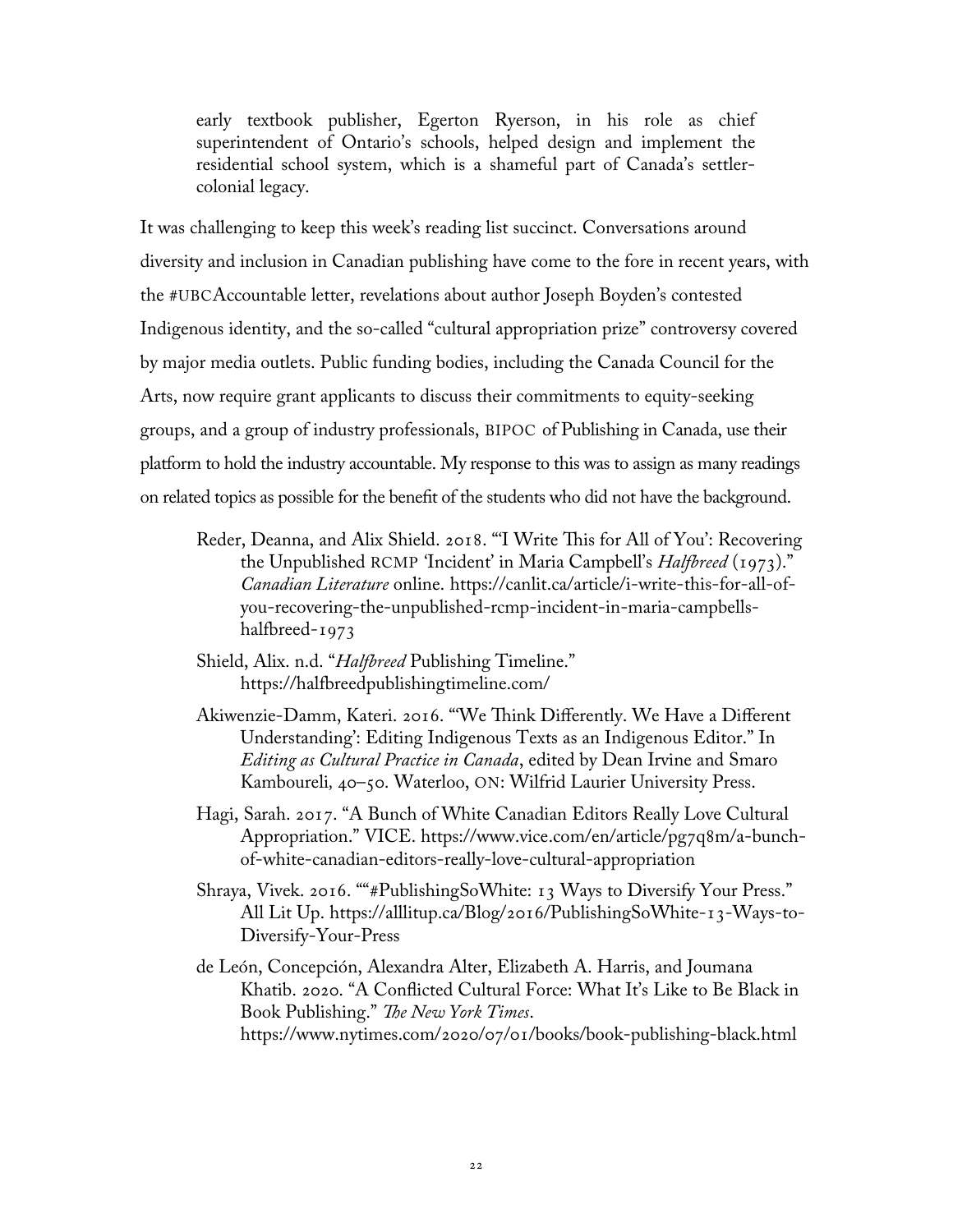In retrospect, I think the list could have been distilled to those pieces that students had the strongest response to both in their online annotations and in the class discussion: Reder and Shield, Hagi, and Shraya.

As we did not have a presenter for this week's seminar, I decided to use our synchronous meeting for small group breakout room discussions. The discussion questions appear in Appendix C.

Acknowledging that these could be challenging conversations, especially for those whose lived experiences were implicated in the topics being discussed, I shared a code of conduct (found in Appendix D) developed by consultant Cicely Belle Blain for a series of workshops I helped organize in 2019. Students were asked to review this in advance of the discussion. I would suggest future instructors consider adopting a code of conduct for the entirety of the course itself, in consultation with the cohort.

This "format break" with the small group discussions was successful from my perspective. For the most part, I allowed the students to conduct their discussions without me, although I dropped in to visit each group briefly. I observed that students who were not frequent contributors to the Zoom calls were more active participants in these breakout groups. My assumption going into teaching the course was that a cohort of eleven students was small enough to allow for everyone to feel comfortable participating, but this session showed that to be untrue.

The group discussion turned to what the SFU Publishing program might do to encourage a more inclusive class composition and curriculum. While I assured the students that the contents of that discussion would remain confidential, as all our class discussions were, I mention this as a topic that the program may consider more formally engaging future cohorts themselves on.

It was challenging to know where to schedule this discussion in the term; in my mind, it needed to come early on but also needed to be given a proper framework. The orientation week had included an encouragement for students to participate in the Scholar Strike

23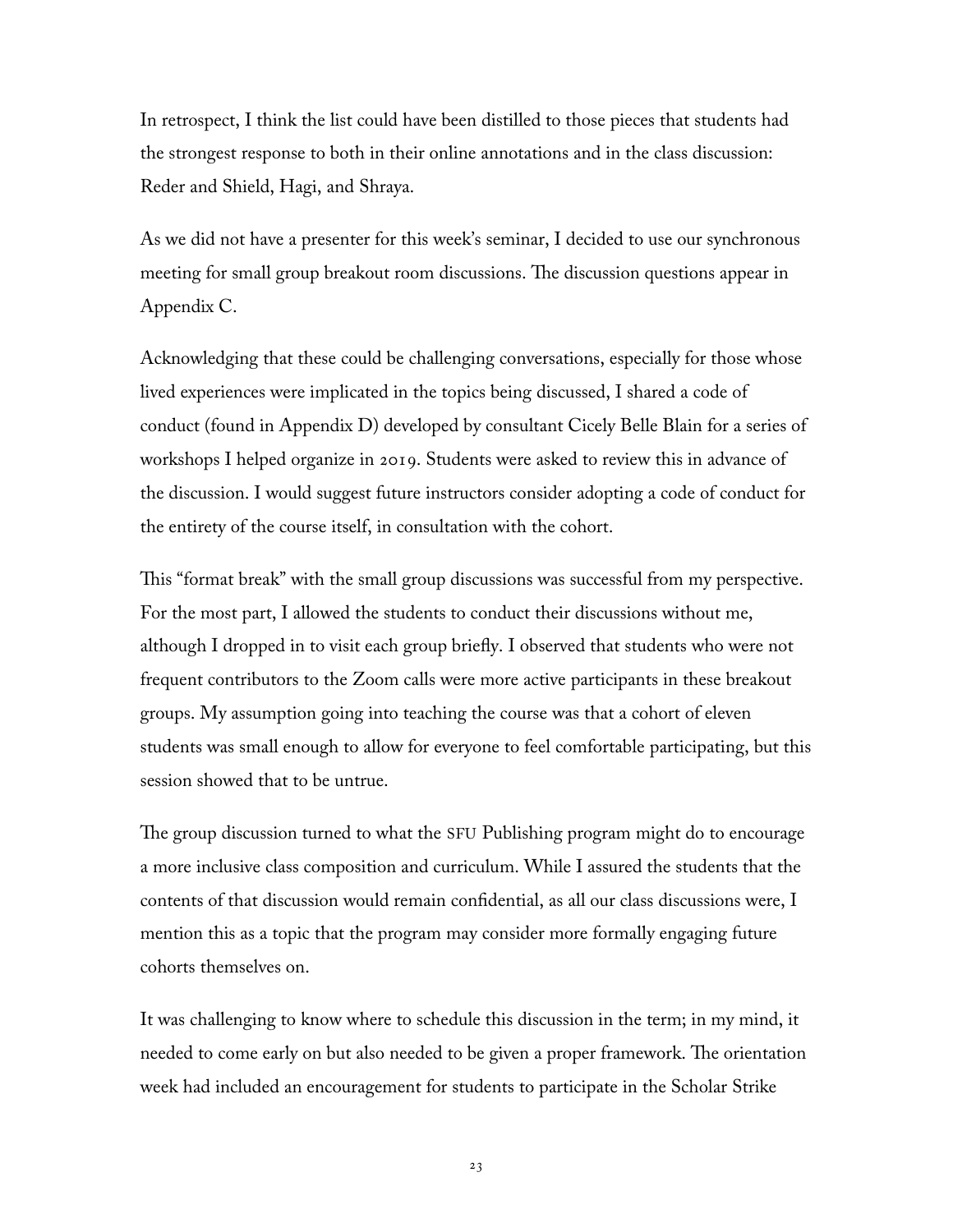teach-ins in support of the Black Lives Matter movement.[33](#page-30-0) Remarks delivered by Indigenous Editors Association interim director and MPub graduate Rachel Taylor on culturally respectful publishing practices had also effectively set the stage for this PUB 800 discussion. I would recommend that the program find a way to carry on these sorts of orientation activities in future years. As I'd anticipated when organizing the syllabus, there wasn't enough time to cover all the questions or issues raised by the readings in either the Week 4 online or in-class discussion.

#### *Supplementary reading*

Younging, Gregory. 2018. *Elements of Indigenous Style: A Guide for Writing by and about Indigenous Peoples*. Edmonton: Brush Education.

The Younging text, a handbook on respectful editorial practices for Indigenous-authored texts, was one that I had originally planned to assign in full, but decided was better recommended as a resource than material for seminar discussion.

Association of Canadian Publishers. 2018. "2018 Canadian Book Publishing Diversity Baseline Survey: Summary Report." https://publishers.ca/wpcontent/uploads/2019/03/2018-Diversity-Survey-Summary-Report.pdf

Lee & Low Books. 2019. "Where is the Diversity in Publishing? The 2019 Baseline Diversity Survey Results." https://blog.leeandlow.com/2020/01/28/2019diversitybaselinesurvey

The Canadian and U.S. surveys of diversity in publishing were included as supplementary readings for any students who wished to write essays on this topic.

Fricker, Karen, and Carly Maga. 2020. "Jesse Wente's Goal as New Chair of the Canada Council for the Arts? To Reduce the Harm It Causes." *The Toronto Star*. https://www.thestar.com/entertainment/2020/08/06/jesse-wentesgoal-as-new-chair-of-the-canada-council-for-the-arts-to-reduce-the-harmit-causes.html

I was struck by this interview with Ojibwe broadcaster and activist Jesse Wente for his forthright discussion of the harms that organizations founded on colonial structures, such as the Canada Council for the Arts, have caused for Indigenous peoples and other historically marginalized communities in Canada. His work to resist the institution, while

<span id="page-30-0"></span><sup>33</sup> Scholar Strike Canada. 2020. "About Us."<https://www.scholarstrikecanada.ca/about-us>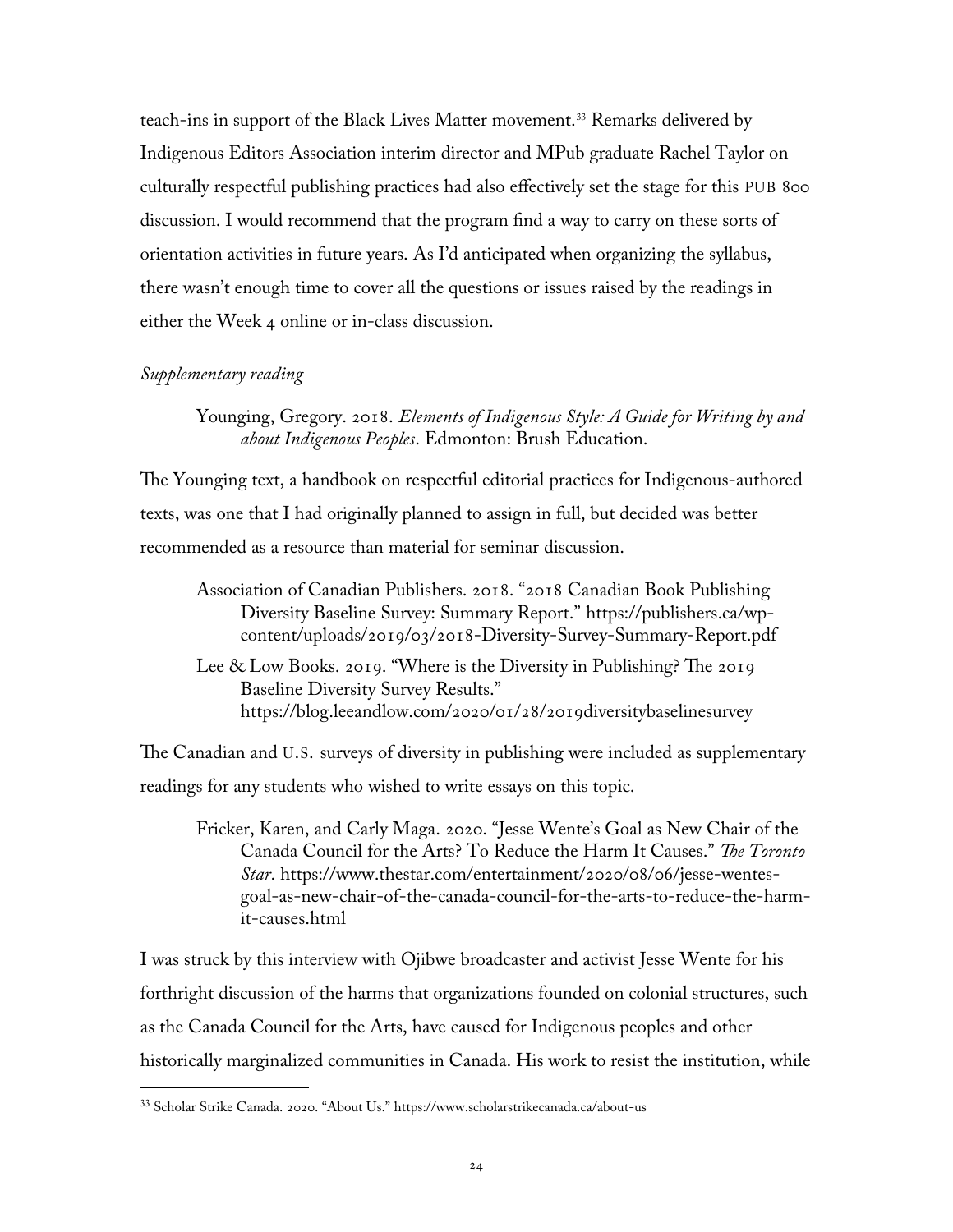<span id="page-31-0"></span>working within it, resonates with the Wershler reading from Week 2, and I think they would have lived more comfortably together somewhere else on the syllabus (perhaps Weeks  $\varsigma$  or 6).

# **2.5. Week 5: How Canadian cultural policy shaped the publishing industry (Oct. 19)**

*The Massey Commission, new nationalism, cultural industries; international markets and trade policies*

I opened this class by suggesting that the title of the week could just as easily have been reversed to: "How the publishing industry shaped Canada," in consideration of the nation-building work that much of book publishing policy is predicated on.

- Lorimer, Rowland. 2012. "Chapter 3 | Establishing a Book Publishing Industry: From the 1960s to the 1990s." In *Ultra Libris: Policy, Technology, and the Creative Economy of Book Publishing in Canada*, 79–120*.* Toronto: ECW Press.
- Ibid. "Chapter 4 | Reconceiving Book Publishing from the Middle 1990s Forward." In *Ultra Libris: Policy, Technology, and the Creative Economy of Book Publishing in Canada*, 123–155. Toronto: ECW Press.

The Lorimer chapters trace the establishment of the Canadian-owned book industry between the 1960s and 1990s against the cultural milieu, examining the shift from the high cultural nationalism of the post-Massey era to the concept of "cultural industries," a market-directed perspective that saw government target book production as part of a broader policy strategy. The other readings detail the mechanics of several structural interventions undertaken by the Canadian government to protect the domestic-owned sector and inhibit market dominance. Together, these readings highlight the tensions between foreign-owned and domestic firms, the pressures of a dominant import market, and the ongoing negotiations between industry and government in the development of cultural policies and structural supports for both Canadian literature and Canadian industry.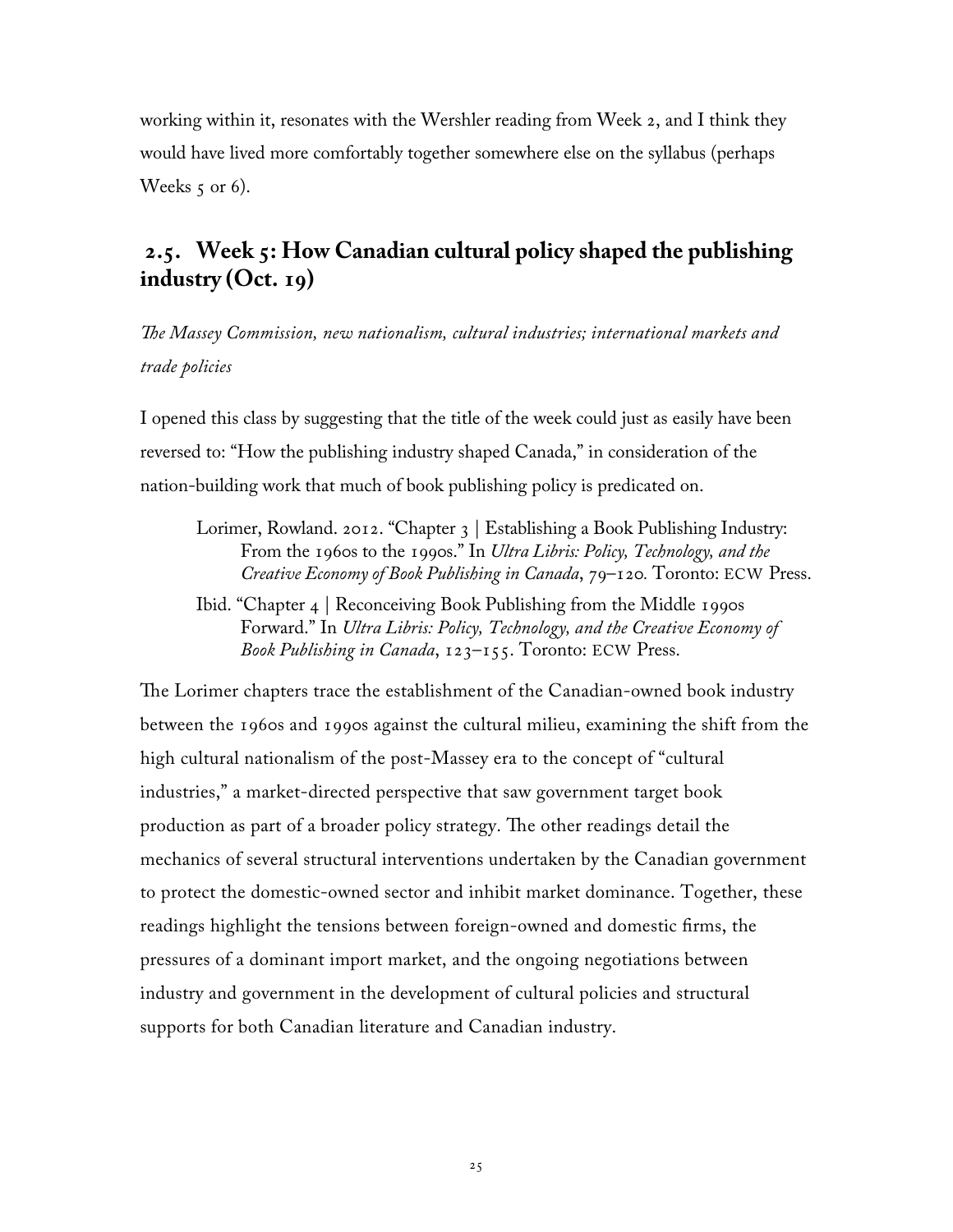I asked the students to keep in mind the following questions with these readings, which we discussed following the student presentation:

- How did the policies, programs, and interventions detailed here serve to advance the Canadian-owned industry's interests during this period, and neutralize threats?
- Do these policies serve Canadian readers equally well?
- Do you agree that Canada needs cultural policies and funding to protect its domestic book publishing industry? Should foreign-owned firms be able to benefit from cultural funding?

I wondered, going into this week, how much the students would need to be convinced of the necessity of public funding and infrastructural supports for Canadian-owned publishers — particularly the students in countries where similar programs do not exist. Interestingly, the students seemed to have found the readings to provide ample justification for protectionist cultural policy, and my rhetorical attempts to probe the "fairness" of publishing grants didn't elicit substantive debate. In reflection, I wish I had pushed this discussion further by offering broader points of view (although I did allude to the prevailing sentiments found in the comment sections of most online articles about cultural funding). As Jennifer Gauthier, my industry supervisor, commented on this point, "Future publishers should be aware of the criticism that exists of these policies to better defend them."[34](#page-32-0)

While I was hoping for more engagement on this subject, I was relieved that the stage was set for a productive — rather than potentially adversarial — conversation with our guest speakers from the Canada Book Fund the following week.

I also assigned the following government-authored documents to round out the policies outlines in *Ultra Libris.*

Government of Canada. 2019. "Canada-United States-Mexico Agreement (CUSMA) – Cultural Industries Summary." [https://www.international.gc.ca/trade-commerce/trade-agreements](https://www.international.gc.ca/trade-commerce/trade-agreements-accords-commerciaux/agr-acc/cusma-aceum/culture.aspx?lang=eng)[accords-commerciaux/agr-acc/cusma-aceum/culture.aspx?lang=eng](https://www.international.gc.ca/trade-commerce/trade-agreements-accords-commerciaux/agr-acc/cusma-aceum/culture.aspx?lang=eng)

<span id="page-32-0"></span><sup>34</sup> Email from Gauthier, June 18, 2021.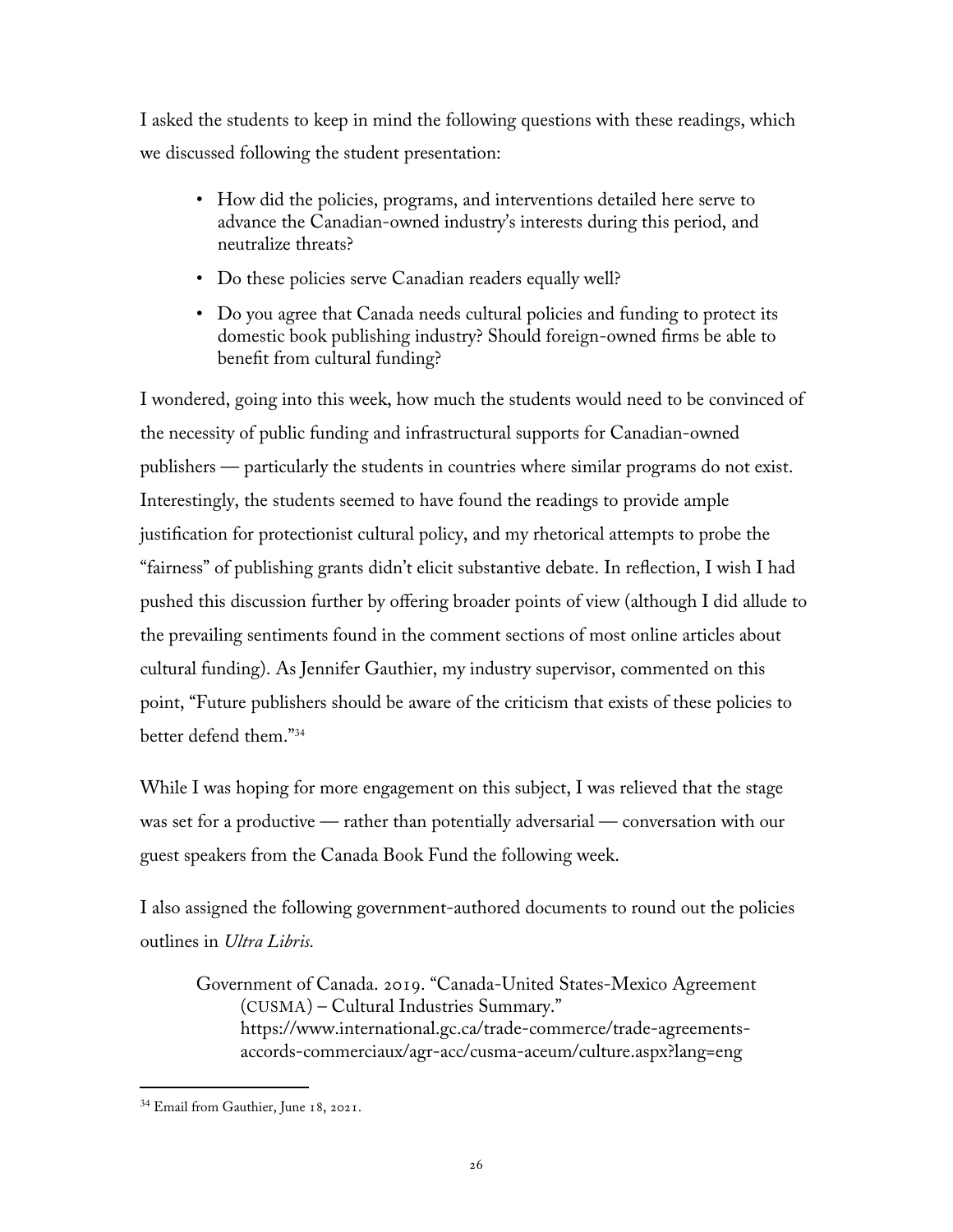The cultural exemption in the current trade CUSMA agreement allows Canada to implement policies and programs that develop its creative industries without fear of challenge from the U.S. that this investment creates unfair competition in the international marketplace.

#### Government of Canada. 2015. "Frequently Asked Questions: Book Importation Regulations." https://www.ic.gc.ca/eic/site/020.nsf/eng/00621.html

The distribution right enshrined in the *Copyright Act* in 1999 requires commercial and institutional purchasers of imported books to abide by territorial copyright restrictions in sourcing their purchases, i.e., to buy through Canadian channels even when buying books from other countries.

Government of Canada. 2020. "Competition Bureau Seeks Input from Market Participants to Inform an Ongoing Investigation of Amazon." https://www.canada.ca/en/competition-bureau/news/2020/08/competitionbureau-seeks-input-from-market-participants-to-inform-an-ongoinginvestigation-of-amazon.html

The *Competition Act* isn't referenced directly in Lorimer, and it has undergone several changes in recent years to protect Canadians from anti-competitive conduct by businesses. Periodically, the Bureau conducts investigations on mergers (as with Chapters-Indigo merger in the 90s) and concerns about abuses of dominance, as it is doing here with Amazon. The *Competition Act* also places prohibitions on collusion between competitors in negotiating terms of trade (e.g., price-fixing).

#### *Supplementary reading*

#### Litt, Paul. 2004. "The State and the Book." In *History of the Book in Canada, Volume 3: 1918–1980*, edited by Carole Gerson and Jacques Michon, 33–44. Toronto: UTP.

Paul Litt, a former policy advisor at the Ontario Ministry of Culture, is a historian of Canadian cultural policy. This reading traces the same historical ground as *Ultra Libris,* but discusses book policy almost as incidental to cultural policy, which I found helpful for putting this period into a broader context. Based on the lack of Hypothes.is annotations, I found that this piece was mostly of relevance to the seminar presenter.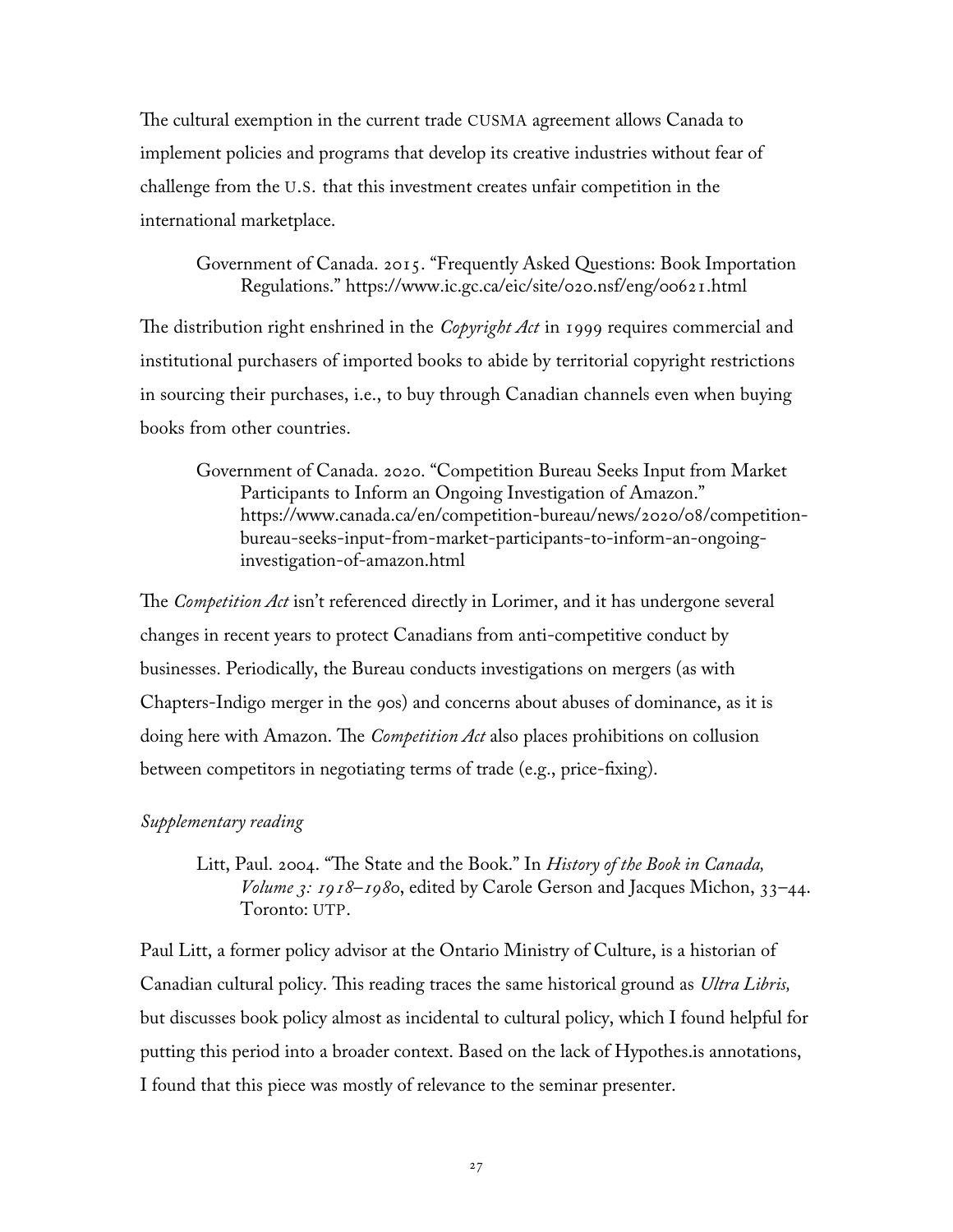## <span id="page-34-0"></span> **2.6. Week 6: More Canada — book publishing today (Oct. 26)**

#### *Funding, cultural nationalism and protectionism, ownership changes*

**Guest speakers:** Julie Fairweather, Director, Book Publishing Policy and Programs, Department of Canadian Heritage; Sarah Mayes, Manager, Support for Organizations, Canada Book Fund, Department of Canadian Heritage

Fairweather and Mayes joined the first part of the Zoom call to discuss their work with the Canada Book Fund, with an emphasis on recent program initiatives around accessibility and COVID-19 support measures for the industry.

Canada Council for the Arts. n.d. "Supporting Artistic Practice." <https://canadacouncil.ca/funding/grants/supporting-artistic-practice>

- Department of Canadian Heritage. 2020. "Canada Book Fund." [https://www.canada.ca/en/canadian-heritage/services/funding/book](https://www.canada.ca/en/canadian-heritage/services/funding/book-fund.html)[fund.html](https://www.canada.ca/en/canadian-heritage/services/funding/book-fund.html)
- Ibid. 2020. "Canada Periodical Fund." https://www.canada.ca/en/canadianheritage/services/funding/periodical-fund.html

In preparation for our guest speakers' visit, I asked that the students research the Canadian Heritage and Canada Council for the Arts programs available to book and periodical publishers, including eligibility criteria and application requirements.

Lorimer, Rowland. 2012. "Chapter 5 | The Current State of Canada's Book Industry, Government Policies, and Cultural Partnerships." In *Ultra Libris: Policy, Technology, and the Creative Economy of Book Publishing in Canada*, 159–203. Toronto: ECW Press.

Ontario Creates. 2020. "Canadian Book Publishing Industry Profile." <https://ontariocreates.ca/research/industry-profile/ip-book>

In Chapter 5 of *Ultra Libris*, Lorimer examines the size of the industry circa 2008 and its structural, industrial, and cultural supports. As these numbers were outdated, I assigned the Ontario Creates profile which I frequently refer to in my work, as it does a thorough job of covering the Canadian industry as a whole, in spite of its provincial provenance.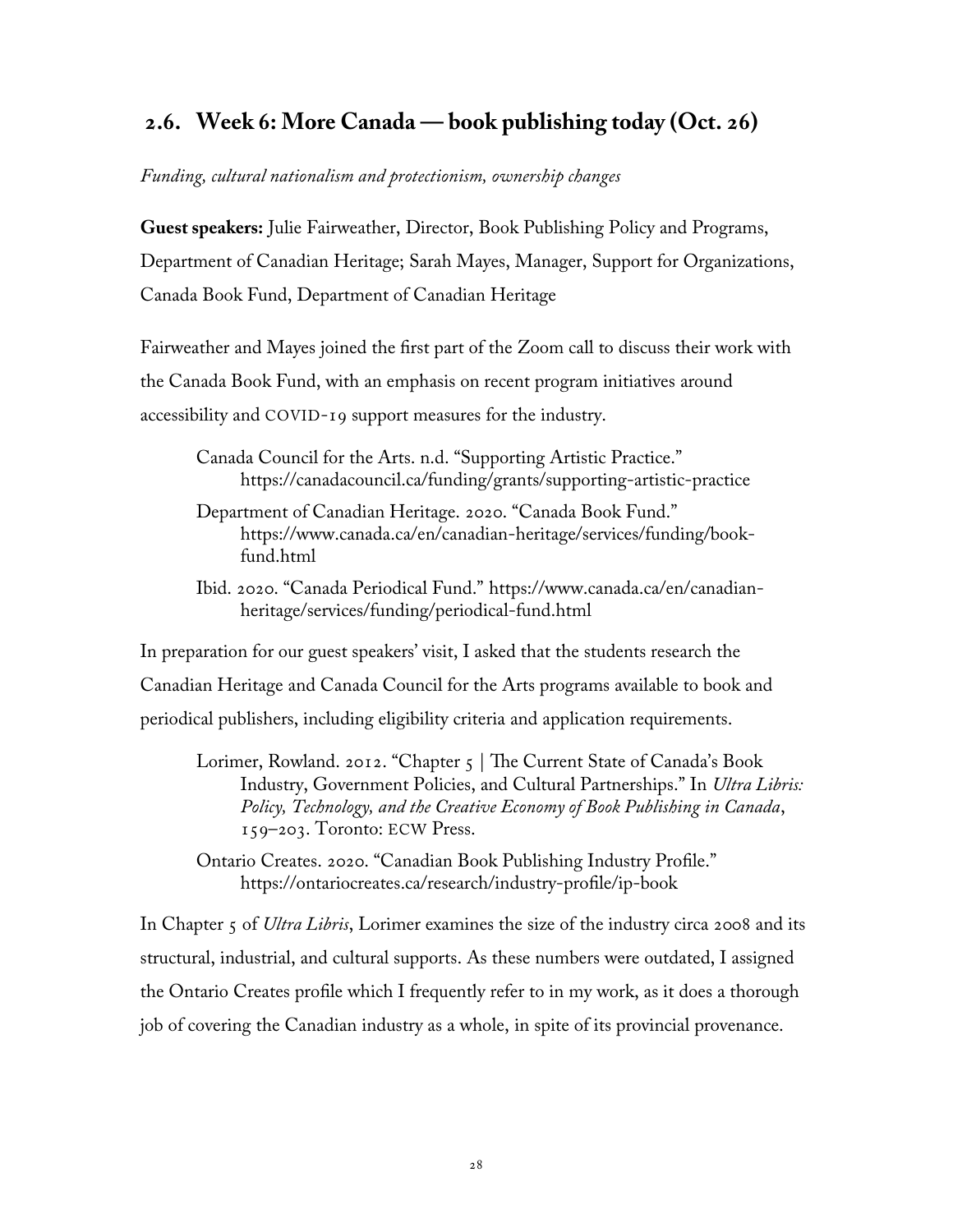In consideration of the launch of the MPub Book Project that week, I opted to streamline the other readings by moving some of the original required readings to the supplementary section. The other assigned readings of the week focused on key policy issues.

MacSkimming, Roy. 2017. "Net Benefit: Canada's Policy on Foreign Investment in the Book Industry – A Research Report for the Association of Canadian Publishers." Toronto: Association of Canadian Publishers. [https://publishers.ca/wp-content/uploads/2018/06/ACPreportForeignInves](https://publishers.ca/wp-content/uploads/2018/06/ACPreportForeignInvestmentPolicyWeb.pdf) [tmentPolicyWeb.pdf](https://publishers.ca/wp-content/uploads/2018/06/ACPreportForeignInvestmentPolicyWeb.pdf)

Barber, John. 2011. "Supporting CanLit Means Shelving Our Protectionist Policy." *The Globe and Mail*. Accessed online: [https://www.theglobeandmail.com/news/national/time-to-lead/supporting](https://www.theglobeandmail.com/news/national/time-to-lead/supporting-canlit-means-shelving-our-protectionist-policy/article571111)[canlit-means-shelving-our-protectionist-policy/article571111](https://www.theglobeandmail.com/news/national/time-to-lead/supporting-canlit-means-shelving-our-protectionist-policy/article571111)

Publishing historian MacSkimming's report for the ACP traces the history of foreign investment regulations in Canadian publishing and the history of the "net benefit" clause, including its inconsistent and opaque applications. The Barber piece provides a brief counterargument, arguing that protectionist policies inhibit the growth of the Canadian sector.

Rabinovitch, Victor. 2020. "Balance the Books: The Case for Canadian Publishing." *Literary Review of Canada* online. https://reviewcanada.ca/magazine/2020/05/balance-the-books

As part of a discussion of the impact of cultural policy tools and outstanding market challenges, this piece succinctly summarizes two lengthier recent reports — the Department of Canadian Heritage's evaluation of the Canada Book Fund and the "More Canada" think tank report on declining market share for the Canadian sector – that I had originally assigned as required reading.

The student presentation this week included a discussion of the geographic density of the industry in Canada; specifically, its locus in Toronto and to a lesser extent, Vancouver and Montreal, and what impact this density has on literary production. This led to a discussion of how the pandemic and a shift to working remotely might change that. Both were thoughtful observations that weren't on my radar for this course, and I would be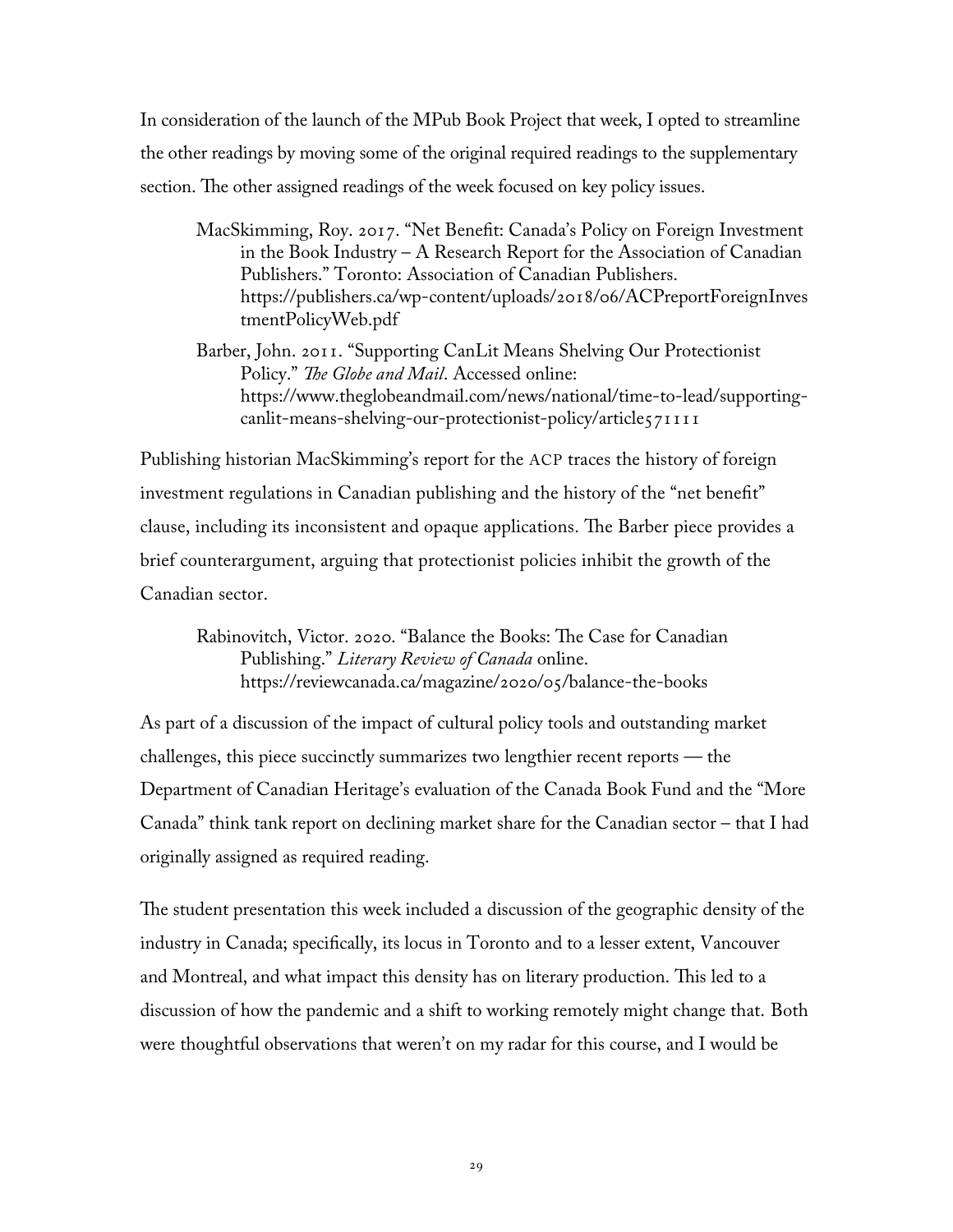interested to find a reading to complement that discussion, which might entail comparing Toronto to New York City, the U.S. publishing epicentre.

### *Supplementary reading*

- Dewar, Elaine. 2017. "How Canada Sold Out Its Publishing Industry." *The Walrus* online. https://thewalrus.ca/no-one-blinked
- Canadian Publishers Hosted Software Solutions. 2018. "More Canada: Increasing Canadians' Awareness and Reading of Canadian Books." Halifax, NS: Canadian Publishers Hosted Software Solutions. https://morecanada.ca/wp-content/uploads/2020/08/More-Canada-Report-Release-date-13-Dec-2018.pdf
- Department of Canadian Heritage. 2019. "Evaluation of the Canada Book Fund 2012–13 to 2017–18." Evaluation Services Directorate. https://www.canada.ca/en/canadian-heritage/corporate/publications/ evaluations/canada-book-fund.html
- Sharpe, Errol. 2019. "Alternatives Precarious Niche: Canadian-Owned English-Language Book Publishing in Canada." *Studies in Political Economy* 100 (1): 82–92. https://doi.org/10.1080/07078552.2019.1612169

I had originally intended to cover the sale of McClelland & Stewart to Bertelsmann the most interesting example of closed-door negotiations that permitted the sale of a Canadian-owned company to foreign investors — in more detail via the Dewar piece. However, I decided that it took more narrative detours than we had time for, and I assigned the MacSkimming piece instead.

Sharpe offers a trenchant economic analysis of how funding programs make independent publishing a viable cultural industry in Canada, as a complement to the Lorimer chapter. However, as the author is the owner of a Canadian press, the piece's biases need to be considered.

## **2.7. Week 7: Bibliodiversity (Nov. 2)**

*Independents & multinationals: scale, risk, capital, consolidation*

**Guest speaker:** Alana Wilcox, Editorial Director, Coach House Books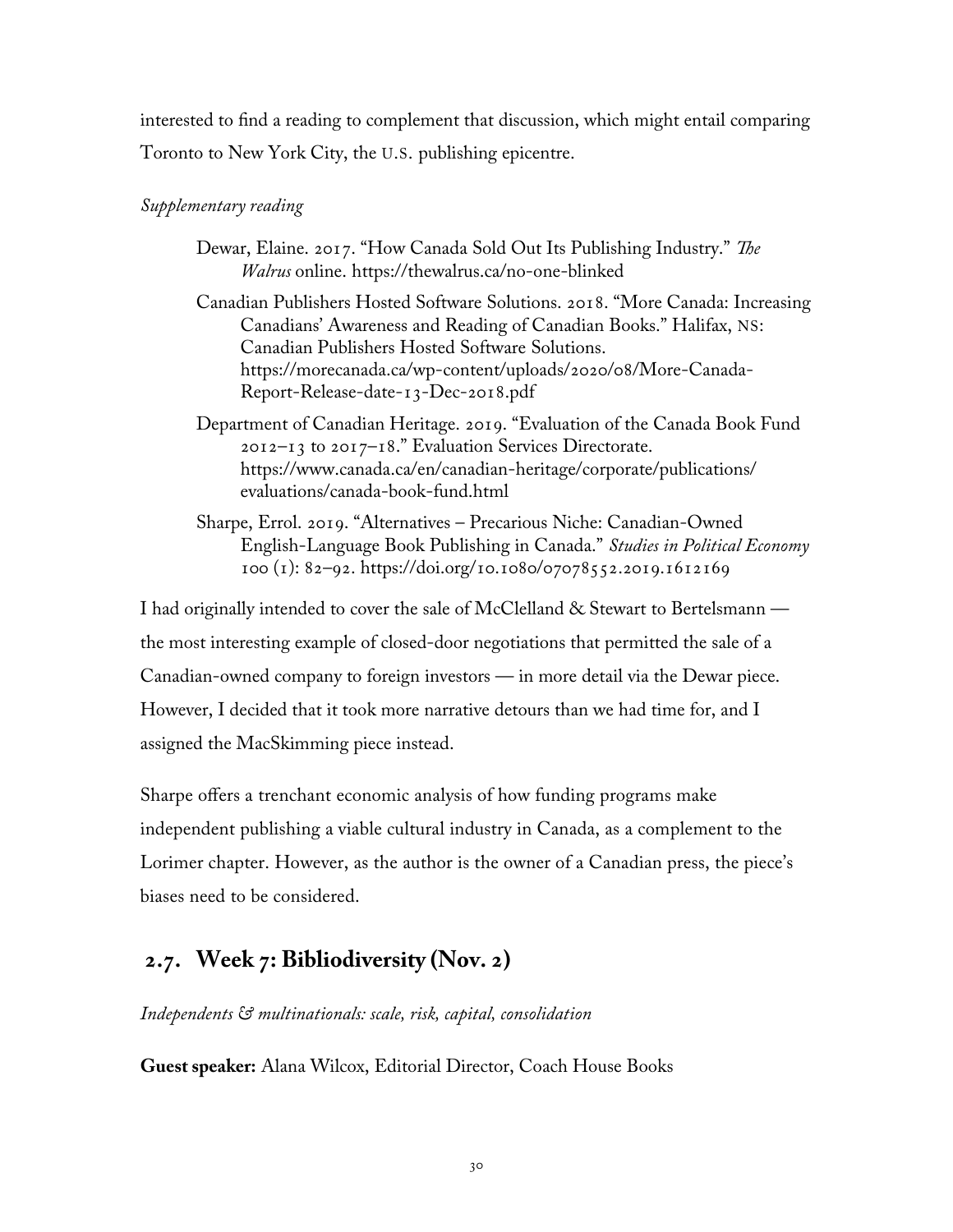I invited Alana Wilcox, my former colleague at Coach House, to talk about her experiences as a small press publisher in Canada and how her company works to distinguish itself in the publishing ecosystem.

This week's readings illustrated how publishing operates with differing accruals of capital (economic and symbolic); economies of scale; risk tolerance levels (artistic and financial); and capacities via human labour. I collected them under the heading of "bibliodiversity," a term drawn from a 2014 manifesto by Susan Hawthorne on independent publishing as a vital part of the cultural ecosystem. As defined in this book:

Bibliodiversity is a complex, self-sustaining system of storytelling, writing, publishing, and other kinds of production of oral and written literature. The writers and producers are comparable to the inhabitants of an ecosystem. Bibliodiversity contributes to a thriving life of culture and a healthy eco-social system.<sup>[35](#page-37-0)</sup>

Hawthorne discusses independent publishing as a resistance to globalization and "megacorp publishing," which nicely mapped onto an observation Maxwell made in our Week 4 reading on colonialism in publishing:

The "economy of scale" in mass production means that the more copies of a book that can be printed and sold, the greater the profit. So, while publishing has often prided itself on plurality and freedom, the economic logic of the best-sellers can't help but to reinforce cultural hierarchy.<sup>[36](#page-37-1)</sup>

Though I considered including the Hawthorne book in our readings, I decided it ultimately failed to probe the "independent publisher = good / multinational corporation  $=$  bad" dichotomy deeply enough for the discussion I wanted to have.<sup>[37](#page-37-2)</sup>

<span id="page-37-0"></span><sup>35</sup> Susan Hawthorne. 2014. *Bibliodiversity: A Manifesto for Independent Publishing*. Black Point, NS; Winnipeg, MB: Fernwood Publishing, 2. See also the Wikipedia entry for "bibliodiversity"

[<sup>\(</sup>https://en.wikipedia.org/wiki/Bibliodiversity](https://en.wikipedia.org/wiki/Bibliodiversity)) for an interesting discussion of its coinage, which was claimed by a group of Chilean publishers but contested by Spanish publishers.

<span id="page-37-1"></span><sup>36</sup> Maxwell, "Thinking about the Legacies."

<span id="page-37-2"></span> $37$  My industry supervisor suggested that these perspectives could be balanced in future by inviting a Canadian publishers who have worked for both multinational and independent publishers, such as Lynn Henry or Jared Bland, as a guest speaker.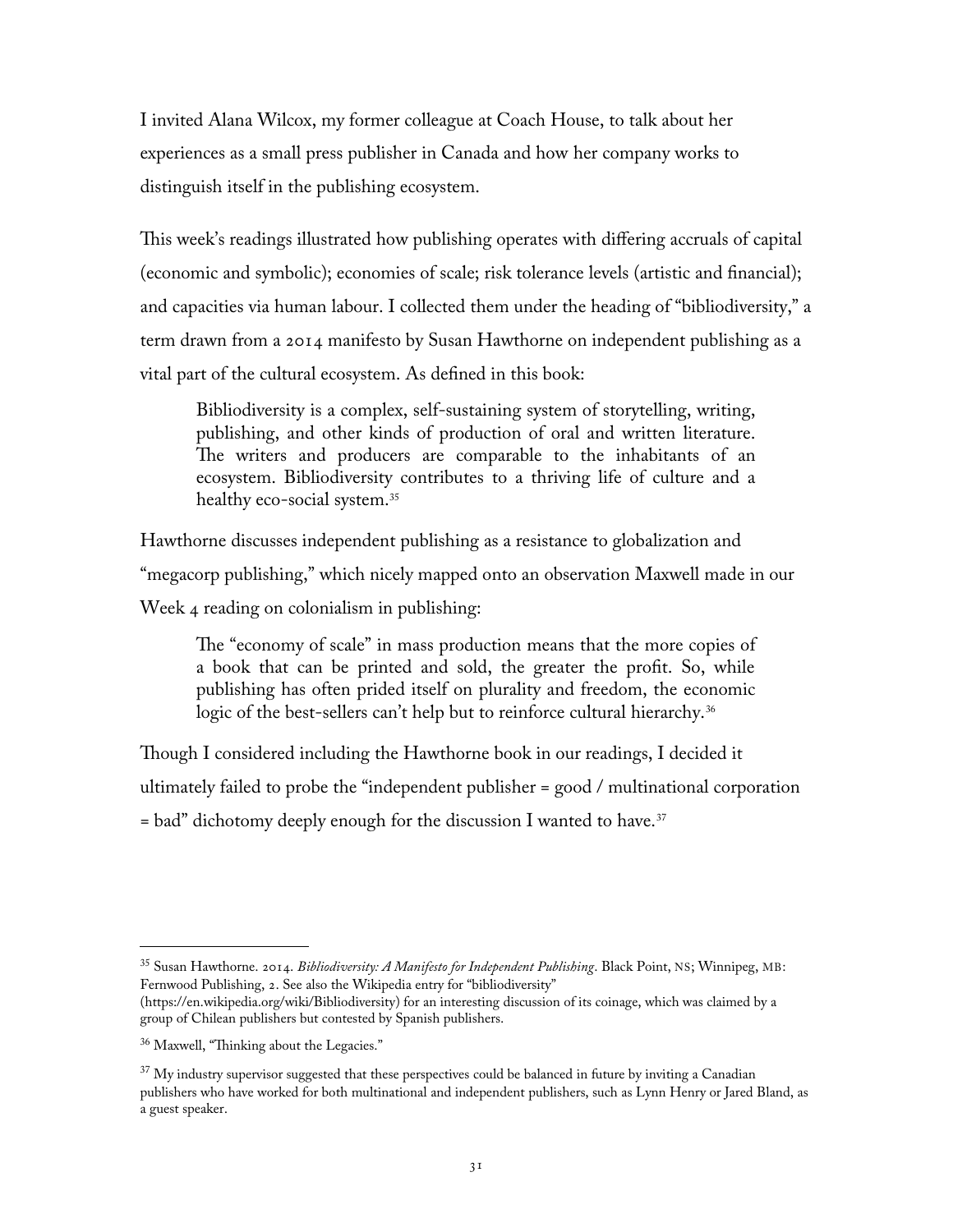- Osnos, Peter. 2012. "A New Era for Books: The Random House-Penguin Merger Is Just the Start." *The Atlantic* online. https://www.theatlantic.com/business/archive/2012/11/a-new-era-forbooks-the-random-house-penguin-merger-is-just-the-start/264604
- Medley, Mark. 2015. "Will the Newly United Penguin Random House Weaken Canadian Publishing, or Save It?" *The Globe and Mail*. https://www.theglobeandmail.com/arts/books-and-media/will-the-newlyunited-penguin-random-house-weaken-canadian-publishing-or-save-it/ article25139840
- Esposito, Joseph. 2020. "The 360° Competitor." The Scholarly Kitchen. https://scholarlykitchen.sspnet.org/2020/10/05/the-360-competitor

With the sale of Simon & Schuster looming in 2020, potentially forming a publishing monopoly, the Medley interview with former Penguin Random House Canada CEO Brad Martin, felt timely, even though Martin has since been succeeded by Kristin Cochrane. In the Medley article, which was widely circulated among Canadian-owned publishers when it was first published, Martin talks about not wanting to publish a book that will earn less than \$100,000 unless there's a compelling vision for it, because it takes as much time to put through the publisher's system as a big book.

But it was another quote from Martin in this piece that stuck out for me: "Scale is supposed to mean something." He was referencing the fact that the newly merged corporate imprints won't bid against one another as a competitive advantage. But this led me to question what else scale *could* mean. Esposito talks about the "360-degree" publisher that operates as an industry nexus, where all participants, friends, and rivals alike, are likely to pass through and where services can be unbundled and sold piecemeal — essentially creating one's own publishing ecosystem.

- McBride, Jason. 2013. "It's Alive: Canadian Book Publishing Stirs." *Canadian Business*. https://www.canadianbusiness.com/companies-and-industries/itsalive-canadian-book-publishing-stirs
- Nordicity. 2018. "The Canadian English-Language Book Publishing Industry Profile," Toronto: Association of Canadian Publishers. https://publishers.ca/wp-content/uploads/2018/11/Book-Publishing-Industry-Profile-FINAL.pdf
- Noorda, Rachel. 2019. "The Discourse and Value of Being an Independent Publisher." *Mémoires Du Livre* 10 (2). https://doi.org/10.7202/1060971ar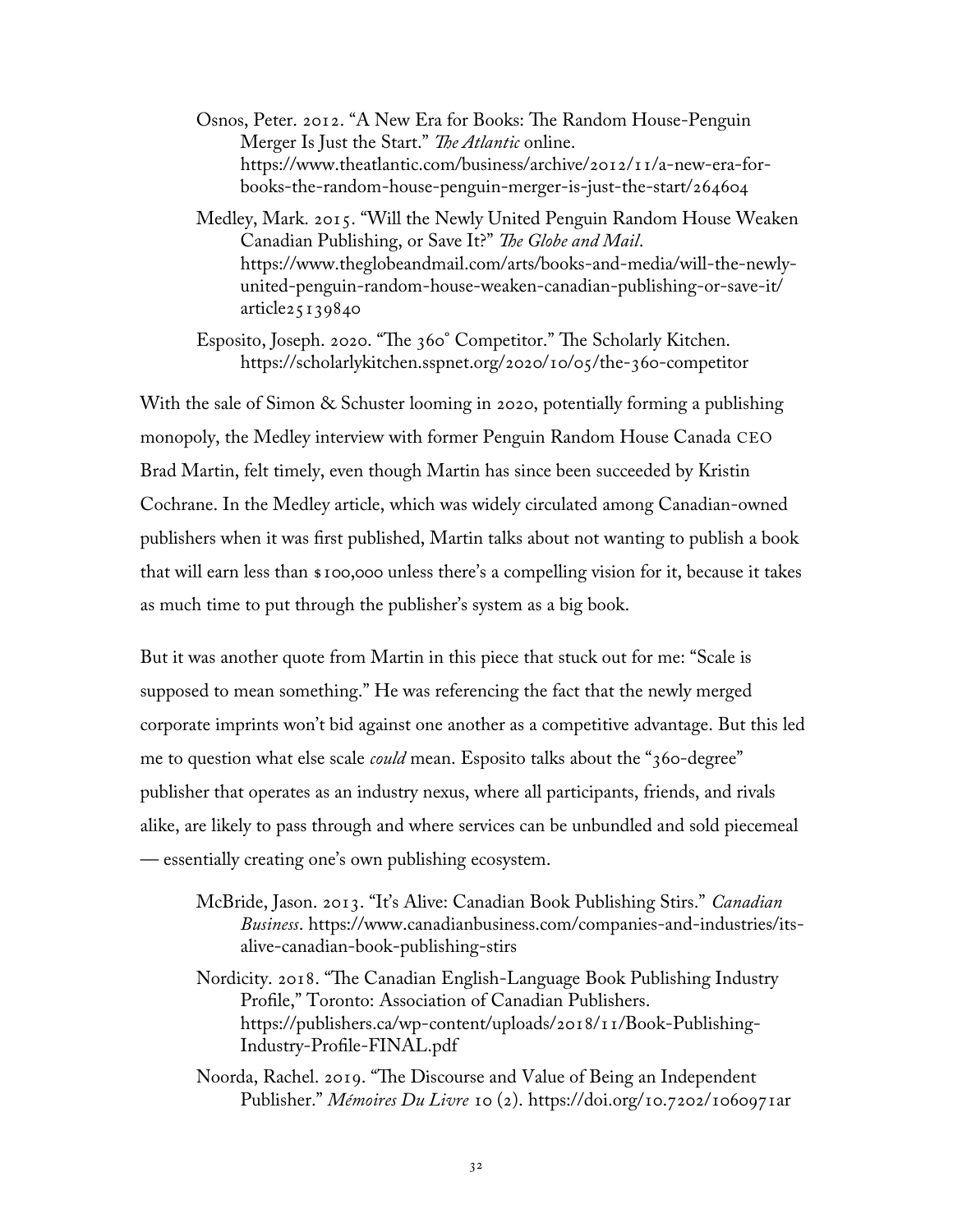On the other end of the spectrum are independent presses, who generally lack the capital to compete on this scale. As discussed in the McBride article, there seems to be an untenable middle ground, where a medium-sized company that aspires to compete with the multinationals cannot scale up in a financially viable way. McBride states, "It's almost axiomatic that the maximum sustainable size of a successful independent is around \$3 million in revenue," suggesting that publishers should instead aim for prudent, realistic growth. I asked the class if this then precluded consolidation of smaller presses. As the Nordicity study reveals, there are approximately 245 independent publishers operating in Canada. Can independents only be defined in opposition to multinationals, and do these tensions help sustain a richer publishing ecosystem, or is consolidation (among both the independents and multinationals) necessary — or even inevitable — in a late-stage capitalism survival of the fittest?

What I appreciate about the Noorda reading, and which the students also picked up on, is that she troubles the distinctions between independent publishers and imprints that are part of multinational conglomerates. She uses an analysis of the rhetoric independent publishers<sup>[38](#page-39-0)</sup> use to position themselves — words connected to relationships, diversity, and local communities — to illustrate that this is also a form of marketing.

At the same time, independent presses are driven by bootstrap operations and grassroots mandates, and their passion for engendering and nurturing literary culture is palpable in their catalogues, their collective advocacy work, and their collegial nature. I wondered if there was a place for a discussion of scale among independent presses, as well: are there economies of scale that independent publishers find through community — through association with one another, and with their shared audiences?

Following David Hesmondhaigh,<sup>[39](#page-39-1)</sup> Noorda points out that Bourdieu's theories of capital don't fully account for nuances that exist within the mass production scales associated with the Big Five. Hesmondhaigh notes that there is a great deal of cultural

<span id="page-39-0"></span><sup>38</sup> This analysis includes Vancouver's Greystone Books.

<span id="page-39-1"></span><sup>39</sup> David Hesmondhalgh. 2013. *The Cultural Industries*. London: Sage.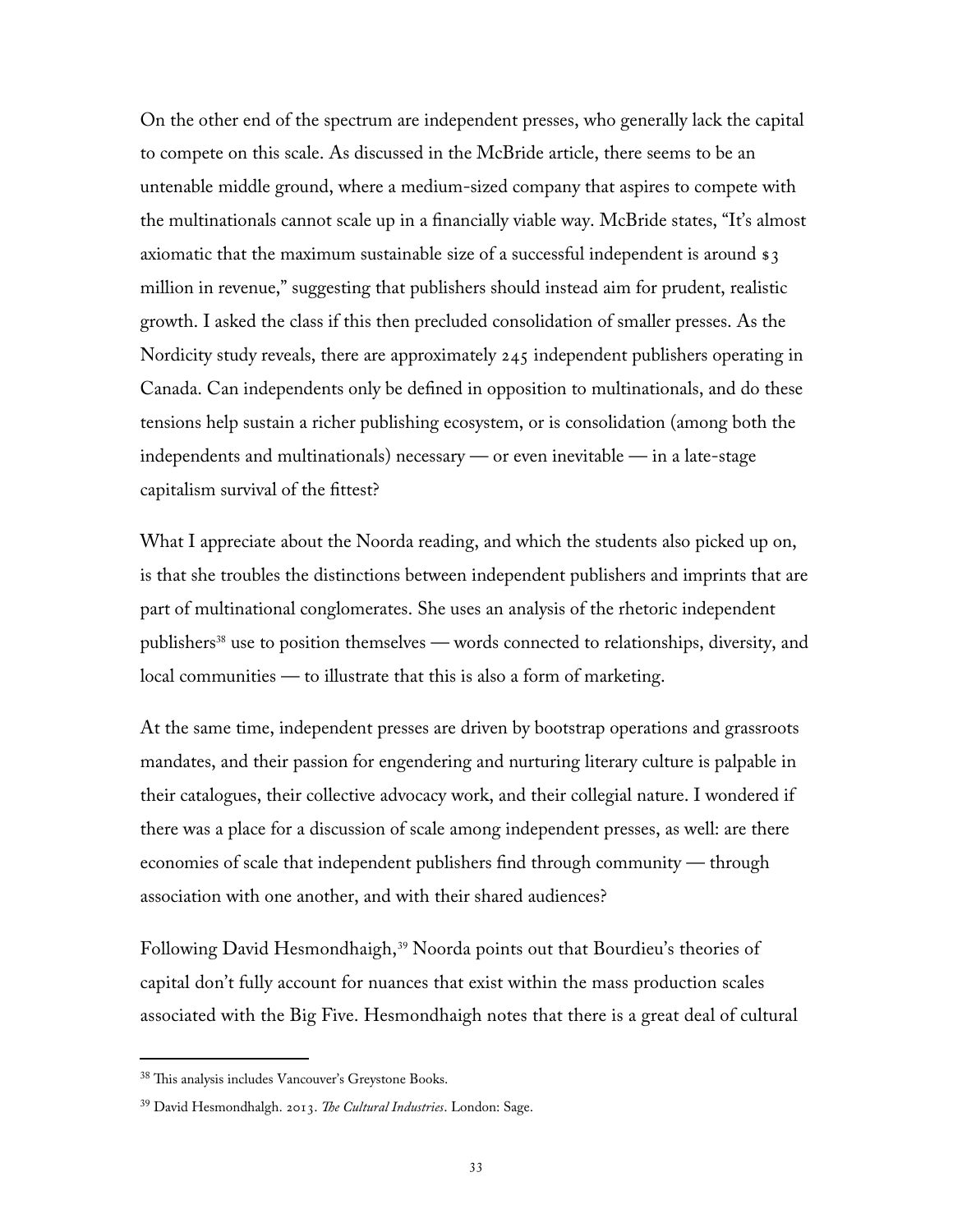production happening on the boundaries between mass production and more limited production (like the sort that happens at a press like Coach House). There are different levels of autonomy that exist within the corporate imprints and even some imprints that resemble independents, including Strange Light, an imprint of Penguin Random House Canada and MCD Books, an imprint of Farrar, Straus, and Giroux. There also exist formerly independent presses that have been purchased by a Big Five company but continue to present themselves as independent on some level in their marketing materials and on their websites. [40](#page-40-0) These include Sasquatch Press, based in Seattle, WA, which describes itself as follows:

Our boutique, independent identity coupled with the market-leading muscle of our parent company, Penguin Random House, allows us to reach readers far and wide with our beautiful, compelling, and captivating books. [41](#page-40-1)

We looked at these and other examples together in the synchronous discussion, which spurred a passionate debate about the definition of the term "independent," and how this categorization could not reasonably be regulated. Though the students recognized that the "independent" label is a form of marketing, they indicated greater concern about the monopolistic nature of multinational companies. My queries about the sustainability of an undercapitalized independent publishing sector were met with two overarching responses: that the most important cultural work was being carried out by independents, and that more public funding was necessary to support this work.

*Quill & Quire* editors. 2018. *Quill & Quire*. "Canadian Publishing Salary Survey Summary." https://quillandquire.com/wp-content/uploads/2018/04/QQSalarySurvey.pdf

What I noted all the narrative readings overlooked was what powers these companies: human capital. It's no longer necessarily true that a starting salary at a multinational will be significantly higher than at an independent press, and arguably, those jobs may be less

<span id="page-40-0"></span> $^{40}$  A recent article highlighted a similarly interesting development: the closure of a prestigious literary imprint at Penguin Random House, Spiegel & Grau in 2013 and its recent rebirth as an independent publishing company: Alter, Alexandra. 2020. "Their Publishing Imprint Closed. Now They're Bringing It Back." *The New York Times*. https://www.nytimes.com/2020/12/18/books/spiegel-grau-publishing.html

<span id="page-40-1"></span><sup>41</sup> Sasquatch Books. n.d. "About Us." https://sasquatchbooks.com/about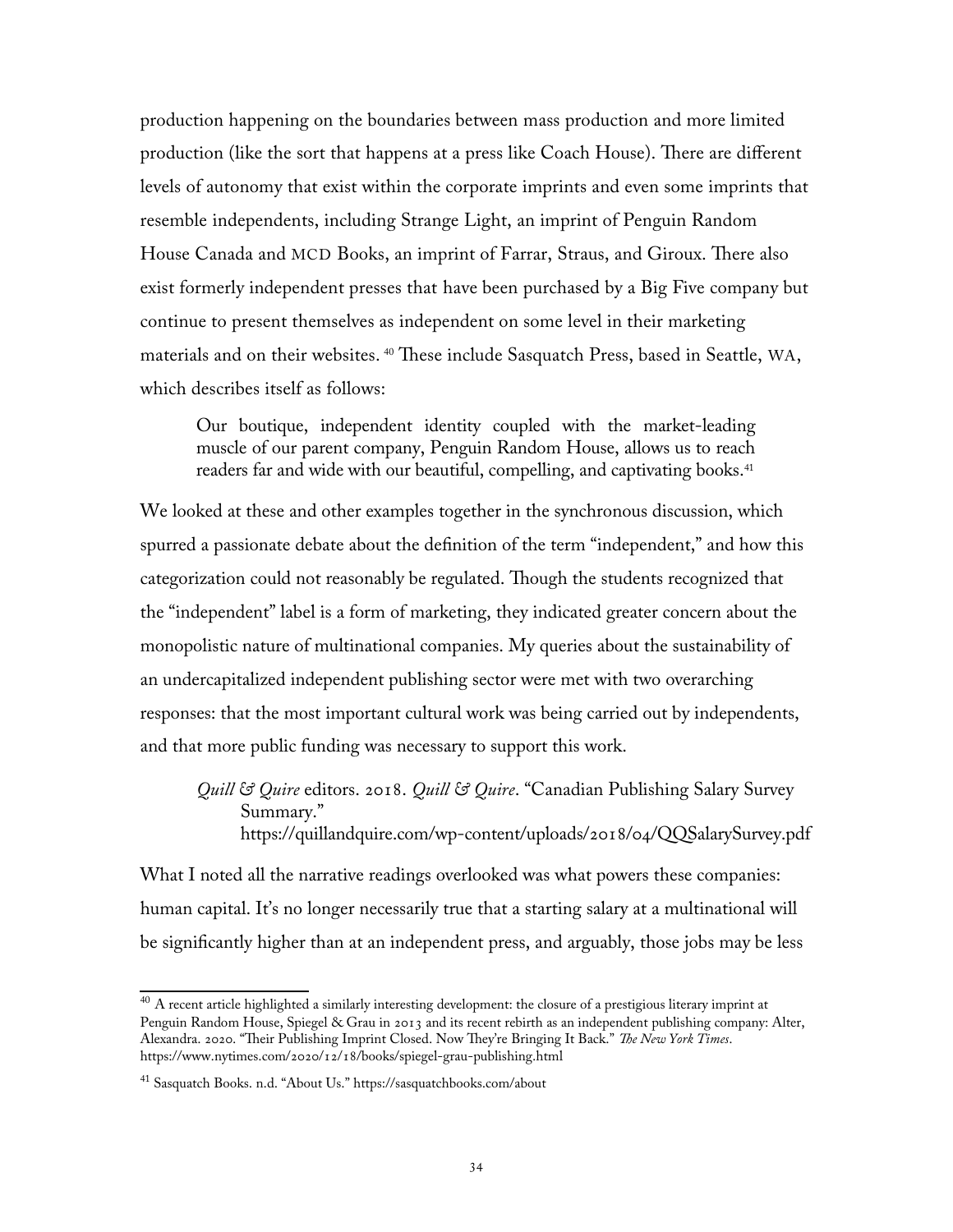secure given the constant threat of consolidation. I included this salary survey (as well as the "Book Money" spreadsheet in the supplementary readings) to ask that we consider financial precarity as a necessary condition of publishing, the ways different categories of work within publishing are valued, and the pay gaps that exist for women and those staff from underrepresented communities. Most of the students had encountered these studies previously, and I observed that, overall, students seemed better informed about their realistic earning prospects in publishing than when I was enrolled in the program.

#### *Supplementary reading*

\$ Book Money \$ spreadsheet. [https://docs.google.com/spreadsheets/u/1/d/1p9y99EpfTDKZBi6FqPrFg9](https://docs.google.com/spreadsheets/u/1/d/1p9y99EpfTDKZBi6FqPrFg9jvPcZObTTjY8LpkU2-1SI/htmlview#gid=579589600) [jvPcZObTTjY8LpkU2-1SI/htmlview#gid=579589600](https://docs.google.com/spreadsheets/u/1/d/1p9y99EpfTDKZBi6FqPrFg9jvPcZObTTjY8LpkU2-1SI/htmlview#gid=579589600)

McMurtrie, John. 2014. "Publishing House McSweeney's Adopts Nonprofit Business Model." SFGate. https://www.sfgate.com/books/article/Publishing-house-McSweeney-sadopts-nonprofit-5825492.php

- McNamara, Nathan Scott. 2016. "American Literature Needs Indie Presses," *The Atlantic* online*.* [https://www.theatlantic.com/entertainment/archive/2016/07/why](https://www.theatlantic.com/entertainment/archive/2016/07/why-american-publishing-needs-indie-presses/491618)[american-publishing-needs-indie-presses/491618](https://www.theatlantic.com/entertainment/archive/2016/07/why-american-publishing-needs-indie-presses/491618)
- Bold, Melanie Ramdarshan. 2016. "An 'Accidental Profession': Small Press Publishing in the Pacific Northwest." *Publishing Research Quarterly* 32 (2): 84–102.<https://doi.org/10.1007/s12109-016-9452-9>

This week's supplementary readings looked at the discourse around independent presses as cultural champions, and in opposition to so-called "blockbuster" publishing.

## **2.8. Week 8: Disruption (Nov. 9)**

*Disintermediation, abundance and scarcity, digital publishing and licensing, selfpublishing...and oh yeah, Amazon*

Every link in the traditional publishing value chain is being disrupted by new technologies, sales and distribution platforms, and business models. Week 8's readings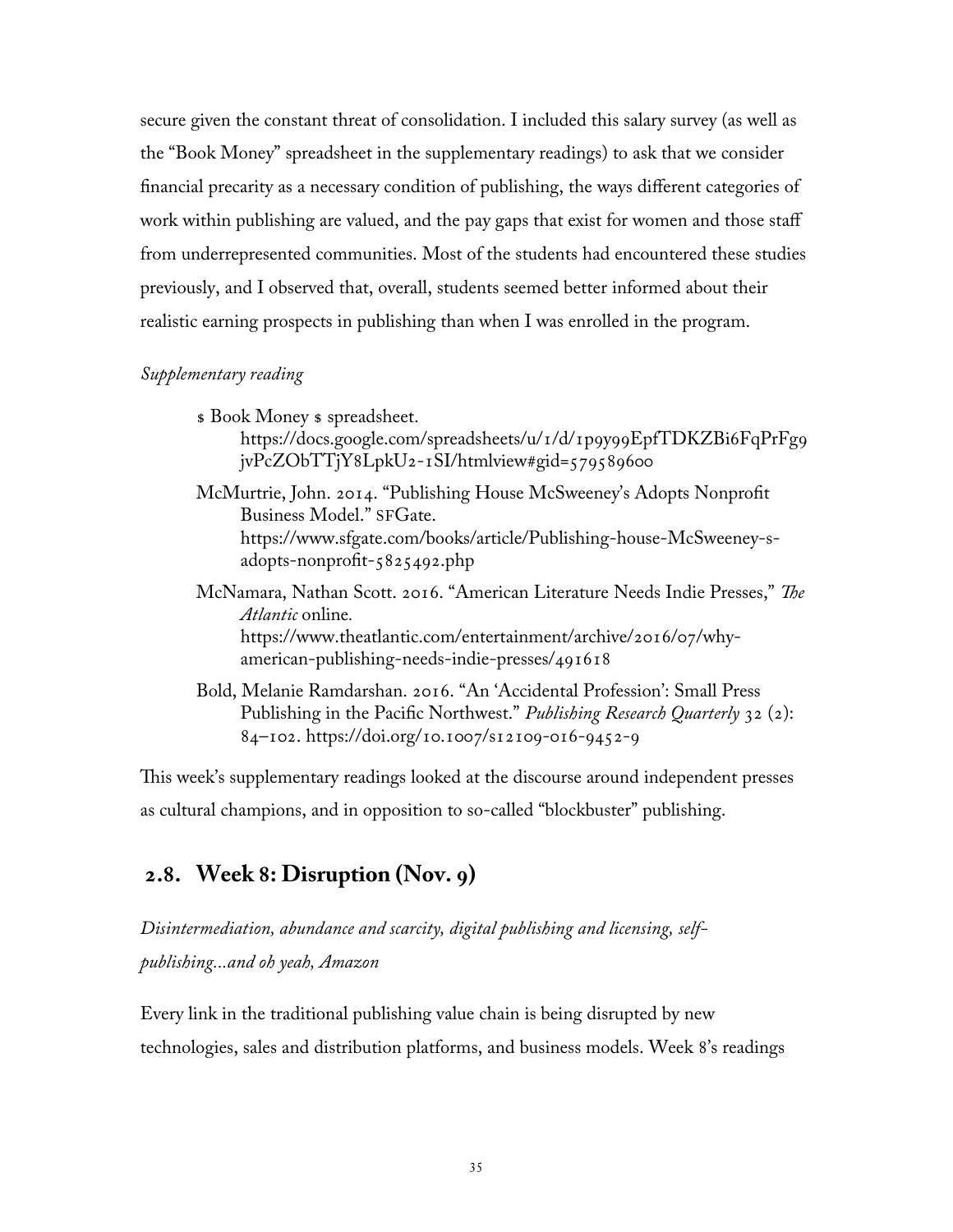offered varying perspectives on sites of disintermediation in publishing, a term for which I offered the students two definitions to consider.

The Book Unbound project, led by publishing scholar Claire Squires at the University of Stirling, looks at "how 21st century modes of creation, production, distribution and consumption destabilise received notions of cultural authority, and redistributes cultural, social and economic capital."<sup>[42](#page-42-0)</sup>

Meanwhile, in his book *The Content Machine*, Michael Bhaskar observes that "the foundations of scarcity and intellectual property, the role as a gatekeeper, connector and mediator, are all under assault from forces often misunderstood by contemporary publishers ... Traditional publishers find themselves on terrain they don't know, own or control."<sup>[43](#page-42-1)</sup>

The restructuring of legacy industries often evokes discussions of inevitable progress, and I was interested to select readings that resisted this easy teleology.

- *n+1* editors. 2020. "Smorgasbords Don't Have Bottoms: Publishing in the 2010s." *n+1 magazine* online. https://nplusonemag.com/issue-36/the-intellectualsituation/smorgasbords-dont-have-bottoms
- Maxwell, John W. 2012. "Amazon and the Engagement Economy." Publishing @ SFU blog. https://publishing.sfu.ca/2012/11/amazon-and-theengagement-economy
- Bjarnason, Baldur. 2013. "Which Kind of Innovation?" https://www.baldurbjarnason.com/notes/the-ebook-innovation

Vanasse, Deb. 2018. "Blockchain: What Publishers Need to Know." *Independent Book Publishers Association* blog. [https://articles.ibpa-online.org/article/blockchain-what-publishers-need-to](https://articles.ibpa-online.org/article/blockchain-what-publishers-need-to-know)[know](https://articles.ibpa-online.org/article/blockchain-what-publishers-need-to-know)

The *n+1* piece is an irreverent overview of how the business has transformed over the last ten years, including the rise of ebooks and audiobooks, the struggles of chain bookstores and the resurgence of independent stores, Amazon's anti-competitive practices, and company mergers. It cheekily concludes, "Sadly, publishing will never be as interesting as

<span id="page-42-0"></span> $^{42}$  University of Stirling. 2012. "The Book Unbound: Disruption and Disintermediation in the Digital Age." UK Research and Innovation. <https://gtr.ukri.org/projects?ref=AH%2FJ01317X%2F1>

<span id="page-42-1"></span><sup>43</sup> Michael Bhaskar. 2013. *The Content Machine: Towards a Theory of Publishing from the Printing Press to the Digital Network.* London: Anthem, 6.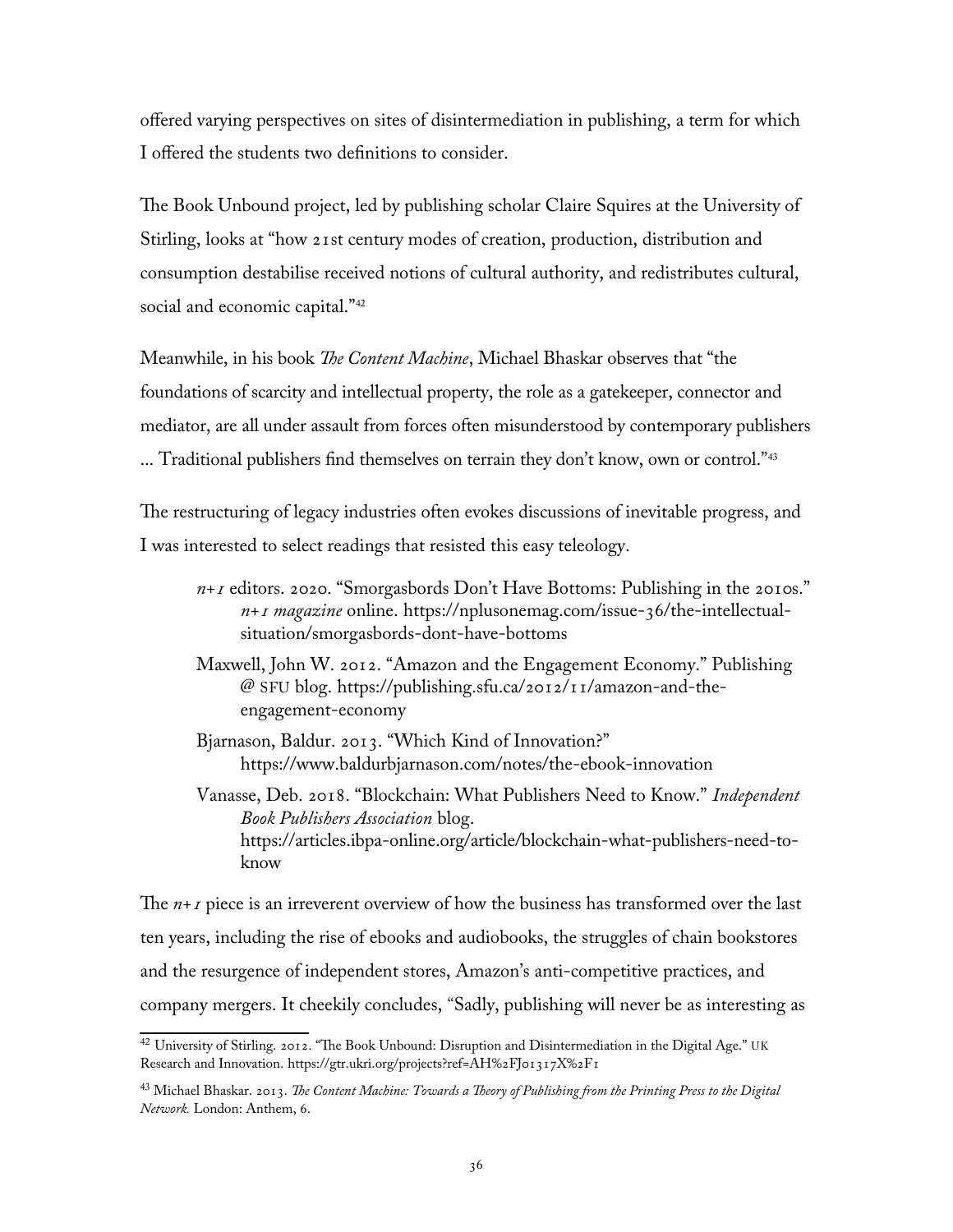the complete and total restructuring of society." To this, I would counter that the publishing "miniscandals and outrages of the day" detailed in this article offer a microcosmic view of how human interaction itself is being reshaped by corporations such as Amazon. As Maxwell argues, Amazon's long game is not to disrupt the book trade, but to maximize its points of engagement with the consumer, and that "[p]ublishers need to understand this, and stop trying to make sense of Amazon as a traditional supply-chain partner." While publishers have been keeping the gates, Amazon has long been inside the house, listening via Alexa.

As chronicled in the *n+1* article, ebooks never really cannibalized print sales in the way that publishers feared they would. Bjarnason goes as far to describe ebooks as a sustaining technology — "a disruptive innovation hijacked, controlled, and directed by the incumbents" — that has failed to innovate.

Similarly, the Vanasse piece raises the question of whether blockchain is the next great disruption, or just another technological fad. Several of the students were unfamiliar with blockchain technology, and so I showed a video from Access Copyright's Prescient innovation arm that explains one use case for it: author attribution and royalty distributions.[44](#page-43-0) What I liked about this piece is that it got us thinking about whether publishing tends to work with or against technological change, but given that blockchain has yet to be widely adopted in the industry, this reading might have better resided in Week 12 as part of our "future of publishing" discussions.

- Carter, Sue. 2019. "Inside the War Between Canadian Libraries and Multinational Publishing." *Quill & Quire*. [https://quillandquire.com/omni/inside-the-war-between-canadian](https://quillandquire.com/omni/inside-the-war-between-canadian-libraries-and-multinational-publishers)[libraries-and-multinational-publishers](https://quillandquire.com/omni/inside-the-war-between-canadian-libraries-and-multinational-publishers)
- Lewis, Carly. 2019. "Wattpad Has Already Disrupted Digital Publishing. Now It's Challenging the Industry Once Again — by Printing Books." *The Globe and Mail.* https://www.theglobeandmail.com/arts/books/article-wattpadhas-already-disrupted-digital-publishing-now-its-challenging

<span id="page-43-0"></span><sup>44</sup> Access Copyright. 2019. "Blockchain for Creators & Rightsholders." YouTube video, 1:30. https://www.youtube.com/watch?v=UQRocIRyOdw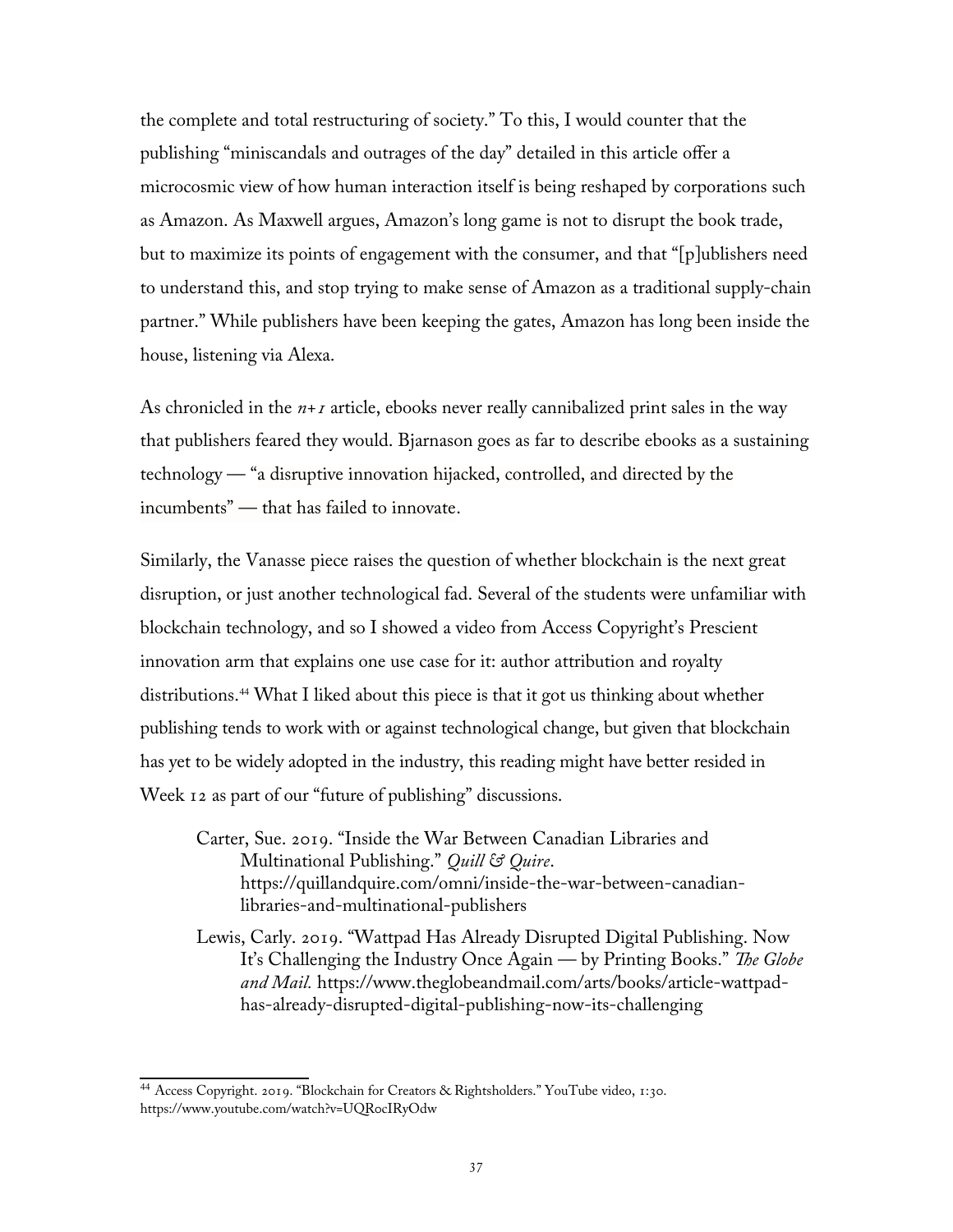These articles on new models for library pricing and self-publishing were the focus of this week's student presentations, looking at how librarians are advocating for fair ebook pricing from publishers and how Wattpad uses its online self-publishing platform to curate a print publishing program. In the following discussion, I found it interesting although not surprising — that the students were aligned with the librarians and selfpublished authors, rather than the profit motive of publishers.

My industry supervisor commented that this week's readings could have comprised an entire course on their own, or that could have been spread over two weeks. I would agree with this. Ultimately, I found that the sheer number of topics covered in this week's readings drew focus away from the bigger question of what disintermediation means for the future of publishing, and there was limited time to broach that topic. I would consider assigning Bhaskar's *Content Machine* as the primary reading in future, as it offers a broader framework for thinking about what disintermediation is, complemented by a shortlist of readings that offer specific examples of disruption.

#### *Supplementary reading*

- Shephard, Alex. 2019. "Amazon Is a Logistical Disaster." *The New Republic*. https://newrepublic.com/article/155022/amazon-logistical-disaster
- Patch, Nick. 2018. "How Amazon Is Pushing Canadian Publishers' Buttons." *The Globe and Mail*. https://www.theglobeandmail.com/arts/books-and-media/how-amazon-ispushing-canadian-publishers-buttons/article37473620

Alter, Alexandra. 2020. "Bookstores Are Struggling. Is a New E-commerce Site the Answer?" *The New York Times*. https://www.nytimes.com/2020/06/16/books/bookshop-bookstorescoronavirus.html

Vena, Marcello. 2015. "Revisiting the Long Tail Theory as Applied to Ebooks," Publishing Perspectives. https://publishingperspectives.com/2015/01/revisiting-long-tail-theoryapplied-ebooks

Bowker. 2019. "Self-Publishing in the United States, 2013–2018." https://media2.proquest.com/documents/bowker-selfpublishingreport2019.pdf?\_ga=2.254481864.1371372447.1608778697- 149854507.1608778697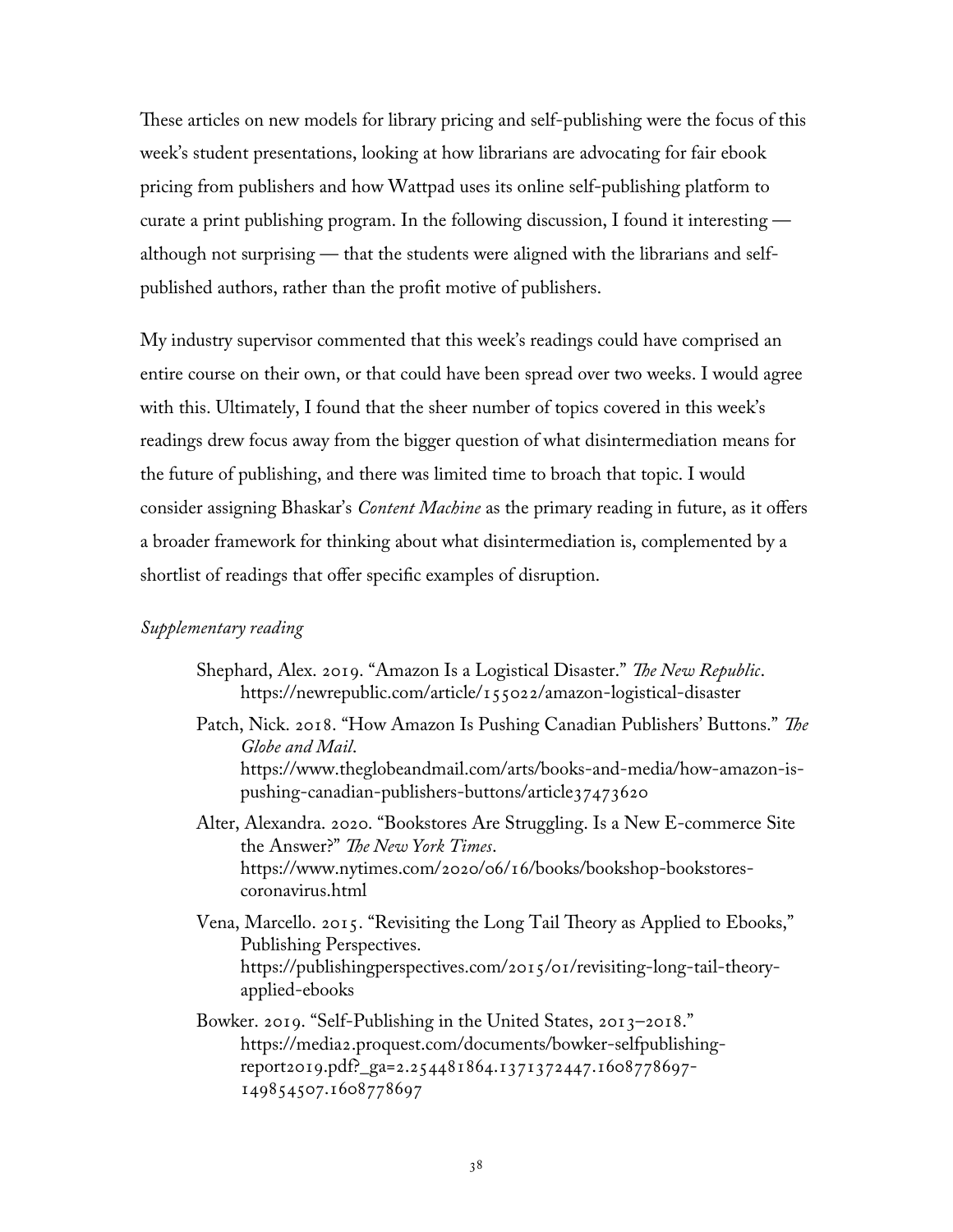Williams, Mark. 2020. "Spotify's Move into Audiobooks Is a Seismic Shift in the Publishing Landscape, But the Ripples Will Take Time to Be Felt." The New Publishing Standard. https://thenewpublishingstandard.com/2020/08/18/spotifys-move-intoaudiobooks-is-a-seismic-shift-in-the-publishing-landscape-but-the-rippleswill-take-time-to-be-felt

The supplementary readings this week offered up a sort of "all-you-can-read" disintermediation smorgasbord (to call back to the *n+1* piece), and several of the students drew on these pieces in their position papers.

## **2.9. Week 9: Scholarly publishing (Nov. 16)**

*University presses, peer review, Open Access, markets*

**Guest speaker:** Douglas Hildebrand, Director and Publisher, University of Alberta Press

As my background is in trade publishing, the topic of scholarly publishing was the one most outside my wheelhouse, [45](#page-45-0) and scholarly publisher Hildebrand shared colourful insights into its unique business model and publication process that built on the broad *Oxford Handbook* introduction I assigned on the topic.

I was struck by his response to one of the questions I put to him related to the financial support the press receives from the university.<sup>[46](#page-45-1)</sup> Hildebrand rightfully challenged me on my use of the word "subsidy," pointing out that in every other department at the university, this is referred to as a "budget." He also spoke about the press' investment in the long-term scholarly output of prospective authors as a type of "long game" played along the usual side bets involved with book publishing.

In seeking an angle for this week's readings, I took a cue from Maxwell's 2019 PUB 800 syllabus, which argues that scholarly publishing is an incubator, of sorts:

<span id="page-45-0"></span><sup>&</sup>lt;sup>45</sup> My industry supervisor commented that given the rest of the course's focus on trade publishing, if the MPub program would allow for scholarly publishing to be omitted, this week might be better replaced with a second week on disintermediation and disruption, or else on children's publishing.

<span id="page-45-1"></span><sup>46</sup> See Appendix E.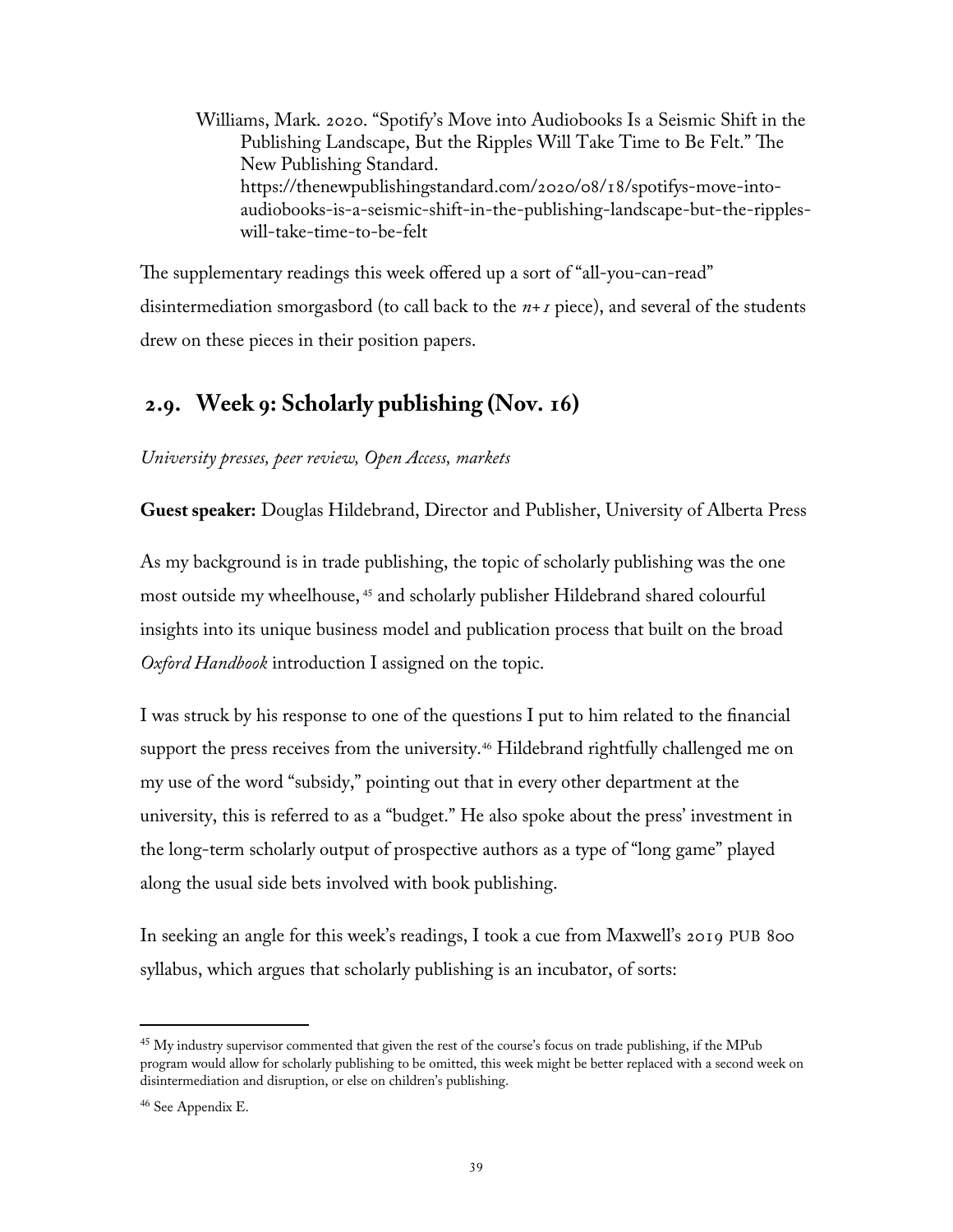Scholarly publishing is something of a vanguard, where technological innovation, creative disruption, and radically polarized thinking about intellectual property result in an incredible [sic] volatile space, from massive multinationals down right down to agile startups.<sup>[47](#page-46-0)</sup>

This week's readings considered scholarly publishing's ongoing transformation and its intersections with digital humanities scholarship.

- Rayner, Samantha J. 2019. "Academic Publishing." In *The Oxford Handbook of Publishing*, edited by Angus Phillips and Michael Bhaskar, 259–273. Oxford: Oxford University Press.
- Maxwell, John W. 2015. "Beyond Open Access to Open Publication and Open Scholarship." *Scholarly and Research Communication* 6 (3). https://doi.org/10.22230/src.2015v6n3a202
- Samson, Natalie. 2018. "An Academic's Podcast Gets the Peer-Review Treatment." *University Affairs*. https://www.universityaffairs.ca/news/newsarticle/an-academics-podcast-gets-the-peer-review-treatment

Samson, Natalie. 2016. "Standing Out in the World of Scholarly Publishing." *University Affairs.*  https://www.universityaffairs.ca/features/feature-article/standing-out-inthe-world-of-scholarly-publishing

Specifically, they asked:

- What is the role of the university press today?
- How does its publishing process and business model differ from trade publishing?
- What "counts" as a scholarly mode of communication?
- How does peer review function especially when it happens out in the open?
- What are the challenges and opportunities of Open Access (OA)?
- Who are the publics constituted by scholarly publication?

Based on my own interests and knowledge, I decided to focus on scholarly publishing in the humanities, rather than the sciences;<sup>[48](#page-46-1)</sup> and on scholarly monographs, rather than journals.

<span id="page-46-0"></span><sup>47</sup> John W. Maxwell. 2019. SFU, PUB 800 syllabus, Fall 2019. Accessed July 2021 via Wayback Machine: <https://web.archive.org/web/20210224231605/https://tkbr.publishing.sfu.ca/pub800>

<span id="page-46-1"></span><sup>&</sup>lt;sup>48</sup> The news on Nov. 24, 2020, that *Nature* magazine was entering into OA publishing, with a  $\epsilon$ 9500 author fee, made me wish we had talked more about scientific publishing.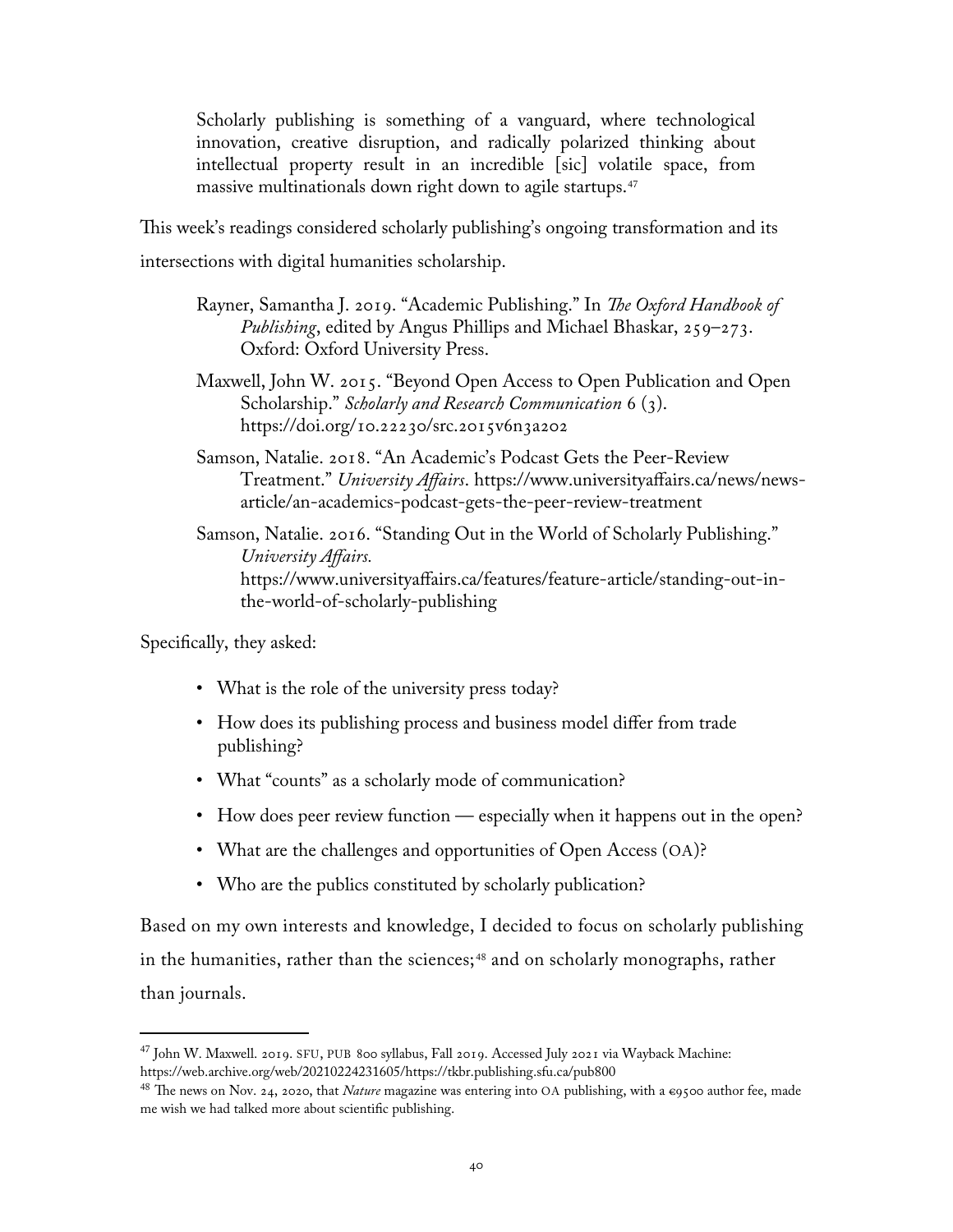Association of Canadian University Presses. 2014. "Monograph Publishing in an Open Access Context." http://acup-apuc.ca/wp-content/uploads/2017/07/ACUP-report-openaccess.pdf

Much of our class discussion focused on OA and open educational resources (OER), and I wish I had pushed the class to engage more thoroughly with the Association of Canadian University Presses (ACUP) paper, which anticipates changes to the requirements around OA in the Awards to Scholarly Publications Program (ASPP) that were confirmed in 2019, and provides concrete costs for monograph publications based on a member survey. It's rare to find this level of financial detail in publicly available documents, and I would have liked to discuss how the pending ASPP funding requirements around OA may impact the scholarly publishing business model further. I found that the discussion veered into the rising costs of education, and away from the topic of scholarly publishing.

I problematized the OA discussion by raising the question of how OA intersects with traditional knowledge protocols, and introduced the examples of UBC Press' RavenSpace publishing platform,[49](#page-47-0) Local Contexts' traditional knowledge (TK) labels,[50](#page-47-1) and the Mukurtu project.<sup>[51](#page-47-2)</sup> Future iterations of the class might benefit from a reading specifically on this subject; at the time I struggled to identify the right one for the Canadian context. I would now recommend an essay from the "Principles and Practices of Heritage Management" section of *Dynamic Fair Dealing* (see Week 10) or Kim Christen's article, "Does Information Really Want to be Free? Indigenous Knowledge Systems and the Question of Openness," which I learned of through Przybylo's syllabus, and which asks the salient question:

Can the imagination and technological prowess that promoted open access publishing, open source software, and Creative Commons licenses exist side-by-side with those alternative systems of knowledge production that rely instead on social relations maintained and forged through negotiated

<span id="page-47-0"></span><sup>49</sup> [http://ravenspacepublishing.org](http://ravenspacepublishing.org/)

<span id="page-47-1"></span><sup>50</sup> https://localcontexts.org

<span id="page-47-2"></span><sup>51</sup> https://mukurtu.org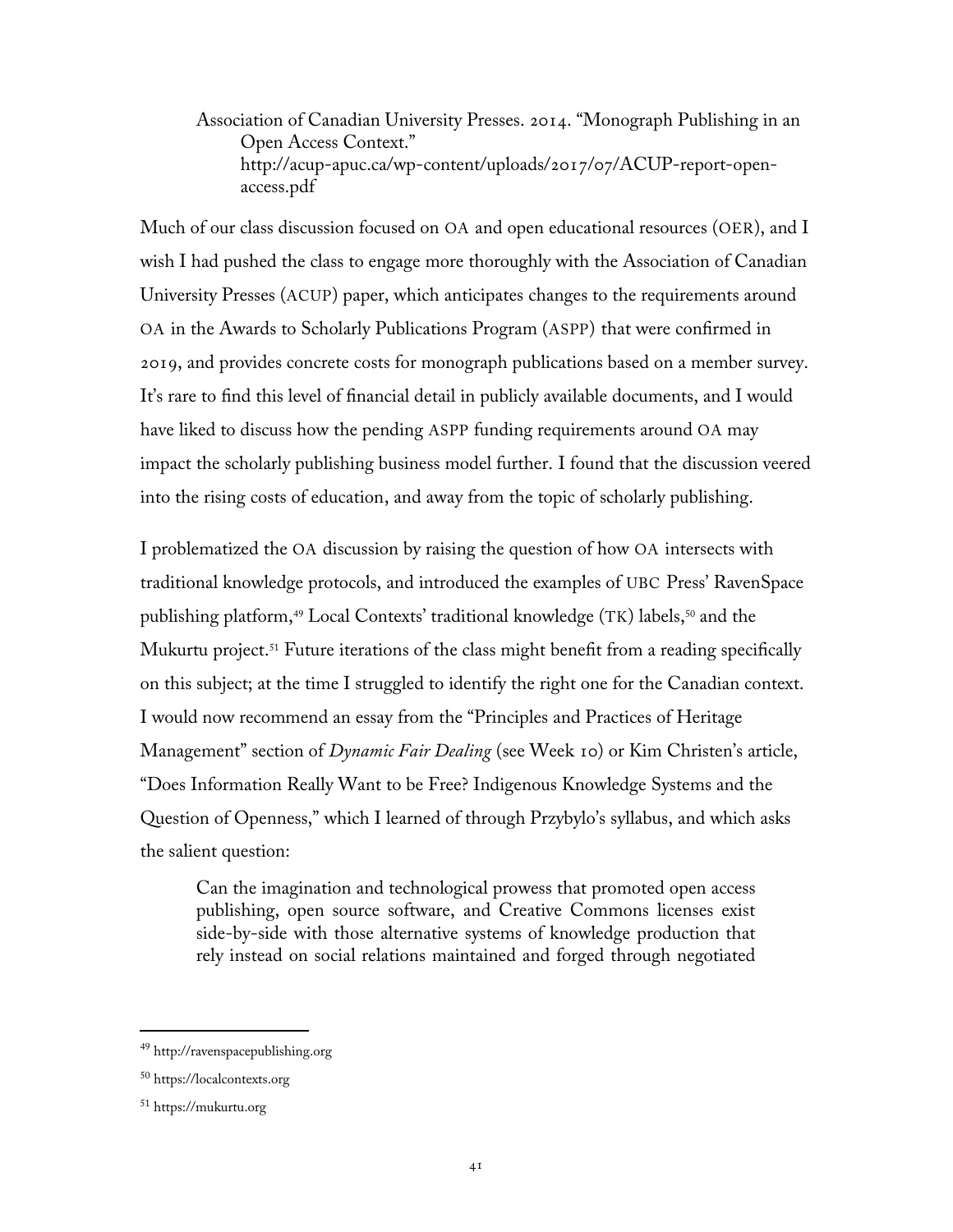interdependencies, which have as their goal the mutual gain between stakeholders in social, economic, and cultural terms?<sup>[52](#page-48-0)</sup>

Ultimately, I think questions around TK are more relevant to copyright than to scholarly publishing, but since they were raised by ACUP in their position paper on OA, this served as an effective bridge to our Week 10 discussion of copyright.

# **2.10.Week 10: Copyright today (Nov. 27)**

*Copyright as the foundation of publishing, owners' rights and users' rights, fair dealing, digital publishing*

Copyright was the topic I was most apprehensive about covering, for several reasons, including my limited knowledge the nuances of its legislation. More critically, discussing copyright in a classroom setting reinforced my conflicted position as a publisher's advocate moonlighting at an institution that has set its own guidelines for fair dealing for education and that has opted out of paying the Access Copyright postsecondary copying tariffs. [53](#page-48-1)

Murray, Laura J., and Samuel E. Trosow. 2013. *Canadian Copyright: A Citizen's Guide*, 2nd edition. Toronto: Between the Lines.

Practically speaking, it's challenging to find balanced commentary on copyright issues, Canadian or otherwise. There are numerous strong voices on copyright issues — most on the side of fewer protections, including Michael Geist, Ariel Katz, Lawrence Lessig, and Cory Doctorow, who have written prolifically on the subject. But how to ensure both sides were well represented so the students could weigh the issues themselves, without automatically lapsing into the more conservative copyright position I represent in my day job?

I looked at several texts, including *Dynamic Fair Dealing* (used by McGregor in PUB 371) and *Duchamp Is My Lawyer: The Polemics, Pragmatics, and Poetics of UbuWeb* (Columbia

<span id="page-48-0"></span><sup>52</sup> Kimberly Christen. 2012. "Does Information Really Want to be Free? Indigenous Knowledge Systems and the Question of Openness." *International Journal of Communication* 6. https://ijoc.org/index.php/ijoc/article/view/1618/828

<span id="page-48-1"></span><sup>53</sup> https://www.lib.sfu.ca/help/academic-integrity/copyright/opting-out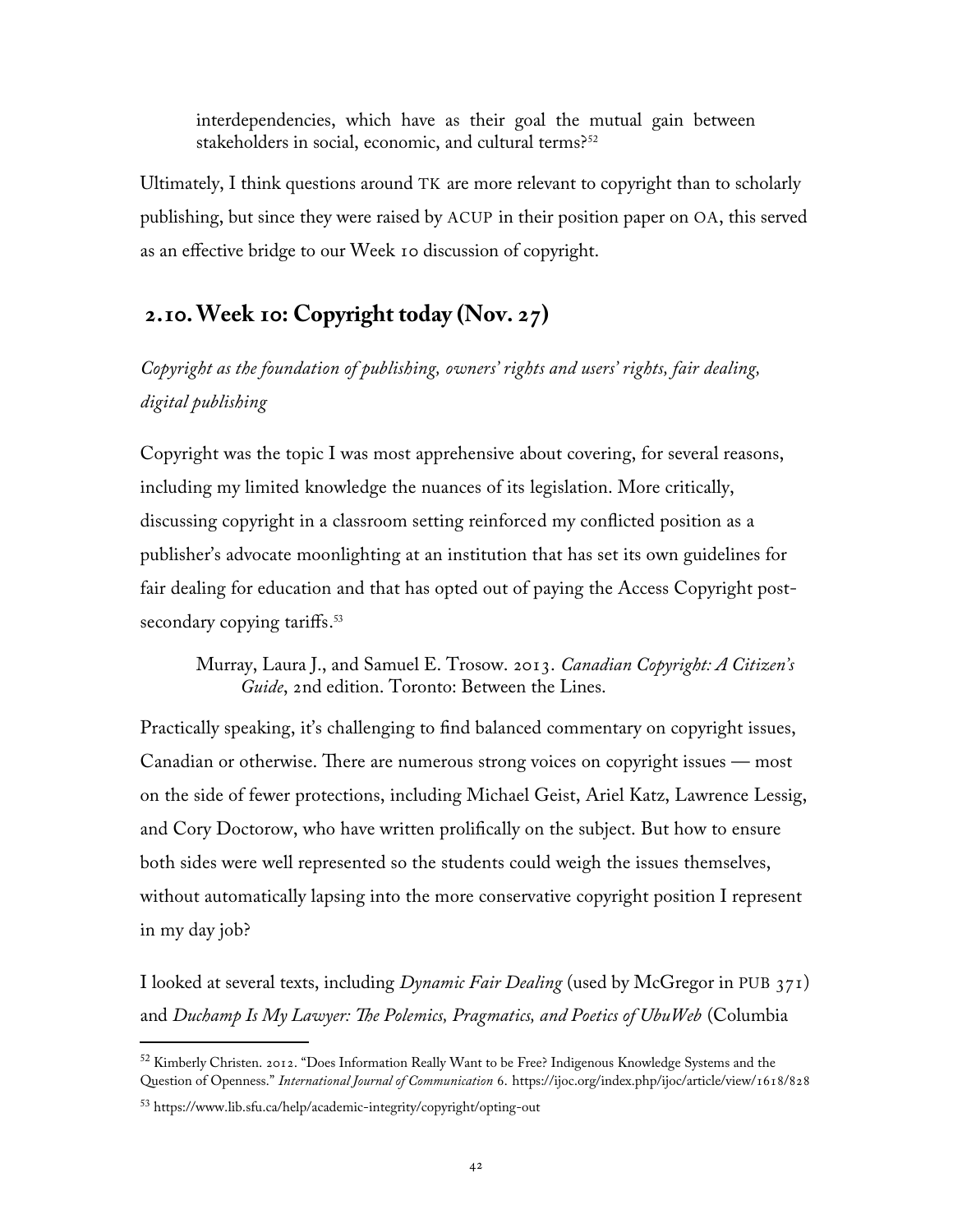University Press, 2020) by poet Kenneth Goldsmith (suggested by Maxwell). I ultimately assigned the entirety of *Canadian Copyright: A Citizen's Guide*, the second edition of which takes into account the 2012 amendments to the *Copyright Act*. I felt this text took the most balanced approach to the creator's perspective (including an interview with the book's publisher, Renée Knapp of Toronto's Between the Lines), although it ultimately argues more vigorously for users' rights and a broader public domain. I decided that the students should read the complete book as it provides a thorough and accessible introduction to the history and legal aspects of copyright, and offers insights on practices, case studies, and alternatives to copyright.

Dabrusin, Julie. 2019. "Shifting Paradigms: Report of the Standing Committee on Canadian Heritage." ourcommons.ca. https://www.ourcommons.ca/Content/Committee/421/CHPC/Reports/R P10481650/chpcrp19/chpcrp19-e.pdf

Association of Canadian Publishers. 2020. "Media Release: Canadian Publishers Call for Copyright Reform in the Face of Broken Legal Framework." https://publishers.ca/2020/04/29/media-release-canadian-publishers-callfor-copyright-reform-in-the-face-of-broken-legal-framework

I asked that the students review the recent federal Heritage committee review of remuneration models for creators (authored by Dabrusin), rather than the contemporaneous Industry committee review of the *Copyright Act* (authored by Ruimy), which was a supplementary reading. This was partly because I found the Dabrusin report more interesting for its multidisciplinary perspective, and partly because the committee's recommendations aligned more favourably with publishers' perspective on the issue of fair dealing for education than the Ruimy report did. The ACP press release effectively breaks down the impasse of the legal decision — namely, that while the Federal Court found the York University guidelines for fair dealing don't meet the Supreme Court's test for fair dealing, tariffs certified by the Copyright Board were not mandatory, meaning that smaller publishers were left with no recourse to seek compliance via a collective. I anticipated that by virtue of their present role in the education system, the students would be predisposed to agree with a broad interpretation of fair dealing for education; I hoped that the counterpoint presented in the ACP statement might be eye-opening.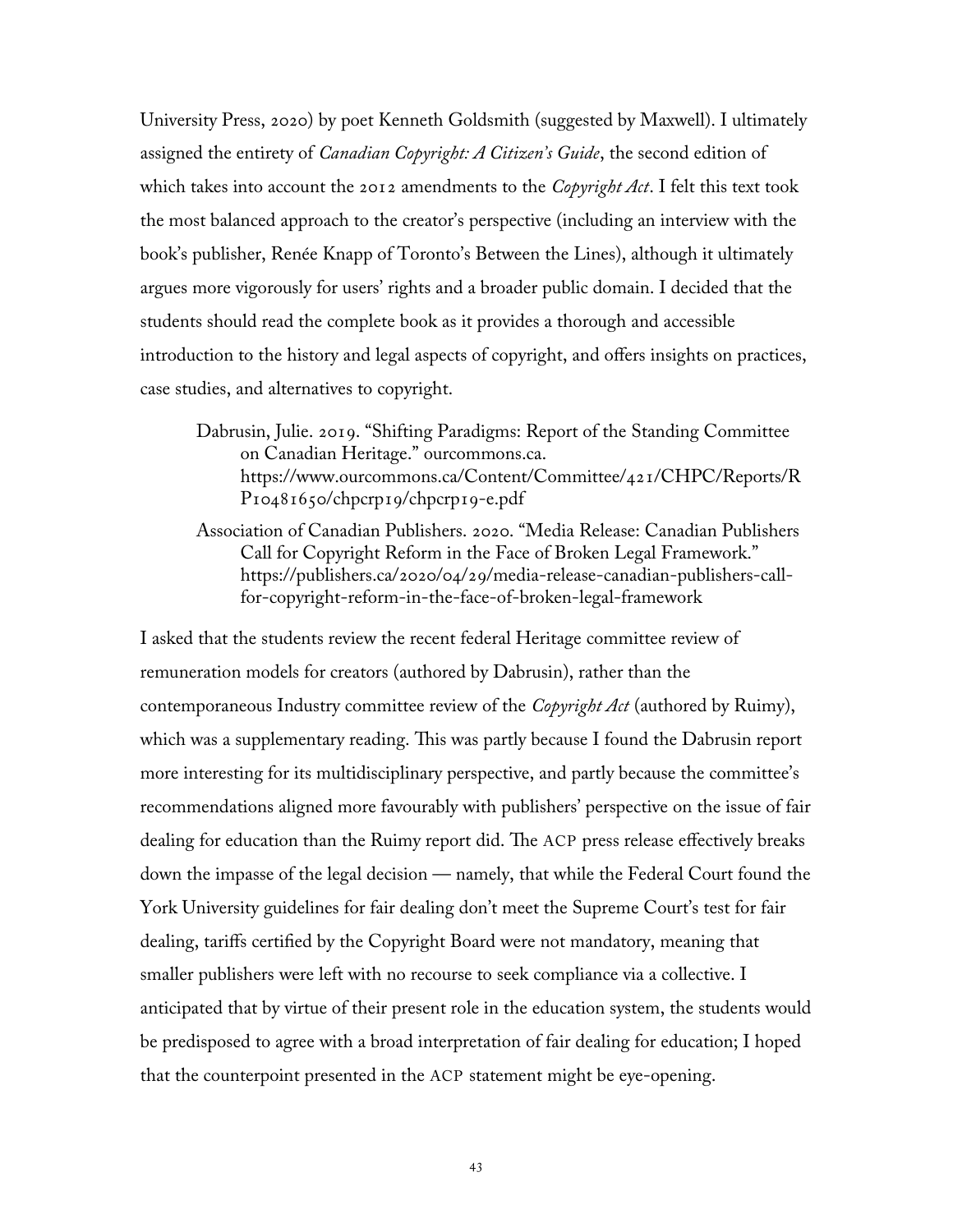My introduction to the week's readings:

The Canadian legal tradition strives to balance the rights of copyright holders with the public's need to engage with copyright-protected material, but there is now a substantial gap between what people actually do with the various cultural forms and how the law understands those practices. Digital technologies continue to shape new forms of cultural production, circulation, and distribution that challenge both the practicality and the desirability of Canada's fair dealing provisions.

– Coombe, Wershler, and Zilinger, *Dynamic Fair Dealing: Creating Canadian Culture Online*

Copyight is foundational to publishing; as Richard Nash astutely illuminated in "The Business of Literature." Canadian copyright law is "the product of a long history of imposed and adapted British law and competing French traditions, complicated by the weighty proximity of U.S. markets and cultural influence" (Murray and Trosow). These complex dynamics continue to resonate today, as Canada reviews and refines its copyright system to consider new digital technologies and new applications of these technologies, while striving to balance the interests of creators (owners) with the interests of the public (users). Murray and Trosow point out that "[a]t different points in life, and in the context of different life circumstances or decisions, one set of interests or rights will loom larger than the other. But we all have a need for both."

Discussions about copyright legislative reform in Canada over the last twenty years have incited public debates and controversies, as well as a protracted legal battle between the education sector and creators (*York University v. Access Copyright*). This case centres around interpretations of the fair dealing exemption for education introduced in amendments to the *Copyright Act* in 2012; a recent court decision on an appeal has left "smalland medium-sized rightsholders in the untenable position of pursuing compliance on their own," in the opinion of the ACP. And more recently in the U.S., the announcement of the National Emergency Library during the early stage of the pandemic raised the ire of authors and publishers, leading to its early shutdown.

Is the copyright system the only tool we have to grapple with these issues? And what does copyright law fail to account for when it comes to both protecting intellectual property and supporting its transformative use?

The student presentation and my own remarks focused on fair dealing and the *Access Copyright v. York University* case. The ensuing discussion suggested the students were primarily concerned with user's rights.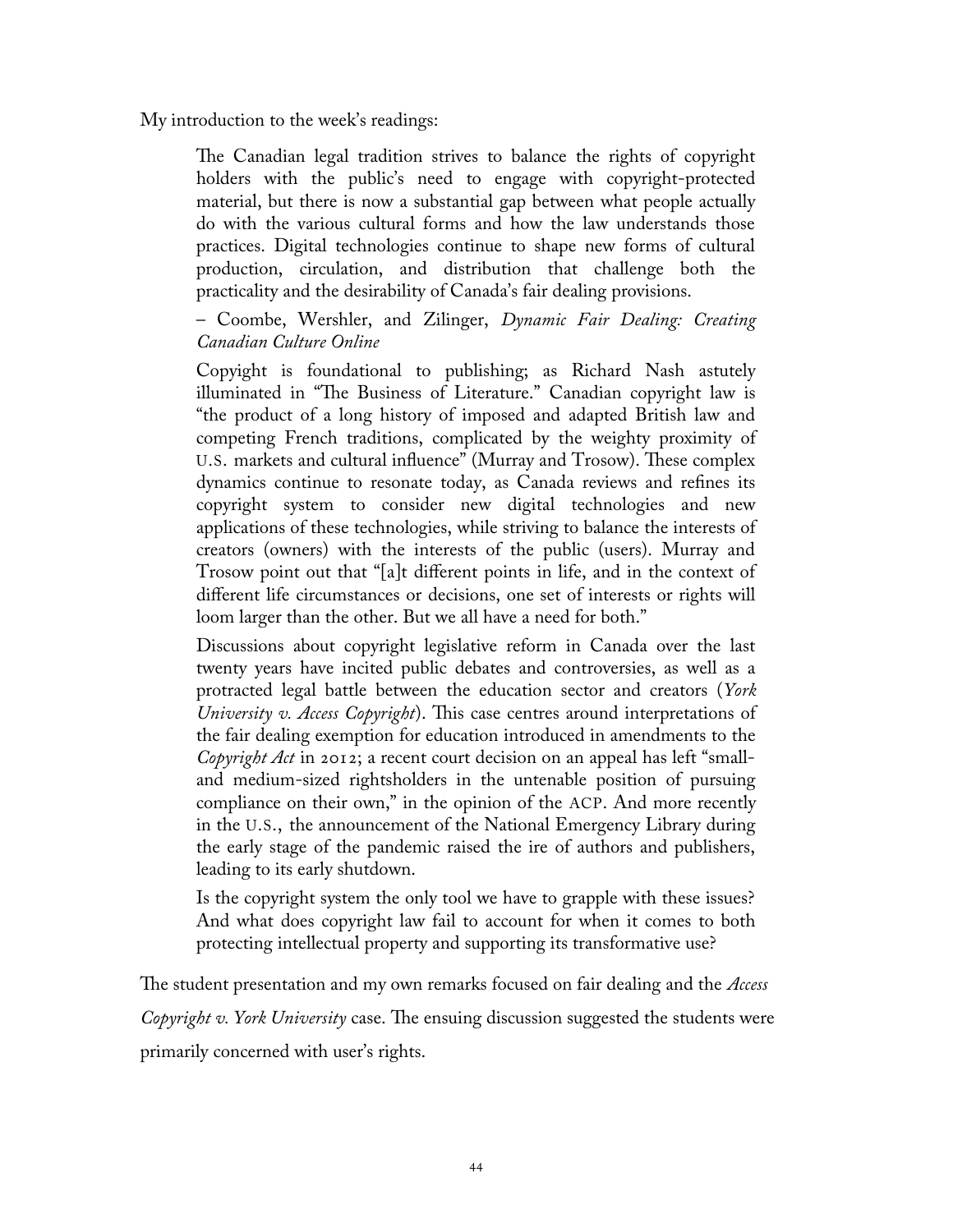Grady, Constance. 2020. "Why Authors Are So Angry about the Internet Archive's Emergency Library." Vox.com. [https://www.vox.com/culture/2020/4/2/21201193/emergency-library](https://www.vox.com/culture/2020/4/2/21201193/emergency-library-internet-archive-controversy-coronavirus-pandemic)[internet-archive-controversy-coronavirus-pandemic](https://www.vox.com/culture/2020/4/2/21201193/emergency-library-internet-archive-controversy-coronavirus-pandemic)

In our discussion of the Vox article on the National Emergency Library (NEL), the prevailing sentiment was that the article had overdramatized the stakes for authors and publishers; they believed information should be flowing more freely in a pandemic, and that creators should have been cooperative with the NEL's aims. While I wasn't expecting that students would be entirely sympathetic to creators' rights, I had hoped to present a stronger case for this perspective. But interestingly, our discussion about how copyright operates in a TK context sparked a desire among the cohort for stricter protectionist protocols in this area.

#### *Supplementary reading*

Ruimy, Dan. 2019. "Statutory Review of the *Copyright Act*: Report of the Standing Committee on Industry, Science and Technology." ourcommons.ca. https://www.ourcommons.ca/DocumentViewer/en/42-1/INDU/report-16

### **2.11.Week 11: Magazines (Nov. 30)**

*Business models for magazines – from print to digital, and back again*

**Guest speaker:** Alina Cerminara, Publisher, *FOLKLIFE* magazine

I was glad to move off the subject of books for a week to magazines, an industry I also have some experience in (I was formerly the interim executive director of Magazines BC and volunteered for Vancouver's *Ricepaper* magazine). The traditional magazine revenue model of print subscription + newsstand circulation + advertising has necessarily been augmented by cross-platform publishing, streaming, subscription paywalls, custom publishing, and event- and retail-based revenue diversification strategies, and I hoped that the evolving business model would make for a dynamic discussion.

Coombe, Rosemary J., Darren S. Wershler-Henry, and Martin Zeilinger. 2014. *Dynamic Fair Dealing : Creating Canadian Culture Online*. Toronto: UTP.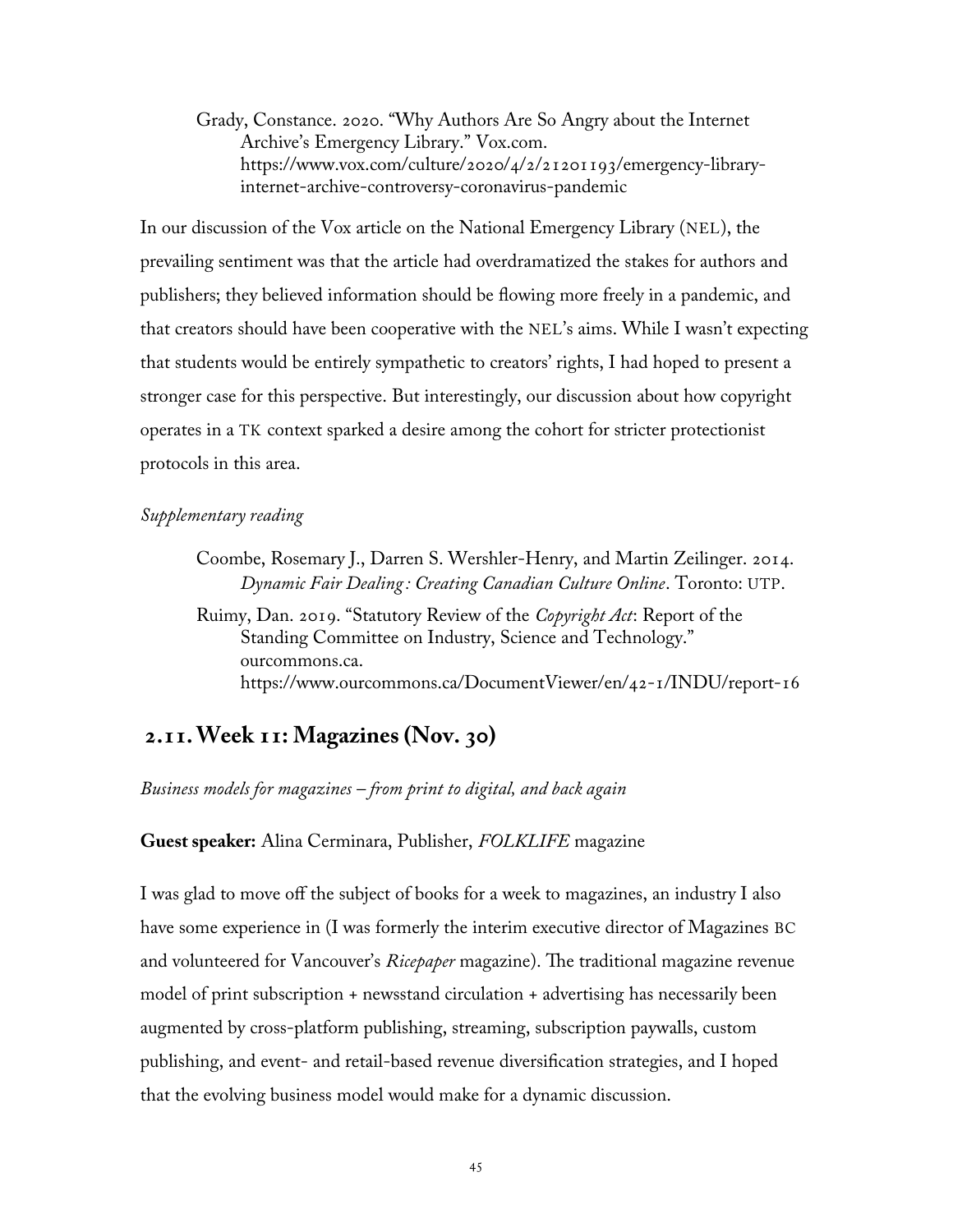However, it became clear from the online and in-class discussion that magazines play a limited part in MPub students' reading interests. Several mentioned an appreciation for them as aesthetic objects, but others noted that their only experience of magazines was reading them on an airplane or in a waiting room.

Song, Victoria. 2020. "The Death of *Bon Appétit* is Proof Media Companies Have No Idea What Makes Videos Work." Gizmodo. https://gizmodo.com/thedeath-of-bon-appetit-is-proof-media-companies-have-1844701822

The student presentation for this week, and much of the ensuing discussion, focused on the *Bon Appétit* case study of the implosion of their popular YouTube channel owing to a recent controversy and staff exodus related to diversity and equity — themes that aligned with an anti-oppression workshop the cohort had participated in earlier that week.

Ontario Creates. 2020. "Industry Profile: Magazine." https://ontariocreates.ca/research/industry-profile/ip-magazine

Department of Canadian Heritage. 2020. "Modernization of the Canada Periodical Fund: Adapting to the Digital Era." Press release (https://www.canada.ca/en/canadian-heritage/news/2020/02/modernization -of-the-canada-periodical-fund-adapting-to-the-digital-era.html) and backgrounder (https://www.canada.ca/en/canadian-heritage/news/2020/02/backgrounder- -modernization-of-the-canada-periodical-fund-adapting-to-the-digitalera.html)

I selected these pieces for their glimpses of the business environment and cultural policy development around Canadian magazines. In the synchronous class, I used the Ontario Creates statistics to compare the size of the industry and its supports with the book industry, and I summarized the case of the Canadian edition of *Sports Illustrated*, which circumvented the import ban on split-run periodicals, nearly inciting a trade war with the U.S. in the 1990s, and resulted in the establishment of the Canada Magazine Fund, later renamed the Canada Periodical Fund. This example was, in retrospect, too obscure for the audience. The revised eligibility criteria for the fund, to support Canadian editorial content and digital magazines, was more topical, and the students were in favour of this policy direction.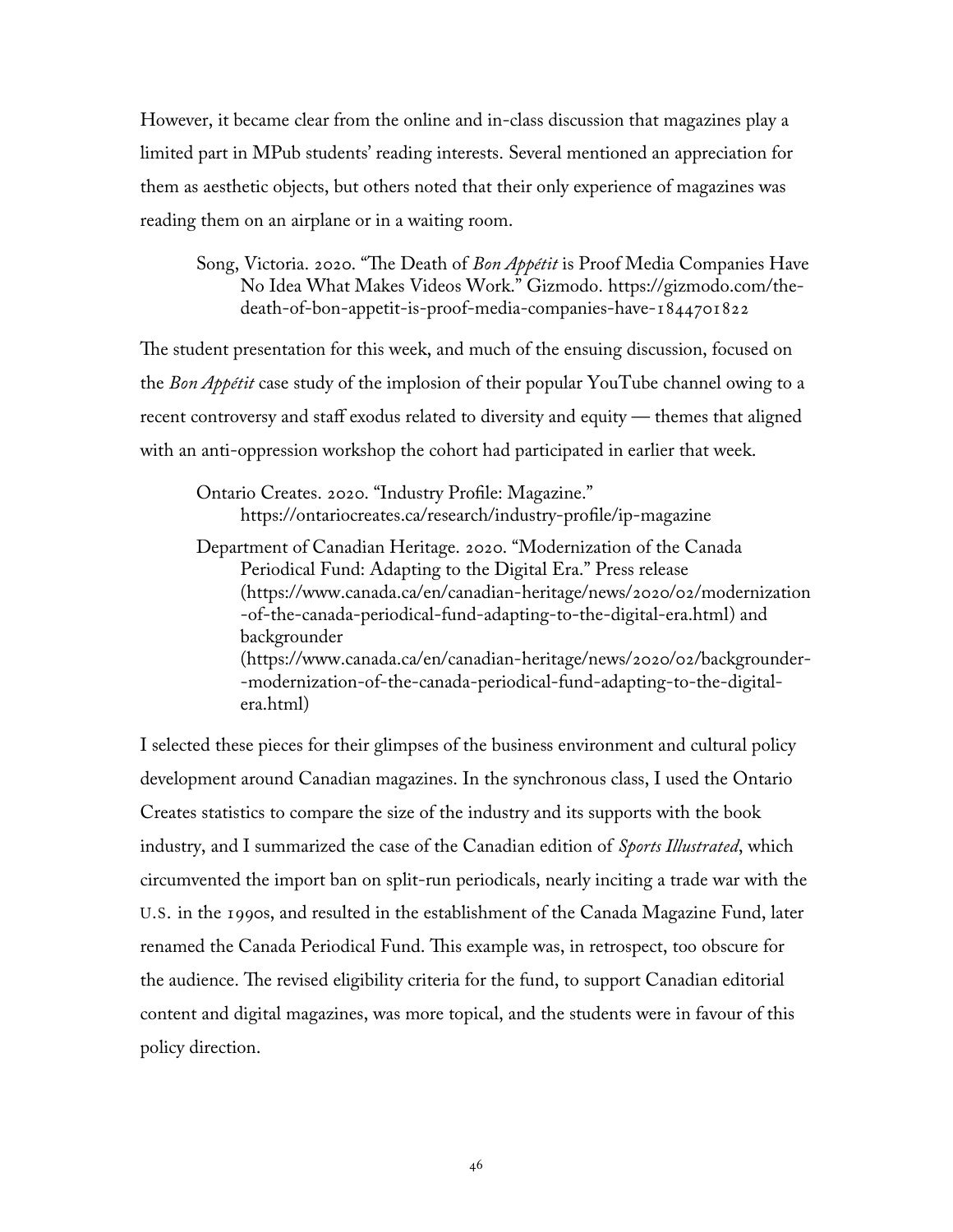The other readings for this week interrogated the following questions:

*What was the fallout of publishers and advertisers rushing to follow Facebook's much-vaunted "pivot to video," and why might publishers be wary of Apple's News+ platform, the so-called "Netflix of magazines"?*

Thorpe, Esther Kezia. 2020. "Apple News+ Was Deeply Flawed from the Start. Is There Really a Future for Publishers on the Platform?" What's New in Publishing. https://whatsnewinpublishing.com/apple-news-was-deeplyflawed-from-the-start-is-there-really-a-future-for-publishers-on-theplatform

*What are the economics behind a digital content strategy?*

Madrigal, Alexis C. 2013. "A Day in the Life of a Digital Editor, 2013." *The Atlantic* online. https://www.theatlantic.com/technology/archive/2013/03/aday-in-the-life-of-a-digital-editor-2013/273763

*What is a viable business model for a consumer magazine today? With aspirational niche print magazines like* Kinfolk *and* The Gentlewoman *finding success by leveraging their "brand and point of view as curators of products" (as Matthews describes it), has the death of the magazine been greatly exaggerated?*

Matthews, Laura Isabella. 2015. "How Do Independent Magazines Make Money?" *Business of Fashion*. https://www.businessoffashion.com/articles/finance/how-independentmagazines-make-money

This week worked as a brief introduction to periodical publishing and as a teaser for the media project in the spring semester, but it was clear that the topic was less relevant to the students than those in other weeks. At the end of the term, one student suggested that an examination of zine culture would have been welcome, which is a topic I'd briefly considered but felt ill-equipped to facilitate myself. A reading on the topic of what constitutes a magazine, particularly in the digital age, might have elevated the discussion.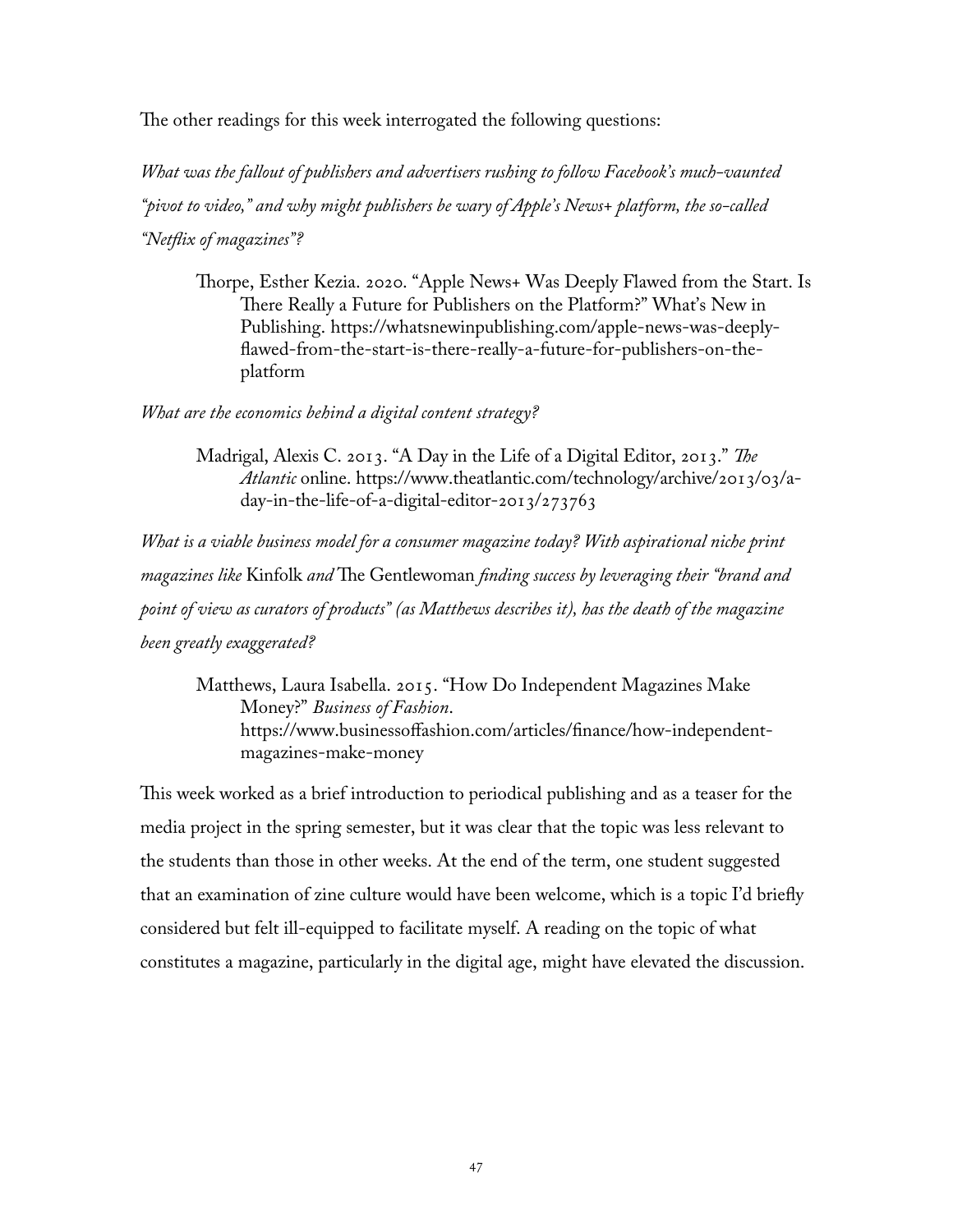- Ember, Sydney, and Michael M. Grynbaum. 2017. "The Not-So-Glossy Future of Magazines." *The New York Times*. https://www.nytimes.com/2017/09/23/business/media/the-not-so-glossyfuture-of-magazines.html
- Safronova, Valeriya. 2018. "What the 'Pivot to Video' Looks Like at Condé Nast." *The New York Times*. https://www.nytimes.com/2018/04/04/style/conde-nast-bon-appetit-foodvideo.html
- Narang, Nitant. 2015. "Notes from the Underground: A Case Study of *subTerrain*." MPub project report. SFU. https://summit.sfu.ca/item/16079
- Gidney, Holland Elizabeth. 2008. "Understanding the Canadian Small-Magazine Landscape: Mapping a Route to Viability for *Spacing*." MPub project report. SFU. http://summit.sfu.ca/item/8789

## **2.12.Week 12: Blowing shit up (Dec. 7)**

*The future of the book: our theories, fears, and hopes*

This class's title was a callback to the final lines of Richard Nash's article in Week 1:

Let's restore to publishing its true reputation—not as a hedge against the future, not as a bulwark against radical change, not as a citadel amidst the barbarians, but rather as the future at hand, as the radical agent of change, as the barbarian. The business of literature is blowing shit up.

In this class I asked that we return to the central questions: "What does it mean to publish—and looking ahead, what could it mean? How is the industry configured now, and where are the opportunities for change?" We joined the ranks of publishing futurists to discuss our prognostications, hopes, and fears about where the industry, books, and reading itself are headed. In a time of major uncertainty and change, are there any cues (or even clues) we can take from the past to help speculate on the future?

Bhaskar, Michael, and Angus Phillips. 2019. "The Future of Publishing: Eight Thought Experiments." In *The Oxford Handbook of Publishing*, edited by Angus Phillips and Michael Bhaskar, 411–426. Oxford: Oxford University Press.

Mod, Craig. 2018. "The 'Future Book' Is Here, But It's Not What We Expected." *Wired*. https://www.wired.com/story/future-book-is-here-but-not-whatwe-expected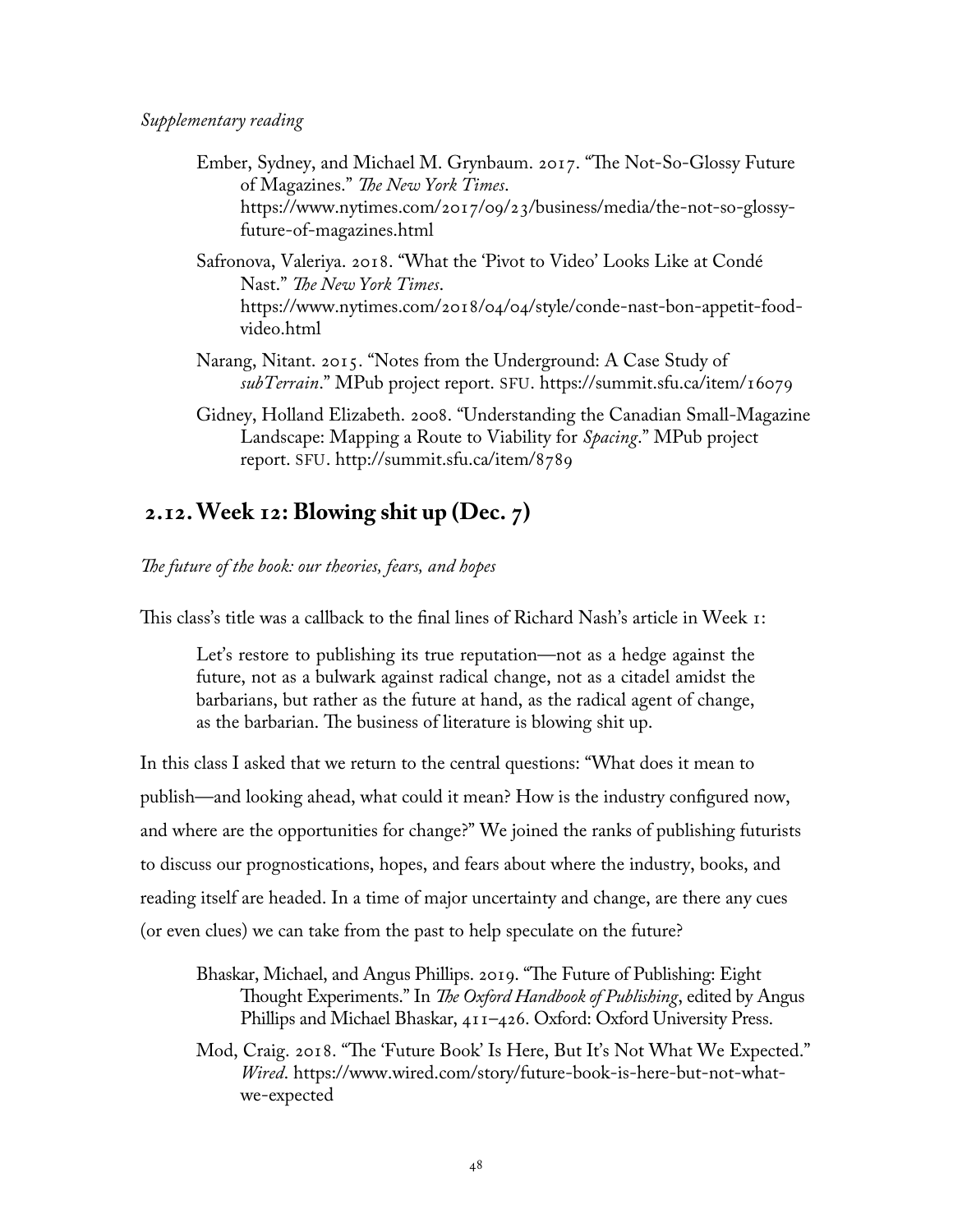Maher, John. 2019. "Wondering Where Publishing is Headed? Ask Its Future Leaders." *Publishers Weekly.* https://www.publishersweekly.com/pw/bytopic/industry-news/publisher-news/article/78932-wondering-wherepublishing-is-headed-ask-its-future-leaders.html

In these readings, Michael Bhaskar and Angus Phillips imagine eight different publishing futures, Craig Mod argues that new technologies haven't changed books so much as they've altered how we publish them, and *Publishers Weekly* shares the perspectives of professionals in the trenches.

After the final student seminar presentation, I proposed that we explore the tensions between how academia and industry talk about "the future of publishing," and, drawing on our previous discussions, examine where publishing theory and praxis intersect. Previous editions of PUB 800 had considered a "theory of publishing" in its final week, as a metacommentary on the course itself. I decided to follow a similar path in "blowing the class up" to ask whether the course had been successful in critically analyzing publishing practices, and whether these practices can be feasibly studied as an academic discipline, as Bhaskar proposes they can in *The Content Machine*:

Theory has too many negative connotations as obscurantist, dated and muddle-headed, too far removed from the cut and thrust of publishing … My aim is to salvage what's useful from theory; to say "yes, a commonsense understanding of publishing is perfectly acceptable most of the time, but there is value in difficult or more nuanced views."

On this topic, I briefly referenced Rachel Malik's piece "The Horizons of the Publishable," which theorizes publishing as "a set of processes and relations [that] forms a sequence or range of what I term horizons of the publishable, which govern what it is thinkable to publish within a particular historical moment."[54](#page-55-0) This piece was used in previous iterations of the course as well, and I'd resisted its more academic abstractions, but I'd now assign it as part of the end-of-term wrap-up.

<span id="page-55-0"></span><sup>54</sup> Rachel Malik. 2008. "Horizons of the Publishable: Publishing In/as Literary Studies." *ELH* 75 (3), 707–735. http://www.jstor.org/stable/27654631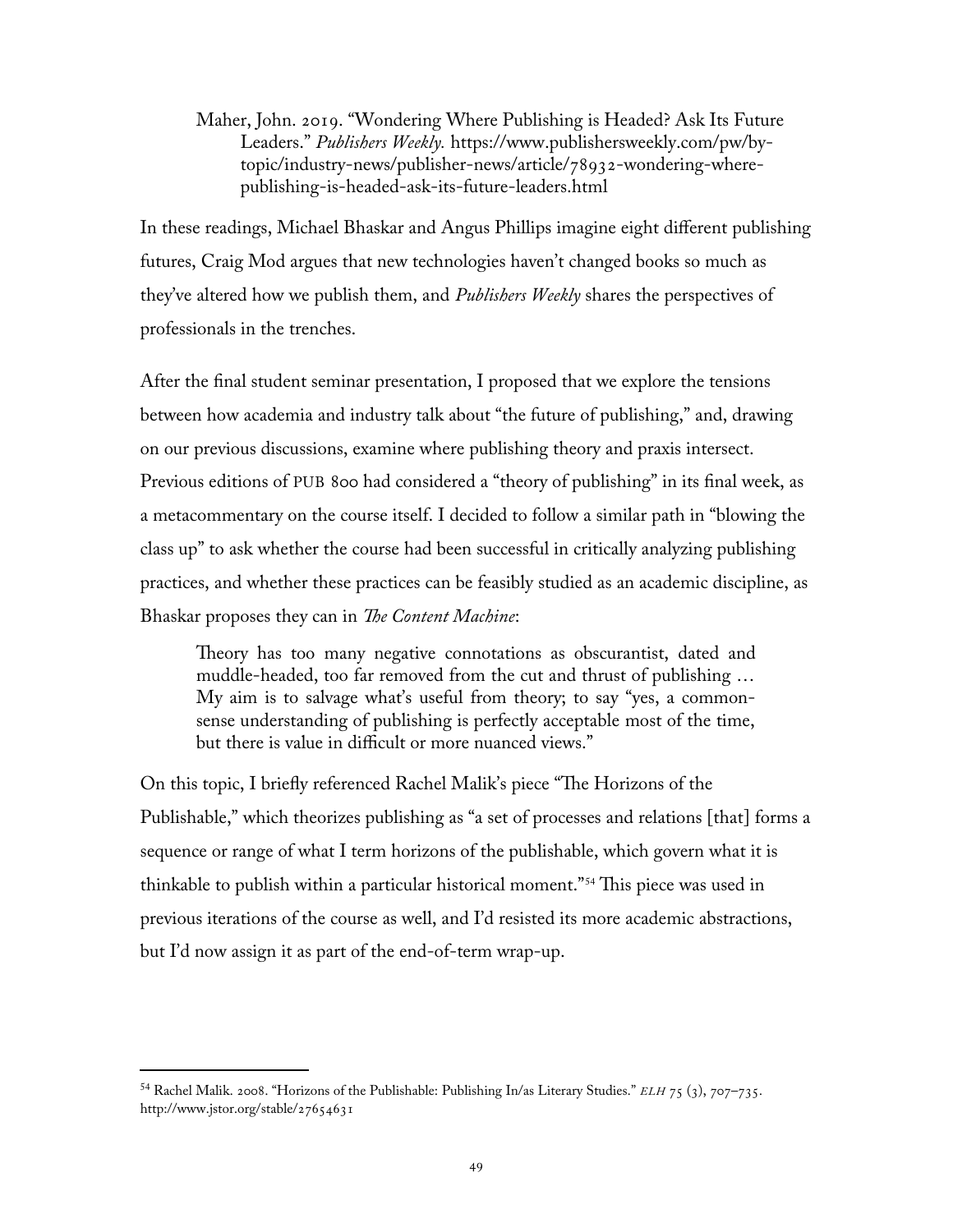I closed the class by posing two lines of questioning:

- Is publishing a scholarly discipline? What makes it so? How do we maintain a useful dialogue between publishing studies and what's happening in the industry?
- What didn't we spend enough time discussing in PUB 800?

The first question elicited thoughtful reflection on the MPub program itself, and its critical role as a mediator and interlocutor between academia and industry. It might be interesting, in future iterations of the course, to bring in a publishing scholar from outside the program, (e.g., Portland State University or Stirling University) for a different perspective, along with a publisher to debate this subject further.

Their answers to the second question included children's book publishing, zines (as previously mentioned), book review culture,<sup>[55](#page-56-0)</sup> and publishing in other countries besides Canada. This question was intended both to invite their honest assessment and to serve as a reminder that PUB 800 is only a provocation — both to the rest of their time in the program, and ideally, to becoming "policy wonks and shit disturbers" (Wershler's description of necessary skill sets in Canadian publishing) themselves.

<span id="page-56-0"></span><sup>&</sup>lt;sup>55</sup> In her review of the syllabus after the course had concluded, my industry supervisor also suggested the addition of a reading on concerns around diversity in book review culture.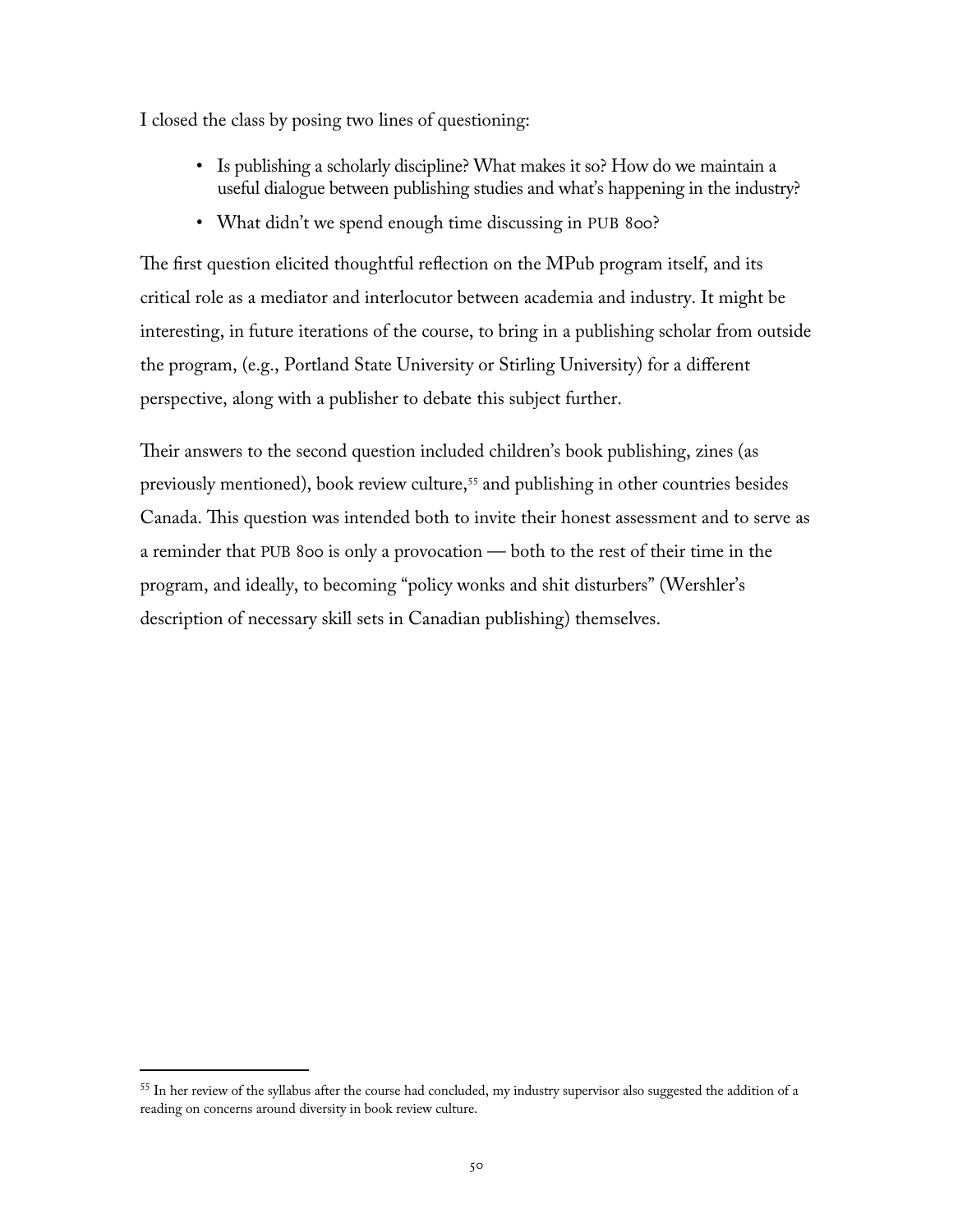# **Chapter 3. Reflections**

Throughout this paper, I've noted the challenges and successes of each week, as well as some of the learnings and recommendations were I to teach this course again. In this section, I'll reiterate some of these points and comment more specifically on what aspects of the course and pedagogy worked well, and more generally on my attempt to address the "problems" of PUB 800.

### **3.1. Format, tools, and pedagogy**

Practically speaking, Zoom provided a suitable medium for the synchronous sessions; its screen sharing, whiteboard, polling, and breakout room features were useful at various points throughout the term.

Ensuring opportunities for equitable participation from all students was a challenge, even with only eleven students. My experiment with breakout discussions in Week 4 was successful. However, I struggled to reconcile small group discussions with the ethos of "collective inquiry" that I'd set out in the syllabus as an objective. The breakouts tended to involve the quieter students more, but they also necessitated report-back sessions, which could be time consuming. The adoption of a co-created code of conduct at the start of the term, as previously recommended, may have contributed toward a more welcoming and inclusive discussion environment for all.

I noticed that I attempted to fill in more silence and space than may have been strictly necessary—perhaps in part because I suspected students were more reluctant to speak up in a Zoom environment than they might have been in a classroom. In a Slack discussion with McGregor about this pedagogical question of how much to interject, she made an astute observation: "Learning to sit with a silence is hard to do, and all the harder online where the silence of people thinking is hard to distinguish from the silence of technology failing."<sup>[56](#page-57-0)</sup>

<span id="page-57-0"></span><sup>56</sup> Slack conversation with McGregor, Sept. 28, 2020.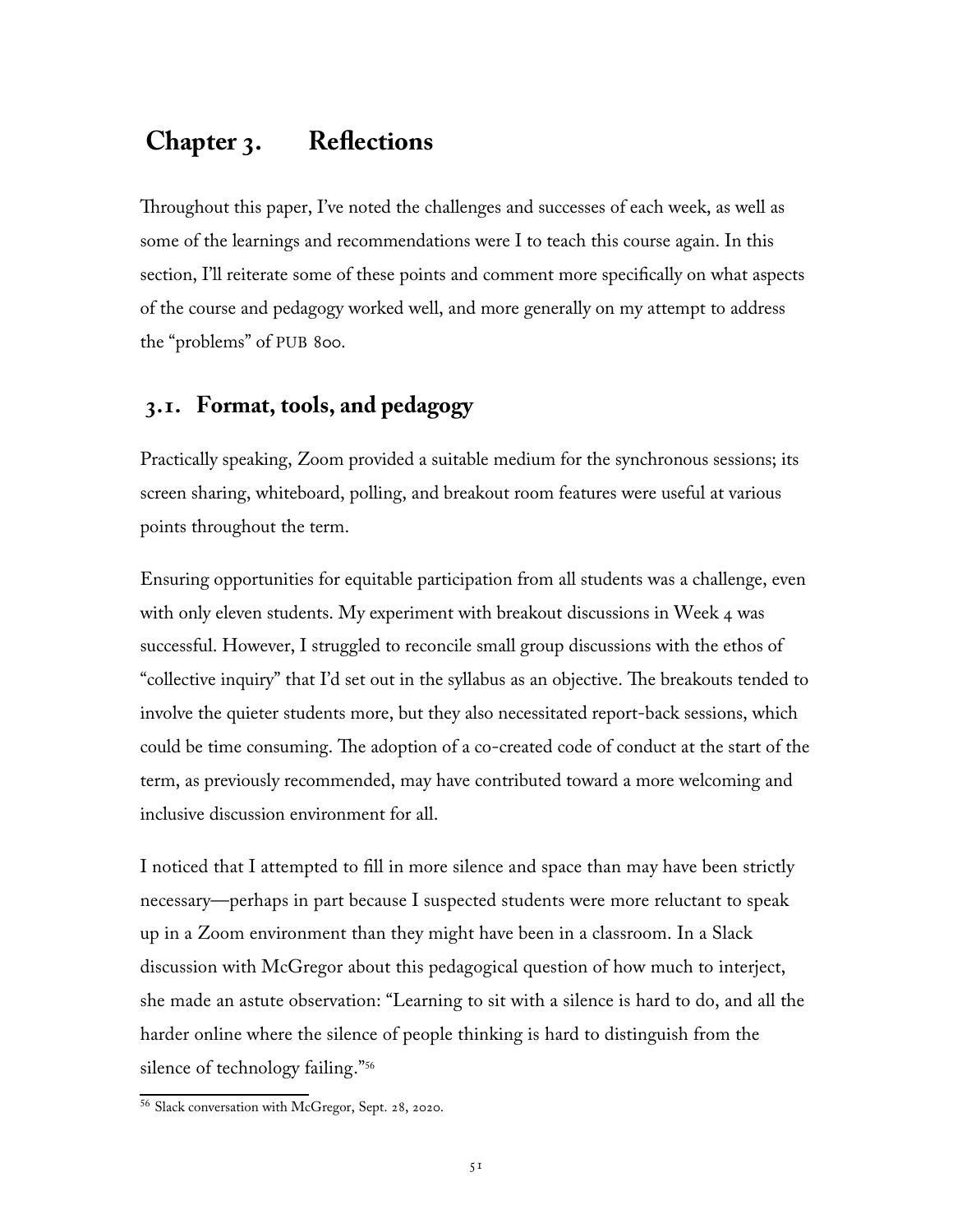A key learning for me was that the main function of the instructor role is as a facilitator and not as a content curator or publishing expert. Despite my experience in chairing meetings and presenting in a professional setting, I found it surprisingly difficult to respond to student comments in a thoughtful way while keeping the discussion on track. A few times, it went decidedly off-track, as with the discussion of scholarly publishing in Week 9 that turned to the cost of textbooks, then to the cost of grad school and of a remote-learning semester. I struggled with giving the students room to debate and talk about what mattered to them most, while keeping them focused on this course's themes.

Each week the seminar lead developed discussion questions and moderated these after their presentations. I didn't require the students to cover all the readings with their presentations, but rather encouraged them to choose the ones they felt they had something to say about, and to connect them together as they saw fit. I asked the seminar leads to let me know before the synchronous session what they planned to cover so that I could determine if we might need more follow-up on any other readings or themes. If there were readings I felt needed more elaboration, I would use the additional synchronous time for this. Sometimes these took the form of mini-lectures, using visuals, videos, quotes, suggestions for additional reading, case studies, or questions to help distill these points. Other times, I would ask the students what else they wanted to talk about. Both approaches worked well enough, but I set myself up for a lot of additional prep time with the former. This prep would be reasonably amortized over future versions of the course.

Canvas is a robust LMS, and it was useful for keeping our readings and assignments organized. The students were asked to post their position papers as a discussion post so that they would be visible to all the students.<sup>[57](#page-58-0)</sup> For the peer review assignment, I attempted to use Canvas' built-in peer review feature to assign the reviewers in the first round, but the students found the interface confusing and clunky, and the peer reviews entered this way were only visible to the paper's author, which wasn't my intention. For the second position paper, I asked the students to post their peer reviews as threaded

<span id="page-58-0"></span><sup>57</sup> To encourage students to focus on their own work rather than on their peers', I set the position paper discussion thread so that students needed to submit their own essay before they could read others'.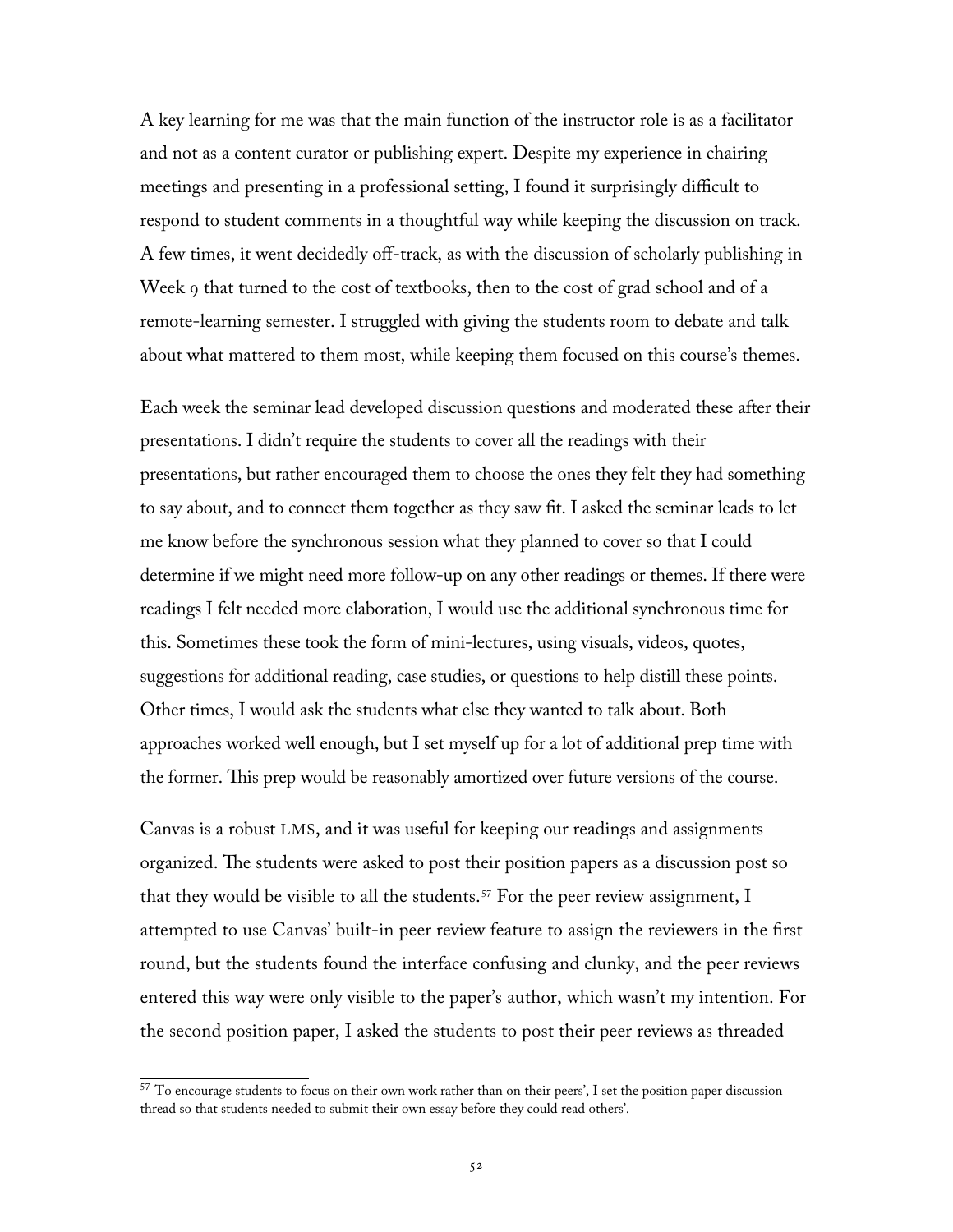replies to the essay post, which worked better and only required that I assign the reviews manually.

I created a separate discussion thread for each week's readings, rather than using Canvas modules, thinking that the students might use this space for general comments or questions about the readings. In practice, all online discussion took place on Hypothes.is, with additional articles of interest shared on Slack.

Hypothes.is is where the bulk of the online commentary took place, and the students were prolific in their annotations, accumulating 1,000 base annotations (i.e., first-level commentary) on the PUB 800 material throughout the term. The discussion ranged from in-jokes to professional anecdotes to philosophical debate. For the most part, I refrained from offering too much commentary on the readings myself, allowing the students to react and engage with one another. However, after I realized that several of the readings included cultural references that might be alienating for non-Canadian students, when I had time, I went into the readings early to contribute background information or links for these references. Often, the students would do this for one another, but I felt a particular responsibility to intervene given the remote learning semester and limited synchronous class time.

The number of annotations mentioned above does not include the responses to these annotations, and several of the students were more inclined to respond to base annotations than to create their own. I weighed the two types of engagements equally, but unfortunately there is no simple way to track individual students' responses in the way that one can for the base annotations.<sup>[58](#page-59-0)</sup> Overall, I was impressed with how well Hypothes.is worked, and the students became more comfortable and conversational with it throughout the term. The main challenge with Hypothes.is was that, owing to their heavy workloads, most of the students were doing their reading and annotating late in the evening before — or even minutes before — the synchronous class. This led to more of a

<span id="page-59-0"></span><sup>&</sup>lt;sup>58</sup> I have submitted this feature request to the Hypothes.is developers. Responses can be more easily tracked if the Hypothes.is application programming interface (API) key is added to Canvas LMS itself, which I initially looked at doing, but the caveat is that Hypothes.is "breaks" when links are behind a paywall or library authorization page.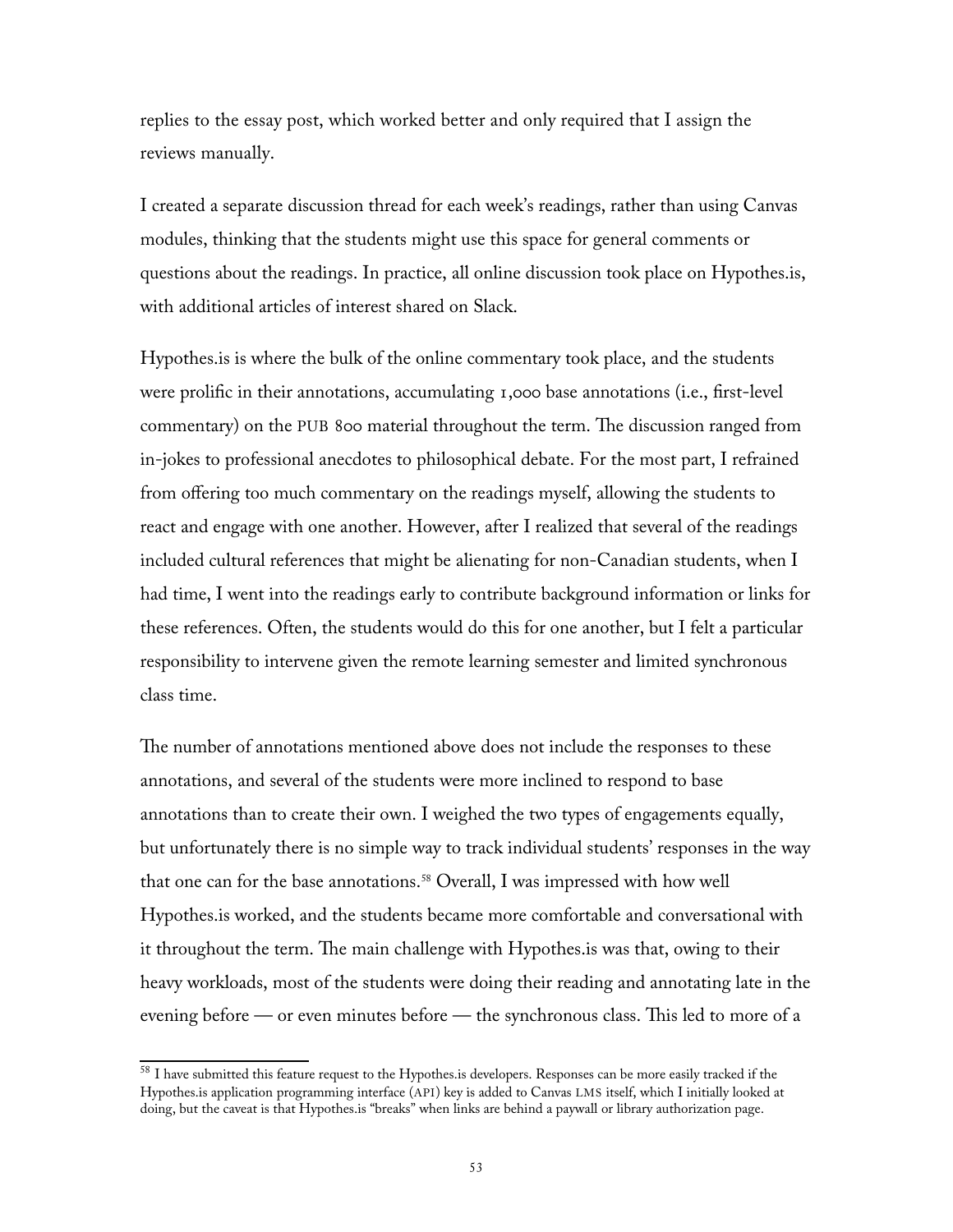"real-time" chat experience, which has its merits, but limited the opportunity for me to review and integrate these points into our synchronous discussion. I understand from speaking with Alperin that Hypothes.is works best when students are commenting at different times and coming back to respond later, and while this happened on occasion, it would be worth considering ways to incentivize this behaviour in the future. But it could also be that there is no easy replacement for the discussion time and space provided by three hours each week in the regular in-person classroom setting.

### **3.2. Content**

In reviewing the course readings, I believe they successfully cover the key issues facing the Canadian book industry in 2020, with a solid contextualization of how we got to where we are, and employing feminist, intersectional, decolonizing, post-structural, and postnationalist lenses. I note a clear bias toward small press publishing, likely in keeping with my own experiences, but also in consideration of the efforts that these presses take to espouse their more radical publishing ideologies. I acknowledge and lament (as I did to the students) the lack of gender or racial parity in the authorship of the assigned readings, save for Week 4. Similarly, all of our guest speakers were white identifying. Were I to teach the course again, I would want to do a more thorough analysis of the communities identified through the readings, and place more emphasis for the students on the lived experiences of the authors.

The syllabus readings offer a meaningful balance of scholarly work, industry commentary, and primary source texts. But overall, there were probably too many readings, and I would narrow them down in future iterations to focus on those pieces with the more provocative arguments, rather than trying to ensure the students received a full primer on each subject. This would also leave more flexible space for the addition of commentary on industry developments in real-time, as with the sale of Simon & Schuster to Random House/Bertelsmann.

54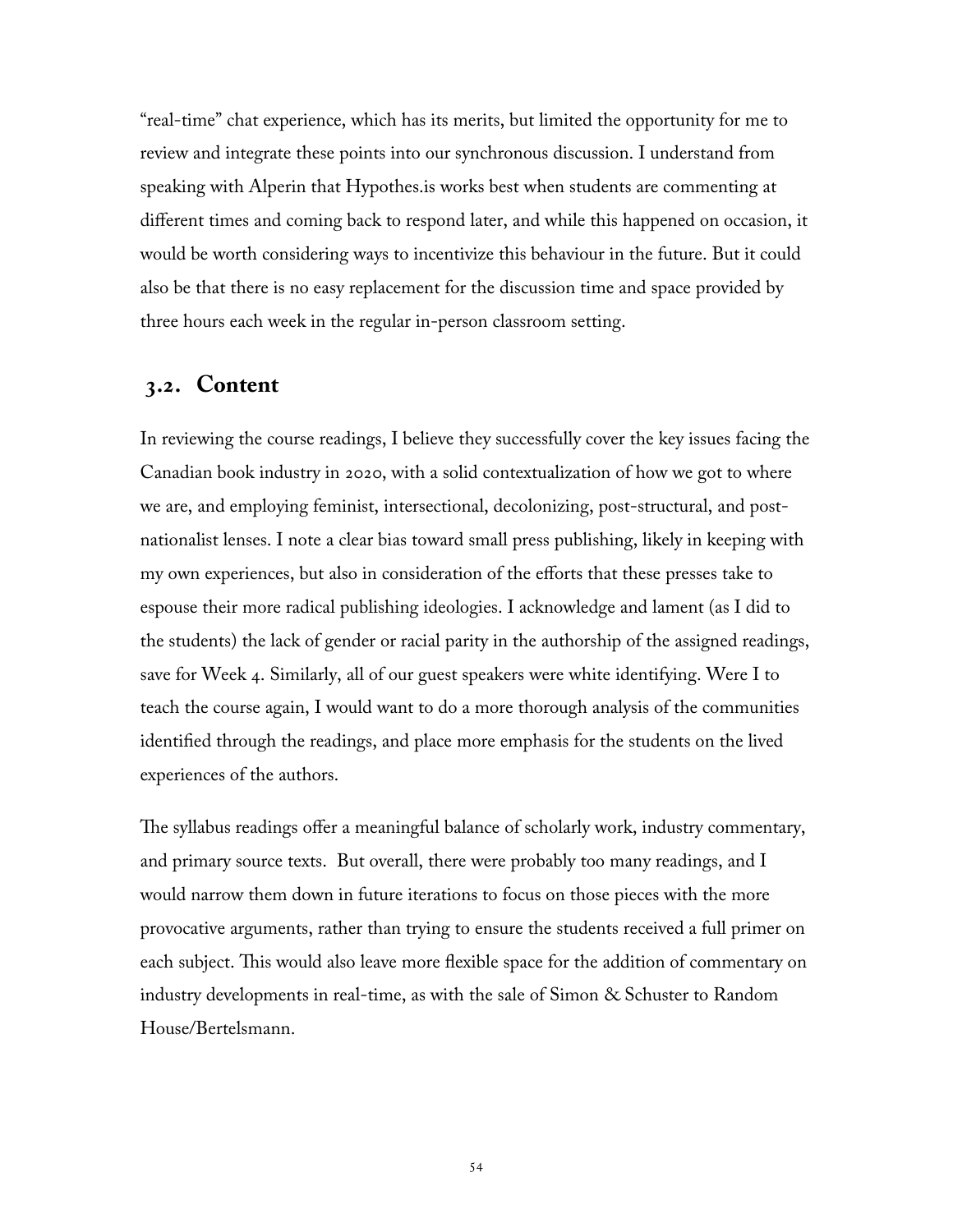It would be instructive to know, overall, whether the students found the course to be overly academic or not academic enough. This was probably the tension I struggled with most, aware that the students would have had a very different experience of the course with Maxwell. I included three pieces by Maxwell on the syllabus because they suited the course objectives, but also because I wanted the students to have the opportunity to engage with a more scholarly mode — particularly those who were coming to the program with other graduate degrees.

I also struggled to ensure the non-Canadian students and those bringing limited publishing knowledge to the course had the necessary background information. In a graduate program, it is reasonable to expect that the students fill in these knowledge gaps themselves. However, I found I was hyper-attuned to these gaps given the extra challenges the students were facing during the pandemic. It became especially clear that an understanding of settler colonialism in Canada, and the country's current work toward reconciliation with Indigenous peoples, was necessary cultural context for this course, and likely for the MPub program as a whole. As mentioned in a previous section, the orientation week activities considered this, and I would recommend that the program direct prospective and new students to additional resources on Canadian history.

In the final class, one of the international students commented that while they understood they were in a Canadian publishing program, they would have liked to talk more about publishing in other countries. While I'd be hard-pressed to recommend how such a course might be structured or who might facilitate it, I agree with this feedback. I had invited the international students to bring in their own knowledge of publishing in their countries, which they did consistently throughout the term, and I brought in examples from the U.S., the U.K., and Germany as I was able to, but I do think the short length of the course requires that PUB 800 focus on one country (i.e., Canada) and publishing format (i.e., books) as its primary case study and as a through line.

One of the students commented to me, following the conclusion of the semester, that they wished the course could have gone on for the full year. This would have allowed

55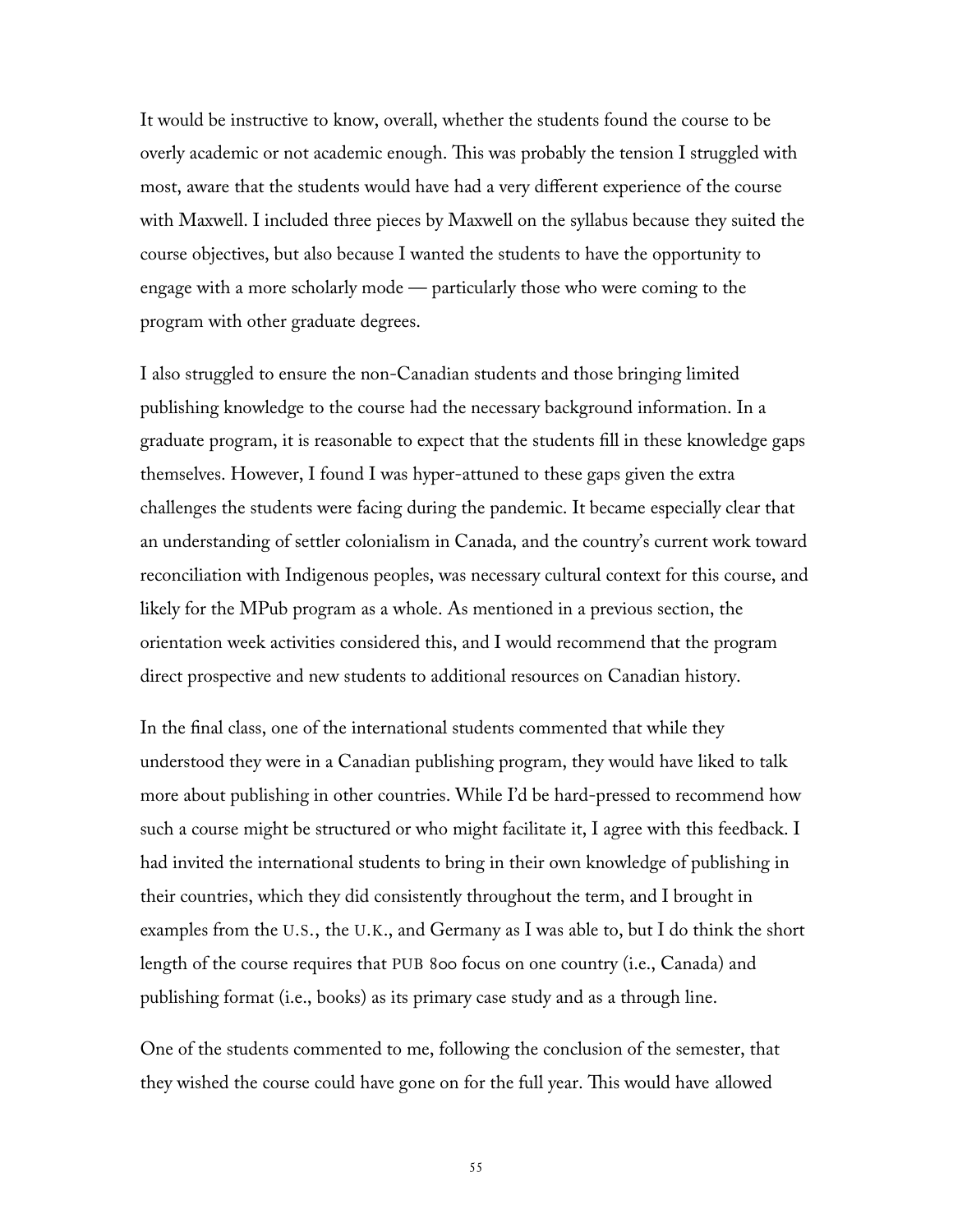more space for discussion of topics such as children's publishing and periodical publishing, which I felt were constrained by the number of weeks available. While I would stop short of recommending extending the length of the course, for logistical reasons, I think it would have been beneficial for me to work more in concert with the other faculty to ensure this course complemented the others and that it served as an effective bridge to the academic seminar courses (PUB 801 and 802) in the spring semester. At the same time, I believe that the program benefits from each instructor designing the course they most want to teach, rather than attempting to over-orchestrate the students' overall experience of the program.

I found that teaching PUB 800 enhanced my own understanding of publishing and ability to offer commentary on issues that felt more outside my wheelhouse previously, such as academic publishing and copyright. It was helpful both to have taken a previous iteration of the course and to have experience working in publishing both in a hands-on capacity and in an industry association role. I firmly believe that the thinking done in the PUB 800 course is as critical to the development of emerging publishing professionals as the practical courses in editing and design. In fact, I would argue that this opportunity to practise critical thinking is more valuable than developing the hard skills that can be learned on the job. Certainly, one's ability to provide thought leadership as a publisher requires hands-on experience, and an academic course alone could never replace that. But this type of critical engagement with how and why we publish, and interrogation of the material conditions of publishing, is what will nurture the publishers who will advocate for changing these conditions, and ensure publishing's ongoing adaptation and innovation.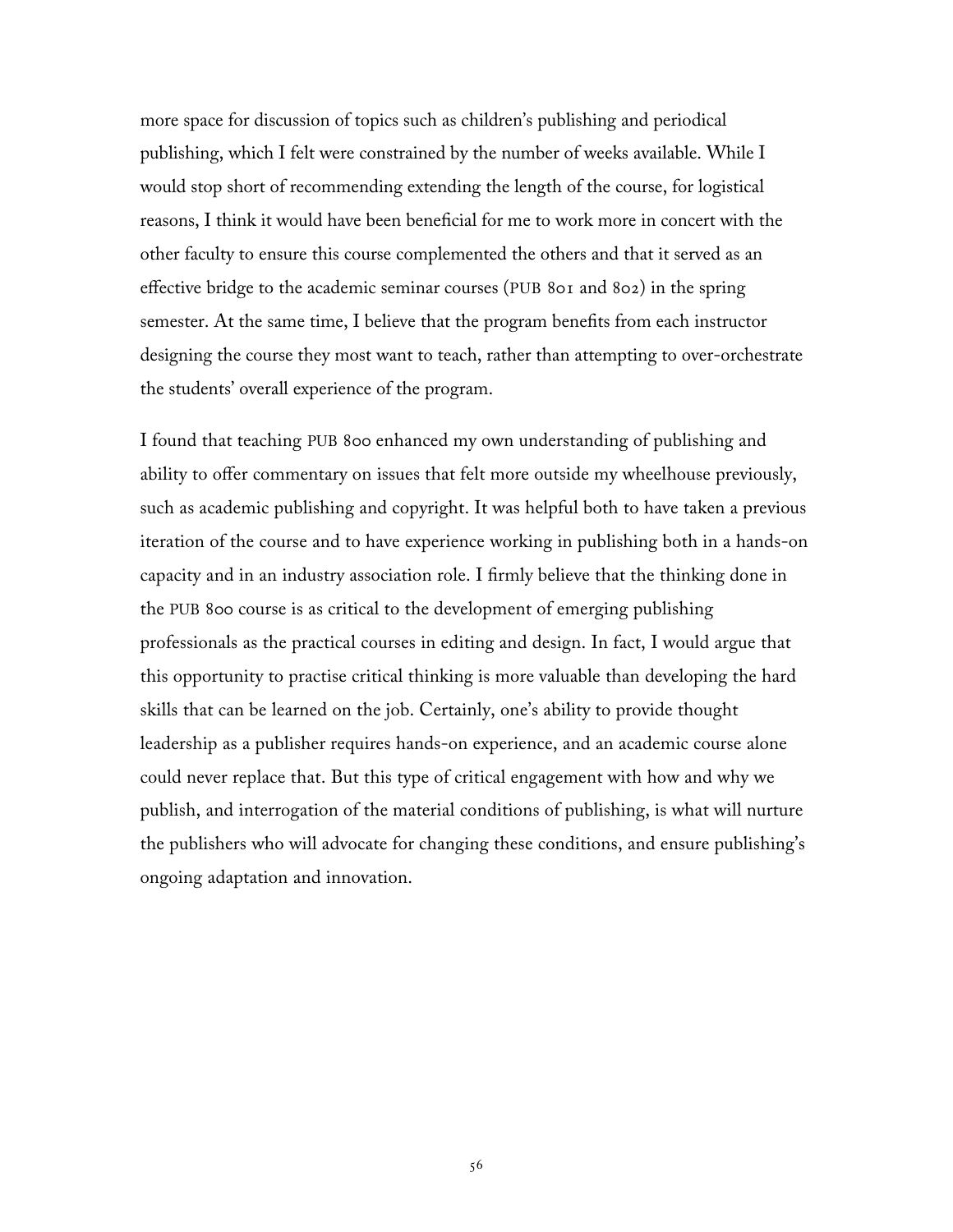# **References**

- Access Copyright. 2019. "Blockchain for Creators & Rightsholders." YouTube video, 1:30. https://www.youtube.com/watch?v=UQR0cIRyOdw
- Akiwenzie-Damm, Kateri. 2016. "'We Think Differently. We Have a Different Understanding': Editing Indigenous Texts as an Indigenous Editor." In *Editing as Cultural Practice in Canada*, edited by Dean Irvine and Smaro Kamboureli, 40–50. Waterloo, ON: Wilfrid Laurier University Press.
- Alperin, Juan Pablo. 2020. "How to use Hypothes.is for Social Online Annotations." YouTube video, 13:47. https://youtu.be/QHElIa9asnw
- – –. 2020. "Introducing Social Online Annotation." YouTube video, 14:59. https://youtu.be/U1-whmLNajQA
- Alter, Alexandra. 2020. "Bookstores Are Struggling. Is a New E-commerce Site the Answer?" *The New York Times*. https://www.nytimes.com/2020/06/16/books/bookshop-bookstorescoronavirus.html
- – –. 2020. "Their Publishing Imprint Closed. Now They're Bringing It Back." *The New York Times*. https://www.nytimes.com/2020/12/18/books/spiegel-graupublishing.html
- Association of Canadian Publishers. 2018. "2018 Canadian Book Publishing Diversity Baseline Survey: Summary Report." https://publishers.ca/wp-content/uploads/2019/03/2018-Diversity-Survey-Summary-Report.pdf
- – –. 2020. "Media Release: Canadian Publishers Call for Copyright Reform in the Face of Broken Legal Framework." https://publishers.ca/2020/04/29/media-releasecanadian-publishers-call-for-copyright-reform-in-the-face-of-broken-legalframework.
- Association of Canadian University Presses. 2014. "Monograph Publishing in an Open Access Context." http://acup-apuc.ca/wp-content/uploads/2017/07/ACUPreport-open-access.pdf
- Bhaskar, Michael, and Angus Phillips. 2019. "The Future of Publishing: Eight Thought Experiments." In *The Oxford Handbook of Publishing*, edited by Angus Phillips and Michael Bhaskar, 411–426. Oxford: Oxford University Press.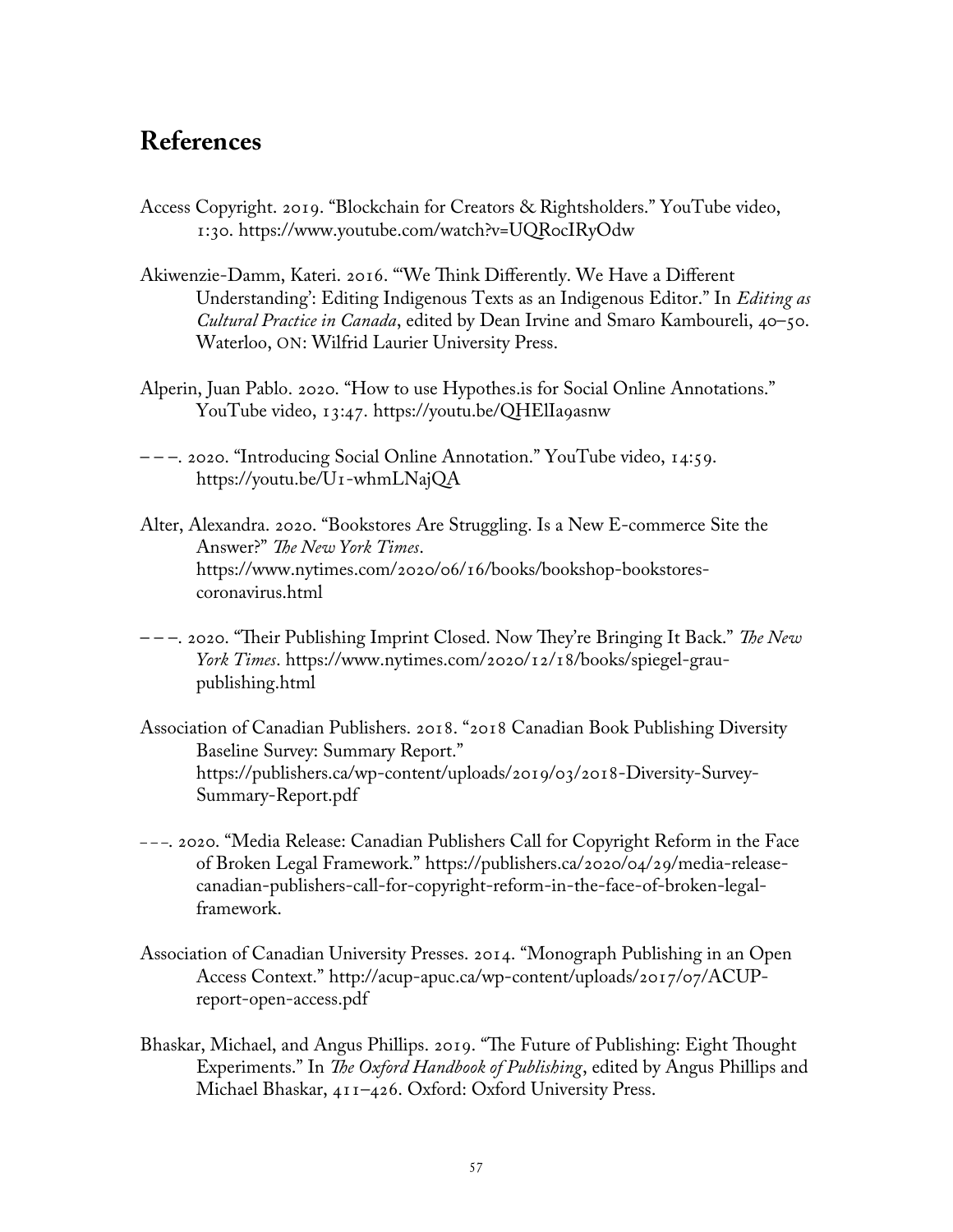- Bhaskar, Michael. 2013. *The Content Machine: Towards a Theory of Publishing from the Printing Press to the Digital Network*. London: Anthem.
- – –. 2019. "Curation in Publishing: Curatorial Paradigms, Filtering, and the Structure of Editorial Choice." In *The Oxford Handbook of Publishing*, edited by Angus Phillips and Michael Bhaskar, 227–243. Oxford: Oxford University Press.
- Bjarnason, Baldur. 2013. "Which Kind of Innovation?" https://www.baldurbjarnason.com/notes/the-ebook-innovation
- Bold, Melanie Ramdarshan. 2016. "An 'Accidental Profession': Small Press Publishing in the Pacific Northwest." *Publishing Research Quarterly* 32 (2): 84–102. https://doi.org/10.1007/s12109-016-9452-9
- \$ Book Money \$ spreadsheet. [https://docs.google.com/spreadsheets/u/1/d/1p9y99EpfTDKZBi6FqPrFg9jvPcZ](https://docs.google.com/spreadsheets/u/1/d/1p9y99EpfTDKZBi6FqPrFg9jvPcZObTTjY8LpkU2-1SI/htmlview#gid=579589600) [ObTTjY8LpkU2-1SI/htmlview#gid=579589600](https://docs.google.com/spreadsheets/u/1/d/1p9y99EpfTDKZBi6FqPrFg9jvPcZObTTjY8LpkU2-1SI/htmlview#gid=579589600)
- BookNet Canada. 2018. "The Canadian Book Buyer." https://www.booknetcanada.ca/canadian-book-buyer

– – –. n.d. "Canadian Literary Awards." https://www.booknetcanada.ca/literary-awards

- Bourdieu, Pierre. 1983. Fig. 2, "Diagram of the Artistic Field," from "The Field of Cultural Production, or: The Economic World Reversed." *Poetics*. 12(4–5):  $311 - 356.$
- Bowker. 2019. "Self-Publishing in the United States, 2013–2018." https://media2.proquest.com/documents/bowker-selfpublishing-report2019.pdf
- Canada Council for the Arts. n.d. "Supporting Artistic Practice." https://canadacouncil.ca/funding/grants/supporting-artistic-practice
- Canadian Publishers Hosted Software Solutions. 2018. "More Canada: Increasing Canadians' Awareness and Reading of Canadian Books." Halifax, NS: Canadian Publishers Hosted Software Solutions. https://morecanada.ca/wp-content/uploads/2020/08/More-Canada-Report-Release-date-13-Dec-2018.pdf
- Carter, Sue. 2019. "Inside the War Between Canadian Libraries and Multinational Publishing." *Quill & Quire*. https://quillandquire.com/omni/inside-the-warbetween-canadian-libraries-and-multinational-publishers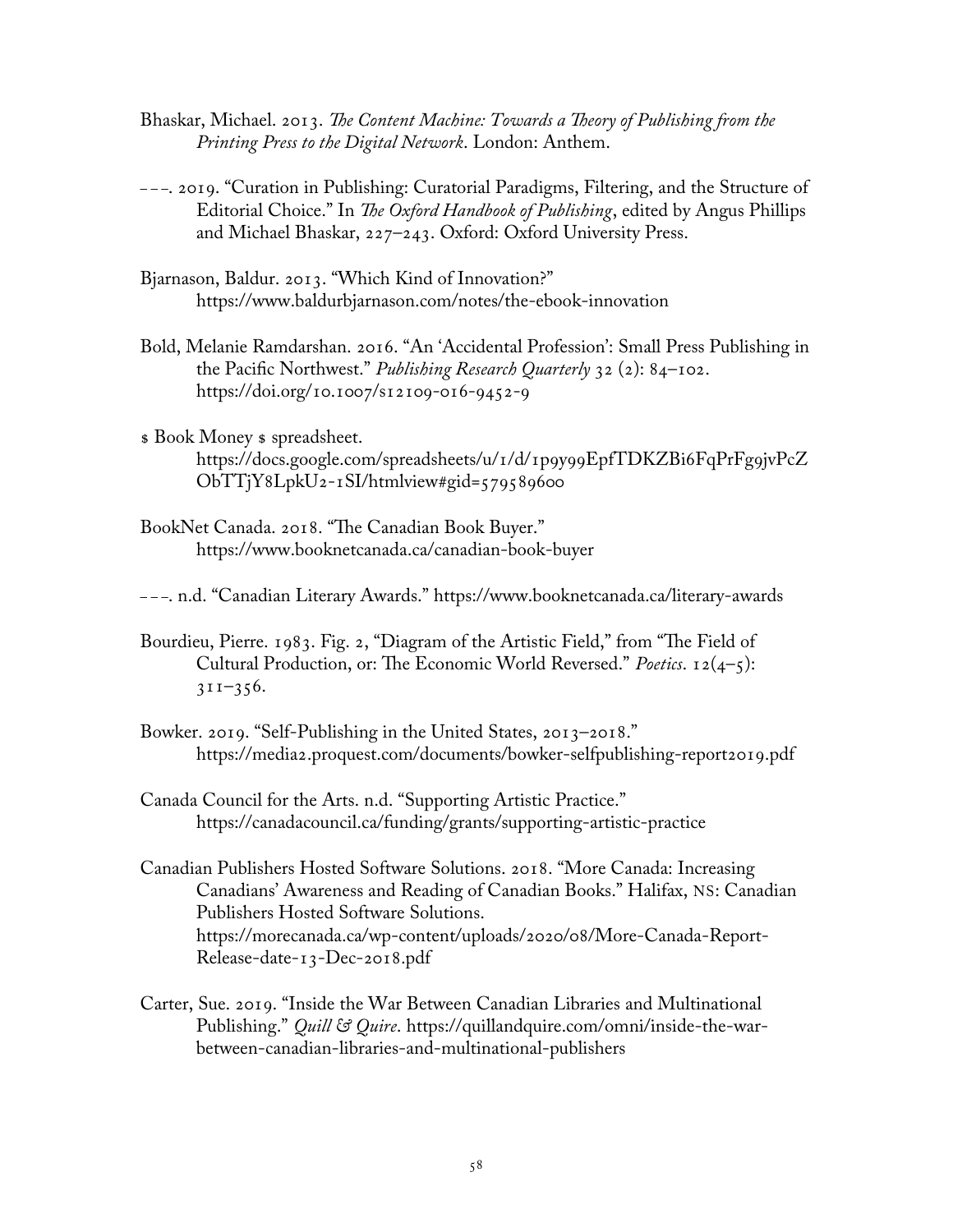- Christen, Kimberly. 2012. "Does Information Really Want to be Free? Indigenous Knowledge Systems and the Question of Openness." *International Journal of Communication* 6. https://ijoc.org/index.php/ijoc/article/view/1618/828
- Coombe, Rosemary J., Darren S. Wershler-Henry, and Martin Zeilinger. 2014. *Dynamic Fair Dealing: Creating Canadian Culture Online.* Toronto: UTP.
- Dabrusin, Julie. 2019. "Shifting Paradigms: Report of the Standing Committee on Canadian Heritage." ourcommons.ca. https://www.ourcommons.ca/Content/Committee/421/CHPC/Reports/RP1048 1650/chpcrp19/chpcrp19-e.pdf
- de León, Concepción, Alexandra Alter, Elizabeth A. Harris, and Joumana Khatib. 2020. "A Conflicted Cultural Force: What It's Like to Be Black in Book Publishing." *The New York Times*. https://www.nytimes.com/2020/07/01/books/bookpublishing-black.html
- Department of Canadian Heritage. 2019. "Evaluation of the Canada Book Fund 2012– 13 to 2017–18." Evaluation Services Directorate. https://www.canada.ca/en/canadian-heritage/corporate/publications/evaluations/ canada-book-fund.html
- – –. 2020. "Canada Book Fund." https://www.canada.ca/en/canadian-heritage/services/funding/book-fund.html
- – –. 2020. "Canada Periodical Fund." https://www.canada.ca/en/canadian-heritage/services/funding/periodicalfund.html
- – –. 2020. "Press Release Modernization of the Canada Periodical Fund: Adapting to the Digital Era." https://www.canada.ca/en/canadian-heritage/news/2020/02/modernization-ofthe-canada-periodical-fund-adapting-to-the-digital-era.html
- – –. 2020. "Backgrounder Modernization of the Canada Periodical Fund: Adapting to the Digital Era." https://www.canada.ca/en/canadian-heritage/news/2020/02/backgrounder- modernization-of-the-canada-periodical-fund-adapting-to-the-digital-era.html
- Dewar, Elaine. 2017. "How Canada Sold Out Its Publishing Industry." *The Walrus*  online. https://thewalrus.ca/no-one-blinked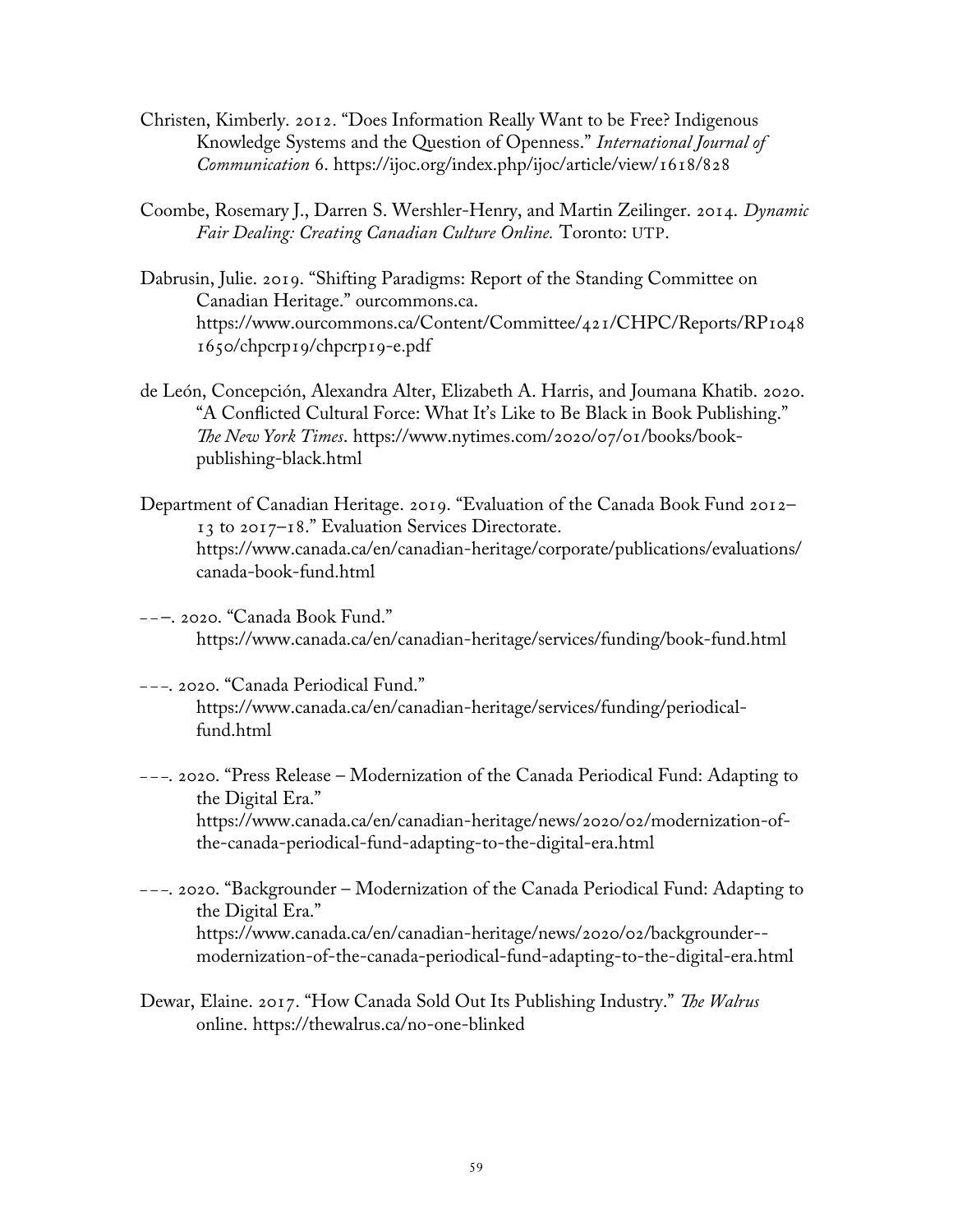- Ember, Sydney, and Michael M. Grynbaum. 2017. "The Not-So-Glossy Future of Magazines." *The New York Times*. https://www.nytimes.com/2017/09/23/business/media/the-not-so-glossy-futureof-magazines.html
- Esposito, Joseph. 2020. "The 360° Competitor." The Scholarly Kitchen. https://scholarlykitchen.sspnet.org/2020/10/05/the-360-competitor
- Fleerackers, Alice. 2019. "Comment, Reply, Repeat: Engaging Students with Social Annotation." ScholCommLab. https://www.scholcommlab.ca/2019/08/27/social-annotation
- Fricker, Karen, and Carly Maga. 2020. "Jesse Wente's Goal as New Chair of the Canada Council for the Arts? To Reduce the Harm It Causes." *The Toronto Star*. https://www.thestar.com/entertainment/2020/08/06/jesse-wentes-goal-as-newchair-of-the-canada-council-for-the-arts-to-reduce-the-harm-it-causes.html
- Fuller, Danielle, and DeNel Rehberg Sedo. 2006. "A Reading Spectacle for the Nation: The CBC and Canada Reads." *Journal of Canadian Studies* 40 (1): 5–36. https://doi.org/10.1353/jcs.2007.0004
- Gidney, Holland Elizabeth. 2008. "Understanding the Canadian Small-Magazine Landscape: Mapping a Route to Viability for *Spacing*." MPub project report. SFU. http://summit.sfu.ca/item/8789
- Government of Canada. 2015. "Frequently Asked Questions: Book Importation Regulations." https://www.ic.gc.ca/eic/site/020.nsf/eng/00621.html
- – –. 2019. "Canada-United States-Mexico Agreement (CUSMA) Cultural Industries Summary." https://www.international.gc.ca/trade-commerce/trade-agreementsaccords-commerciaux/agr-acc/cusma-aceum/culture.aspx?lang=eng
- – –. 2020. "Competition Bureau Seeks Input from Market Participants to Inform an Ongoing Investigation of Amazon." https://www.canada.ca/en/competitionbureau/news/2020/08/competition-bureau-seeks-input-from-marketparticipants-to-inform-an-ongoing-investigation-of-amazon.html
- Grady, Constance. 2020. "Why Authors Are So Angry about the Internet Archive's Emergency Library." Vox.com. https://www.vox.com/culture/2020/4/2/21201193/emergency-library-internetarchive-controversy-coronavirus-pandemic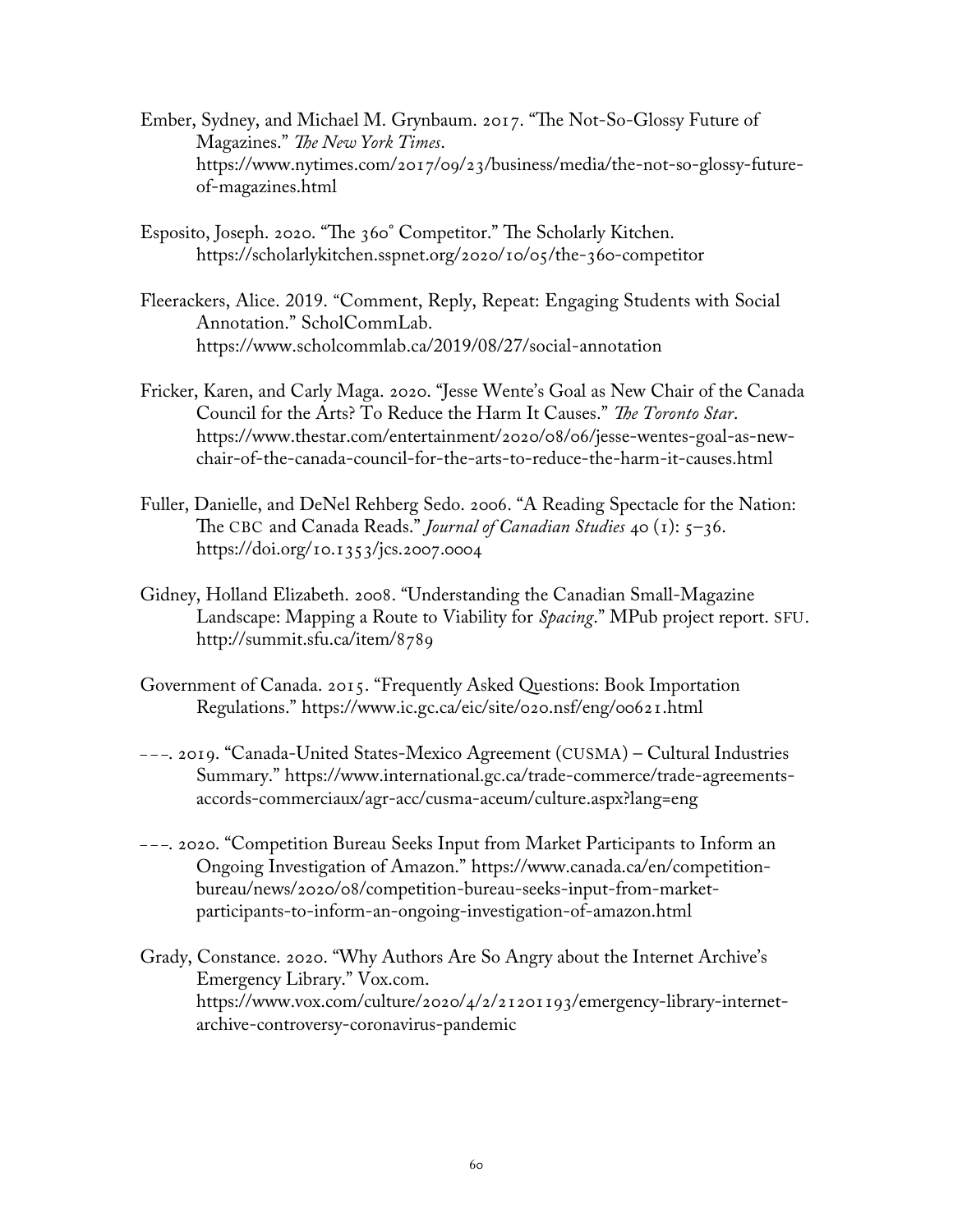- Hagi, Sarah. 2017. "A Bunch of White Canadian Editors Really Love Cultural Appropriation." VICE. https://www.vice.com/en/article/pg7q8m/a-bunch-ofwhite-canadian-editors-really-love-cultural-appropriation
- Hawthorne, Susan. 2014. *Bibliodiversity: A Manifesto for Independent Publishing*. Black Point, NS; Winnipeg, MB: Fernwood Publishing.

Hesmondhalgh, David. 2013. *The Cultural Industries*. London: Sage.

- Koehn, Sharon. 2019. "Rubric for Scoring Participation Using Hypothes.is to Annotate Online Articles." ScholCommLab. https://www.scholcommlab.ca/wp-content/uploads/2019/07/Hypothes.isparticipation-rubric.pdf
- Lee & Low Books. 2019. "Where is the Diversity in Publishing? The 2019 Baseline Diversity Survey Results." https://blog.leeandlow.com/2020/01/28/2019diversitybaselinesurvey
- Lewis, Carly. 2019. "Wattpad Has Already Disrupted Digital Publishing. Now It's Challenging the Industry Once Again — By Printing Books." *The Globe and Mail.* https://www.theglobeandmail.com/arts/books/article-wattpad-has-alreadydisrupted-digital-publishing-now-its-challenging
- Litt, Paul. 2004. "The State and the Book." In *History of the Book in Canada, Volume 3: 1918–1980*, edited by Carole Gerson and Jacques Michon, 33–44. Toronto: UTP.
- Lorimer, Rowland. 1994. "Prospectus: Master of Publishing Submission." <https://docushare.sfu.ca/dsweb/Get/Rendition-426480/index.htm>
- – –. 2012. *Ultra Libris: Policy, Technology, and the Creative Economy of Book Publishing in Canada*. Toronto: ECW Press.
- – –. 2011. SFU, PUB 800 syllabus, Fall 2011.
- Madrigal, Alexis C. 2013. "A Day in the Life of a Digital Editor, 2013." *The Atlantic*  online. https://www.theatlantic.com/technology/archive/2013/03/a-day-in-thelife-of-a-digital-editor-2013/273763
- Maher, John. 2019. "Wondering Where Publishing is Headed? Ask Its Future Leaders." *Publishers Weekly.* https://www.publishersweekly.com/pw/by-topic/industrynews/publisher-news/article/78932-wondering-where-publishing-is-headed-askits-future-leaders.html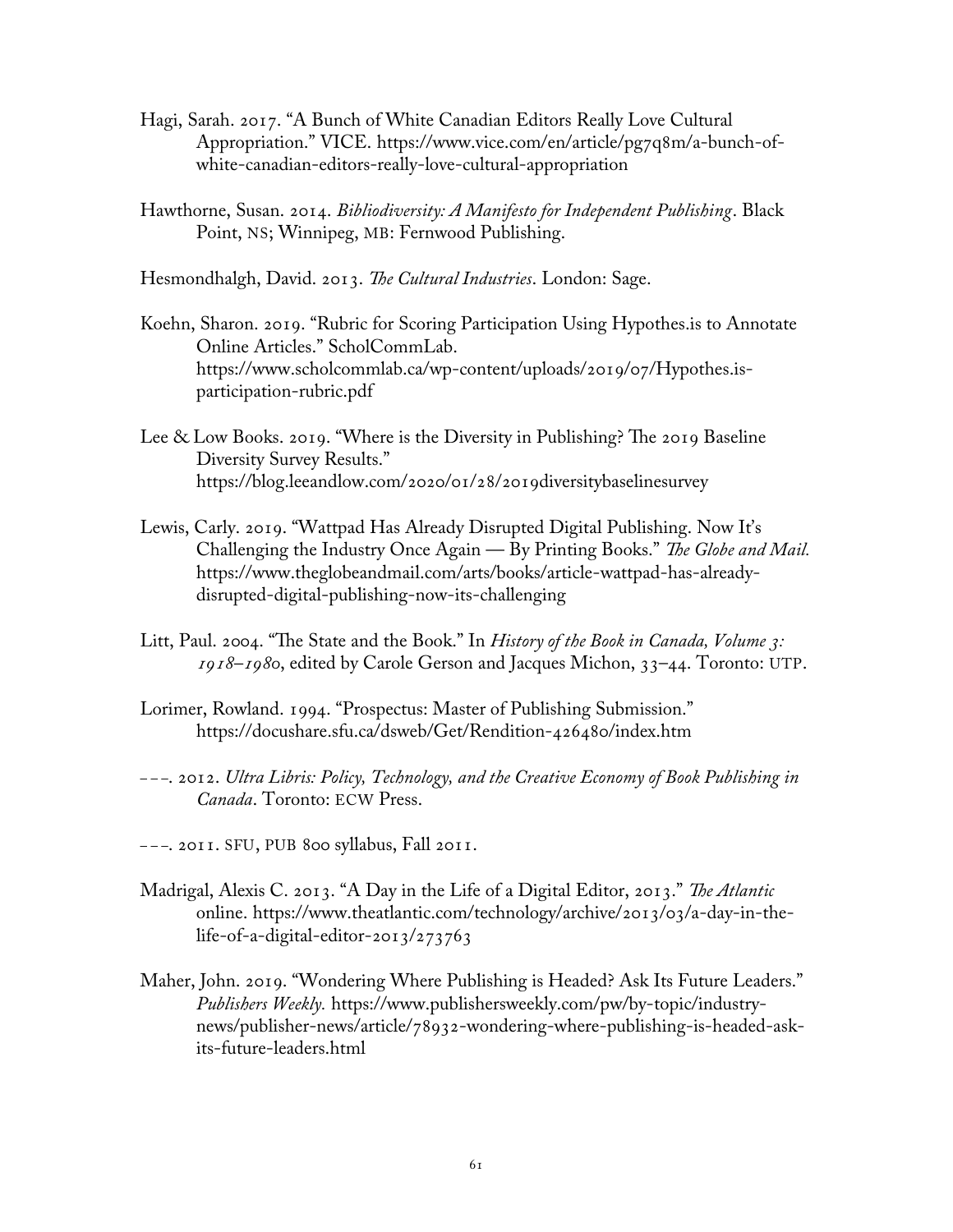- Malik, Rachel. 2008. "Horizons of the Publishable: Publishing In/as Literary Studies." *ELH* 75 (3), 707–735. http://www.jstor.org/stable/27654631
- Matthews, Laura Isabella. 2015. "How Do Independent Magazines Make Money?" *Business of Fashion*. https://www.businessoffashion.com/articles/finance/howindependent-magazines-make-money
- Maxwell, John W. 2012. "Amazon and the Engagement Economy." Publishing @ SFU blog. https://publishing.sfu.ca/2012/11/amazon-and-the-engagement-economy
- – –. 2014. "Publishing Education in the 21st Century and the Role of the University." *The Journal of Electronic Publishing* 17 (2). https://doi.org/10.3998/3336451.0017.205
- – –. 2015. "Beyond Open Access to Open Publication and Open Scholarship." *Scholarly and Research Communication* 6 (3). https://doi.org/10.22230/src.2015v6n3a202
- – –. 2017. SFU, PUB 800 syllabus, Spring 2017.
- – –. 2019. SFU, PUB 800 syllabus, Fall 2019. Accessed July 2021 via Wayback Machine: <https://web.archive.org/web/20210224231605/https://tkbr.publishing.sfu.ca/pub800>
- $---$  2020. "Thinking about the Legacies of Colonialism in Publishing." Publishing @ SFU blog. [https://publishing.sfu.ca/2020/07/thinking-about-the-legacies-of](https://publishing.sfu.ca/2020/07/thinking-about-the-legacies-of-colonialism-in-publishing/2020)[colonialism-in-publishing/2020](https://publishing.sfu.ca/2020/07/thinking-about-the-legacies-of-colonialism-in-publishing/2020)
- McBride, Jason. 2013. "It's Alive: Canadian Book Publishing Stirs." *Canadian Business*. https://www.canadianbusiness.com/companies-and-industries/its-alive-canadianbook-publishing-stirs
- McGrath, Laura B. 2019. "Comping White." Los Angeles Review of Books. <https://lareviewofbooks.org/article/comping-white>
- McMurtrie, John. 2014. "Publishing House McSweeney's Adopts Nonprofit Business Model." SFGate. https://www.sfgate.com/books/article/Publishing-house-McSweeney-s-adopts-nonprofit-5825492.php
- McNamara, Nathan Scott. 2016. "American Literature Needs Indie Presses," *The Atlantic*  online. https://www.theatlantic.com/entertainment/archive/2016/07/whyamerican-publishing-needs-indie-presses/491618
- Medley, Mark. 2012. "A Publisher's Year: Moneyball." *The National Post*. https://nationalpost.com/afterword/a-publishers-year-moneyball/wcm/7e2789e1- 27bc-49c6-b51b-50d6433cb38d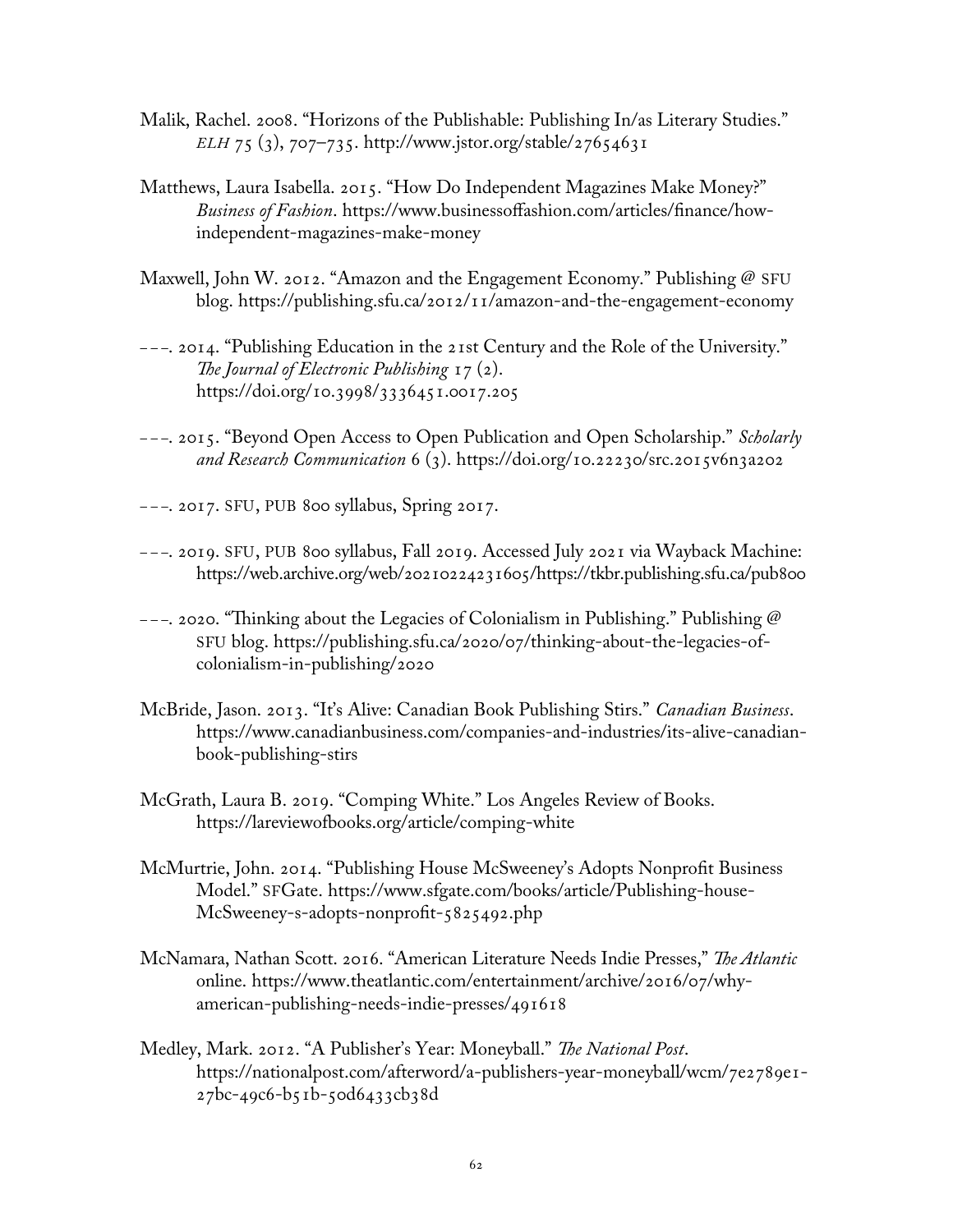- – –. 2015. "Will the Newly United Penguin Random House Weaken Canadian Publishing, or Save It?" *The Globe and Mail*. https://www.theglobeandmail.com/arts/books-and-media/will-the-newly-unitedpenguin-random-house-weaken-canadian-publishing-or-save-it/article25139840
- – –. 2017. "Everyone's a Winner." *The Globe and Mail*. https://www.theglobeandmail.com/arts/books-and-media/does-canlit-have-toomuch-of-a-good-thing-when-it-comes-to-literaryprizes/article36750279
- Mod, Craig. 2018. "The 'Future Book' Is Here, But It's Not What We Expected." *Wired*. https://www.wired.com/story/future-book-is-here-but-not-what-we-expected
- Murray, Laura J., and Samuel E. Trosow. 2013. *Canadian Copyright: A Citizen's Guide*, 2nd edition. Toronto: Between the Lines.
- *n+1* editors. 2020. "Smorgasbords Don't Have Bottoms: Publishing in the 2010s." *n+1 magazine* online. https://nplusonemag.com/issue-36/the-intellectual-situation/smorgasbords-donthave-bottoms
- Narang, Nitant. 2015. "Notes from the Underground: A Case Study of *subTerrain*." MPub project report. SFU. https://summit.sfu.ca/item/16079
- Nash, Richard. 2013. "The Business of Literature." *VQR Online*. https://www.vqronline.org/articles/what-business-literature
- – –. 2020. "About/Contact." https://rnash.com/about
- Noorda, Rachel. 2019. "The Discourse and Value of Being an Independent Publisher." *Mémoires Du Livre* 10 (2). https://doi.org/10.7202/1060971ar
- Nordicity. 2018. "The Canadian English-Language Book Publishing Industry Profile," Toronto: Association of Canadian Publishers. https://publishers.ca/wp-content/uploads/2018/11/Book-Publishing-Industry-Profile-FINAL.pdf
- Ontario Creates. 2020. "Canadian Book Publishing Industry Profile." https://ontariocreates.ca/research/industry-profile/ip-book
- – –. 2020. "Industry Profile: Magazine." https://ontariocreates.ca/research/industryprofile/ip-magazine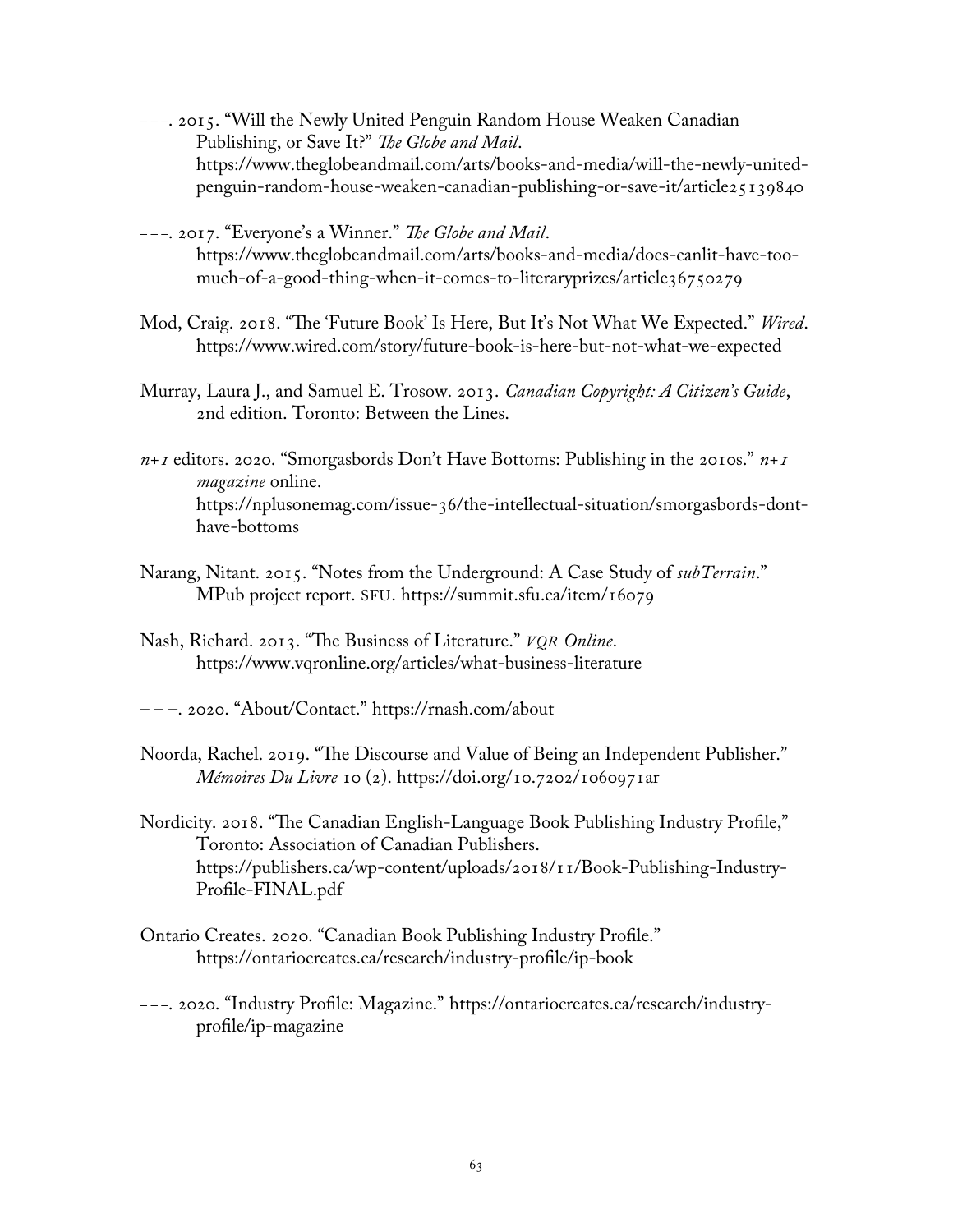- Osnos, Peter. 2012. "A New Era for Books: The Random House-Penguin Merger Is Just the Start." *The Atlantic* online. https://www.theatlantic.com/business/archive/2012/11/a-new-era-for-books-therandom-house-penguin-merger-is-just-the-start/264604
- Patch, Nick. 2018. "How Amazon Is Pushing Canadian Publishers' Buttons." *The Globe and Mail*. https://www.theglobeandmail.com/arts/books-and-media/howamazon-is-pushing-canadian-publishers-buttons/article37473620
- Przybylo, Ela. 2019. Illinois State University, ENGL 253 syllabus, Fall 2019. <https://przybyloela.files.wordpress.com/2019/08/engl253-syllabus.pdf>
- Publishing @ SFU. 2019. "Master of Publishing." https://publishing.sfu.ca/master-ofpublishing
- *Quill & Quire* editors. 2018. *Quill & Quire.* "Canadian Publishing Salary Survey Summary." https://quillandquire.com/wp-content/uploads/2018/04/QQSalarySurvey.pdf
- Rabinovitch, Victor. 2020. "Balance the Books: The Case for Canadian Publishing." *Literary Review of Canada* online. https://reviewcanada.ca/magazine/2020/05/balance-the-books
- Rayner, Samantha J. 2019. "Academic Publishing." In *The Oxford Handbook of Publishing*, edited by Angus Phillips and Michael Bhaskar, 259–273. Oxford: Oxford University Press.
- Reder, Deanna, and Alix Shield. 2018. "'I Write This for All of You': Recovering the Unpublished RCMP 'Incident' in Maria Campbell's *Halfbreed* (1973)." *Canadian Literature* online. [https://canlit.ca/article/i-write-this-for-all-of-you-recovering](https://canlit.ca/article/i-write-this-for-all-of-you-recovering-the-unpublished-rcmp-incident-in-maria-campbells-halfbreed-1973)[the-unpublished-rcmp-incident-in-maria-campbells-halfbreed-1973](https://canlit.ca/article/i-write-this-for-all-of-you-recovering-the-unpublished-rcmp-incident-in-maria-campbells-halfbreed-1973)
- Roberts, Gillian. 2011. "Prizing Canadian Literature." In *Prizing Literature: The Celebration and Circulation of National Culture*, 16–52. Toronto: UTP.
- Ruimy, Dan. 2019. "Statutory Review of the *Copyright Act*: Report of the Standing Committee on Industry, Science and Technology." ourcommons.ca. https://www.ourcommons.ca/DocumentViewer/en/42-1/INDU/report-16
- Safronova, Valeriya. 2018. "What the 'Pivot to Video' Looks Like at Condé Nast." *The New York Times*. https://www.nytimes.com/2018/04/04/style/conde-nast-bonappetit-food-video.html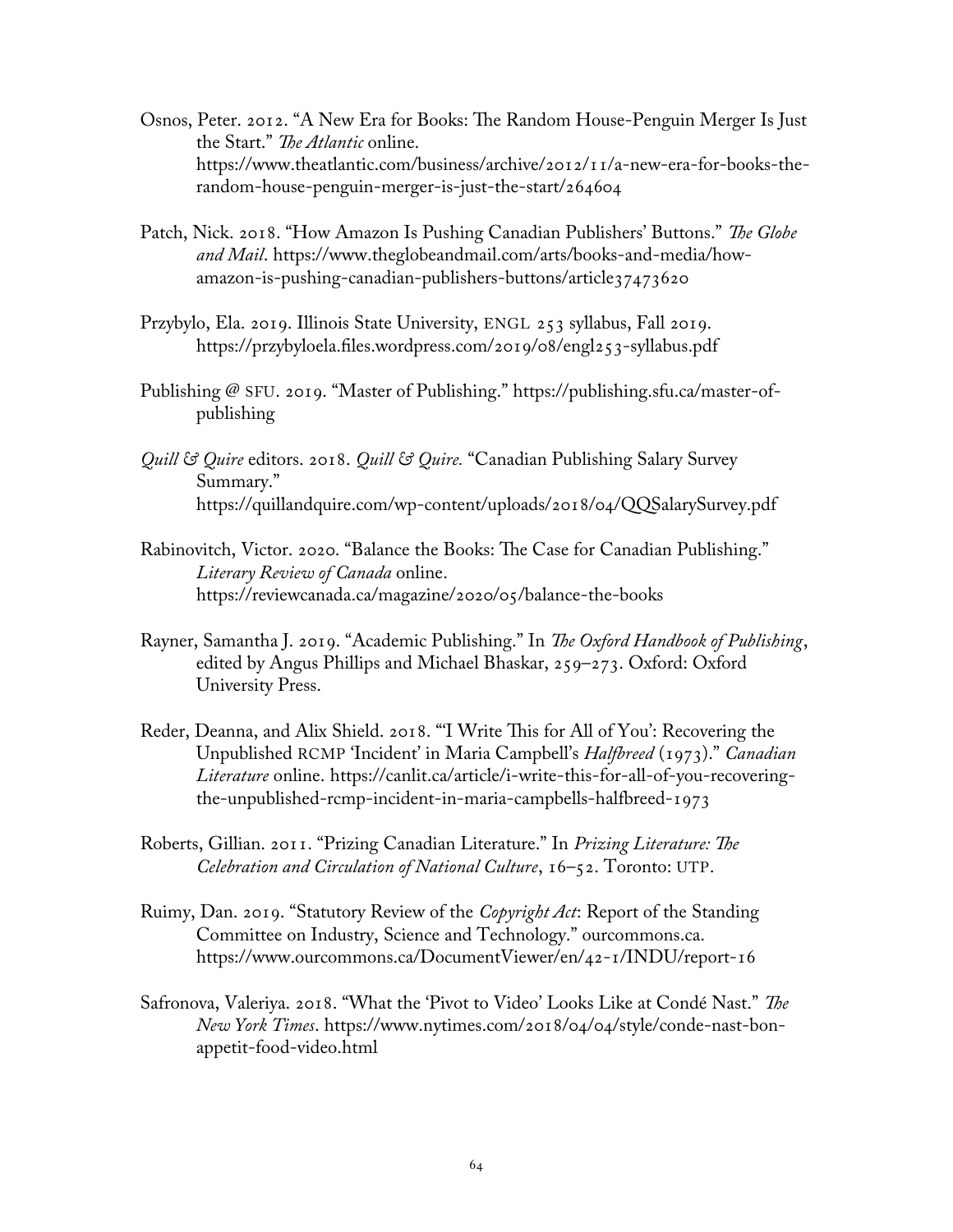- Samson, Natalie. 2016. "Standing Out in the World of Scholarly Publishing." *University Affairs.* https://www.universityaffairs.ca/features/feature-article/standing-out-inthe-world-of-scholarly-publishing
- – –. 2018. "An Academic's Podcast Gets the Peer-Review Treatment." *University Affairs*. https://www.universityaffairs.ca/news/news-article/an-academics-podcastgets-the-peer-review-treatment

Sasquatch Books. n.d. "About Us." https://sasquatchbooks.com/about

- Scholar Strike Canada. 2020. "About Us." https://www.scholarstrikecanada.ca/about-us
- Schrader, Alvin M. 2007. University of Alberta, LIS 591 syllabus, Winter 2007. [https://sites.ualberta.ca/~aschrade/lis591/591\\_outline.htm](https://sites.ualberta.ca/~aschrade/lis591/591_outline.htm)
- Sharpe, Errol. 2019. "Alternatives Precarious Niche: Canadian-Owned English-Language Book Publishing in Canada." *Studies in Political Economy* 100 (1): 82– 92. https://doi.org/10.1080/07078552.2019.1612169
- Shephard, Alex. 2019. "Amazon Is a Logistical Disaster." *The New Republic*. https://newrepublic.com/article/155022/amazon-logistical-disaster
- Shield, Alix. n.d. "*Halfbreed* Publishing Timeline." https://halfbreedpublishingtimeline.com
- Shraya, Vivek. 2016. ""#PublishingSoWhite: 13 Ways to Diversify Your Press." All Lit Up. https://alllitup.ca/Blog/2016/PublishingSoWhite-13-Ways-to-Diversify-Your-Press
- Smith, Michelle Denise. 2006. "Soup Cans and Love Slaves: National Politics and Cultural Authority in the Editing and Authorship of Canadian Pulp Magazines." *Book History* 9 (1): 261–89. https://doi.org/10.1353/bh.2006.0012
- Song, Victoria. 2020. "The Death of *Bon Appétit* is Proof Media Companies Have No Idea What Makes Videos Work." Gizmodo. https://gizmodo.com/the-death-ofbon-appetit-is-proof-media-companies-have-1844701822
- Stadler, Matthew. 2010. "What is Publication?" Vimeo video, 7:58. https://vimeo.com/14888791
- Thompson, John B. 2010. "Introduction." In *Merchants of Culture: The Publishing Business in the Twenty-First Century*, 1–25. Cambridge: Polity.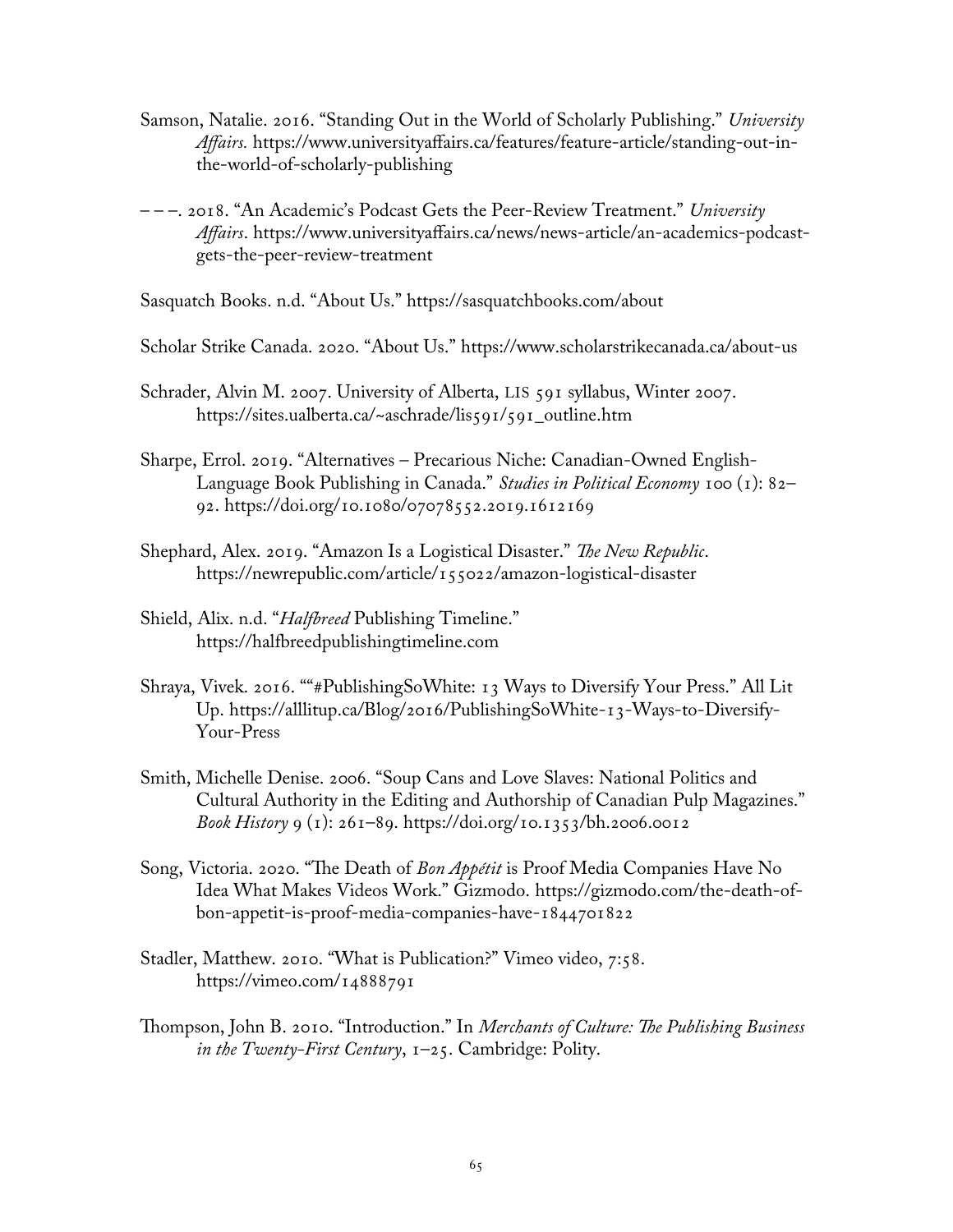- Thorpe, Esther Kezia. 2020. "Apple News+ Was Deeply Flawed from the Start. Is There Really a Future for Publishers on the Platform?" What's New in Publishing. https://whatsnewinpublishing.com/apple-news-was-deeply-flawed-from-thestart-is-there-really-a-future-for-publishers-on-the-platform
- Turner-Riggs. 2018. "Overview of the Book Supply Chain in English Canada." http://adelf.qc.ca/content/uploads/2018/05/ADELF-BookSupplyChainEngCanada-March2018-FINAL.pdf
- University of British Columbia. n.d. "Flexible Learning." https://flexible.learning.ubc.ca/research-evidence/research-articles-2/flipped-classroom
- University of Stirling. 2012. "The Book Unbound: Disruption and Disintermediation in the Digital Age." U.K. Research and Innovation. https://gtr.ukri.org/projects? ref=AH%2FJ01317X%2F1
- Vanasse, Deb. 2018. "Blockchain: What Publishers Need to Know." *Independent Book Publishers Association* blog. https://articles.ibpa-online.org/article/blockchainwhat-publishers-need-to-know
- Vena, Marcello. 2015. "Revisiting the Long Tail Theory as Applied to Ebooks," Publishing Perspectives. https://publishingperspectives.com/2015/01/revisitinglong-tail-theory-applied-ebooks
- Wershler, Darren. 2016. "The Ethically Incomplete Editor." In *Editing as Cultural Practice in Canada*, edited by Dean Irvine and Smaro Kamboureli, 225–238. Waterloo, ON: Wilfrid Laurier University Press.
- Williams, Mark. 2020. "Spotify's Move into Audiobooks Is a Seismic Shift in the Publishing Landscape, But the Ripples Will Take Time to Be Felt." The New Publishing Standard. https://thenewpublishingstandard.com/2020/08/18/spotifysmove-into-audiobooks-is-a-seismic-shift-in-the-publishing-landscape-but-theripples-will-take-time-to-be-felt
- Younging, Gregory. 2018. *Elements of Indigenous Style: A Guide for Writing by and about Indigenous Peoples.* Edmonton: Brush Education.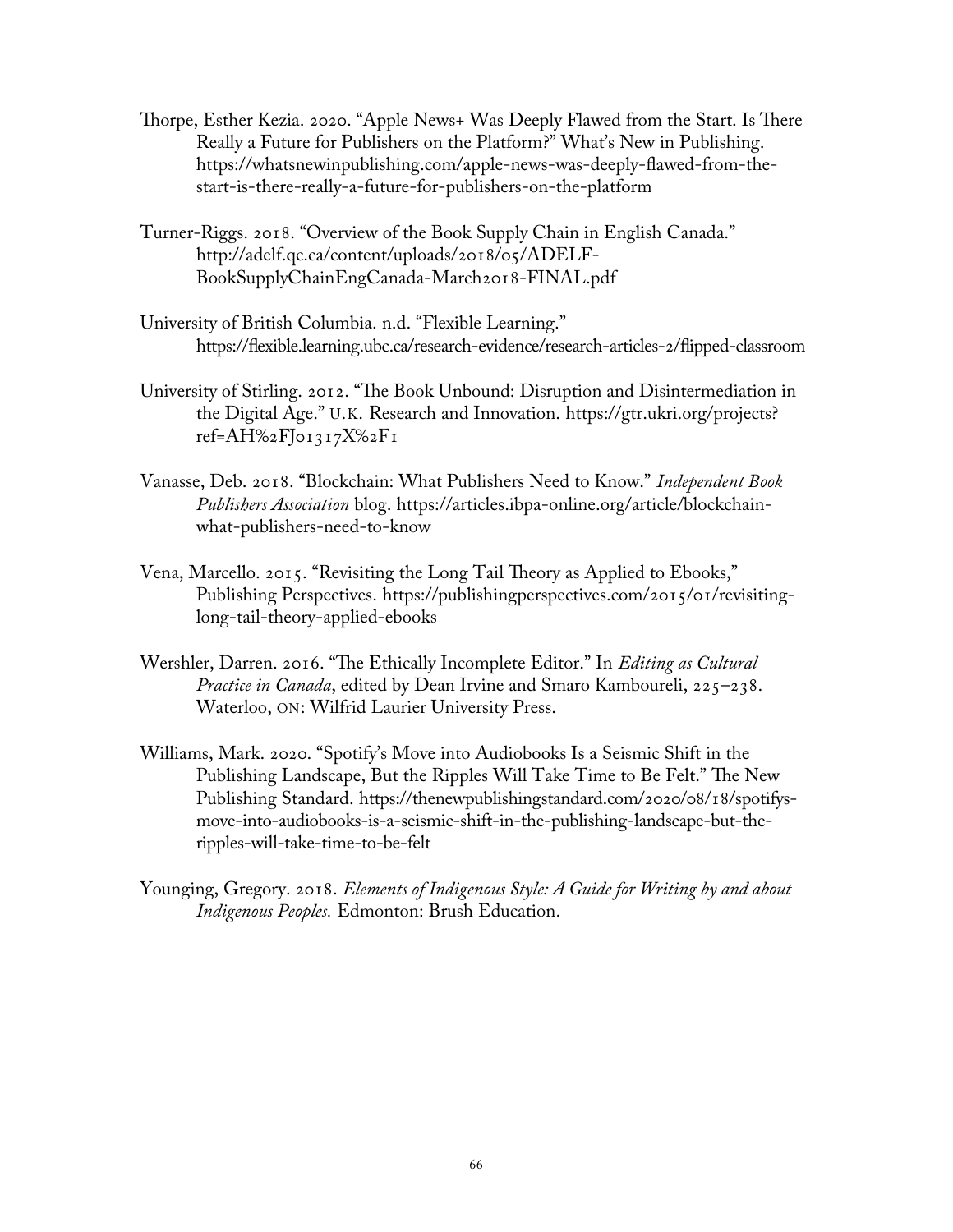# **Appendix A. Syllabus**

### Fall 2020

Synchronous discussions on Mondays at 8:30–10:00 a.m. PT

Instructor: Heidi Waechtler (pronouns: she/her)

### **Acknowledgment of territory**

I am grateful to live and work on the unceded Traditional Coast Salish Lands, including the Squamish (Sḵwxwú7mesh Úxwumixw), Tsleil-Waututh (səlilwə̓taʔɬ) and Musqueam (xwməθkwəyəm) Nations.

Whose land are you on? (https://native-land.ca/)

# DESCRIPTION

This seminar is a collective inquiry into the structure, state, and culture of contemporary publishing, focusing on the Canadian book publishing industry as a case study. We will also give consideration to periodical and scholarly publishing.

Together, we will explore the market forces, cultural policies, and industry dynamics that have shaped, and to continue to inform, publishing as a creative industry. What does it mean to publish—and looking ahead, what could it mean? How is the industry configured now, and where are the opportunities for change?

# STRUCTURE

PUB 800 is a seminar course grounded in reading, thinking, writing, and discussing; this is not a lecture course. In response to the pandemic, it is being conducted online via Canvas, with synchronous and asynchronous components. Students are asked to engage with the material and with one another on a weekly basis. We will also welcome several industry guests to the class.

This is the first time this course will run completely online, and also my first time teaching the course. As we go along, we may find we need to adjust how the synchronous and asynchronous components are working.

I'll do my best to be responsive to your feedback, and transparent about any material changes we're making.

I appreciate your flexibility and patience, and will endeavour to extend the same to you.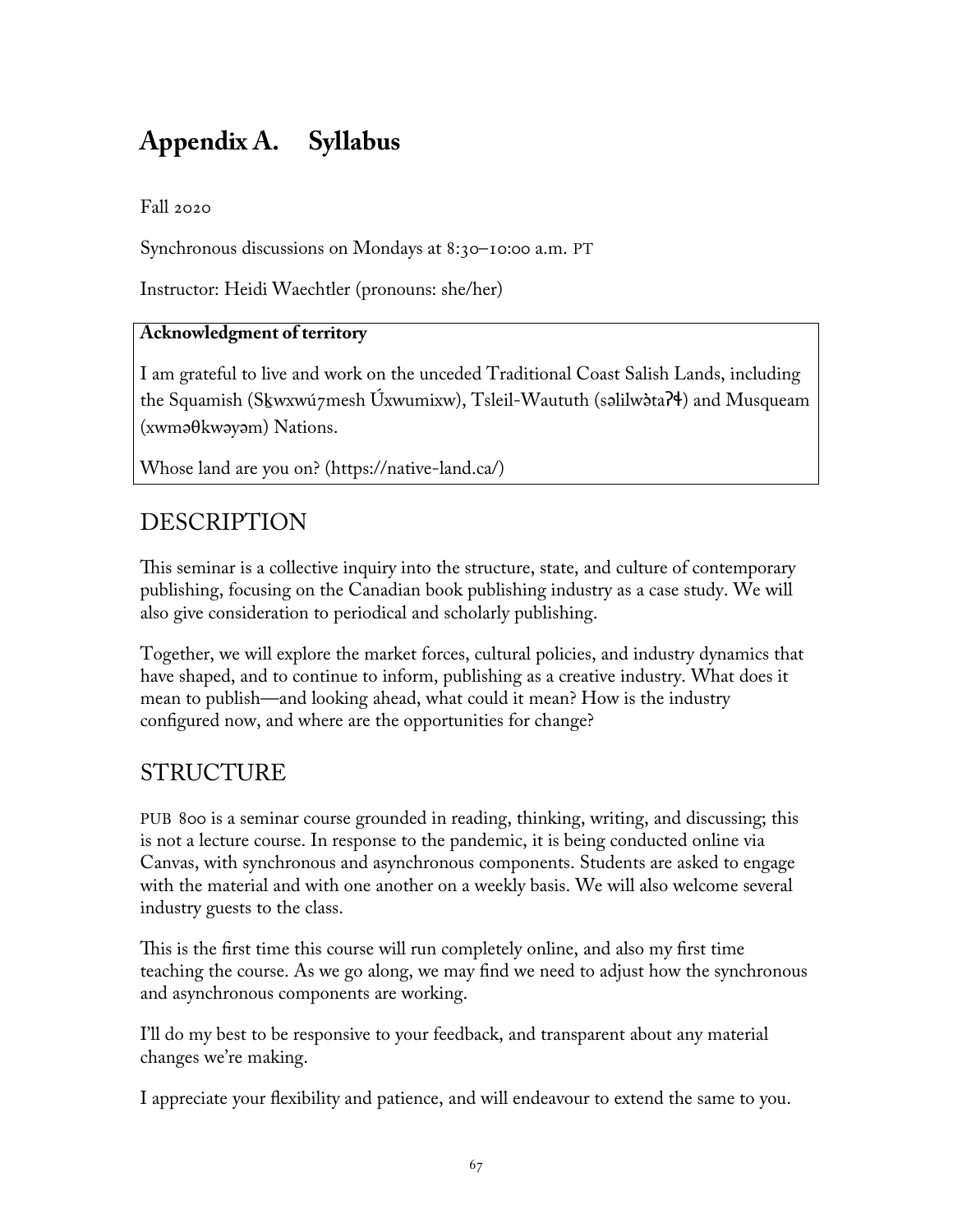### **Seminar (synchronous)**

We will meet on **Monday mornings at 8:30 a.m. PT** on Zoom for a ~60-minute synchronous discussion.

This session may be up to 90 minutes when we have a guest speaker, so please keep 8:30– 10:00 a.m. PT on Mondays open. (Note that there is no class on October 12 on the Thanksgiving holiday.)

Each week of the course will have a **session lead** (to be determined during Week 1 of the course) who will be responsible for leading the discussion of that week's themes and readings.

All students will review the week's readings; mark them up with questions, connections, learnings and/or reactions using Hypothes.is; and prepare to fully participate in the synchronous discussion on Monday.

During the synchronous sessions, the session lead will be responsible for making a short (15–20 minute) presentation that interrogates that week's assigned readings and themes. This presentation should take up the following points (though it needn't be structured rigidly along these lines of inquiry):

- What are the key ideas of the reading?
- How does the reading contribute to our understanding of how publishing works and that week's stated themes?
- What assumptions do the texts make, if any?
- What did you find compelling, and why?
- What did you find problematic, and why?
- Are there other relevant questions or considerations that aren't raised by the readings?

Your discussion should focus on at least one of the assigned readings. You are encouraged to draw connections to other course readings and outside texts. I will check in with you the week before your presentation so we can discuss what your focus will be.

Session leads will then guide the class in  $25$ –30 minutes of class discussion informed by their presentation and using **three focused discussion questions** they pose to the class.

Examples of good questions:

 "What does the author actually mean when they assert '[argument],' and doesn't this contradict their position on [XYZ]?"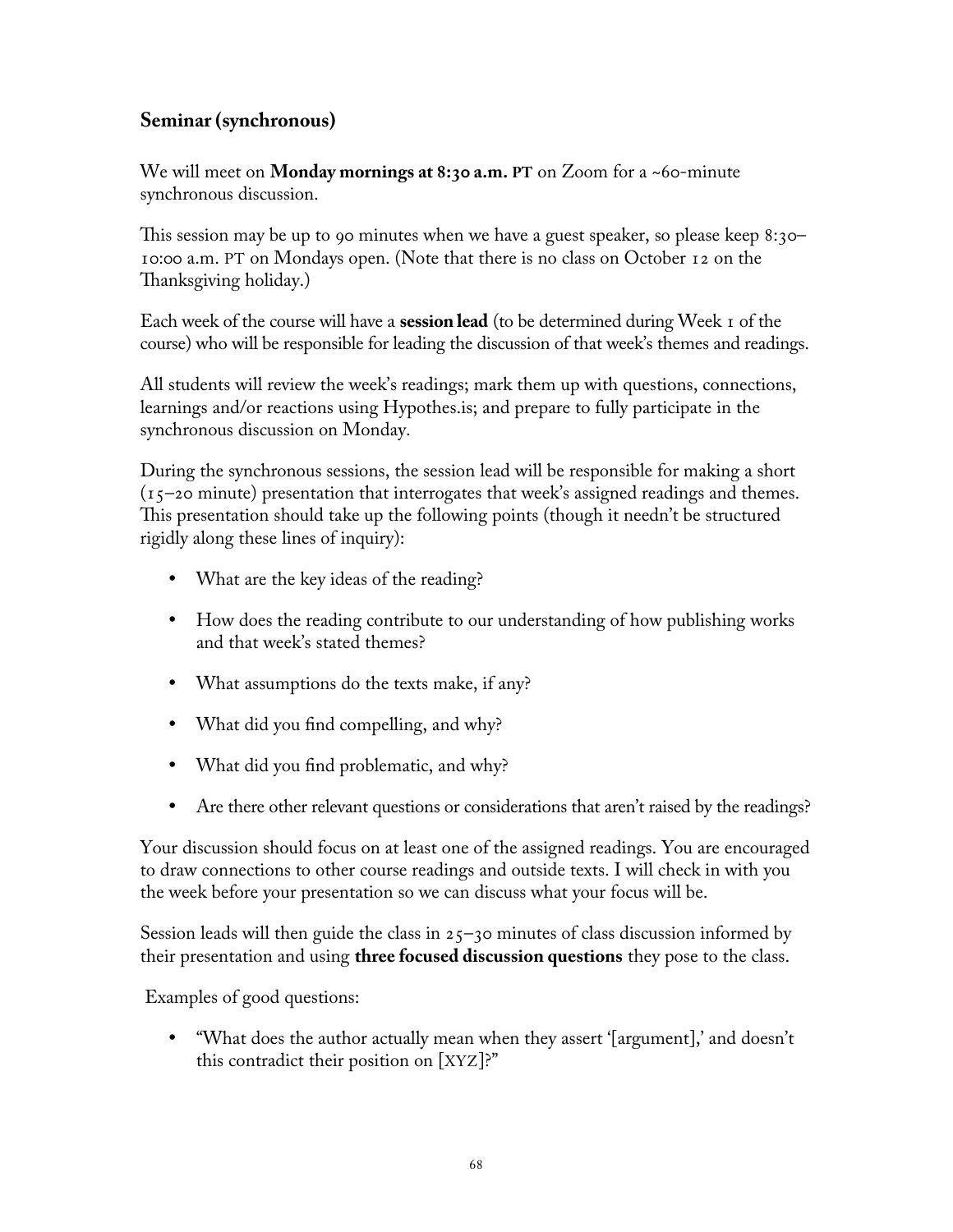- "Is there another policy/business model from another nation/industry we might look to achieve similar or better outcomes?"
- "How does this reading respond to what we discussed about [XYZ] last week?"

You are welcome to use visuals or slides, but you're not required to do so. As the session lead, you will be assessed on how thoroughly you engage with the material and your ability to lead the discussion.

We'll use the remainder of the session time to elaborate on other interesting points or questions that came up in that week's online discussion (read on), and check in about upcoming assignments and readings.

### *A note on attendance and seminar recording*

You are expected to join the Monday synchronous sessions. I recognize that a remote synchronous session during the pandemic is less than ideal, particularly if you are outside the Pacific time zone. However, your attendance is critical to your success in this course, and you will gain necessary context through your engagement.

We will record all seminars in case students experience technical difficulties or distractions during the synchronous sessions. These recordings will be posted to our Canvas course when available, but they won't be shared elsewhere. See the course policy below about privacy and confidentiality.

If you have extenuating circumstances that prevent your seminar attendance (e.g., illness, a family emergency, an unavoidable scheduling conflict related to your time zone), you should let me know in advance that you will not be attending.

If you are the scheduled session lead and learn that unexpected circumstances will prevent you from participating in the synchronous session that week, you must contact me **as soon as possible** so that we can discuss other options for your presentation.

Note that I will take into account your contributions to the synchronous seminar, along with your asynchronous participation, when assigning your participation mark.

### **Online discussion (asynchronous)**

The aim of the weekly synchronous discussion is not to exhaustively cover the week's readings; it is a real-time touchpoint for the asynchronous online discussion that will take place on Canvas and Hypothes.is.

I expect you will spend around **60 min.** each week (this could be more or less depending on the length of that week's readings) engaging with the online discussion threads and annotating the texts, in addition to participating in discussion during the Monday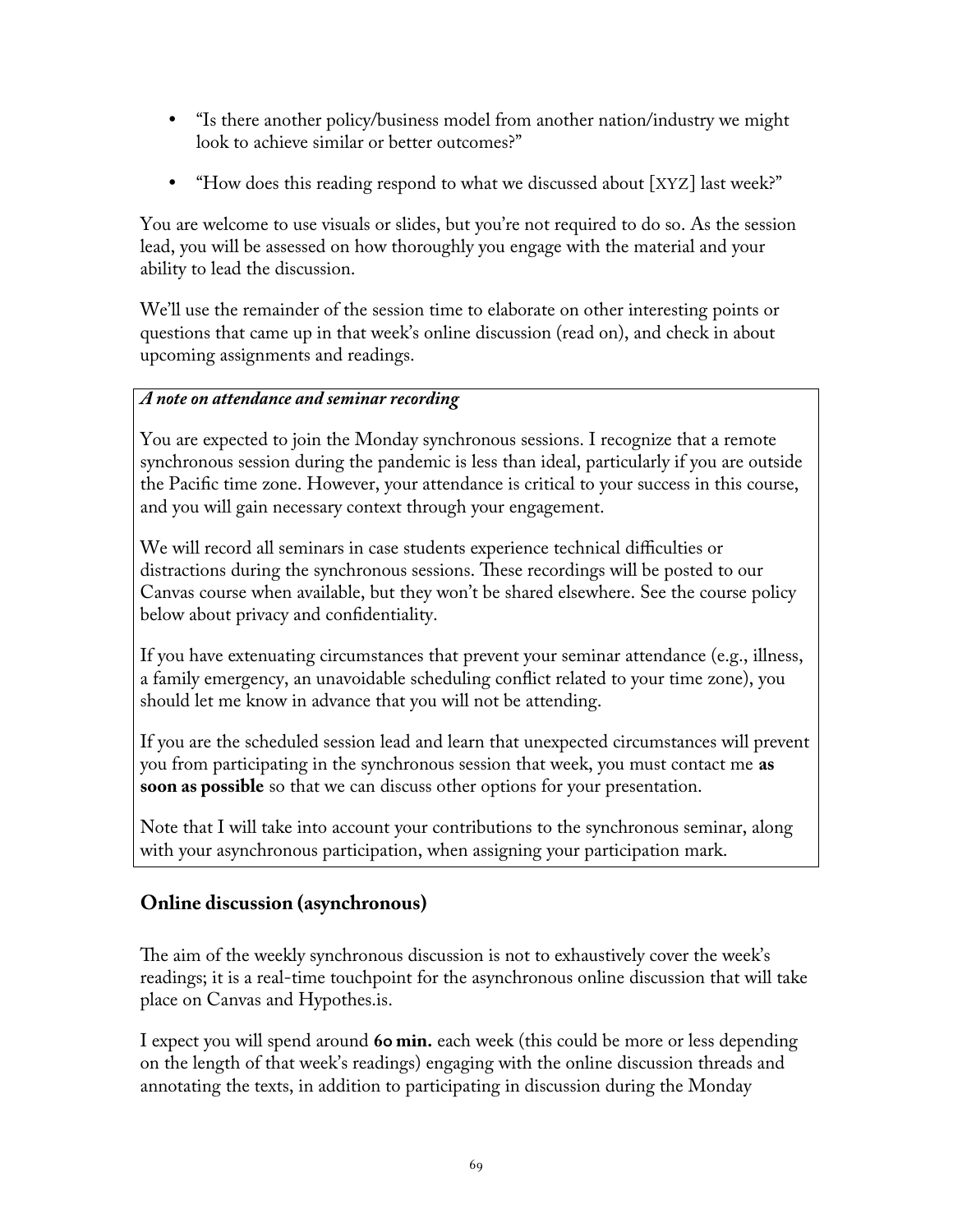seminar. While you are welcome to revisit these discussions after the synchronous session and add to them in future weeks, I will be evaluating your participation based on contributions made up until that week's synchronous session begins on Monday at 8:30 a.m. In other words: don't fall behind and expect that you'll catch up with the online discussion component at the end of the course.

**Discussion tools:** In this course we will use an online annotation tool, Hypothes.is (https://web.hypothes.is), to facilitate our collaborative critical reading and social learning. To participate:

- Install the Hypothes.is Chrome Extension or bookmarklet
- Join the MPub 2020 Hypothes. is group
- If you're using Chrome, adjust your settings to allow Hypothesis to work with local PDFs

We'll talk more about how to use this tool during Week 1.

I'll also open up a weekly Discussion thread in Canvas to confirm the week's upcoming readings, session lead, and any guest speakers. Group discussion of any readings that can't be easily annotated using Hypothes.is (such as *Ultra Libris* or *Canadian Copyright*) will live here.

Good participation (both online and during the synchronous seminar) includes, but is not limited to:

- inserting new ideas for discussion
- responding to others' ideas
- posing questions
- highlighting interesting passages
- explaining a tricky concept
- offering an informed opinion
- bringing in additional resources.

To be successful in this course, you should plan to participate vigorously and respectfully in both the synchronous and online discussion. However, I won't weigh one mode of contribution higher than the other in assigning your participation mark; I'll be looking at your overall engagement. You can refer to this rubric (https://www.scholcommlab.ca/wpcontent/uploads/2019/07/Hypothes.is-participation-rubric.pdf) to give you a sense of how an instructor might quantitatively grade your online discussion—but note that in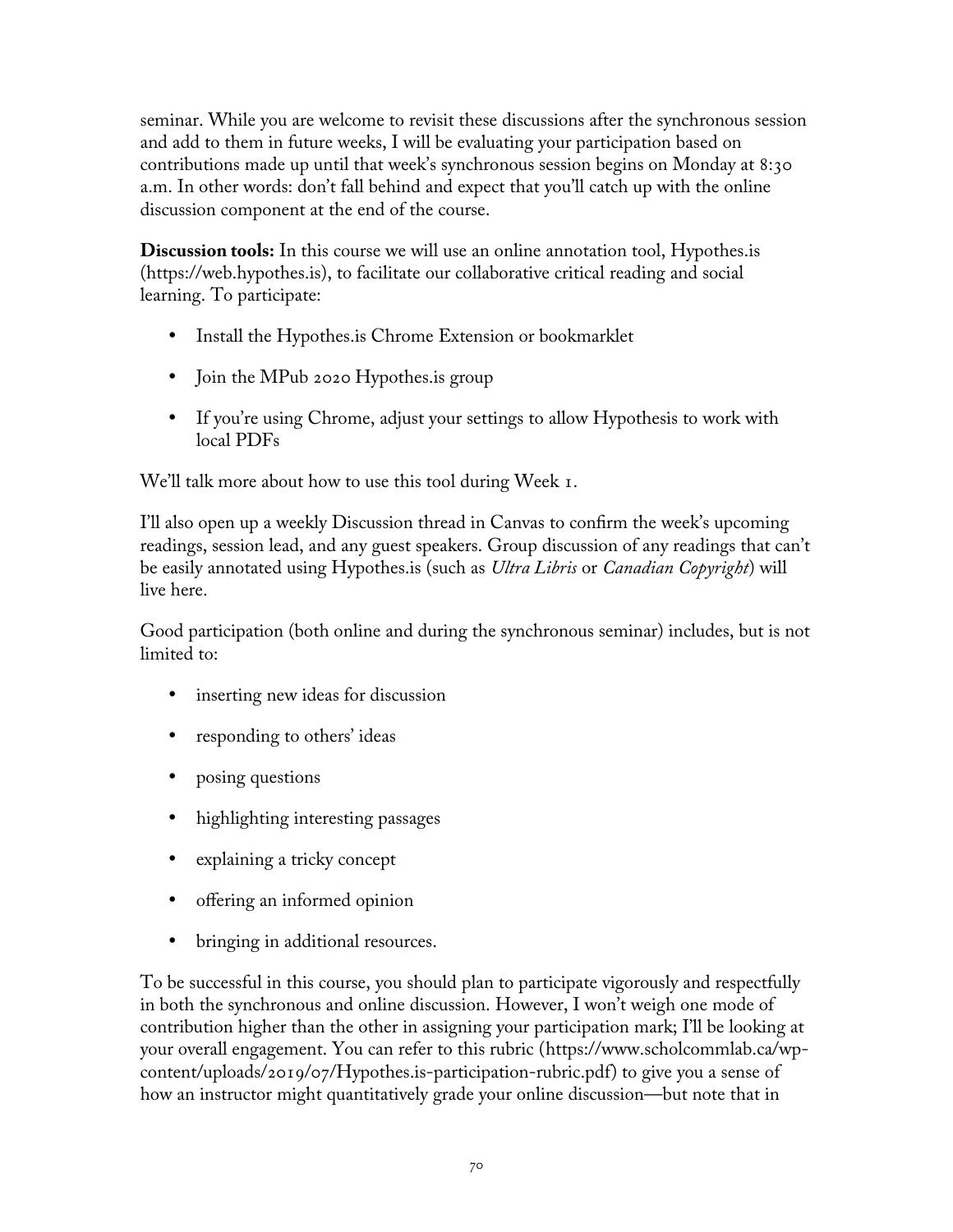this course, I'll be evaluating your contributions qualitatively. I will provide informal, private feedback on your online discussion participation around Week 5.

### **Position papers (asynchronous)**

You will write **two short position papers** (1,500–2,000 words, exclusive of citations) throughout the term, and respond to your peers' writing.

These are argumentative papers meant to persuade the readers (me and your classmates) of your position on some aspect of contemporary publishing: cultural shifts, industry trends, policies, business practices, or new technologies that you personally find interesting. If it helps, you can think about them as academic blog posts (hot takes?) that contribute to the critical discourse around publishing. You are developing your ability to articulate yourself as a publishing commentator and industry leader; accordingly, you are encouraged to take a bold stance and to share opinions that may be unpopular with your colleagues.

Examples of essay topics:

- "What structural weaknesses did the coronavirus pandemic expose about magazine/book publishing, and what lessons can we learn from it?"
- "In defense of the Internet Archive's National Emergency Library."
- "There are too many magazines/books being published/literary prizes being awarded/multinational imprints competing for authors amongst themselves—and here's why that's a problem for publishing."

These are not research papers, but they should each reference **at least one** of the assigned readings, and **at least four** additional texts (don't forget about MPub project reports with proper academic citations (Chicago).

You must clear your paper topic with me **at least a week** before it's due. And it's fine (great, even!) if your topic and/or position evolves as you write.

The essays should be posted as a reply in the appropriate Canvas discussion thread by the stated deadlines. They will be visible to your classmates. I prefer that essays are submitted as text in the discussion form field rather than as a separate attachment (so: don't worry about fancy typefaces or elaborate formatting), unless you encounter technical difficulties.

For examples of previous student essays (which may have slightly different word counts or parameters), see 2019 / 2018 / 2017.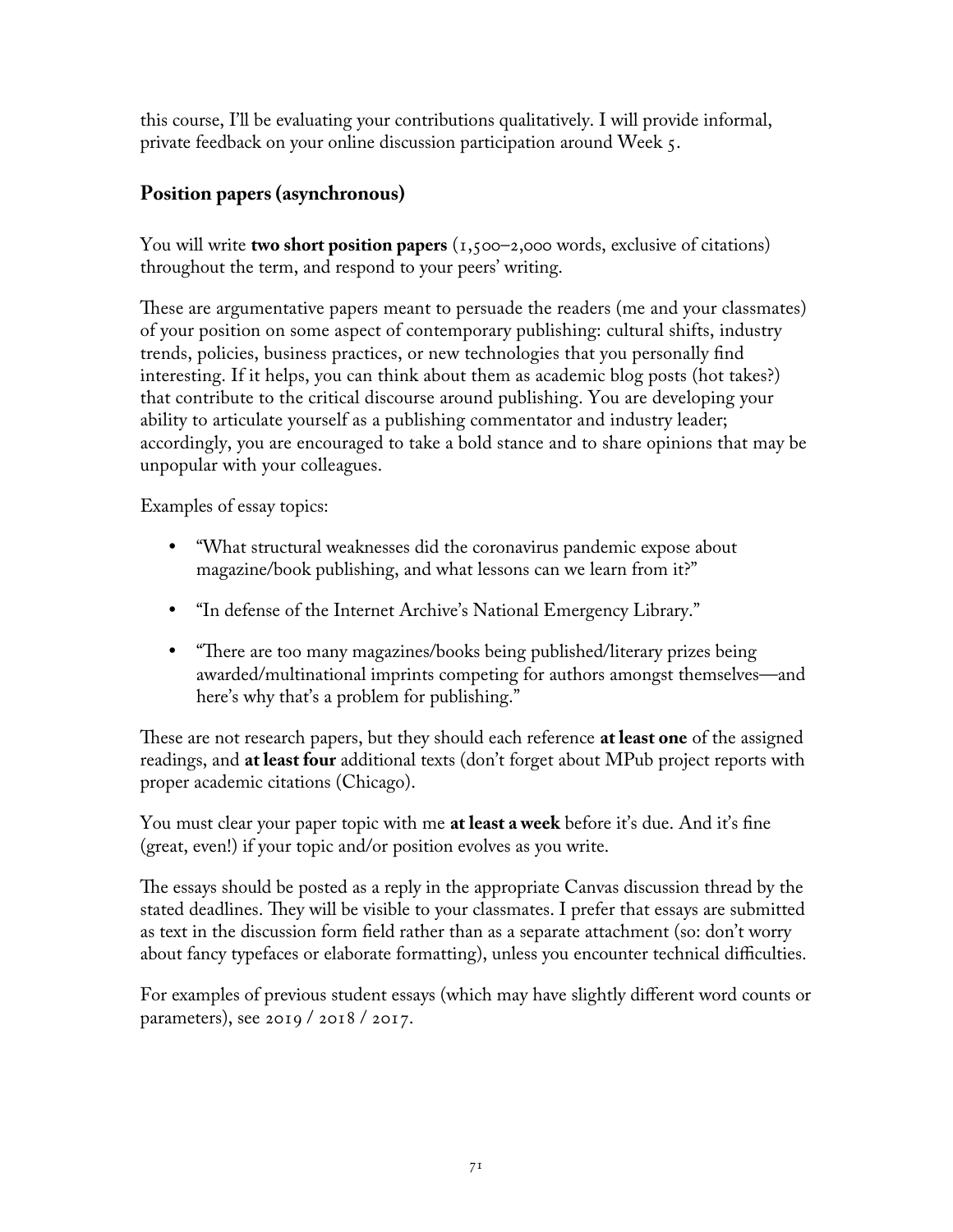### **Peer reviews (asynchronous)**

You will complete two peer reviews of your classmates' position papers—one for each round. After the paper deadline, Canvas will (fingers crossed!) randomly assign you a classmate's essay to review and respond to directly in Canvas.

Your response should focus on the essay's strengths (rather than calling out its failings), make connections to other texts or discourses, and/or take up specific points for elaboration or clarification. Each review should be 300–500 words and include links and sources as appropriate. The peer review will be due one week after the essay. Note that the peer review is attributed and **not** anonymous.

## EVALUATION

| <b>ACTIVITY</b>                                                                    | PERCENTAGE OF<br><b>FINAL GRADE</b> | <b>DUE DATE</b>       |
|------------------------------------------------------------------------------------|-------------------------------------|-----------------------|
| Seminar lead<br>Presentation and discussion                                        | 25%                                 | To be assigned        |
| Participation<br>In seminars (synchronous) and<br>online discussion (asynchronous) | 25%                                 | Cumulative            |
| Position paper #1<br>$1,500-2,000$ words                                           | 20%                                 | Oct. 19, 8:30 a.m. PT |
| Peer review #1<br>$300 - 500$ words                                                | $5\%$                               | Oct. 26, 8:30 a.m. PT |
| Position paper #2<br>$1,500-2,000$ words                                           | 20%                                 | Nov. 23, 8:30 a.m. PT |

You will be assessed on the following activities (also linked on the Assignments page):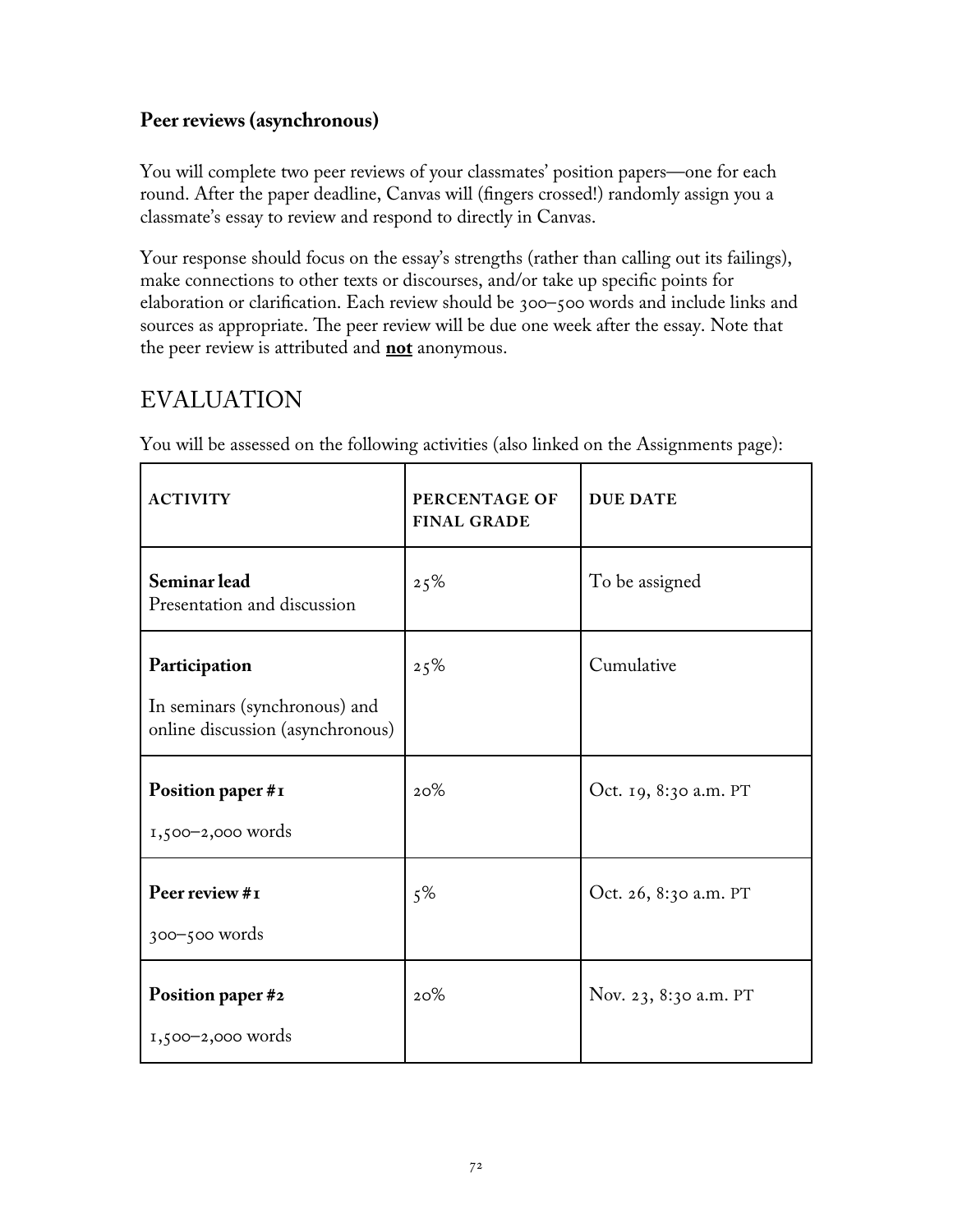| Peer review #2    | 5% | Nov. 30, 8:30 a.m. PT |
|-------------------|----|-----------------------|
| $300 - 500$ words |    |                       |

You will be evaluated on your demonstrated ability to:

- Engage critically with the assigned readings and with your classmates
- Draw connections to other readings and ideas
- Express your ideas clearly and thoughtfully

All grades will be posted to Canvas. Marks for all assignments will be given in numbers and then converted to an overall letter grade at the end of the semester.

# COURSE POLICIES

### **Required texts**

All required course readings are available online, on Canvas, or through the library reserves, except for one text needed in Week 10/Nov. 23:

Murray and Trosow, *Canadian Copyright: A Citizen's Guide*, 2nd edition, 2013.

You will need to purchase this book in either print or digital format. The publisher, Between the Lines, sells the EPUB for \$9.99 CAD: https://btlbooks.com/book/canadiancopyright. **Please ensure you get the second edition that was published in 2013.**

### **Remote learning and student accommodations**

Teaching at SFU in Fall 2020 will be conducted primarily through remote methods, with the components that will be conducted "live" (synchronous) vs. at your own pace (asynchronous) clearly indicated, as they are above.

Enrolment acknowledges that remote study may entail different modes of learning, interaction with your instructor, and ways of getting feedback on your work than may be the case for in-person classes. To ensure you can access all course materials, we recommend you have access to a computer with a microphone and camera, and the internet.

Students with hidden or visible disabilities who may need class or exam accommodations, including in the current context of remote learning, are encouraged to register with the SFU Centre for Accessible Learning.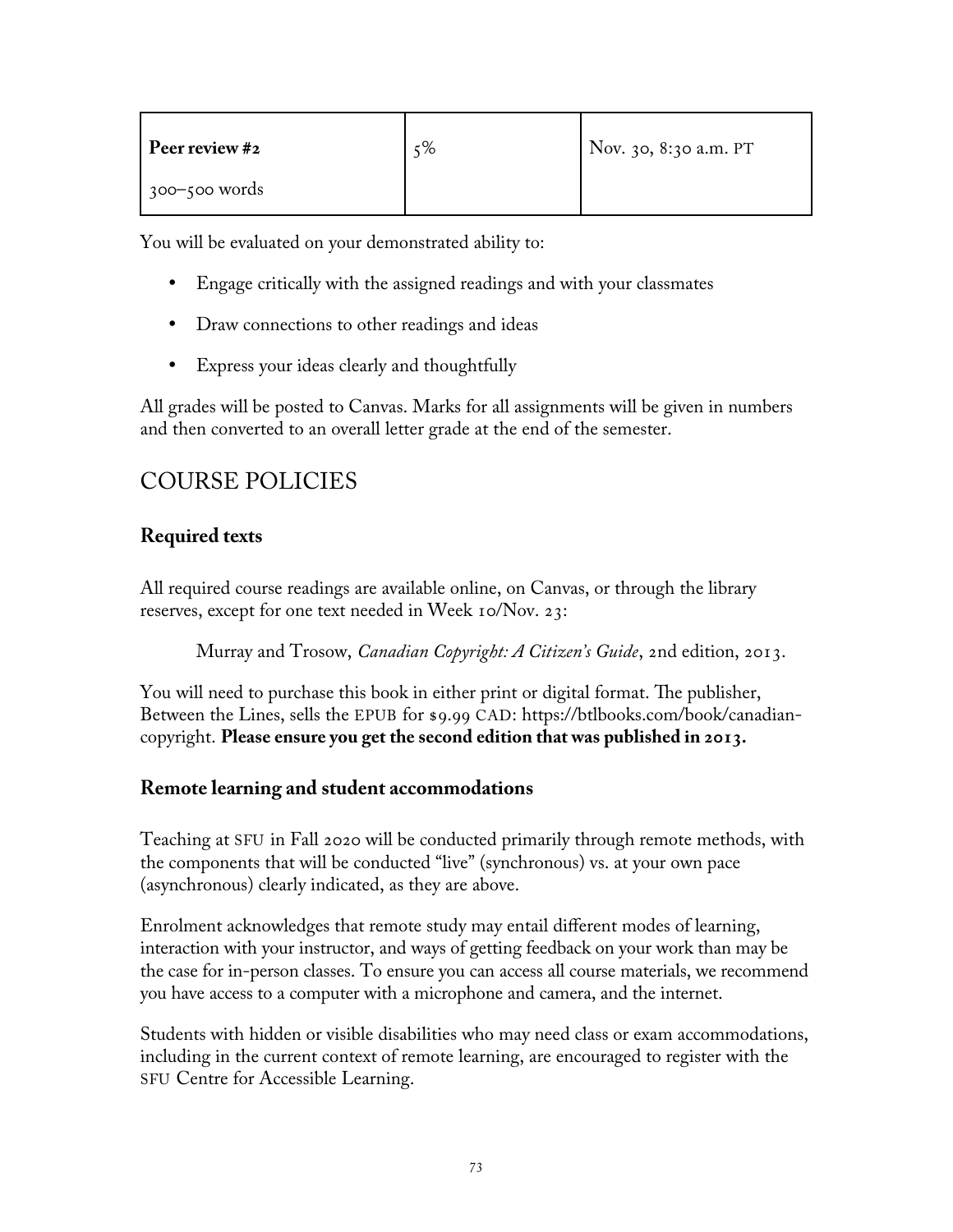### **Privacy and confidentiality**

While you are encouraged to leave your camera on during the synchronous session, you have the option to turn off your camera or to use a virtual background to protect your personal environment.

PUB 800 seminars delivered on Zoom will be recorded, with the consent of the participants. As a result, SFU may collect your image, voice, name, personal views and opinions, and course work under the legal authority of the University Act and the Freedom of Information and Protection of Privacy. This information is related directly to and needed by the University to support student learning only (i.e., posting on Canvas for students to review). If you have any questions about the collection and use of this information, please contact me.

To facilitate a safe and open learning environment, discussions in our virtual classroom are to be treated as confidential. This means that unless we have explicitly and collectively granted permission otherwise, you may not cite our verbal/written contributions or share the seminar recording/visuals elsewhere online (including on social media) or with others who are not part of our class.

### **Correspondence**

I am available through Canvas or at the email address listed above. Please allow a minimum of 24 hours for me to respond to your message. Alternately, you are welcome to request a one-on-one virtual meeting with me, though be aware that I may need to schedule this outside of working hours. I may ask that we schedule a virtual meeting to discuss your issue if it is complex.

### **Late assignments**

If you anticipate that you will be unable to meet a deadline, please contact me beforehand so we can discuss your options.

### **Academic conduct**

Students are expected to familiarize themselves with the Code of Academic Integrity and Good Conduct (https://www.sfu.ca/policies/gazette/student/s10-01.html). Our (virtual) classroom will be run in accordance with SFU's commitment "to creating a scholarly community characterized by honesty, civility, diversity, free inquiry, mutual respect, individual safety and freedom from harassment and discrimination."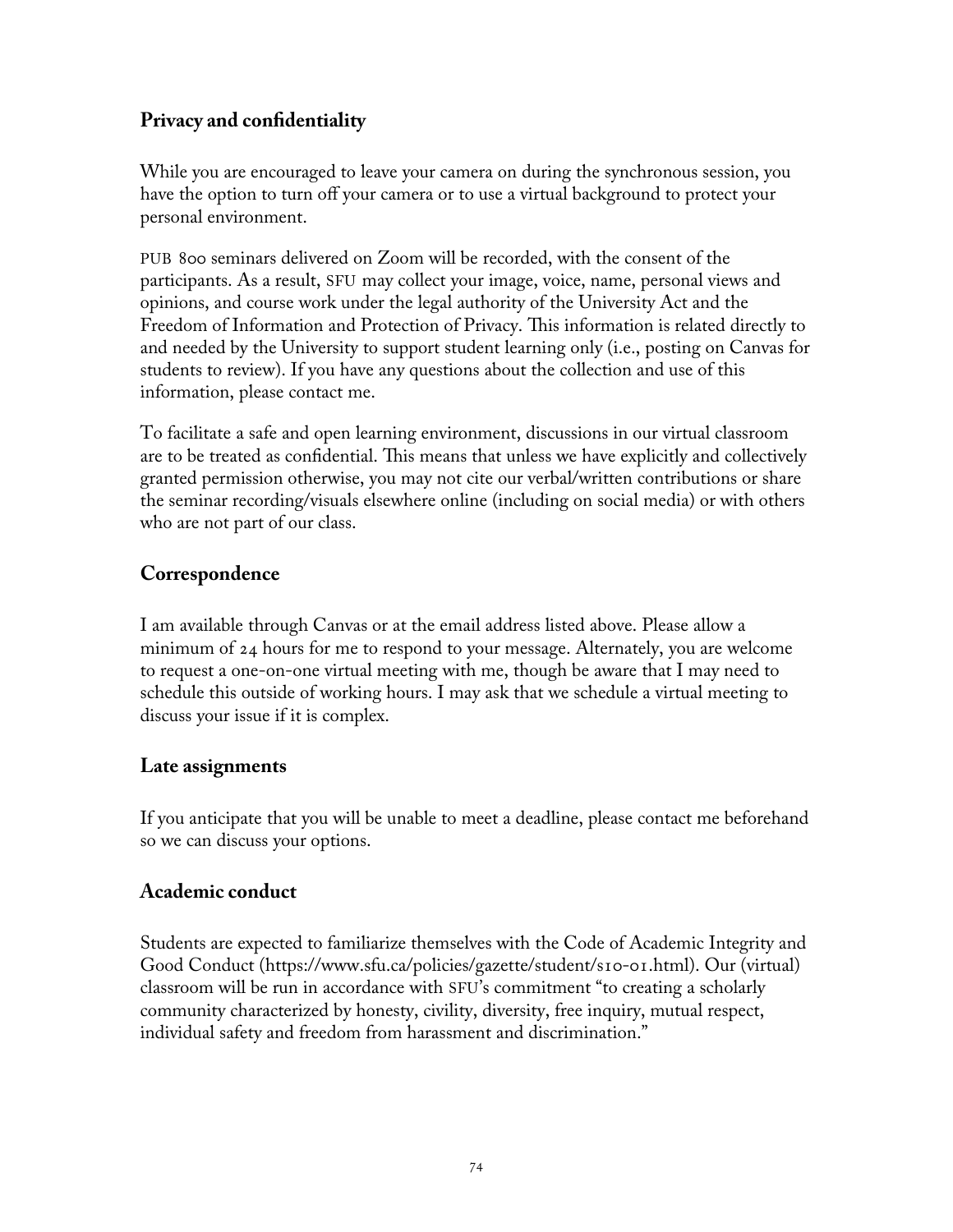# **Appendix B. Schedule and readings**

To help you manage your time, readings are listed in order of priority each week. Supplementary readings are optional, offering other dimensions to that week's themes, and may be of particular interest to session leads or useful for paper topics. Reach out to me if you want other reading recommendations.

Note that I may adjust some of the readings as we go along. I'll let you know when there have been important changes, but please consider this to be a living document. The weekly readings will be confirmed in that week's Canvas discussion thread.

Throughout the term, I'll also add industry news and links of interest to our Canvas discussions. Consider these to be optional reading unless I instruct otherwise, and feel free to share links of your own.

## Week  $I -$  Sept.  $I_4$  / What is publishing?

*Intros, orientation to course logistics*

- Stadler, "What is publication?", 2010.
- Nash, "The business of literature," 2013.

\*You'll also be doing a Hypothes.is intro with Dr. Juan Pablo Alperin during your PUB 602 class on Wednesday, Sept. 16.

# Week  $2 -$  Sept. 21 / The playing field

*Supply and value chains, theories of cultural production, circulation and readership*

- Thompson, "Introduction," *Merchants of Culture*, 2010.
- Wershler, "The ethically incomplete editor," *Editing as Cultural Practice in Canada*, 2016.
- Turner-Riggs, "Overview of the book supply chain in English Canada," 2018.
- BookNet Canada, "The Canadian book buyer," 2018.
- Bourdieu, from "The field of cultural production." 1983.

**Optional**: On Sept. 24, 3:30–4:30 p.m. PT, I'll be moderating a (free, online) panel at Word Vancouver: "Publishing in a Pandemic,"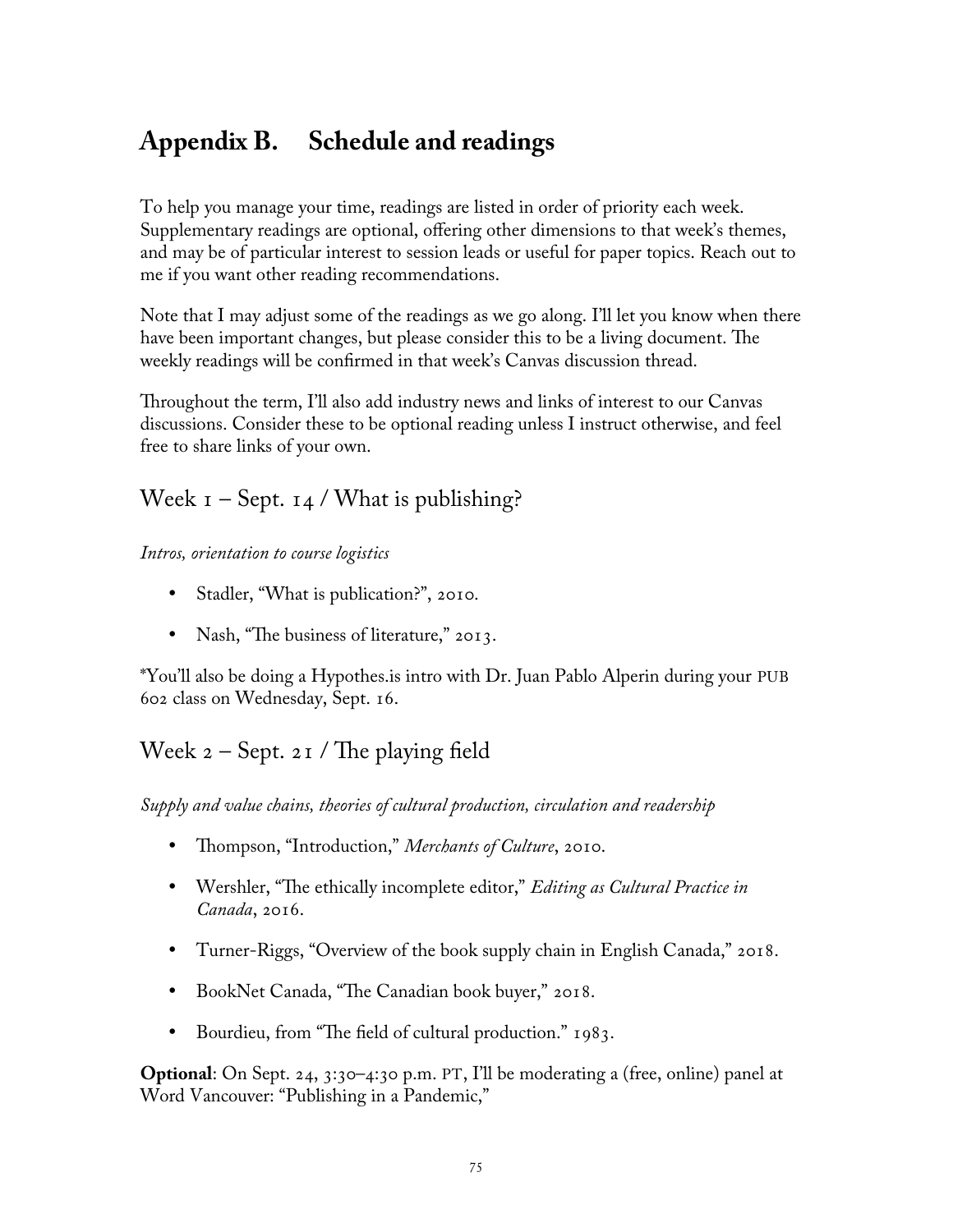(https://www.wordvancouver.ca/2020festivalschedule/2020/9/24/publishing-in-apandemic) a discussion with three BC-based book publishers. Registration is free, and all are welcome to attend.

### Week  $3 -$  Sept. 28 / Accounting for taste

### *Marketing, curation, taste, prize culture*

- Bhaskar, "Curation in publishing," *Oxford Handbook of Publishing*, 2019.
- Roberts, "Prizing Canadian literature," *Prizing Literature*, 2011.
- Medley, "A publisher's year: Moneyball," 2012.
- Medley, "Everyone's a winner," 2017.

### *Supplementary reading:*

- Smith, "Soup cans and love slaves," 2006.
- Fuller and Sedo, "A reading spectacle for the nation: The CBC and Canada Reads," 2006.

### Week  $4 - Oct. 5$  / Publishing's colonial legacies

### *In search of (meaningful) diversity and inclusion in publishing*

- Maxwell, "Thinking about the legacies of colonialism in publishing," 2020.
- Lorimer, Chapter 2, *Ultra Libris*, 2012.
- Reder and Shield, "'I write this for all of you': Recovering the unpublished RCMP 'incident' in Maria Campbell's *Halfbreed* (1973)," 2018. (See also: Shield, *Halfbreed* publishing timeline: https://halfbreedpublishingtimeline.com)
- Akiwenzie-Damm, "'We think differently. We have a different understanding': Editing Indigenous texts as an Indigenous editor," *Editing as Cultural Practice in Canada*, 2016.
- Hagi, "A bunch of white Canadian editors really love cultural appropriation," 2017.
- Shraya, "#PublishingSoWhite: 13 ways to diversify your press," 2016.
- de León, Alter, et al. "A conflicted cultural force: What it's like to be Black in book publishing," 2020.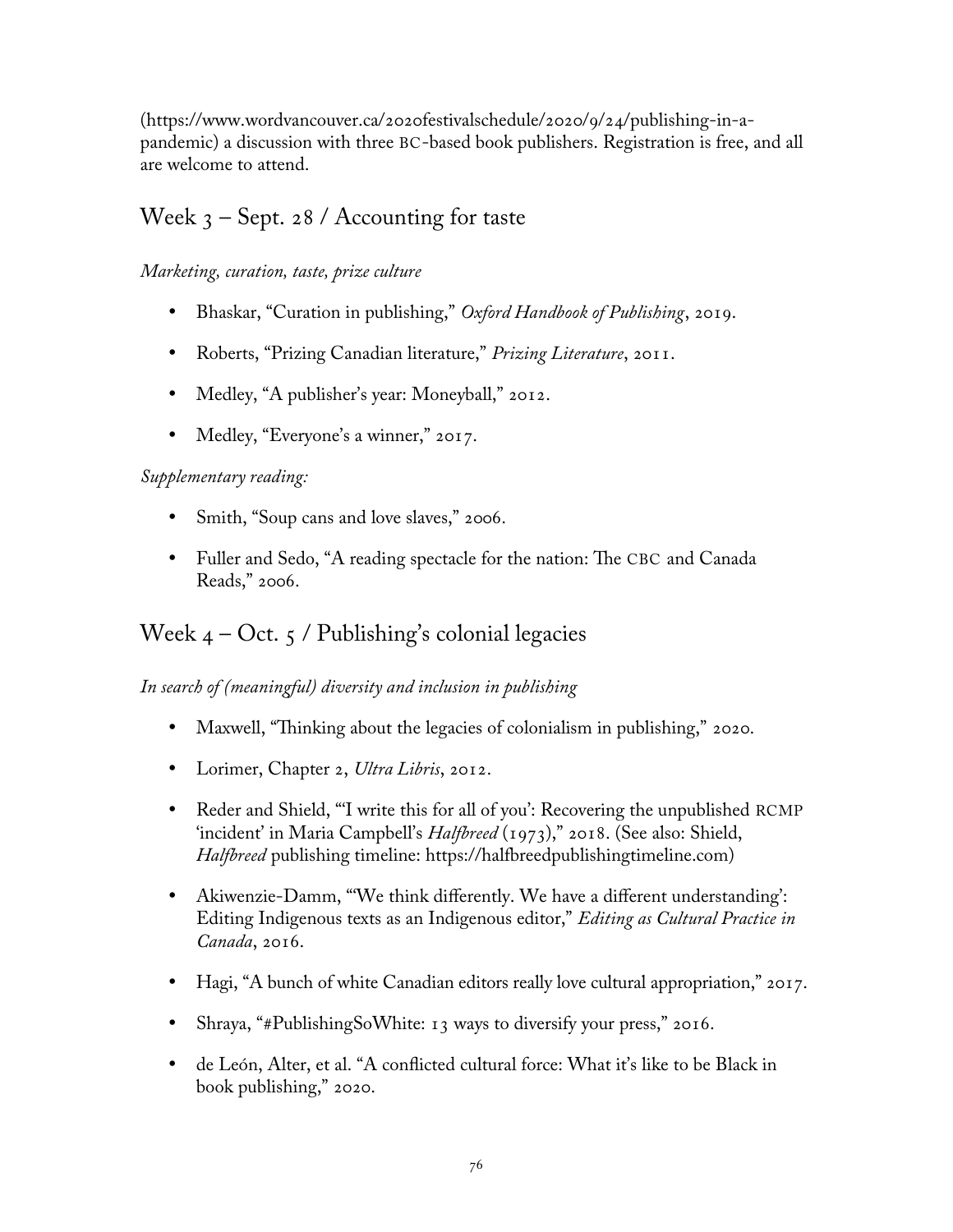#### *Supplementary reading:*

- Younging, *Elements of Indigenous Style*, 2018. [available through library access]
- ACP, "2018 book publishing diversity baseline survey."
- Lee & Low, "Where is the diversity in publishing? The 2019 baseline diversity survey results."
- Fricker, "Jesse Wente's goal as new chair of the Canada Council for the Arts? To reduce the harm it causes," 2020.

Week  $5 - Oct.$  19 / How Canadian cultural policy shaped the publishing industry

\*\*\*ESSAY #1 DUE @ 8:30 A.M. PT \*\*\*

*The Massey Commission, new nationalism, cultural industries; international markets and trade policies*

- Lorimer, Chapter 3 & 4, *Ultra Libris*, 2012.
- Cultural exemption in CUSMA (Canada-United States-Mexico Agreement)
- Book importation regulations
- Government of Canada, "Competition Bureau seeks input from market participants to inform an ongoing investigation of Amazon," 2020.

*Supplementary reading:*

• Litt, "The state and the book," *History of the Book in Canada*, Volume 3, 2004.

### Week 6 – Oct. 26 / More Canada: book publishing today

\*\*\*PEER REVIEW #1 DUE  $@$  8:30 A.M. PT \*\*\*

*Funding, cultural nationalism and protectionism, ownership changes*

**Guest speakers** (8:30–9:15 a.m. PT): Julie Fairweather, Director, Book Publishing Policy and Programs, Department of Canadian Heritage; Sarah Mayes, Manager, Support for Organizations, Canada Book Fund, Department of Canadian Heritage

Lorimer, Chapter 5, *Ultra Libris*, 2012.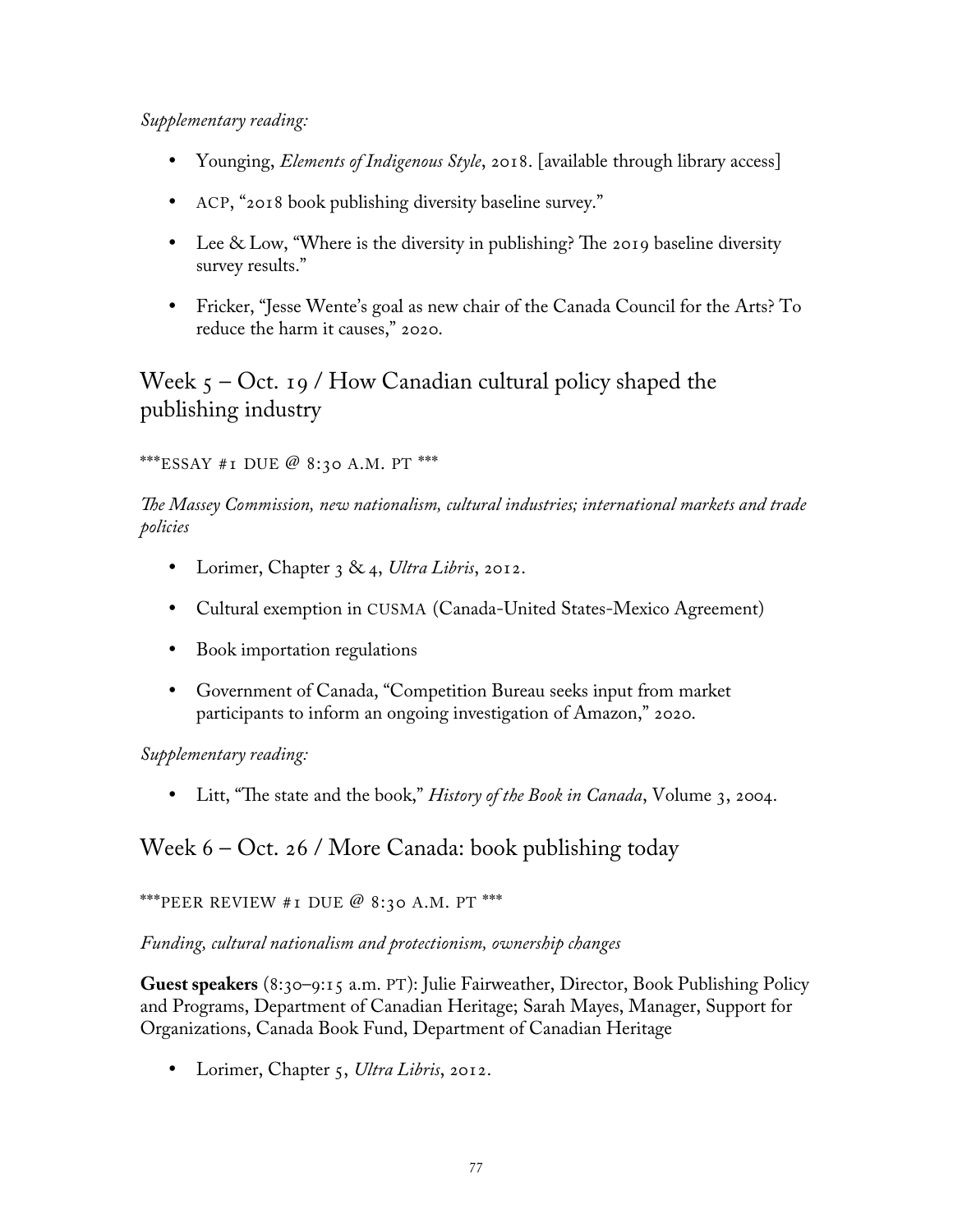- Ontario Creates' Canadian book publishing industry profile, 2020.
- Read about sources of federal funding for Canadian publishers:
	- o Canada Council for the Arts, in particular the Supporting Artistic Practice stream that supports literary book and magazine publishers
	- o Canadian Heritage: Canada Book Fund and Canada Periodical Fund
- MacSkimming, "Net benefit: Canada's policy on foreign investment in the book industry," 2017.
- Barber, "Supporting CanLit means shelving our protectionist policy,"2011.
- Rabinovitch, "Balance the books: The case for Canadian publishing," 2020.

### *Supplementary reading:*

- Dewar, "How Canada sold out its publishing industry," 2017.
- "More Canada: Increasing Canadians' awareness and reading of Canadian books, 2018.
- Department of Canadian Heritage Evaluation Services Directorate, "Evaluation of the Canada Book Fund 2012–13 to 2017–18," 2019.
- Sharpe, "A precarious niche: Canadian-owned English-language book publishing in Canada," 2019.

# Week  $7 - Nov. 2 / Bibliodiversity$

### *Independents & multinationals: scale, risk, capital, consolidation*

**Guest speaker** (8:30–9:15 a.m. PT): Alana Wilcox, Editorial Director, Coach House Books

- Osnos, "A new era for books: The Random House-Penguin merger is just the start," 2012.
- Medley, "Will the newly united Penguin Random House weaken Canadian publishing, or save it?", 2015.
- Esposito, "The 360° competitor," 2020.
- McBride, "It's alive: Canadian book publishing stirs," 2013.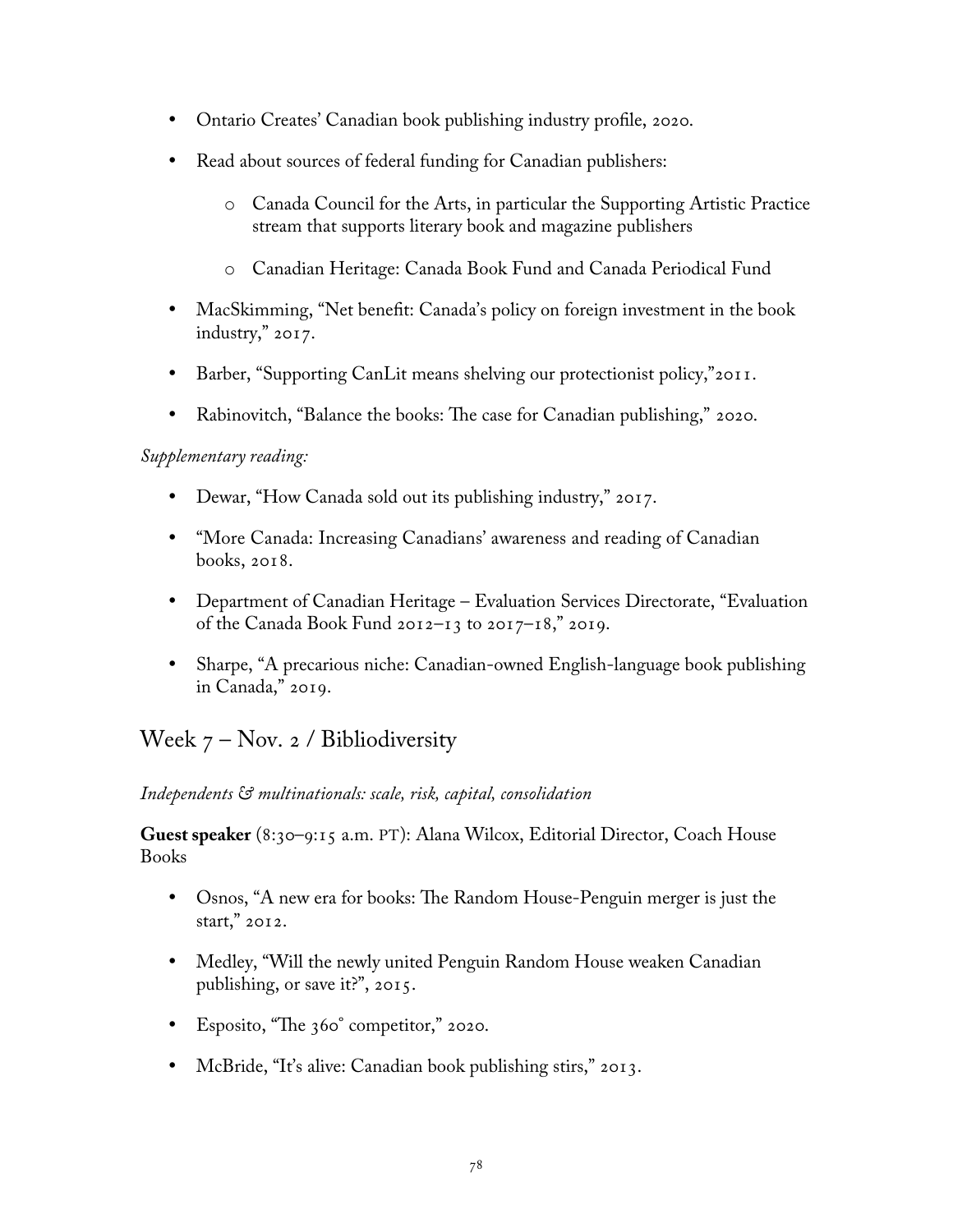- *Quill & Quire* Canadian publishing salary survey, 2018.
- Nordicity, "The Canadian English-language book publishing industry profile," 2018.
- Noorda, "The discourse and value of being an independent publisher," 2019.

#### *Supplementary reading:*

- $\bullet$  Sook Money  $\bullet$  spreadsheet: an anonymous collection of salaries in publishing (mostly U.S., but some Canada).
- McMurtie, "McSweeney's to become a nonprofit publisher," 2014.
- McNamara, "American literature needs indie presses," 2016.
- Ramdarshan Bold, "An 'accidental profession': Small press publishing in the Pacific Northwest," 2016.

### Week  $8 - Nov. 9 / Distribution$

*Abundance and scarcity, digital publishing and licensing, self-publishing, Amazon*

- *n+1*, "Smorgasbords don't have bottoms: Publishing in the 2010s," 2020.
- Maxwell, "Amazon and the engagement economy," 2012.
- Bjarnason, "Which kind of innovation?", 2013.
- Carter, "Inside the war between Canadian libraries and multinational publishing," 2019.
- Lewis, "Wattpad has already disrupted digital publishing. Now it's challenging the industry once again  $-$  by printing books," 2019.
- Vanasse, "Blockchain: What publishers need to know," 2018.

#### *Supplementary reading:*

- Shephard, "Amazon is a logistical disaster," 2019.
- Patch, "How Amazon is pushing Canadian publishers' buttons," 2018.
- Alter, "Bookstores are struggling. Is a new e-commerce site the answer?", 2020.
- Vena, "Revisiting the long tail theory as applied to ebooks," 2015.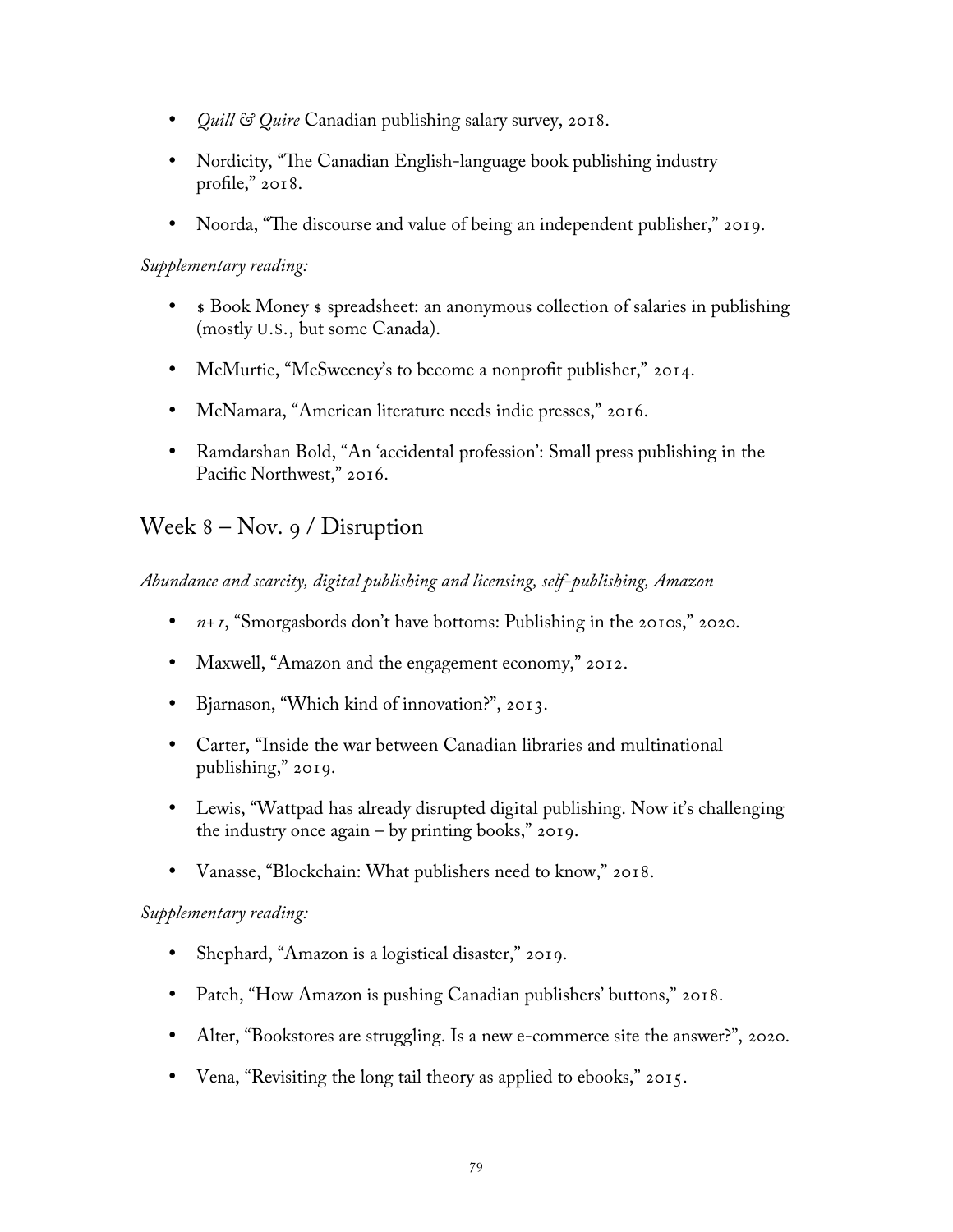- Bowker, "Self-publishing in the United States, 2013–2018," 2019.
- Williams, "Spotify's move into audiobooks is a seismic shift in the publishing landscape, but the ripples will take time to be felt," 2020.

## Week  $9 - Nov. 16 / Scholarly publishing$

### *University presses, peer review, Open Access, markets*

**Guest speaker** (8:30–9:00 a.m. PT): Douglas Hildebrand, Director and Publisher, University of Alberta Press

- Rayner, "Academic publishing," *Oxford Handbook of Publishing*, 2019.
- Maxwell, "Beyond open access to open publication and open scholarship," 2015.
- Samson, "An academic's podcast gets the peer-review treatment," 2018 (and while I don't expect you to annotate it, take a peek at the peer review work on Dr. Hannah McGregor's *Secret Feminist Agenda* podcast that was conducted by Wilfrid Laurier University in partnership with SFU)
- Samson, "Standing out in the world of scholarly publishing," 2016.
- ACUP, "Monograph publishing in an Open Access context," 2014.

## Week 10 – Friday, Nov. 27 / Copyright today

### \*\*\*ESSAY #2 DUE @ 8:30 A.M. PT \*\*\*

### *Copyright as the foundation of publishing, owners' rights and users' rights, fair dealing, digital publishing*

Murray and Trosow, *Canadian Copyright: A Citizen's Guide*, 2nd edition, 2013.

Note: you will need to purchase this book in either print or digital format. The publisher, Between the Lines, sells the EPUB for \$9.99 CAD: https://btlbooks.com/book/canadiancopyright. Please ensure you get the second edition that was published in 2013.

- Dabrusin, "Shifting paradigms: Report of the Standing Committee on Canadian Heritage," 2019. Read: pp.  $1-22$  and pp.  $37-44$  (Writing and Publishing Industries).
- ACP, "Canadian publishers call for copyright reform in the face of broken legal framework," 2020.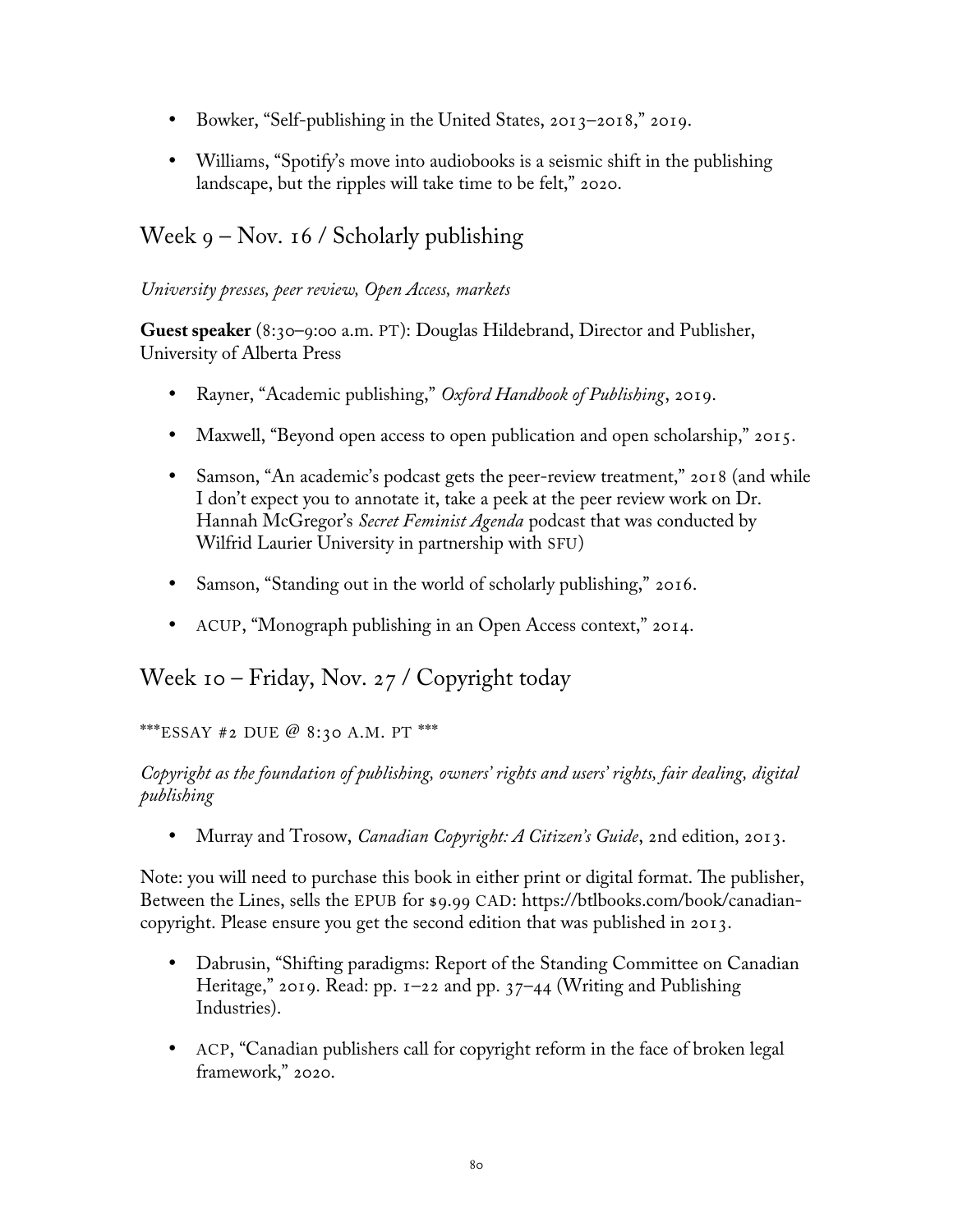Grady, "Why authors are so angry about the Internet Archive's Emergency Library," 2020.

*Supplementary reading:*

 Coombe, Wershler, Zilinger, Dynamic fair dealing: Creating Canadian culture online, 2014. Ruimy, "Statutory review of the *Copyright Act*: Report of the Standing Committee on Industry, Science and Technology," 2019.

Week  $11 - Nov.$  30 / Magazines

\*\*\*PEER REVIEW #2 DUE  $@ 8:30$  A.M. PT\*\*\*

*Business models for magazines – from print to digital, and back again*

**Guest speaker** (8:30–9:15 a.m. PT): Alina Cerminara, Publisher, *FOLKLIFE* magazine

- Ontario Creates' Canadian magazine industry profile, 2020.
- "Modernization of the Canada Periodical Fund: Adapting to the digital era," press release and backgrounder, 2020.
- Song, "The death of Bon Appétit is proof media companies have no idea what makes videos work," 2020.
- Thorpe, "Apple News+ was deeply flawed from the start. Is there really a future for publishers on the platform?" 2020.
- Matthews, "How independent magazines make money," 2015.
- Madrigal, "A day in the life of a digital editor," 2013.

*Supplementary reading:*

- Ember and Greynbaum, "The not-so-glossy future of magazines," 2017.
- Safronova, "What the pivot to video looks like at Condé Nast," 2018.
- Narang, "Notes from the underground: A case study of *subTerrain*," 2015.
- Gidney, "Understanding the Canadian small-magazine landscape: Mapping a route to viability for *Spacing*," 2008.

Week  $12 - Dec. 7$  / Blowing \*\*\*\* up

*The future of the book: our theories, fears, and hopes*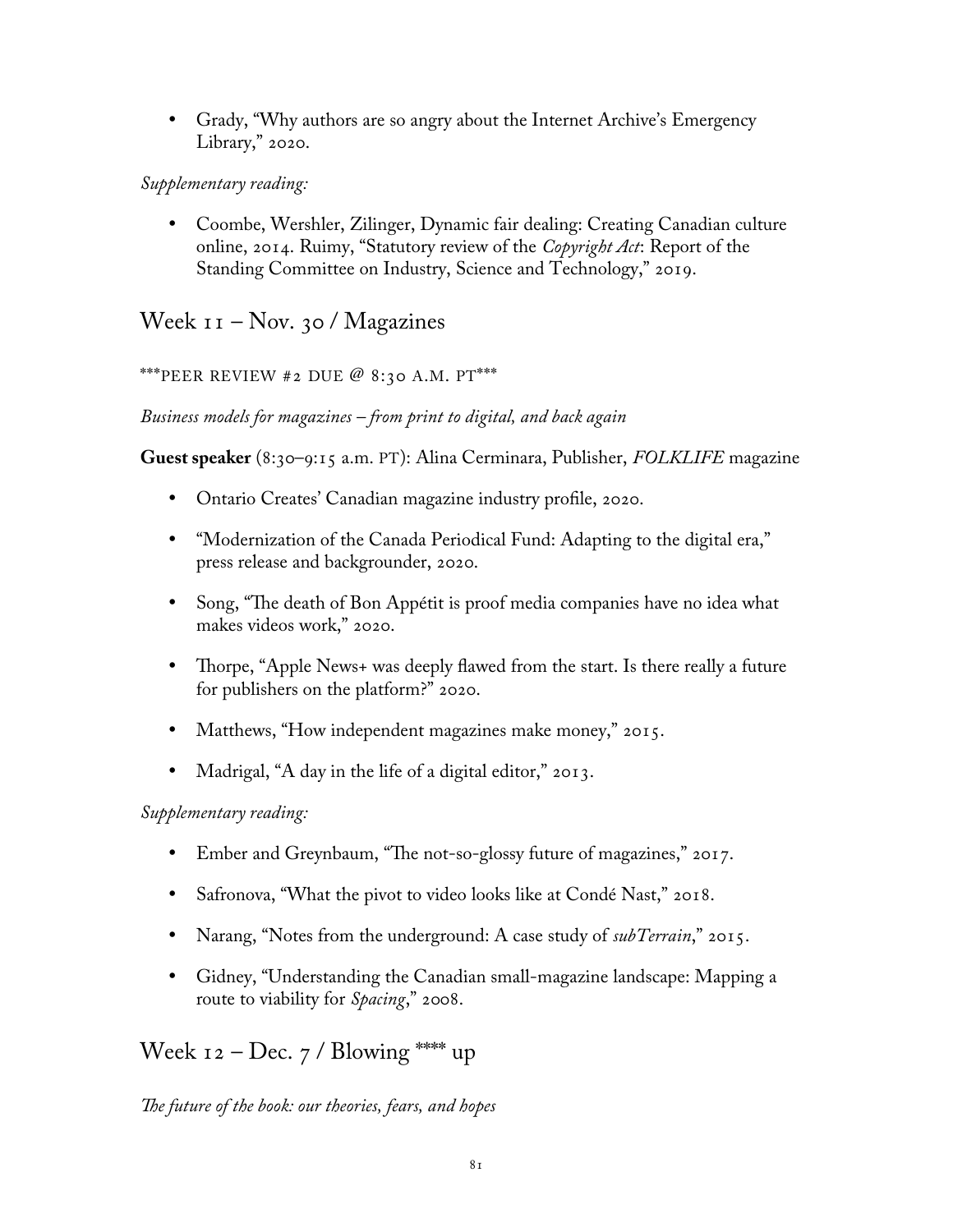- Mod, "The 'future book' is here, but it's not what we expected," 2018.
- Bhaskar and Phillips, "The future of publishing: Eight thought experiments," *Oxford Handbook of Publishing*, 2019.
- Maher, "Wondering where publishing is headed? Ask its future leaders," 2019.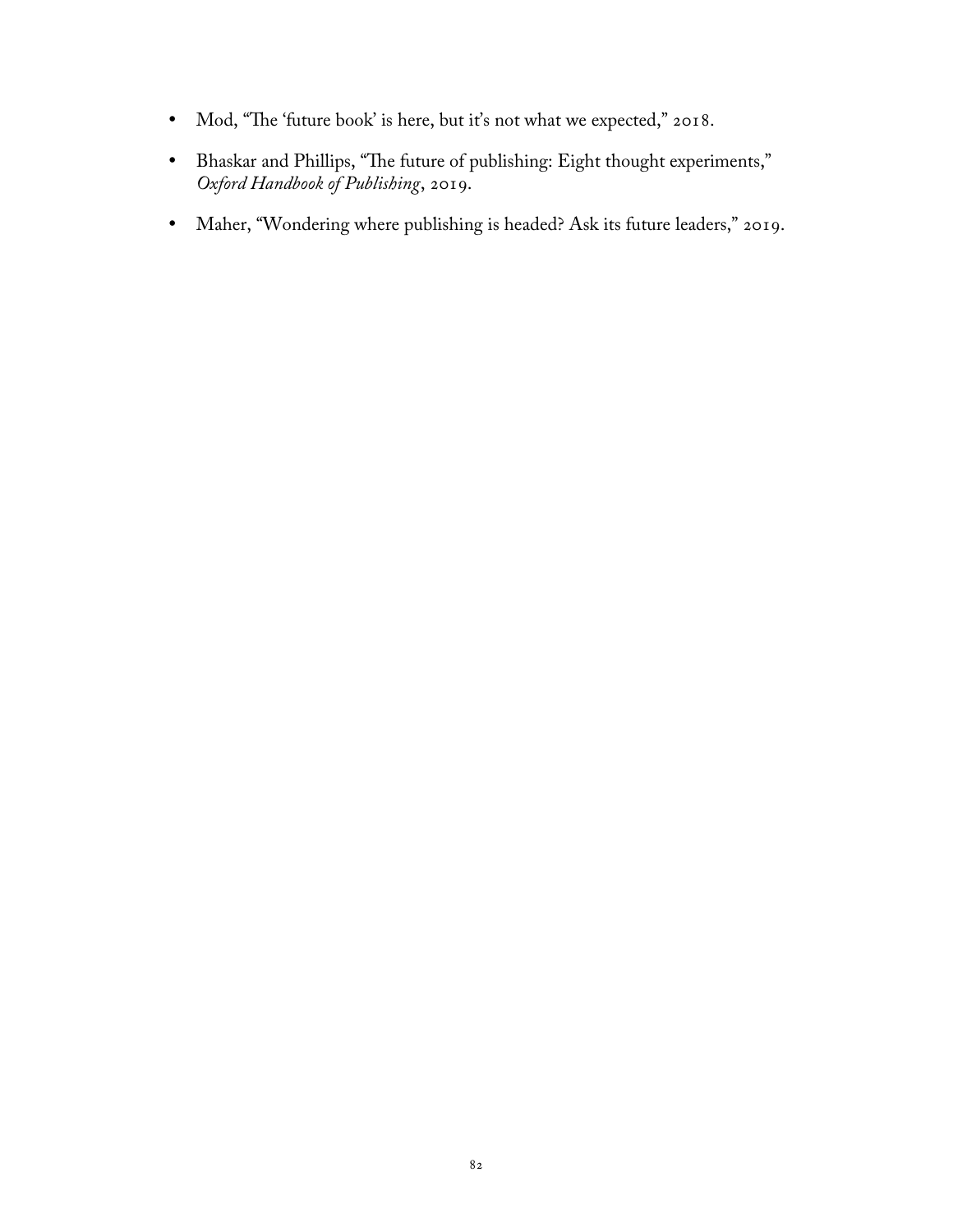# **Appendix C. Week 4 discussion questions**

Please observe the principles of the [Code of Conduct](https://magsbc.com/wp-content/uploads/2019/05/Code-of-Conduct-Inclusivity-Workshops-MagsBC-and-ABPBC.pdf) shared on the discussion board.

You'll have 30 min. for group discussion.

Select which questions you would like to focus on as a group.

### Assign:

- Facilitator
- Notetaker
- Timekeeper
- Speaker

### Checking in  $(5 \text{ min. max})$

- 1 Which articles did you connect with most?
- 2 Were you familiar with the "cultural appropriation prize" debacle? The recovery of the *Halfbreed* RCMP "incident"?
- 3 Were there any statements or observations you were struck by?
- 4 Did any articles raise questions for you?
- Oh, Canada (Maxwell, Lorimer)
	- 1 What is a "nation-building project"?
	- 2 How does Lorimer's description of Canada's colonial legacies and how Canadian publishing developed out of these colonial structures, differ from Maxwell's discussion of same?
	- 3 Do you agree with Maxwell's argument that the "economic logic of the bestsellers can't help but to reinforce cultural hierarchy"? How can publishers, small and large, reconcile the pursuit of bestselling books with making space for a plurality of voices?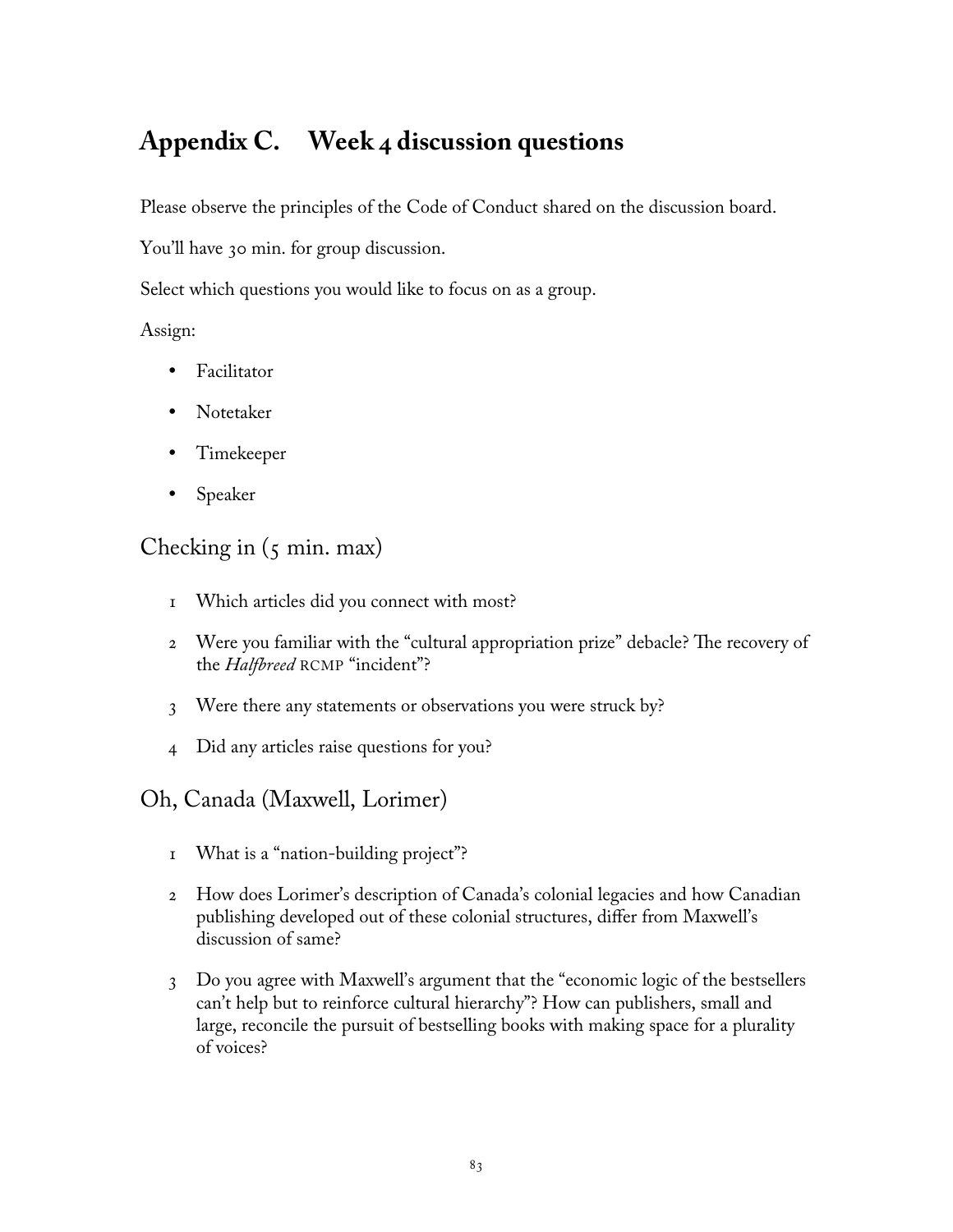4 A recent article that was widely circulated, "Canada is Fake," (https://theoutline.com/post/8686/canada-is-fake?zd=1&zi=lwajcr3z) states: "The logic of resource extraction, led by private companies and enforced by the state, is what motivates Canadian policy and justifies Canadian national identity." If we accept this argument – that "Canada" is a front for extractionism – what implications does this have for cultural policies that promote the production of a national literature ("CanLit") and for marketing slogans premised on Canadian identity (Indigo's "The world needs more Canada" campaign)? Is this sort of cultural protectionism a misguided endeavour, or does it have value?

### Indigenizing and decolonizing publishing (Akiwenzie-Damm, Reder & Shield)

- 1 Discuss how the restorative work Reder and Shield employed in their research aligns with the Indigenous editorial practices described by Akiwenzie-Damm.
- 2 Should non-Indigenous publishers continue to publish Indigenous trauma narratives?
- 3 Besides editing, what other practices or processes should be critically revisited through a decolonizing lens? (e.g., data categorization, design, marketing, bookstores, libraries)

### #PublishingSoWhite (de León et al, Hagi, Shraya)

- 1 What did these articles expose about the industry's prevailing ideas about who reads and buys books? Is this supported by any data that you are aware of? Does this differ between the U.S. and Canada, or in other countries?
- 2 What do you understand the term "cultural appropriation" to mean?
- 3 Is there any way that authors can responsibly write from cultural perspectives other than their own? If so, how can publishers support this work?
- 4 Are there magazine/book/web publishers or literary festivals/awards/organizations you are aware of who have brought meaningful diversity considerations into their processes and operations?
- 5 Do you agree with all of Shraya's recommendations for publishers who want to diversify their presses? Are there others you would add?
- 6 Is it possible for publishers to be transparent and accountable to their audiences about the work they are doing around diversity and inclusion, without being perceived as engaging in performative allyship?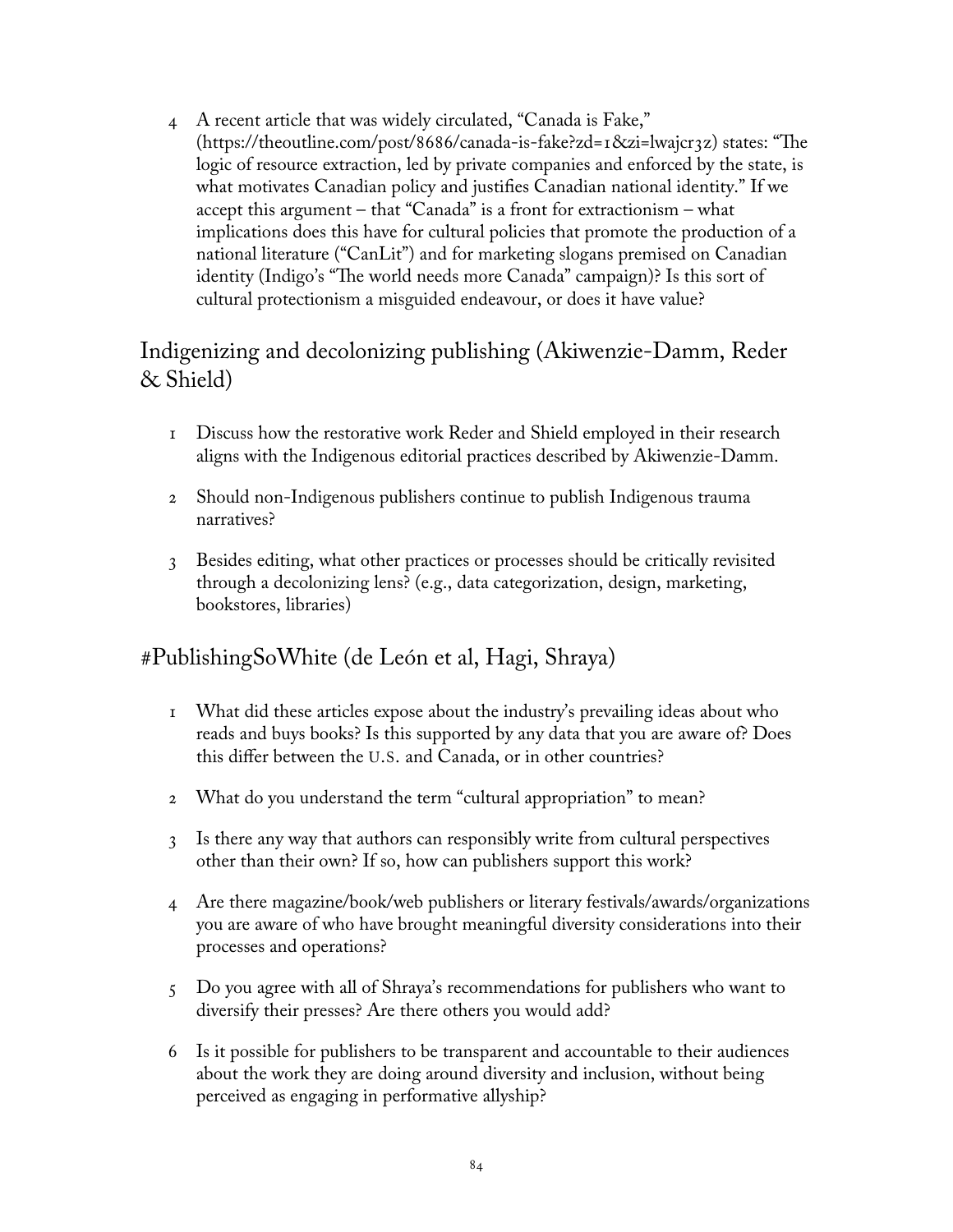- 7 How can publishers continue to express the politics and passions that make them distinct, while expanding both the diversity of their lists and their readerships authentically?
- 8 How do you see the Black Lives Matter movement impacting publishing and bookselling, or driving change in the industry? Do you think this will result in sustained change?
- 9 Increasingly, cultural funding bodies are prioritizing diversity in their mandates and juries take this into account in their funding allocations to publishers. For example, the Canada Council for the Arts' equity policy identifies the following priority groups: "Culturally diverse," "Deaf and disability," "Official Language Minorities." How comfortable are you with the idea of diversity being incentivized through funding?

## The workforce

Perhaps unsurprisingly, the Lee & Low and ACP diversity studies linked in this week's supplementary readings show that the industry is dominated by women who are straight, cis, white, and do not have disabilities.

- 1 How do publishing programs such as MPub contribute to how diverse the industry composition is? How can we improve on this front?
- 2 What are some considerations publishers should give to creating internship positions that prioritize diverse candidates?
- 3 How might publishers find freelancers, interns, and non-entry-level staff from outside the common channels – those who may not already be connected with publishing schools, read the *Quill & Quire* job board, or have existing industry connections?
- 4 In the articles you read this week, what examples did you note of BIPOC publishing professionals doing labour or taking professional risks on behalf of white authors or publishers? Doing labour in support of other BIPOC authors or publishers? What are the costs of this labour?
- 5 What publishing business practices and labour practices need to change to attract, retain, and develop the careers of staff from underrepresented communities (including BIPOC, disabled, and LGBTQIA+ communities)?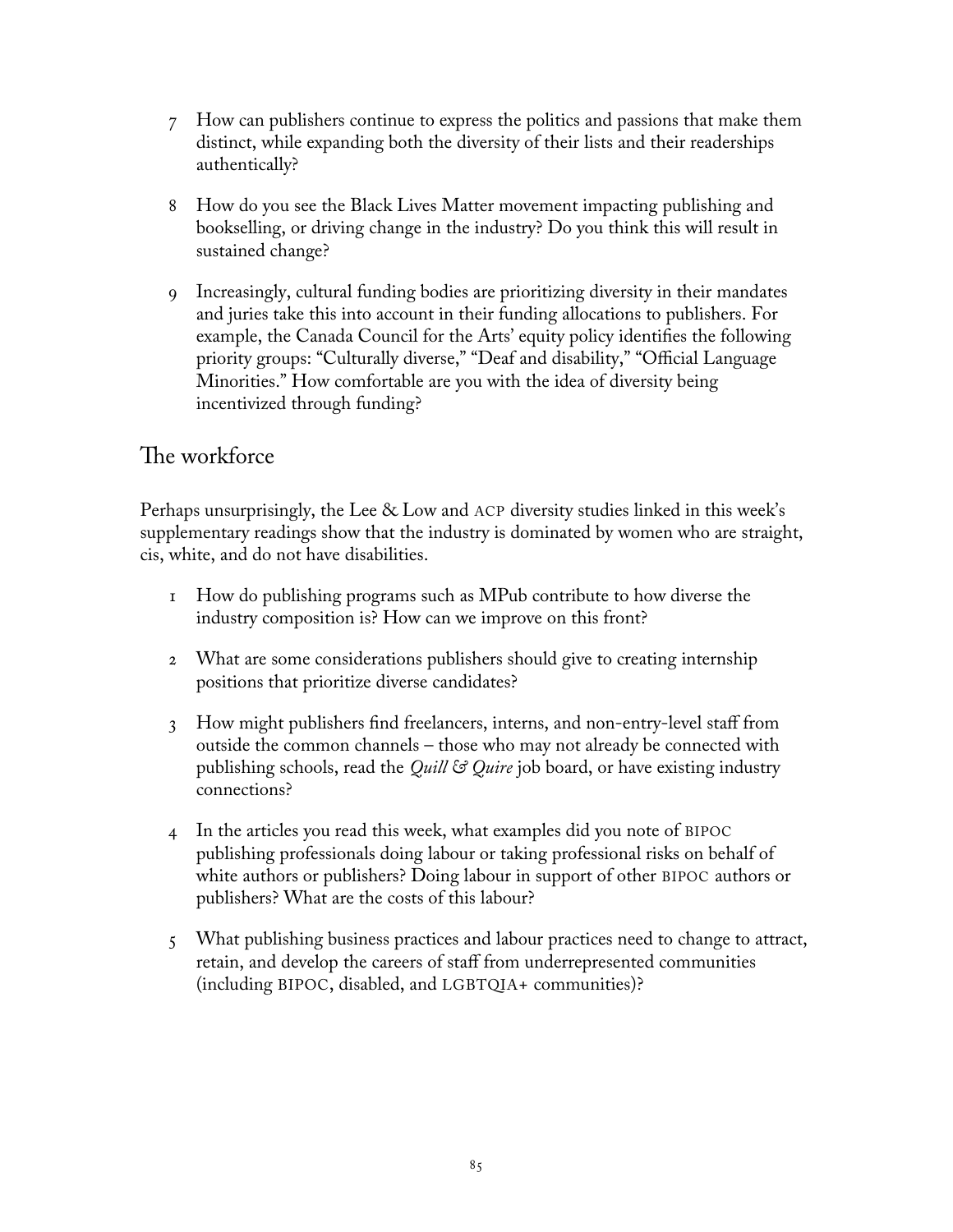## Other questions

- 1 Besides the surveys linked in the supplementary readings, how can we track our progress on these issues?
- 2 What role does mentorship play in diversifying the composition of the industry itself, and in the authors whose books get published? (Think back to our previous discussions on gatekeeping.)
- 3 What are the current discussions around diversity in publishing in other countries that you are familiar with?
- 4 What other areas of diversity, inclusivity, and accessibility were not addressed by these readings? Are there articles or books would you recommend for further reading?
- 5 Are there other questions you would like to discuss?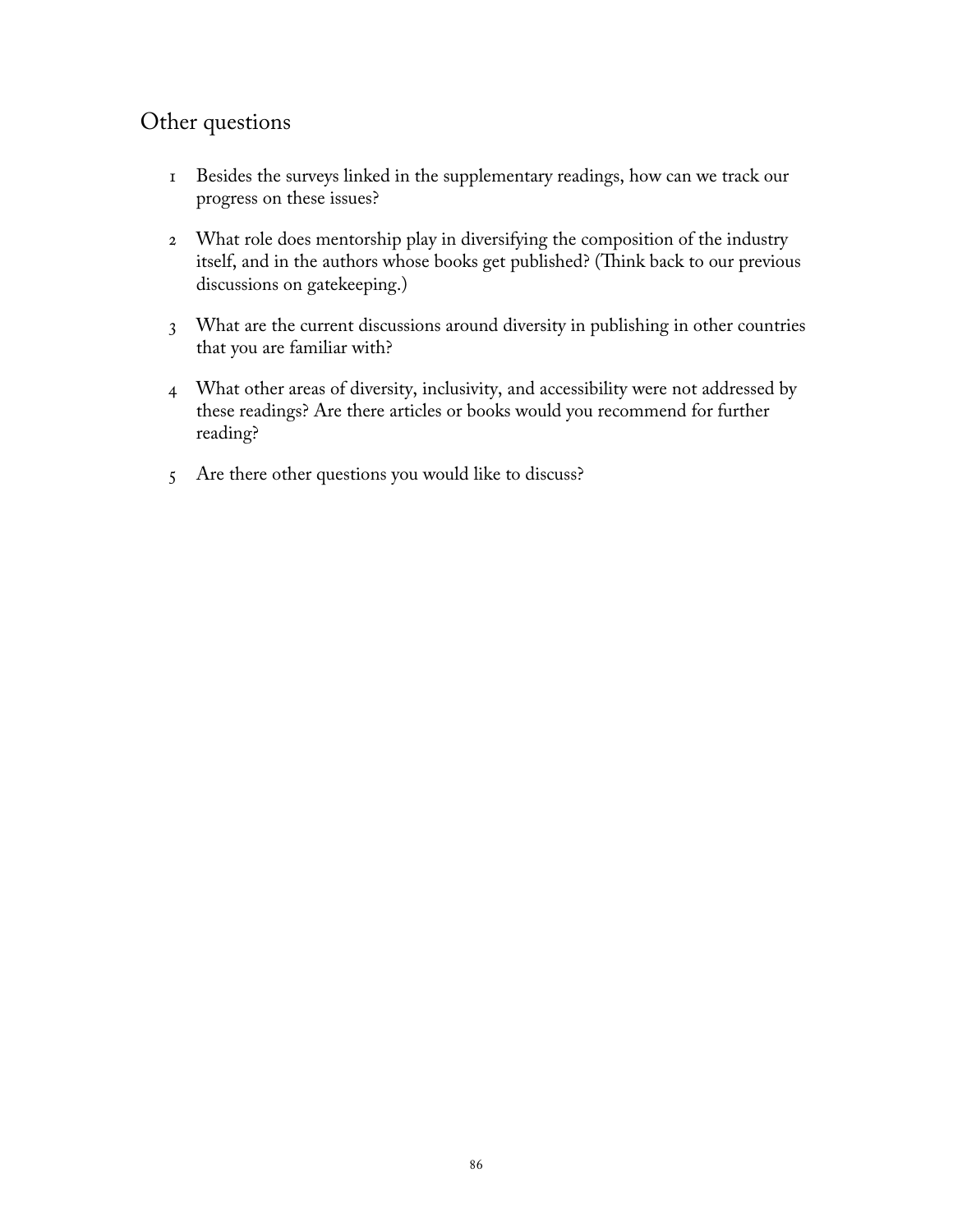# **Appendix D. Code of conduct**

*Developed by Cicely Belle Blain for the Magazine Association of BC and the Association of Book Publishers of BC's 2019 "Richer, Deeper, Better: Greater Inclusivity, Accountability and Respect in Publishing" workshops*

### Creating a Brave Space

A Brave Space is one that commits to courageous dialogue that is deep yet still inclusive. As we gather for a day of important and timely work on inclusivity in publishing, we want to make sure that we hold space in a way that feels nurturing, encourages vulnerability, and fosters rich and respectful conversations.

### **Before the workshop:**

- 1 Come ready to engage
- 2 Consider what you need to feel supported; let the organizers know if you have accessibility needs
- 3 Practice self care these topics can get heavy
- 4 Self-educate on inclusion concepts that may confuse you (see resources below)
- 5 Familiarize yourself with the guidelines (below)

#### **During the workshop:**

#### 1 **Check in with yourself**

Come to the conversation ready to engage - do what you need to do to feel present. Honour your own needs and set gentle boundaries.

#### 2 **Make space, take space**

Be aware of how much space you take up in a conversation. If you're someone who is more extroverted, talks a lot, or find yourself occasionally interrupting others, think about slowing down and letting others speak. If you're someone who holds back, feels shy or doesn't speak up, consider stepping into your growth zone this time.

#### 3 **Assume positive intent and address negative impact**

We're all at different points on our learning journeys. Assume that when people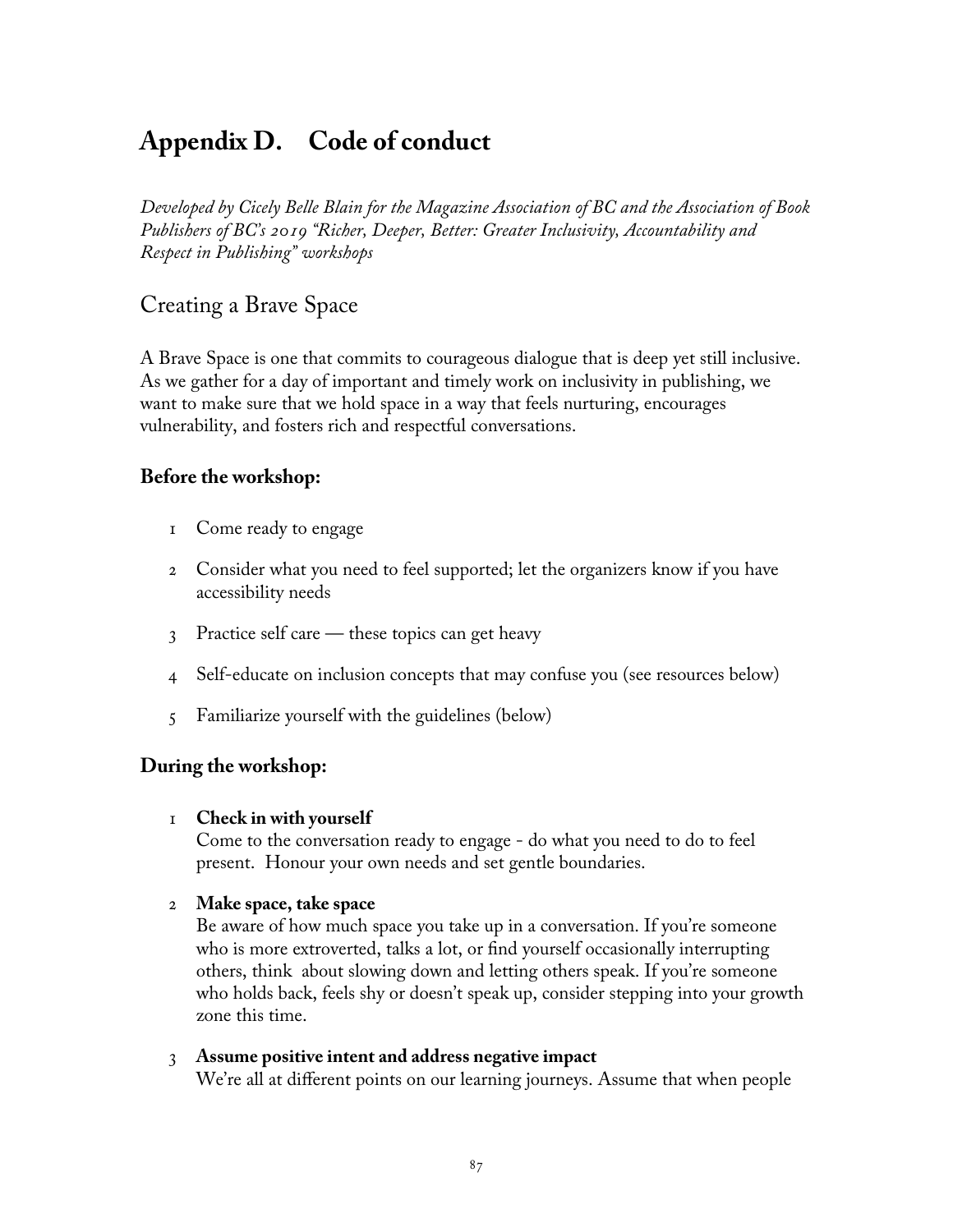make mistakes, their intentions were good. However, that doesn't change the impact – respect people's right to feel angry, offended or upset…and apologize.

#### 4 **Practice active listening**

Listen as though nothing in the world matters as much as what that person is saying. Instead of thinking 'I know what I'll say next', think 'I wonder what they'll say next.'

#### 5 **Honour confidentiality**

What's said here, stays here; what's learned here, leaves here. Don't share others' stories without explicit permission.

#### 6 **Accept and expect non-closure**

We wish we could solve all the problems in one session. Unfortunately we have to accept non-closure and instead use these conversations as foundational and inspirational.

#### 7 **Bodies will be bodies**

Need to pee? Go for it! Need to stretch or snack? Go for it! Prefer to sit on the floor or stand at the back? Go for it! This is not school and we don't need to police one another for our bodies' needs.

#### 8 **Uncomfortable ≠ unsafe**

Sometimes when we're having vulnerable and challenging conversations, our brains trick us into thinking we're in danger. Usually we're just feeling a bit awkward… But if you do feel unsafe, let an organizer know!

#### 9 **Respect everyone's true selves**

Respect everyone's identities and needs including, but not limited to, their pronouns, names, titles, physical boundaries (e.g. hugging or handshakes) + accessibility needs.

#### 10 **Challenge assumptions with curiosity**

We all have biases and make judgements – challenge your own and one another's with respectful curiosity. Try framing a thought as a question.

#### **Non-negotiables**

In this space, we will not tolerate:

 Racism, sexism, homophobia, transphobia, misogyny, ableism, audism\*, anti-Blackness, anti-Semitism, anti-Indigeneity, ageism, classism, Islamophobia, fatphobia or any other form of discrimination that may show up in the form of…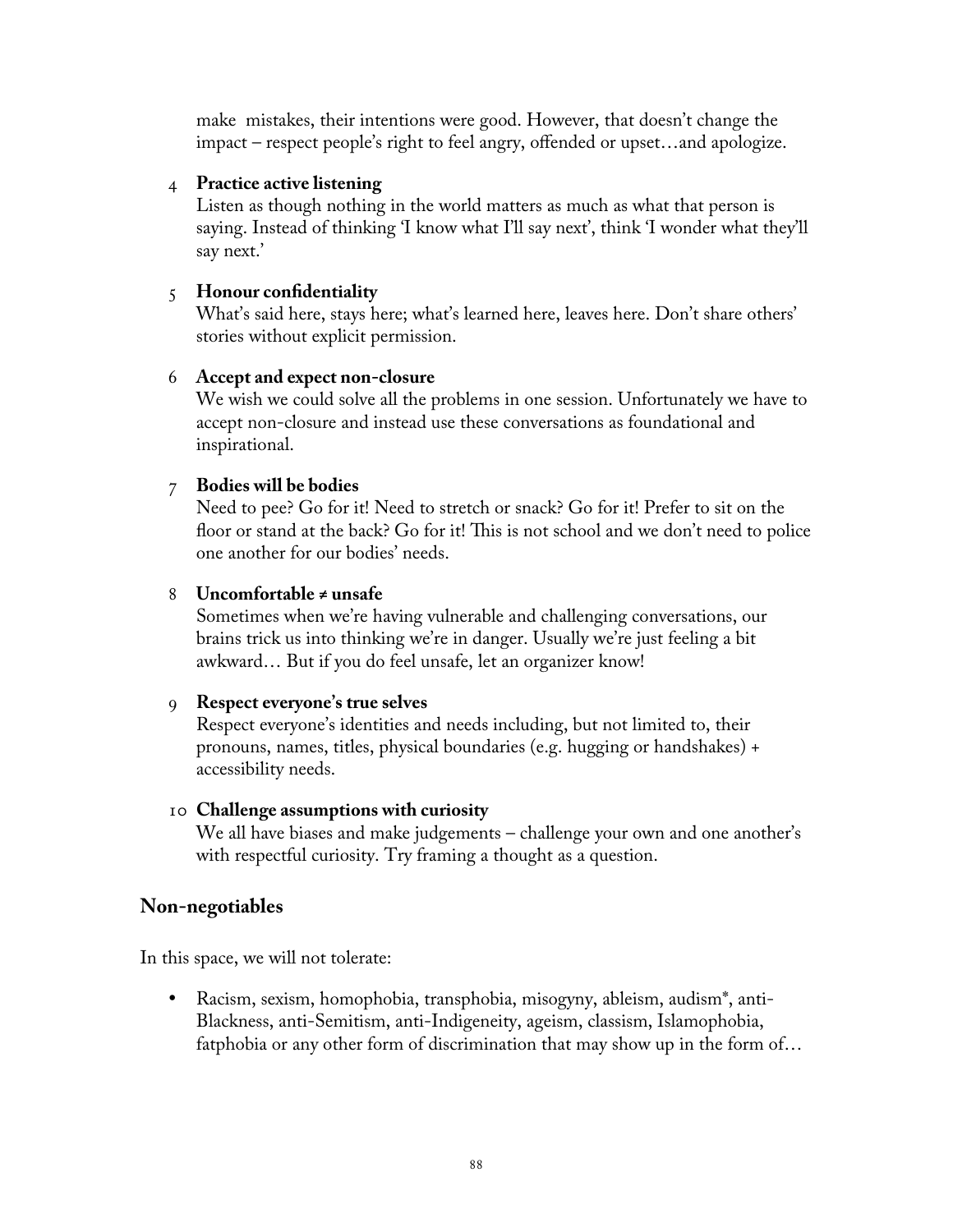- Hate speech, exclusion, microaggressions\*\*, threats, physical violence, stereotyping, online or written harassment
- Unwanted touching, non-consensual advances, sending inappropriate photos, lewd jokes or sexual harassment of any kind

Those in violation of the non-negotiables will be asked to leave.

### **Tips for being present in a Brave Space:**

 **Compassionate call-ins are better than shameful call-outs** If someone says something offensive, find ways to compassionately and courageously invite them into a meaningful conversation, instead of shaming and blaming.

#### **Use effective questioning**

Ask questions that are open-ended, positive or neutral, evocative, specific and invitational, and that challenge assessments.

#### **Practice mindfulness**

Mindfulness is sometimes the key to inclusion. When we are in a hurry, stressed, overwhelmed or distracted, we rely most heavily on our unconscious biases which can lead to prejudice and discrimination.

#### **Acknowledge your privilege**

Privilege dictates how we show up in a space and how we interact with others. Privilege socializes us to take up more space, interrupt others and ask others for emotional labour.

#### **Resources**

- Respecting pronouns and gender-neutral language <https://www.glsen.org/sites/default/files/GLSEN%20Pronouns%20Resource.pdf>
- Scent reduction and fragrance sensitivity <https://fragrancesensitivityawareness.weebly.com/>
- How to have Courageous Conversations [http://www.edu.gov.on.ca/eng/policyfunding/leadership/pdfs/TipSheetConversa](http://www.edu.gov.on.ca/eng/policyfunding/leadership/pdfs/TipSheetConversa%20tion.pdf)  [tion.pdf](http://www.edu.gov.on.ca/eng/policyfunding/leadership/pdfs/TipSheetConversa%20tion.pdf)
- Toxicity prevention <https://festival.roommagazine.com/toxicity-prevention/>
- \*What is audism? <http://cad.ca/issues-positions/audism/>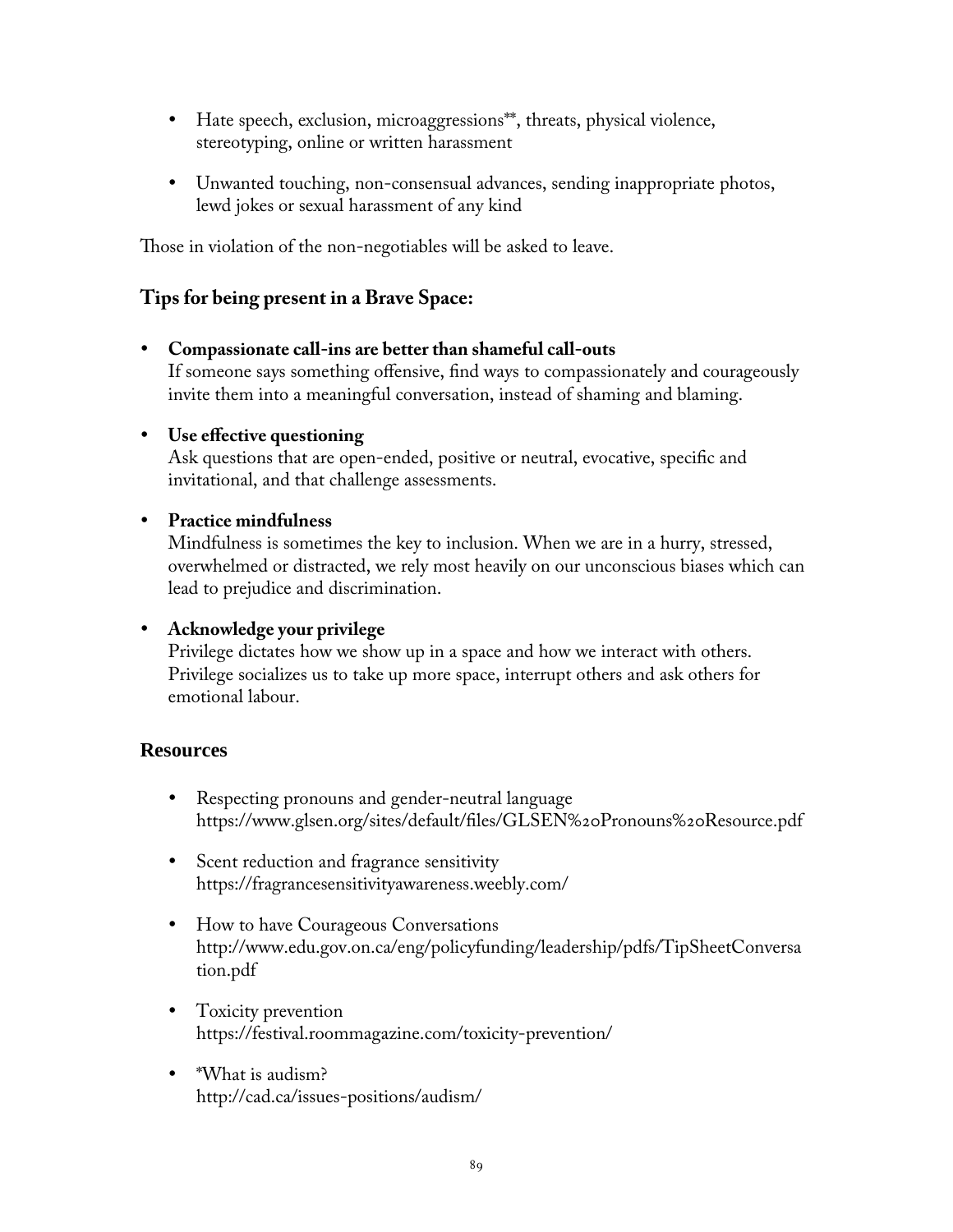- \*\*What are microaggressions? <https://www.youtube.com/watch?v=hDd3bzA7450>
- BC Human Rights Clinic on discrimination and harassment [https://www.bchrc.net](https://www.bchrc.net/)
- Check your privilege https://everydayfeminism.com/2015/07/what-checking-privilege-means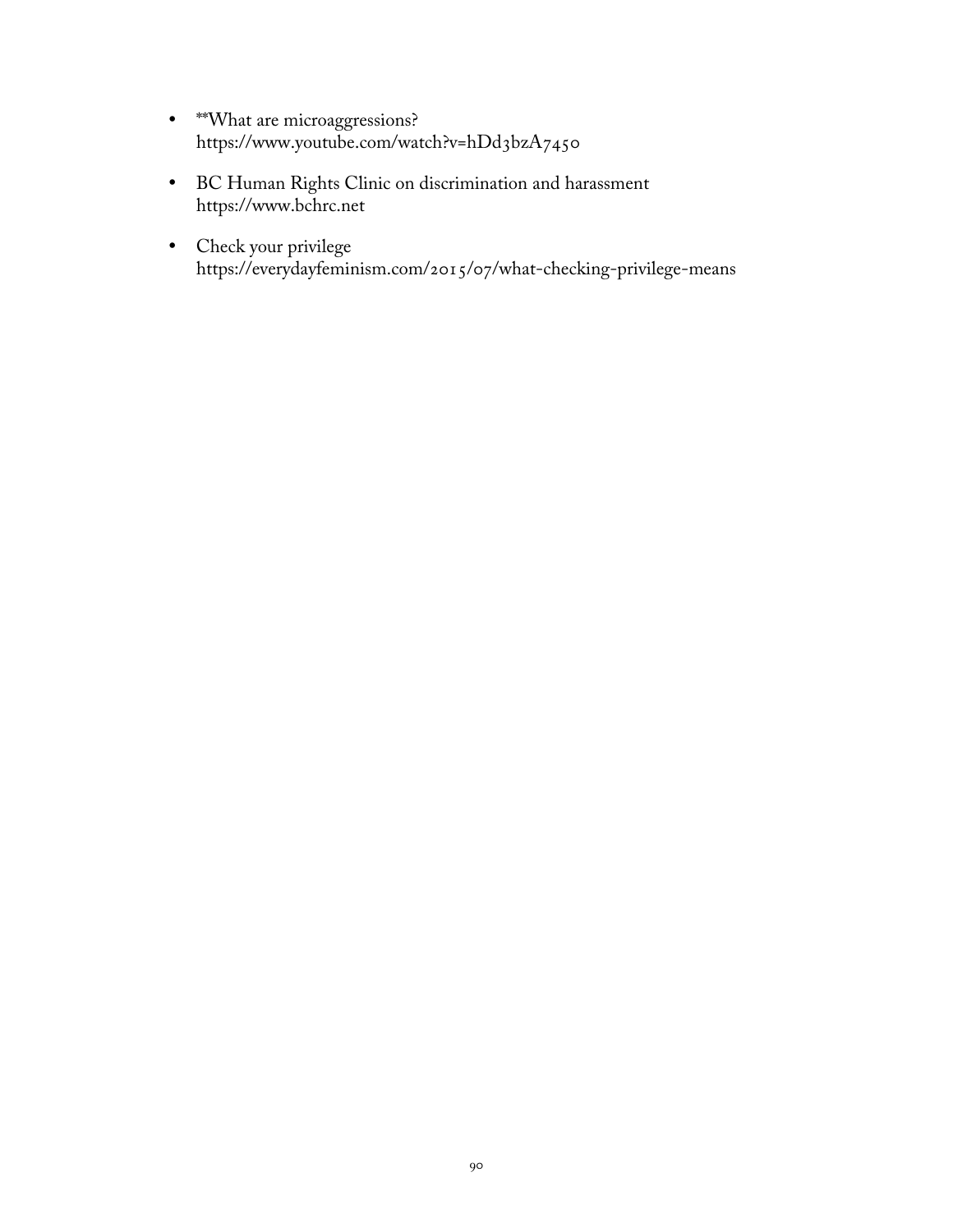# **Appendix E. Guest speaker questions**

Julie Fairweather and Sarah Mayes, Canada Book Fund, Department of Canadian Heritage

- Please tell us about the structure of the Department, and how book programs and policies are analyzed, developed, and administered to respond to both industry's needs and the Department's objectives.
- What are the Support for Publishers' and Support for Organizations' program budgets and current subscription rate?
- What are the Department's current priorities for funding (e.g., accessibility, diversity)?
- What are the challenges your team faces in allocating funding?
- How is the Department responding to the impacts of COVID-19 on the industry?
- How are the findings of the recent Canada Book Fund evaluation shaping the future direction of the program?
- Tell us a bit about *Publishing Measures*.
- Do you see room for distributors and booksellers to be supported in the long-term through the Department? Are there other actors in the book ecosystem that you think the Department is well-positioned to support?
- Where do you think the potential lies in building demand for Canadian-authored and Canadian-published books, innovating how books are discovered and sold, and increasing Canadian publishers' capacity and market share?

### Alana Wilcox, Coach House Books

- Please tell us about the press and printing operations, staff size and their roles.
- How did you find your way into this role?
- What informs editorial acquisitions at Coach House? How do manuscripts find you?
- What do you consider to be the ideal "editorial mix" in a Coach House publishing season (in terms of poetry, fiction, etc.)?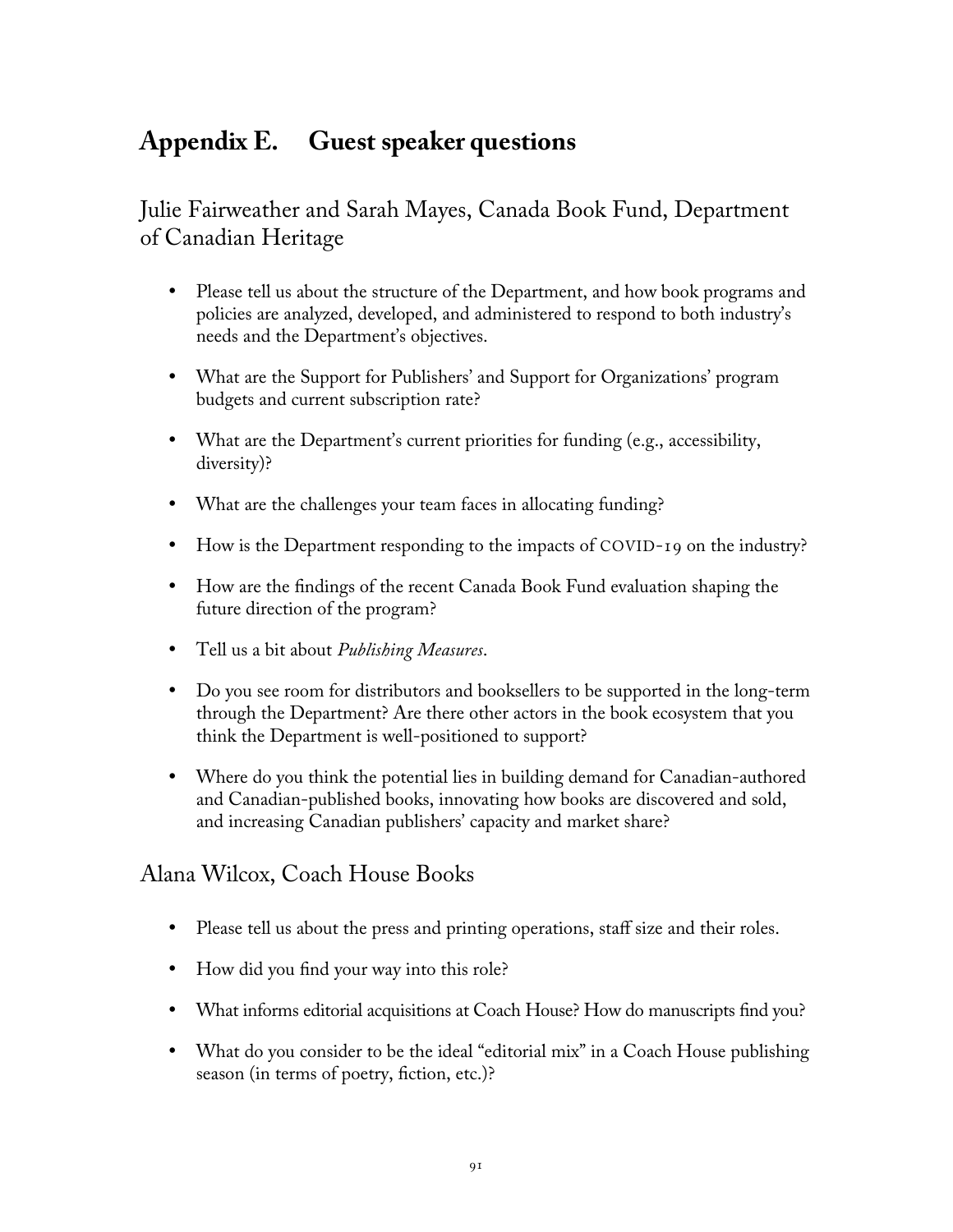- How does the design process work, and what design and production possibilities are opened up by printing books in-house?
- What distinguishes a Coach House book? What is an example of a book that only Coach House could have done?
- How do you manage inventory and production costs when dealing with smaller print runs?
- How does the press think about its relationship with authors, both in terms of their involvement with the publishing process, and in terms of supporting their careers in the longer term?
- What marketing/promotional challenges and successes have you experienced with COVID?
- Please tell us about your approach to the U.S. market and international rights sales.
- What has been the most successful adaptation for the press in light of COVID?
- Which presses are you inspired by?
- What makes for a sustainable business environment for a press like Coach House?

### Douglas Hildebrand, University of Alberta Press

### **CONTEXT/OPERATIONS**

- How did you find your way into this role?
- Tell us about the other press staff roles.
- You started at the press in 2017, shortly after it transitioned from being a unit of Learning Services to a unit of the Library, while remaining an independent entity. Have there been any operational changes, or have you found new efficiencies? What kind of collaboration is happening, if any?
- How does UAlberta Press' publishing mandate differ from UTP's? Are there advantages to being part of a smaller university/university press?

### **BUSINESS MODEL**

What is the university's relationship to the press? Is there an institutional subsidy?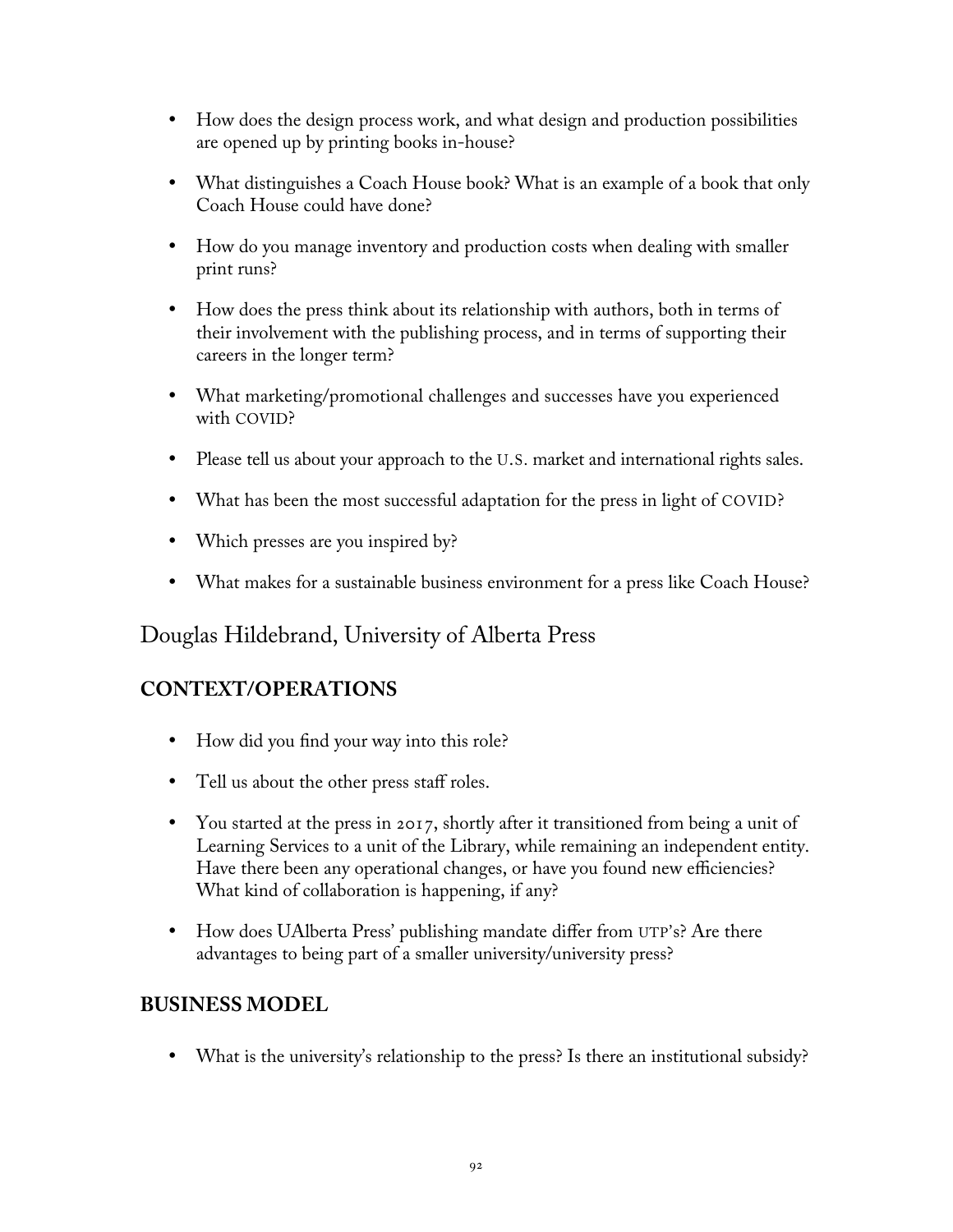- Revenue:
	- o Does the press operate as a non-profit entity? (Do all university presses?)
	- o Where does the press' revenue come from?
	- o What government funding does the press access?
	- o How do subventions work?
- Open Access:
	- o How do you determine which titles to publish as OA? Do they also sell in print?
	- o What do the proposed changes to the ASPP mean for the press?

### **ACQUISITIONS**

- How many books do you publish each year? How many series and imprints? What is the number of titles currently in print (OA not included)?
- The press accepts both scholarly and literary submissions, which is somewhat unusual. Tell us about that decision, and how you balance the needs of both lists.
- What are the ways that manuscripts come to the press?
- You use a single-blind peer review process for both the scholarly and literary submissions. How do you find reviewers? What percentage of reviews are successful? Are these shared with the authors, and are they given an opportunity to respond?
- What is the role of the Press Committee?
- How long between initial submission to peer review to acquisition?

### **PRODUCTION, SALES & MARKETING**

- What is a typical editorial and production timeline for a scholarly title?
- What is the typical print run of a UAlberta Press title?
- Rough breakdown of sales, e.g., libraries, course adoption, trade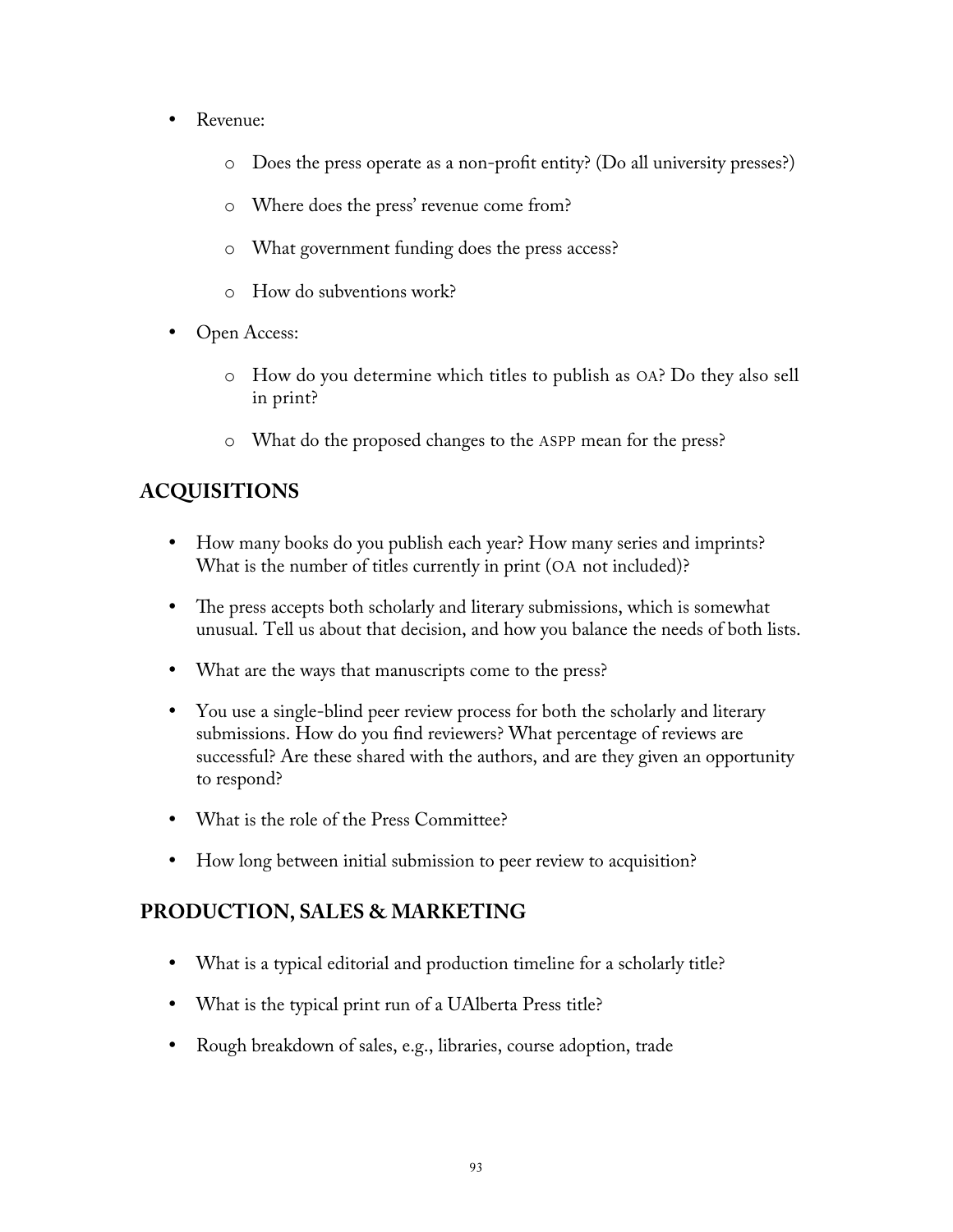- Has the addition of education to the fair dealing exception in the *Copyright Act* impacted your sales?
- What would you say are the key focuses of a university press' sales & marketing strategy (e.g., conferences, instructor outreach, etc.)?

### **WRAP-UP**

- What are some of the changes you've implemented at the press since you began? (e.g., rebranding). What else would you like to accomplish in your time there?
- What have been the biggest impacts of COVID? What has been the most successful adaptation for the press in light of COVID?
- What upcoming book are you excited to publish?
- Which presses are you inspired by?

### **OTHER**

- What are the most important conferences for the press each year?
- Tell us about your export and rights sales activities.
- Are you producing ebooks for all titles? Audiobooks?

### Alina Cerminara, *FOLKLIFE* magazine

- Tell us how *FOLKLIFE* came to be. You wrote a blog post about how you did much of the work on gut instinct — tell us more about this.
- Who is the audience for *FOLKLIFE*?
- How did you develop the magazine's business plan?
- How do you set a print run while in growth mode?
- How did you assemble your team?
- How do you source contributors and content?
- How did you find a distributor? A U.K. distributor?
- How much of your time is spent connecting with potential retailers?